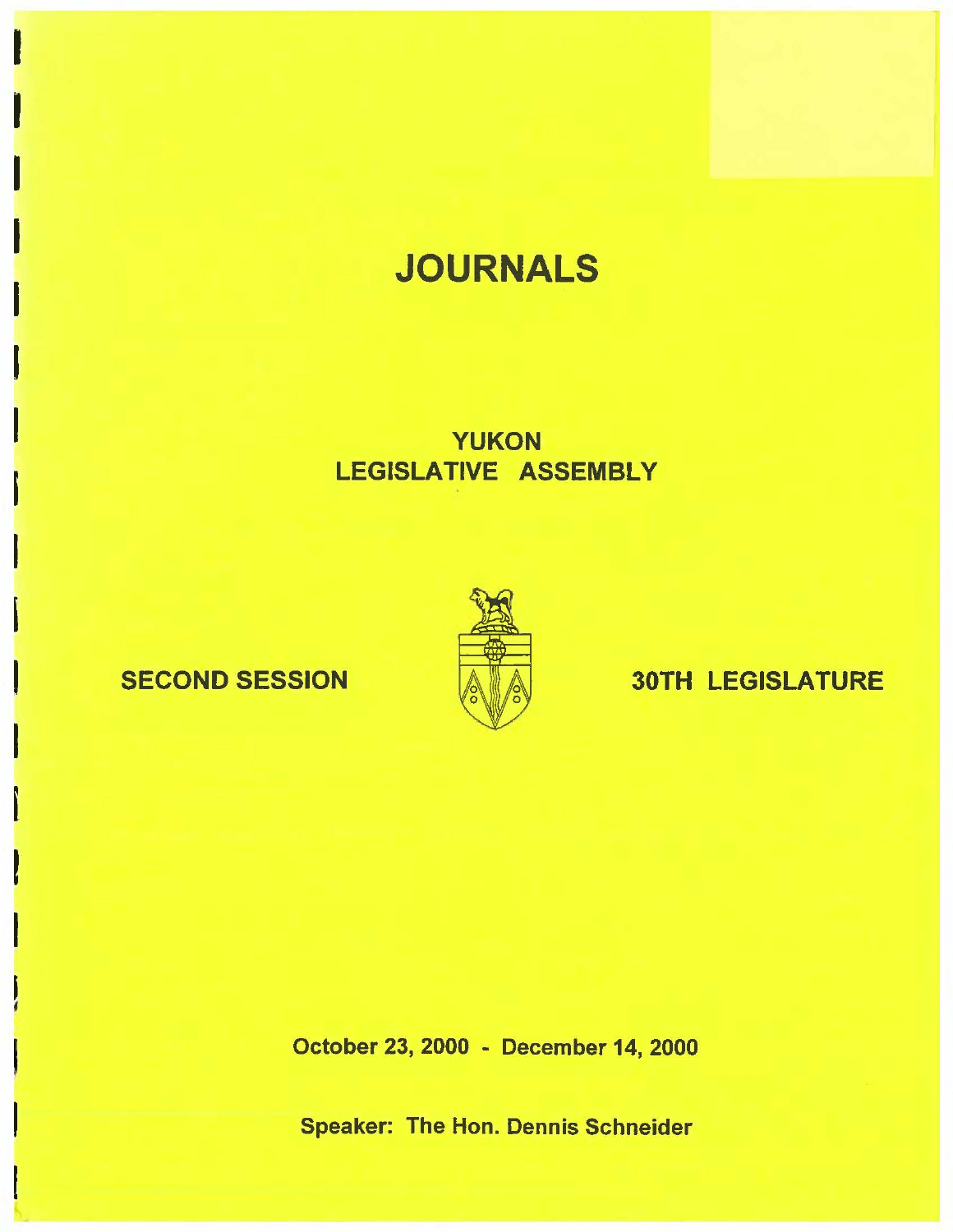### **VOTES AND PROCEEDINGS**

### **of the**

### **YUKON LEGISLATIVE ASSEMBLY**

### **30th Legislative Assembly Second Session**

### Monday, October 23, 2000

The Speaker took the Chair at 3:00 p.m.

 The Speaker informed the Assembly that he had received communication from the Commissioner, in his capacity as Lieutenant Governor, stating that he would open the Second Session of the Thirtieth Legislature at 3:00 p.m. today, Monday, October 23, 2000.

#### **SPEECH FROM THE THRONE**

 The Commissioner, the Hon. Jack Cable, entered the Chamber and took his seat upon the Dais. Before reading the Speech, the Commissioner congratulated all Members on their election and wished them well in the coming mandate.

The Commissioner then delivered the following Speech:

 "Mr. Speaker, Members of the Legislative Assembly, honoured guests and visitors, it is my pleasure to welcome you to the opening of the Second Session of the Thirtieth Legislature.

Honourable Members, you will face many challenges in this Legislature. I know those challenges will inspire each of you to work together as Yukoners, to not only listen to your constituents, but to work constructively together to find solutions. That is the business of government.

To be effective, government must set clear direction, it must focus upon a set of top priorities. A successful government cannot and should not try to be all things to all people.

This government will be faced with many ideas and many choices in the coming months and years, and it would be easy to allow every good idea to become a top priority. It is only focused attention, however, that will produce results that we can all be proud of as Yukoners.

With that in mind, the government has set clear direction. It has established seven priorities to address during its mandate. Those priorities are:

- Settling outstanding land claims;
- Rebuilding the Yukon economy;
- Achieving devolution;
- Developing infrastructure;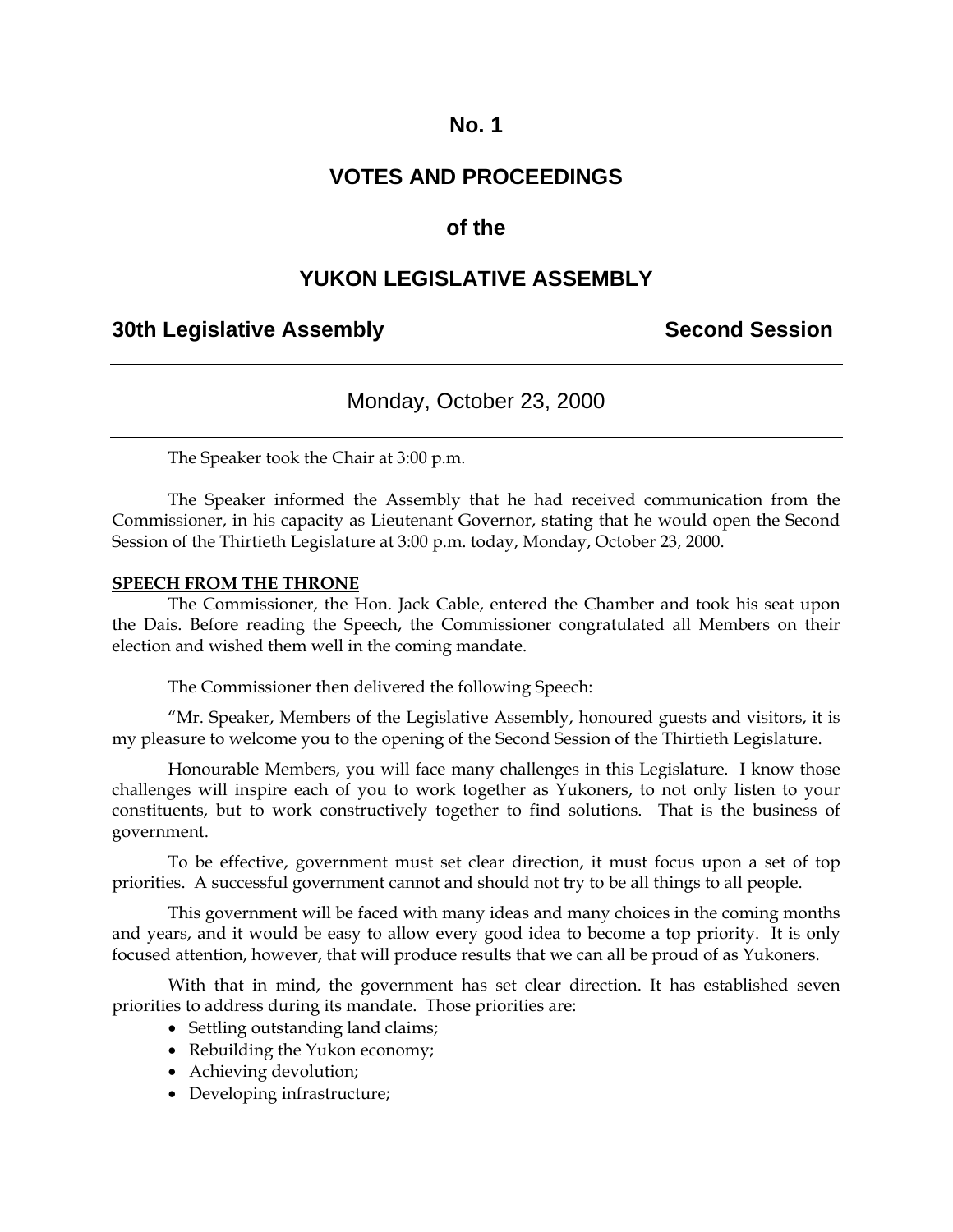- Maintaining quality health care;
- Addressing alcohol and drug addictions; and
- Restoring confidence in government.

These priorities are not new. They form the basis of this government's contract with the people of the Yukon Territory.

The degree to which this government can act upon each of these seven priorities will be the measure of its success. They are also touchstones for the Yukon public to hold the government accountable. The major initiatives undertaken by this government will have one of these seven priorities at their foundation.

In April of this year, Yukoners asked for change. This government heard what you said, and is committed to providing strong fiscal management and accountability. This government is prepared to make the tough decisions.

While change is a priority, real results take time. Some changes need to happen sooner than others to stimulate growth. Thoughtful and considered planning is also extremely important, however, to ensure long term growth and prosperity.

This government intends to build a strong foundation for a brighter future by providing leadership and a new attitude in government. The type of leadership this government will provide is built upon both long and short term goals.

#### **Rebuilding the Yukon Economy**

The settlement of land claims remains this government's top priority. The settlement of outstanding claims is a key to unlocking the economic potential of the Yukon Territory.

 In rebuilding the Yukon economy the government will work toward the following results in the short term:

- achieving a closer working relationship with First Nations that will result in the settlement of outstanding land claims;
- assisting the mining community through incentives and lobbying efforts;
- fully recognizing and building upon the tourism potential of our territory; and
- evaluating current economic development programs.

An important intergovernmental meeting between First Nation Leaders and the Government of Yukon was held on October 16<sup>th</sup> to reshape and enhance the territorial government's relationship with First Nations on a government to government basis. This meeting provided a foundation for ongoing communications and meaningful discussions to occur between Yukon First Nations and the territorial government.

 In addition, CYFN and First Nation Chiefs from Kluane, White River, Ta'an and Carcross/Tagish have invited the territorial government to participate in a Common Forum.

The Forum will allow senior territorial and First Nation officials and negotiators to address 'Yukon specific' issues. The willingness of these two governments to meet and deal with territorial issues signals a new era of co-operation in the settlement of land claims.

These short term initiatives are designed to speed up the settlement of land claims, and bring the parties closer together.

Another important part of our economy is mining. It has a special place in the Yukon's history, and this government believes mining also has a place in the Yukon's future.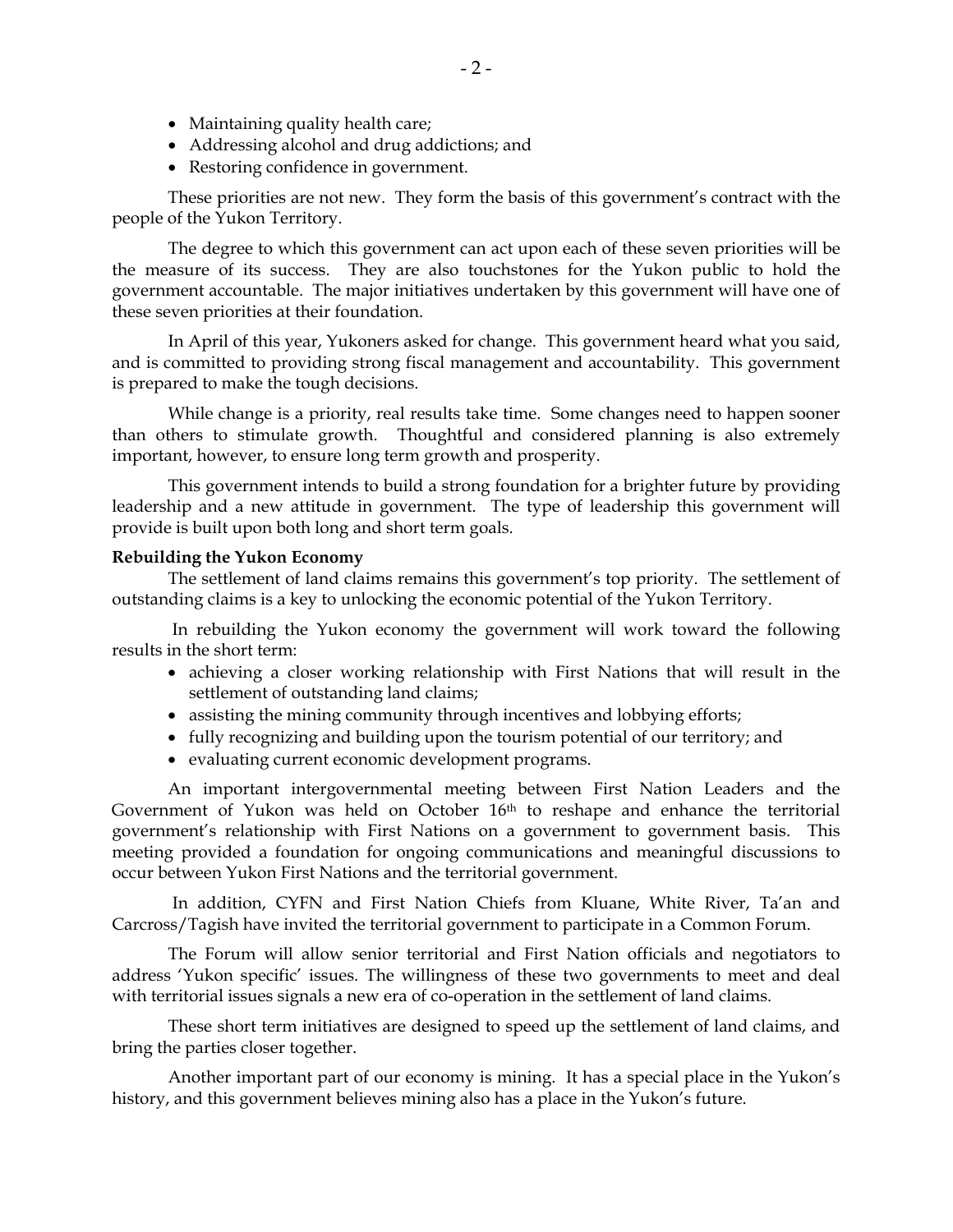The government has already increased incentives to junior mining companies by \$250,000.00, and has hosted a 'Welcome Back to the Yukon' luncheon in Vancouver.

To help restore Yukon's mining industry, the government is initiating a new program that focuses on management, information, investment and infrastructure, networking and education in the mining sector. The 'M.I.N.E.' Program will be implemented over a four year period.

In the 'management' aspect of the 'M.I.N.E.' Program the territorial government will work in partnership with DIAND and industry to implement the improved administrative procedures laid out in the Blue Book. This will help to streamline and clarify the permitting process by providing clear rules for miners.

The 'investment, information and infrastructure' portion of the program will include a review of the exploration tax credit, ongoing geological and other scientific and technical information and identification of the infrastructure required for key mineral districts.

The Premier attended the Mine Ministers Conference in Toronto this fall, and had a private meeting with the Federal Finance Minister in August. The purpose of these meetings was to provide an incentive for flow-through share investment. The Premier was successful in attaining a new, time-specific federal tax credit for flow-through shares that will help to kick start exploration spending in the Yukon after three years of record low expenditures.

The 'networking' aspect of the M.I.N.E. program will ensure continued support for the Yukon Geology Program, and attendance at Canadian mining trade shows including the Cordilleran Round Up and the Prospectors and Developers Association of Canada Conference.

Finally, the 'education' component of the M.I.N.E. Program will focus on preparing and distributing educational materials to increase public awareness about the mining industry.

In terms of economic development generally, the Yukon has not received any federal economic development funding since the last Economic Development Agreement expired in 1996.

In light of this, at the Annual Premier's Conference in September, Premier Duncan led the charge for an economic partnership to be established between northern governments and the Government of Canada. Premiers from all other jurisdictions across Canada unanimously supported this initiative. Its purpose will be to provide economic development assistance that will be used to promote strategic private sector investments in order to maximize benefits from economic growth.

In the coming months, the Department of Tourism will introduce the 'Stay Another Day' Program. The program is designed to keep visitors in the Yukon longer by highlighting the Yukon's natural beauty, and its many attractions and events. Money has been set aside in the supplementary budget to initiate the key elements of this program.

The government is also working in partnership with the Yukon Convention Bureau to promote the Yukon as a convention destination. Money has been set aside in the supplementary budget to fulfill this commitment.

Consultation on a new territory-wide museum strategy has already begun to ensure the Yukon's heritage is preserved for the enjoyment of our tourists and for future generations of Yukoners.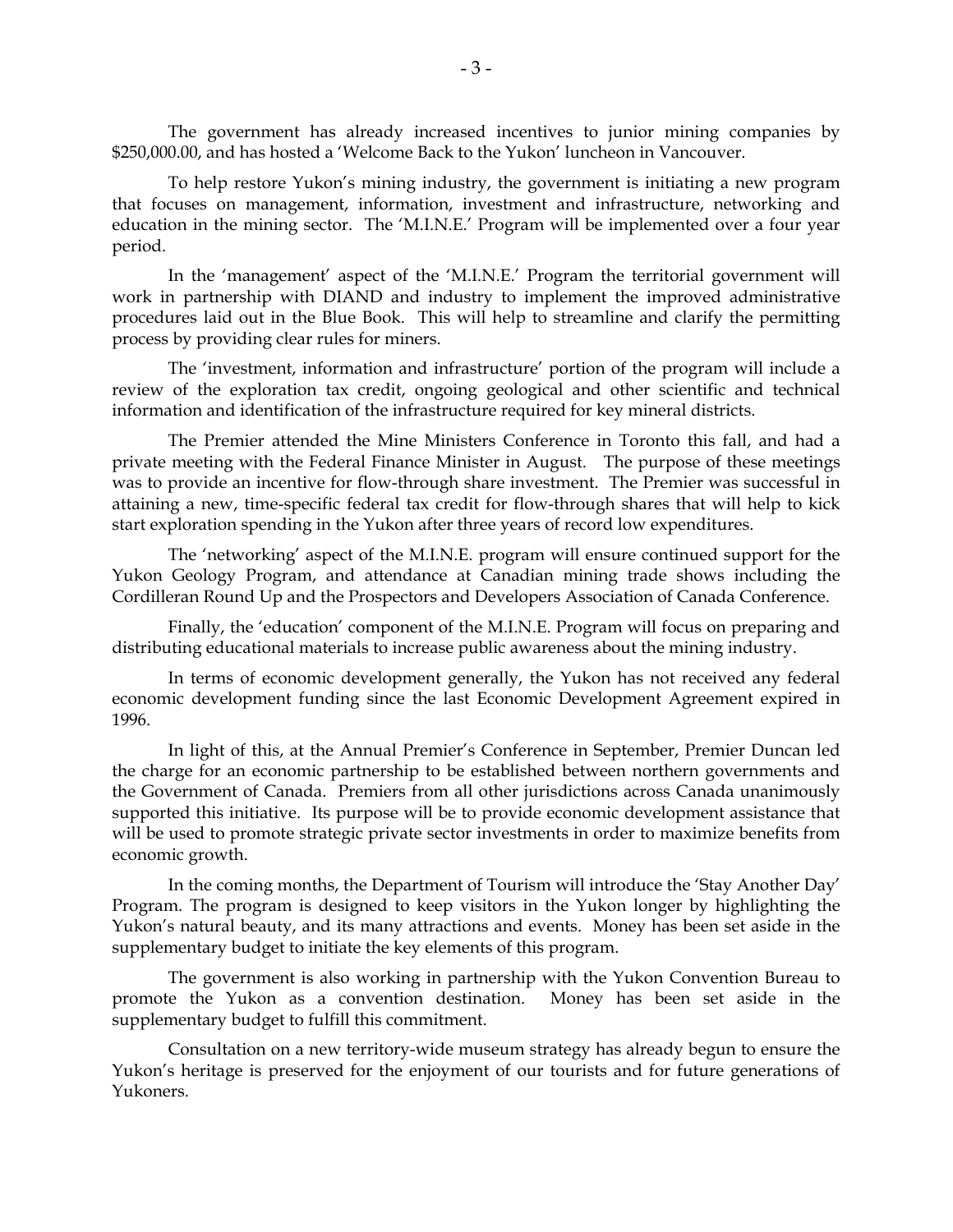The territorial government is also committed to reviewing existing economic development programs to determine which ones are truly benefiting the Yukon public, starting with the Community Development Fund.

The government wants Yukoners to know it is reviewing programs like the CDF, the Tourism Marketing Fund, and the Trade and Investment Fund to provide accountability and openness in government. The review of these programs is not being done to eliminate programs that are successful in meeting their intended goals, but to gauge which programs actually produce results.

Rebuilding the economy also means planning for the future. The government will focus on achieving the following results in the longer term:

- increasing northern control over northern development by negotiating devolution;
- continuing to aggressively promote the Alaska Highway pipeline project and oil & gas development in the territory;
- bringing responsible mining and forestry back to the territory; and
- creating an industry driven tourism strategy.

The responsible and sustained development of oil and gas is an important long term goal.

Anderson Exploration has committed to spending 20.4 million exploration dollars in the north Yukon over the next 6 years.

The Kaska Nation and the Government of Yukon have also established a cooperative working relationship to foster and stimulate economic growth in southeast Yukon. In addition to existing exploration licenses in the southeast, efforts to establish benefit agreements and process license applications pertaining to expanded activity in both southeast and north Yukon are ongoing.

Oil and gas development will be supported by annual land sales that encourage local investment by oil and gas companies.

It is a commitment of this government to balance the development of our resources with the protection of our environment. The areas that are nominated by companies will be reviewed by the Yukon public, First Nations, and the territorial government. The review will identify environmental, surface access and socioeconomic concerns.

In further recognition of the need for responsible development, this government has consistently maintained that there should be a prohibition of oil and gas activity in 10-02 Lands to protect the calving grounds of the Porcupine Caribou Herd as critical habitat.

It is responsible development that is key. Since taking office, this government has also aggressively promoted the Alaska Highway Pipeline Route with producers and pipeline companies, and has made substantial progress.

We all know what obtaining the pipeline project will mean for Yukoners. The Yukon Route already has regulatory approvals in place, environmental reviews completed, and is the subject to an existing Canada/United States treaty. This government is committed to continuing all of its efforts to secure the Alaska Highway Pipeline.

In 1978 the Northern Pipeline Agency was created in Ottawa to deal specifically with the regulation of the Alaska Highway Pipeline Project. The Yukon government has asked the federal government to resurrect and relocate the Northern Pipeline Agency to Whitehorse.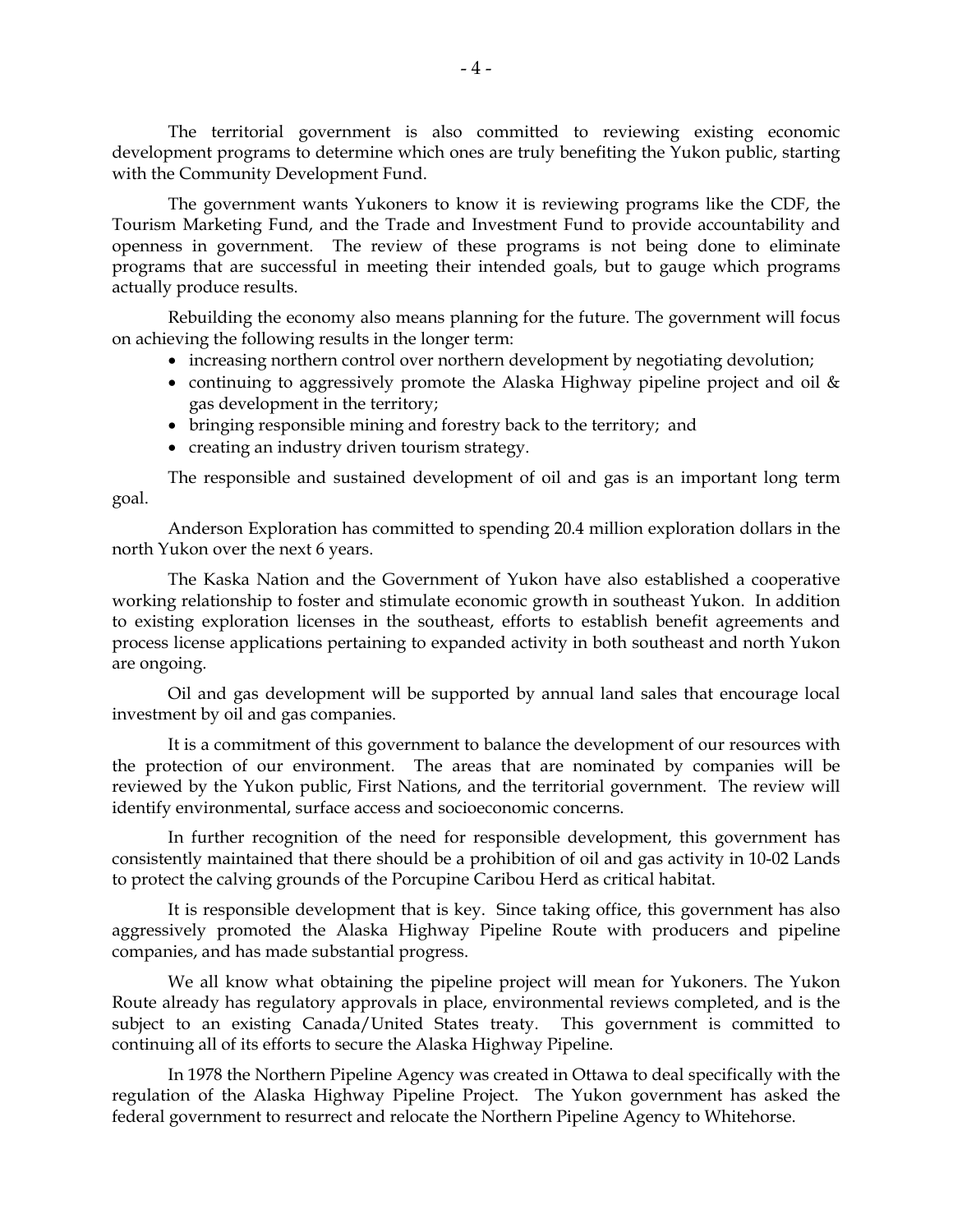In addition to the short term goals already outlined in Tourism, a long term goal of this government is to restore heritage branch funding. Our heritage is important to who we are as Yukoners, and this government wants to protect and preserve our cultural heritage for the enjoyment of our visitors, our children and our grandchildren.

#### **Infrastructure Development**

Infrastructure development is a basic necessity for every community in the Yukon. As a result, the government has set the following goals:

- to assess the needs of Yukon communities in developing water and sewer infrastructure;
- to provide opportunities for our seniors to have access to adequate and affordable housing;
- to maintain the Yukon's network of roads and highways; and
- to recognize that communications infrastructure development is integral to our future both inside and outside of the Territory.

The Minister of Community and Transportation Services will be working with our Yukon communities to prioritize water and sewer infrastructure development in rural Yukon.

The Yukon is also taking advantage of the opportunities offered by the Federal Infrastructure Program to assist communities with basic infrastructure development. The territorial government recently signed an agreement with the federal government that will result in the Yukon receiving 2.4 million dollars over three years to help fund infrastructure development in the areas of water, sewer and solid waste management.

Due to the consistent reduction of the highway capital budget by successive governments, the Yukon's roads and highways have reached a crisis stage. Over the next four years, this government intends to increase maintenance funding to ensure our highways provide safe and reliable transportation to everyone. As a first step, this government has increased the amount of money set aside for the operation and maintenance of highways in the supplementary budget.

It is only by providing sound fiscal management that the necessary capital funds will be available to reconstruct and rehabilitate our roads and highways.

 Infrastructure development means roads, and it also means housing. This government recognizes that Yukon seniors and elders have invested their time, money and hard work in our Yukon communities to the benefit of all of us. Seniors are one of the mainstays of the economy, and they have provided the foundation upon which we have built our heritage, our culture and our dreams.

The changing demographics of our territory can no longer be ignored. As our population ages, we must find creative solutions, especially in the area of seniors housing.

From 1986 to 1996 the senior population in the Yukon grew by 67% while the Yukon population as a whole increased by only 28%. This government is tackling the issue of seniors housing head on. The Minister responsible for the Yukon Housing Corporation has set aside funds in the supplementary budget to implement a brand new program called the 'Seniors Housing Trust'.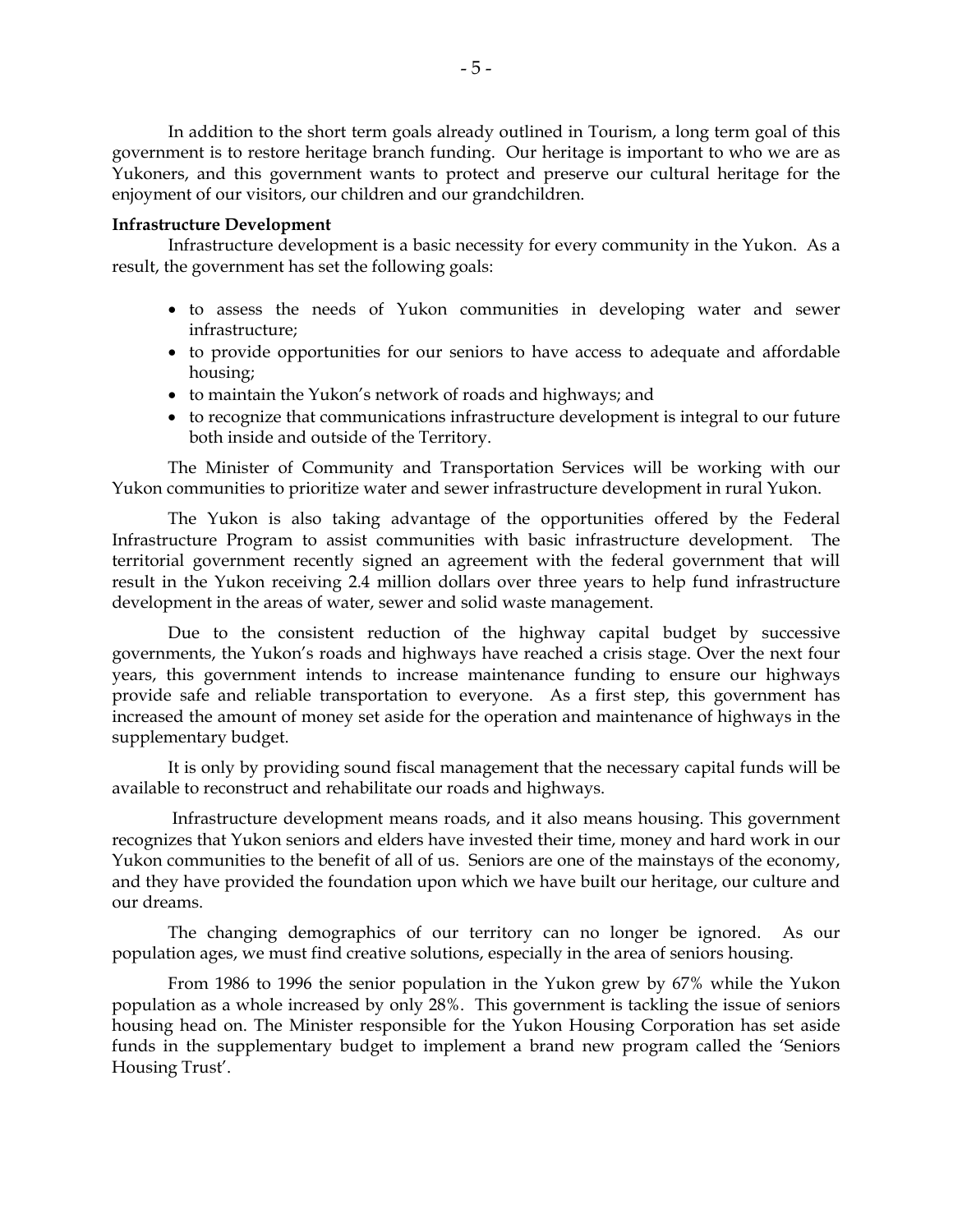In addition to the Trust, the Yukon Housing Corporation is also developing a Seniors Housing Action Plan to provide seniors with the opportunity to access adequate, affordable housing.

Our history is important to who we are, and so is our future. As a result, our investments should reflect the value of our seniors and our youth. Communications infrastructure is essential to our future, our livelihood and our children. The territorial government is partnering with Human Resources Development Canada to develop a schoolbased website that will provide employment and career information to our Yukon students. This site will be demonstrated at the Yukon IT Exposition on October 26th to 28th.

 The Department of Government Services is also establishing an E-Commerce Competency Centre. This is a virtual centre that will bring together those working in the field to better co-ordinate progress in E-Commerce.

Members will also be asked to approve the *Electronic Commerce Act* in this sitting. This legislation will help the Yukon compete in the ever expanding sphere of information and communications technology.

#### **Health Care**

Your new government will take a new approach to health care. Historically, the provision of health care has focused on access to quality hospital and medical services. Maintaining quality health care remains an important part of this government's health care initiative. We also recognize the importance of lifestyle and prevention in shaping health policy and in delivering health related programs and services.

This government believes that educating the public about the prevention of health problems is the first step in healing our communities. This healthy approach is something the government takes seriously. By taking this approach, we can achieve a more cost-effective health care system, one that meets the needs of Yukoners.

Achieving the following results are the goals of this government:

- retaining a one-tiered health care system;
- providing education and information on preventative health care especially in the areas of alcohol and drug abuse; and
- promoting healthy lifestyles and healthy communities.

This government will shift the focus of health care toward prevention. Due to new sources of information Yukoners have an increased understanding of how socioeconomic factors and other conditions impact upon our individual and community health.

By studying changes in demographics, policies, and attitudes the Yukon is better equipped today to participate in shaping a new era in health policy.

We are all aware that Canada is experiencing a shortage of health care professionals, and that shortage is only expected to worsen in the future. The government has and will continue to implement strategies for the recruitment and retention of our health professionals. Health care officials are working directly with doctors and nurse practitioners to ensure health care needs are addressed in the most efficient and cost effective manner while maintaining quality of service.

On October 13th to 16th Health Summit 2000, entitled 'Our People, Our Most Valuable Resource' was held in Haines Junction and Ross River. The government will hold annual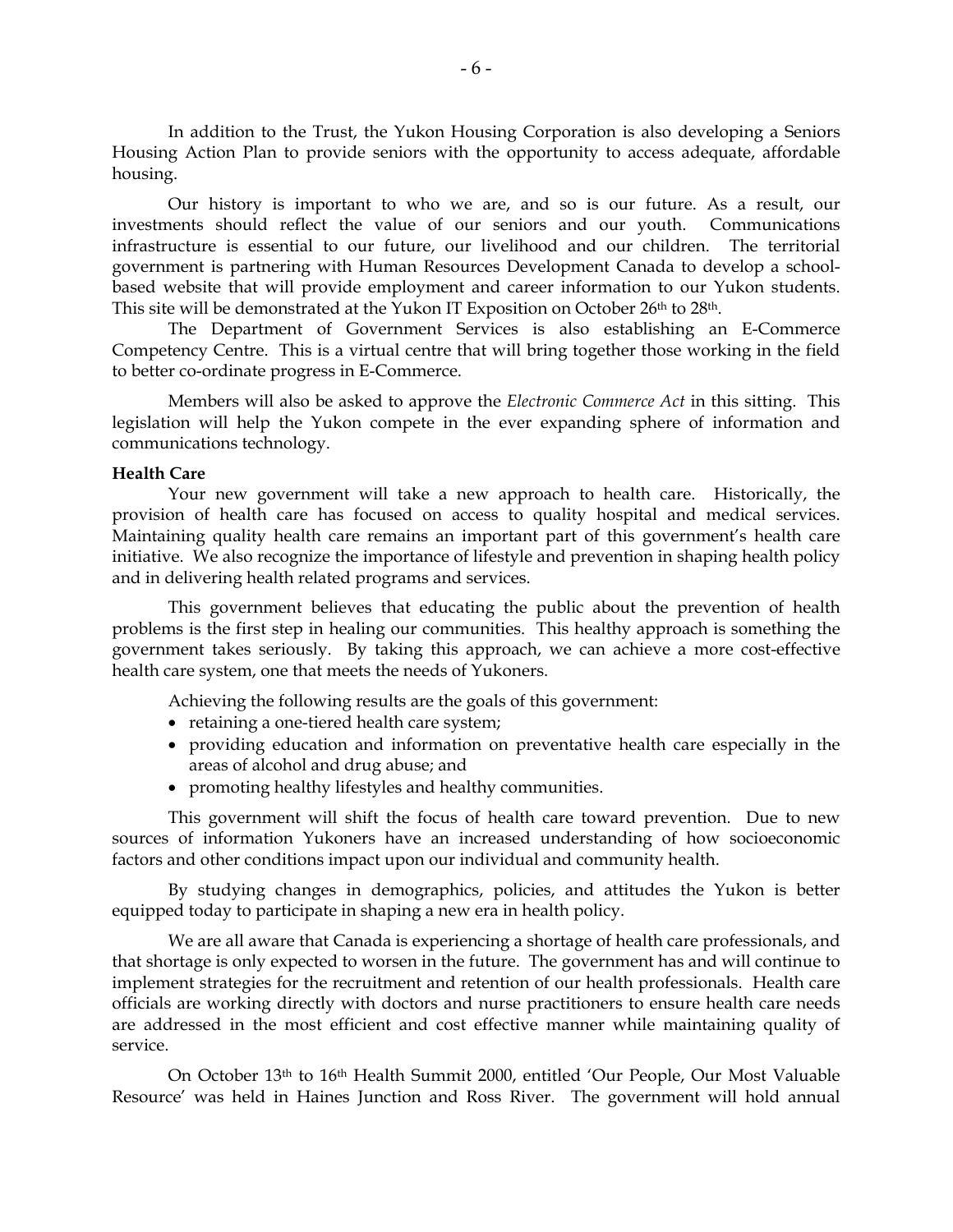Health Summits during its mandate to ensure there is a continued dialogue between government and rural Yukoners in addressing their health concerns.

Rural communities have been asked to identify their specific health care needs so that a realistic and sustainable community based health care plan can be implemented.

We all recognize that our population is aging. To address the pressures on long term residential care services, and our aging population, the government has also increased the constructed bed capacity of the new long term care facility from 72 to 96 beds.

 In addition, Health Canada funding of seventy thousand dollars over 3 years will be provided to the Yukon to support the day programming initiative offered at the Thompson Centre. This initiative provides people with chronic medical and deteriorating mental health access to services to help maintain their independence at home and reduce the need for institutional care.

This government also believes it is essential to invest in our youth to achieve healthier communities.

The Department of Education and the youth organization 'Bringing Youth Toward Equality', are consulting with parents, non-government organizations, inter-governmental departments and other jurisdictions to lay the groundwork for the Yukon's first Youth Directorate.

Encouraging the participation of our youth in this project is essential so that it meets their needs. The government believes it should be the dreams and ideals of our young people that guide the establishment of the Youth Directorate to ensure all of the resources available to youth are accessed.

#### **Alcohol and Drug Addictions**

It is no secret that alcohol and drug addictions pose one of the biggest threats to our community. Together with FAS and FAE the damage caused to our young people through alcohol and drug addictions threaten the safety of our families, and our community.

Upon this government's direction, Alberta's Alcohol and Drug Abuse Commission conducted a comprehensive review of our program delivery and service. The report provides recommendations about how to meet the challenge of addictions head on. The frank and honest participation of the Yukon's Alcohol and Drug Services was essential to the recommendations that were made in the report.

The result of the review is the government's Strategy on Alcohol and Drug Addictions which will be introduced later this year. The Strategy will implement many of the recommendations contained in the Alberta Alcohol and Drug Abuse Commission Report.

Prevention is a key component to the government's addictions strategy. Part of that strategy is to create better awareness about FAS and FAE through education and prevention initiatives undertaken in our schools and in our communities. This means taking a more aggressive and pro-active approach in the Yukon's FAS/FAE strategy, one which recognizes prevention as the only cure.

In addition, the territorial government will continue to lobby the federal government to make the prevention of FAS and FAE one of the priorities of Canada's health care system.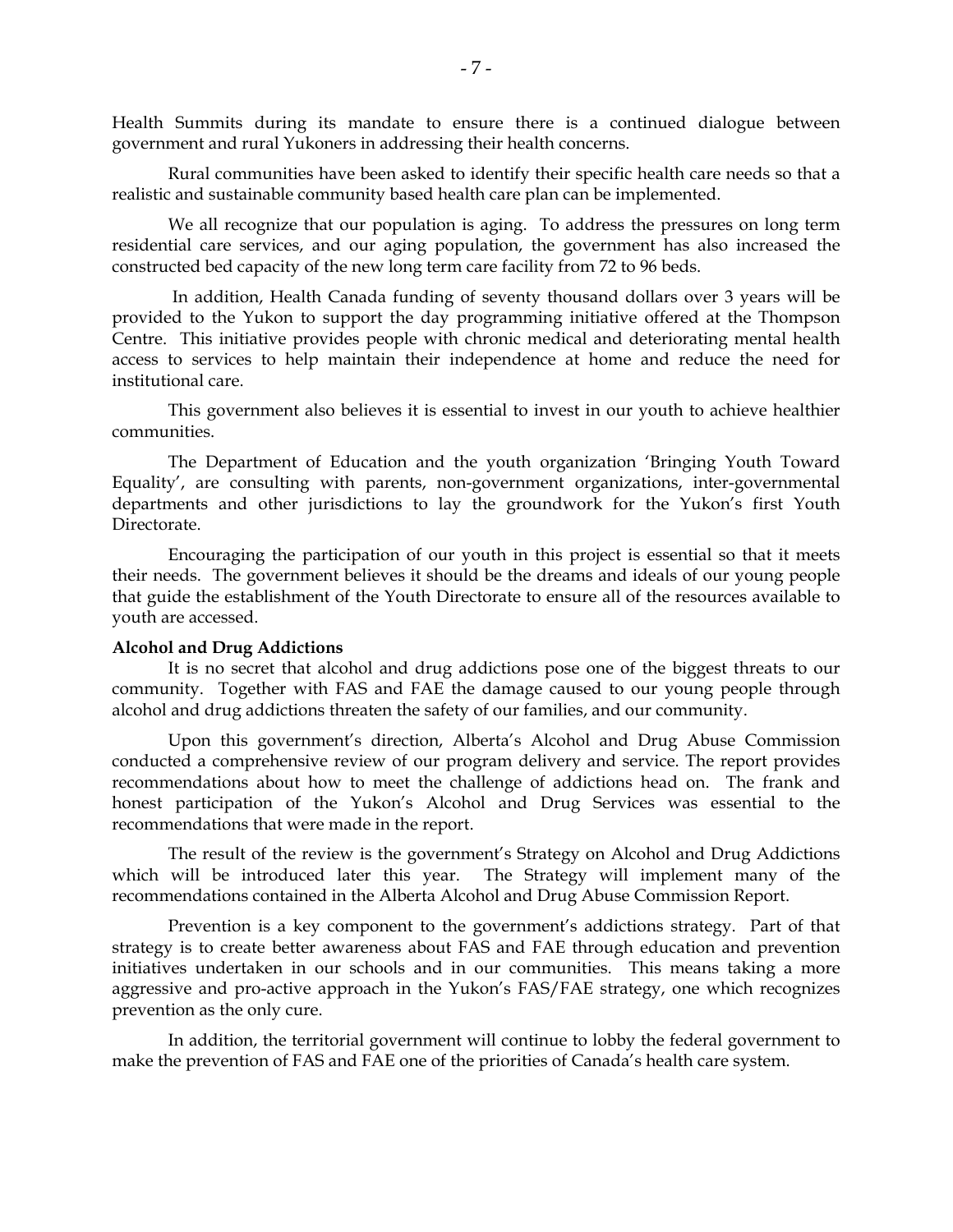The rising cost of addressing addictions and of health care generally cannot be ignored. Yukoners have been and will continue to be provided with information about health care costs by this government, so they know where the government spends its health care dollars.

Quality health care must be maintained through realistic budgeting. An accurate accounting of our health care dollars will be presented to the Yukon public on an ongoing basis.

At the First Ministers Meeting in September, First Ministers reached an historic and unanimous consensus on a comprehensive and forward looking Health Action Plan. The Yukon's Premier and our Minister of Health both attended the First Ministers Meeting, and supported the idea that every jurisdiction provide a Report Card to Canadians on the performance of our health care system. The Yukon is committed to presenting this report card to Yukoners and asking for public input into the strengths and weaknesses of our health care system. The report card is an important component of the commitment to providing open and accountable government.

This government's commitment to accountability speaks to another one of its main priorities which is to restore confidence in government.

#### **Restoring Confidence in Government**

Restoring confidence in government means that Yukoners must be given an opportunity to participate in governing our territory. Cabinet tours to Yukon communities were reinstated earlier this month in Ross River and Faro. The second Cabinet tour will take place in Teslin on February 6th, 2001. This will allow Yukon communities to speak directly with Cabinet Ministers and Caucus members about the challenges facing their communities and their families.

In the six short months since it was sworn into office, members of the government caucus have traveled to every community in the Yukon Territory, talking to Yukoners. Many communities have been visited by more than one Cabinet Minister or government caucus member.

This government's commitment to serve our communities and listen to all Yukoners is solid.

At the opening of the Thirtieth Legislature the government stated that it would conduct a comprehensive review of spending priorities. In this sitting, members will be asked to approve a final supplementary budget for 2000-2001 which includes some of this government's immediate spending priorities.

It is one of the goals of this government to achieve more balanced representation of Yukoners by fulfilling its commitment to initiate an Electoral Boundary Review. In this sitting, Members of the Legislature will be asked to approve *An Act to Amend the Elections Act* which deals with the electoral boundary review.

This government will also implement a confidential method for government employees to provide feedback. The goal is to provide a more efficient and user friendly government for all Yukoners, by asking the people who work on the front lines in the public service to suggest initiatives to make government more accessible to the public.

The government has also created a Management Improvement Program. The program will review a number of areas of government administration. In this year's plan, the program will look at Government Services, the CDF, and the required review of the *Environment Act*.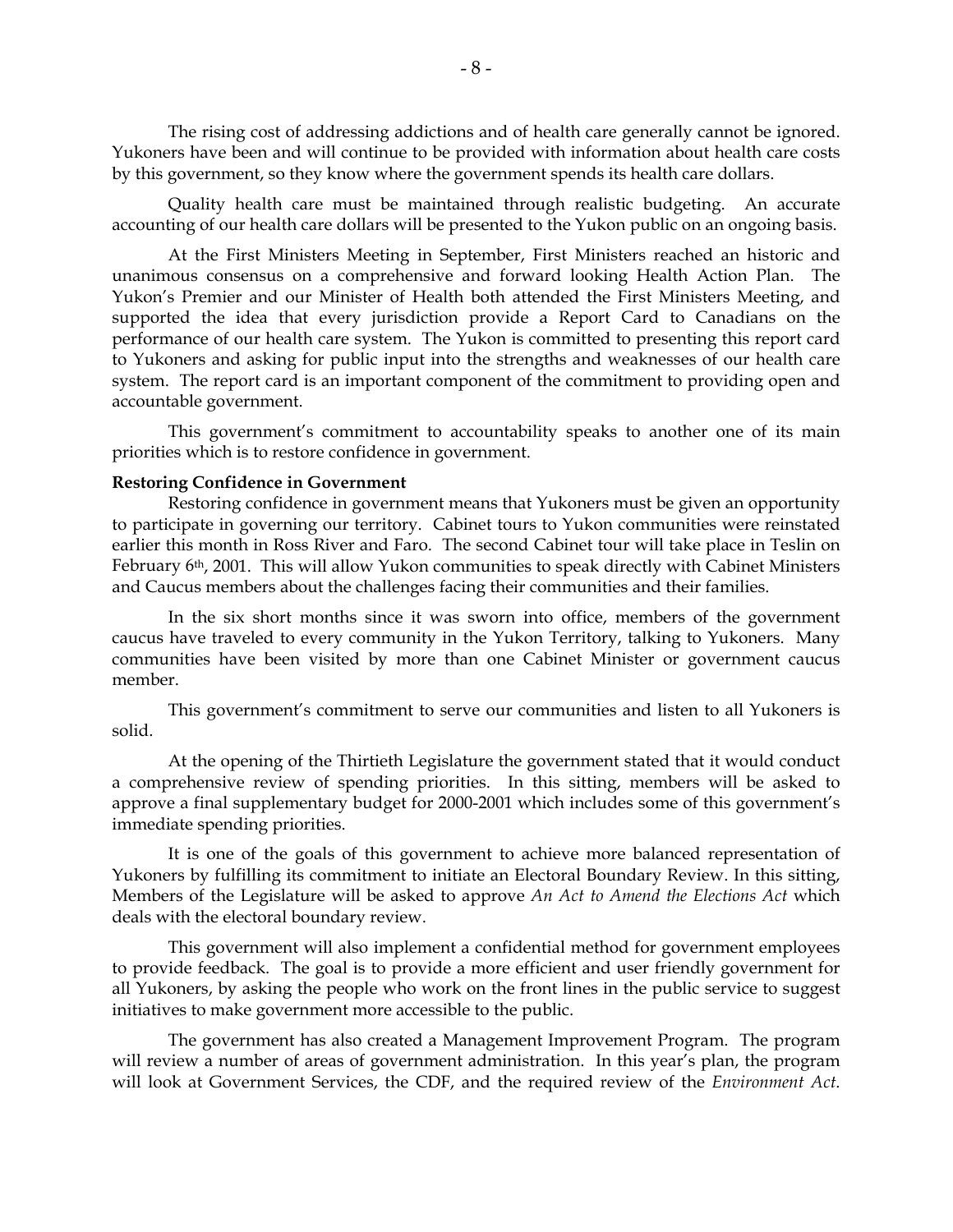The goal is to increase the efficiency of government departments in meeting the needs of the Yukon public, and in allocating resources to priorities.

Our culture, our heritage and the arts help to articulate who we are as Yukoners. The arts are essential to our northern lifestyle. The *Yukon Arts Act* will be introduced in this session to provide greater certainty to our arts community, so the Yukon's legislation is in line with current practices in the arts field.

The government is undertaking a comprehensive review of the *Yukon Liquor Act* and its *Regulations*. The Act has not been fully reviewed since its inception 23 years ago. As part of the process, a Review Committee will visit Yukon communities to allow concerned citizens to actively participate in the review by providing their ideas and suggestions.

The *Education Act* Review is currently in the consultation and recommendation phase. A team of representatives from First Nations, school councils, teachers, and the department of education is conducting community tours to develop community based recommendations for improvements to the *Education Act*.

A three part review of the *Wildlife Act* will also be initiated. Enforcement issues will be considered during the first phase of the review.

The Yukon Protected Areas Strategy Advisory Committee will review the implementation of the Yukon Protected Areas Strategy. An options paper is being prepared to address three areas of concern raised by stakeholders. These areas are: preparing resource, ecological and socio-economic value assessments; enshrining Yukon Protected Areas Strategy in legislation; and clarifying the roles and responsibilities involved in implementing the Yukon Protected Areas Strategy process fairly and transparently.

In this session, the government will introduce a Motion to create a select committee to make all party appointments to major government boards and committees. After the motion is passed by the Legislative Assembly, the Committee will assist in making those appointments.

Yukoners have chosen a new government to lead them into this next century. While this government passed the previous administration's budget to create certainty, Yukoners said they want a different style of government.

Yukoners want change in the way their tax dollars are managed, in how their health care is provided, and in the willingness of their government to be accountable.

Choices and hard decisions are necessary to ensure that we meet these goals. Your new government will work hard to make the difficult choices, to chart the proper course, and to steer us in the right direction.

This change will not happen quickly enough for some, and it may happen too quickly for others . . . but it will happen.

As Yukoners, we envision a Territory where opportunity is built upon the strength of our land, the diversity of our people, and the openness of our government.

The measure of success will be the ability of individuals and communities to seize opportunities and realize their goals.

The members of the Thirtieth Legislature of the Yukon Territory are the stewards of the first four years of the new millennium.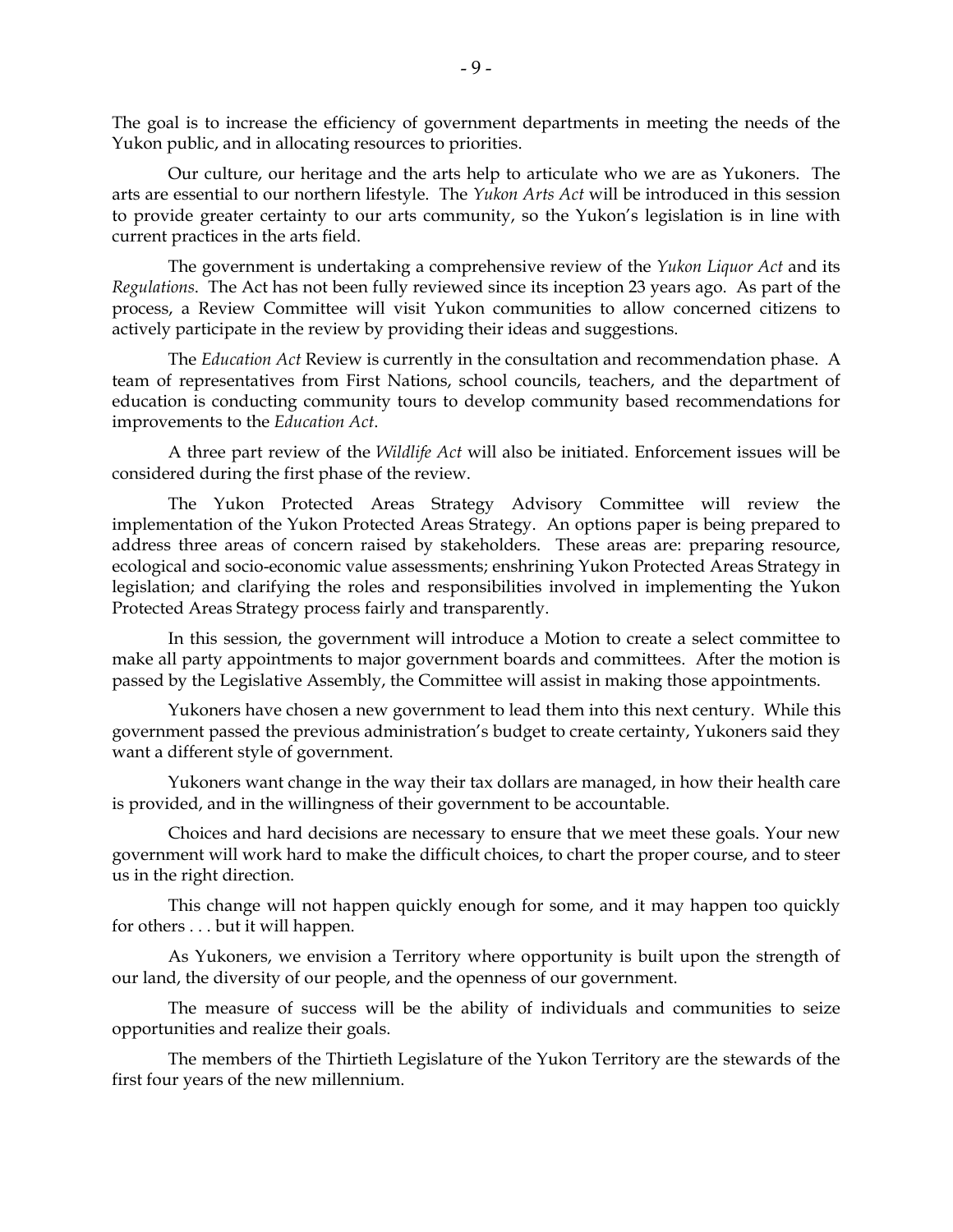I wish you well in your deliberations and in the challenges and opportunities you will face."

The Commissioner then retired from the Chamber.

The Speaker resumed the Chair and called the House to order.

#### **INTRODUCTION OF ACTING DEPUTY CLERK**

The Speaker introduced Mr. Douglas Arnott, Senior Committee Clerk in the Ontario Legislative Assembly, who would be serving as Acting Deputy Clerk during this sitting. Mr. Arnott was welcomed by all Members of the Assembly.

#### **TRIBUTE TO MISSY FOLLWELL, FORMER DEPUTY CLERK**

The Speaker, on behalf of all current and past Members, and her fellow Table Officers, paid tribute to Missy Follwell for her distinguished and faithful service as Deputy Clerk of the Yukon Legislative Assembly. Ms. Follwell served the House as Deputy Clerk from 1978 to October 20, 2000.

#### **INTRODUCTION OF PAGES**

 The Speaker informed the Assembly that Robert Fox, Sarah Macklon, Lindsay Sinclair and John Woo from F.H. Collins Secondary School and Danielle Ellis, Jackie Metropolit and Cory Shorty from Vanier Catholic Secondary School would be serving as Pages during the Fall Sitting. Sarah Macklon and Lindsay Sinclair were welcomed to the House.

#### **PRO FORMA BILL**

Bill #1 - An Act to Perpetuate a Certain Ancient Right -Hon. Ms. Duncan

#### **TABLING SPEECH FROM THE THRONE**

 The Speaker informed the Assembly that he had received a copy of the Speech from the Throne which he tabled. **(Sessional Paper #1)** 

#### **SPEECH FROM THE THRONE CONSIDERED ON DAY FOLLOWING:**

On motion of the Hon. Ms. Duncan, Premier:

RESOLVED THAT the Speech from the Throne be considered on a day following.

The Assembly adjourned at 3:48 p.m. until 1:30 p.m., Tuesday, October 24, 2000.

\_\_\_\_\_\_\_\_\_\_\_\_\_\_\_\_\_\_\_\_\_\_\_\_\_\_\_\_\_\_\_\_\_\_\_\_\_\_\_\_\_\_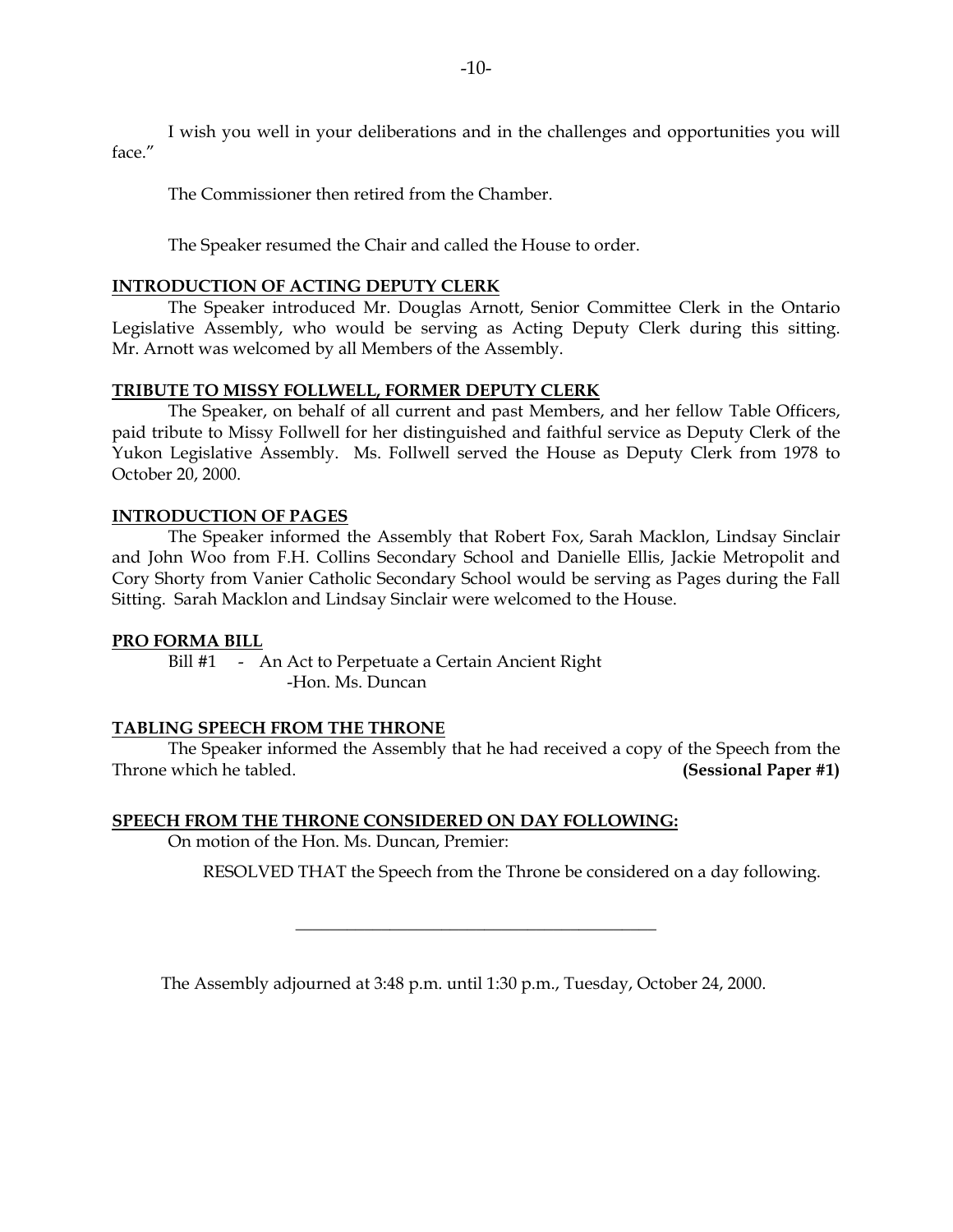### **VOTES AND PROCEEDINGS**

### **of the**

### **YUKON LEGISLATIVE ASSEMBLY**

### **30th Legislative Assembly Second Session**

### Tuesday, October 24, 2000

The Speaker took the Chair at 1:30 p.m.

#### **TRIBUTES**

#### **In remembrance of former Prime Minister Pierre Elliot Trudeau**

 The Hon. Ms. Duncan, Premier, paid tribute, on behalf of all Members, to former Prime Minister of Canada, the Right Honourable Pierre Elliot Trudeau, who passed away on September 28, 2000.

#### **TABLING RETURNS AND DOCUMENTS**

Hon. Mr. Schneider, Speaker

- Resignation notice (dated October 21, 2000) as MLA from Trevor Harding, Member for Faro **(Sessional Paper #2)**
- Warrant dated October 23, 2000, regarding vacancy in Faro due to resignation of Trevor Harding issued by Speaker Schneider **(Sessional Paper #3)**
- Vacancy in Electoral District of Faro: copy of letter dated October 23, 2000 from the Clerk of the Legislative Assembly to Commissioner Cable

**(Sessional Paper #4)** 

- Report of the Chief Electoral Officer of the Yukon on the 2000 General Election **(Sessional Paper #5)**
- Ombudsman and Information and Privacy Commissioner 1999 Annual Report **(Sessional Paper #6)**
- Deductions from the indemnities of Members of the Legislative Assembly made pursuant to subsection 39(6) of the *Legislative Assembly Act*: Report of the Clerk of the Yukon Legislative Assembly (dated October 23, 2000) **(Sessional Paper #7)**

Hon. Ms. Buckway, Minister of Justice

 - Yukon Legal Services Society, Operational Review of the: Final Report submitted by Bonnie R. Durnford (dated September, 2000) **(Sessional Paper #8)**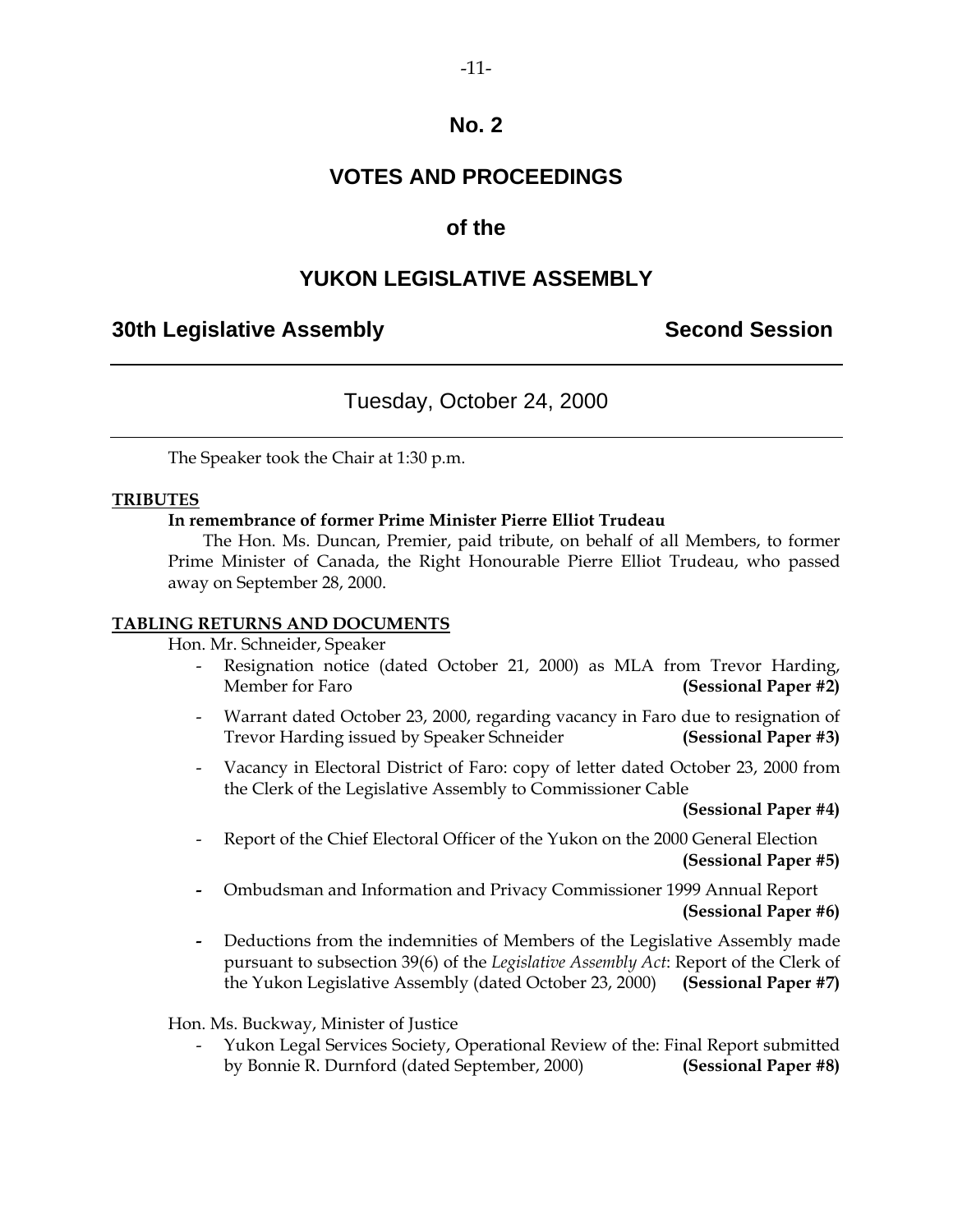#### **MINISTERIAL STATEMENT**

The Hon. Ms. Buckway, Minister of Justice, started to deliver her Ministerial Statement.

 Mr. Fentie, Official Opposition House Leader, rose on a Point of Order respecting the rules regarding Ministerial Statements.

#### **Speaker's Statement**

 The Speaker stated that he would permit the Ministerial Statement to be completed, and that he would provide the House with a statement respecting the rules regarding Ministerial Statements at a later date.

#### **Ministerial Statement completed**

Hon. Ms. Buckway, Minister of Justice

- Legal Aid Operational Review

#### **ADDRESS IN REPLY TO THE SPEECH FROM THE THRONE**

Moved by Mr. McLarnon, Member for Whitehorse Centre:

 THAT the following address be presented to the Commissioner of the Yukon:

 MAY IT PLEASE THE COMMISSIONER: We, the Members of the Yukon Legislative Assembly, beg leave to offer our humble thanks for the gracious speech which you have addressed to the House.

**(Motion #10)** 

 A debate arising on the motion and the time approaching 5:30 p.m., it was moved by Mr. Fairclough, Leader of the Official Opposition:

THAT debate be now adjourned.

The question being put on the motion to adjourn debate, it was agreed to.

The Assembly adjourned at 5:27 p.m. until 1:30 p.m., Wednesday, October 25, 2000.

\_\_\_\_\_\_\_\_\_\_\_\_\_\_\_\_\_\_\_\_\_\_\_\_\_\_\_\_\_\_\_\_\_\_\_\_\_\_\_\_\_\_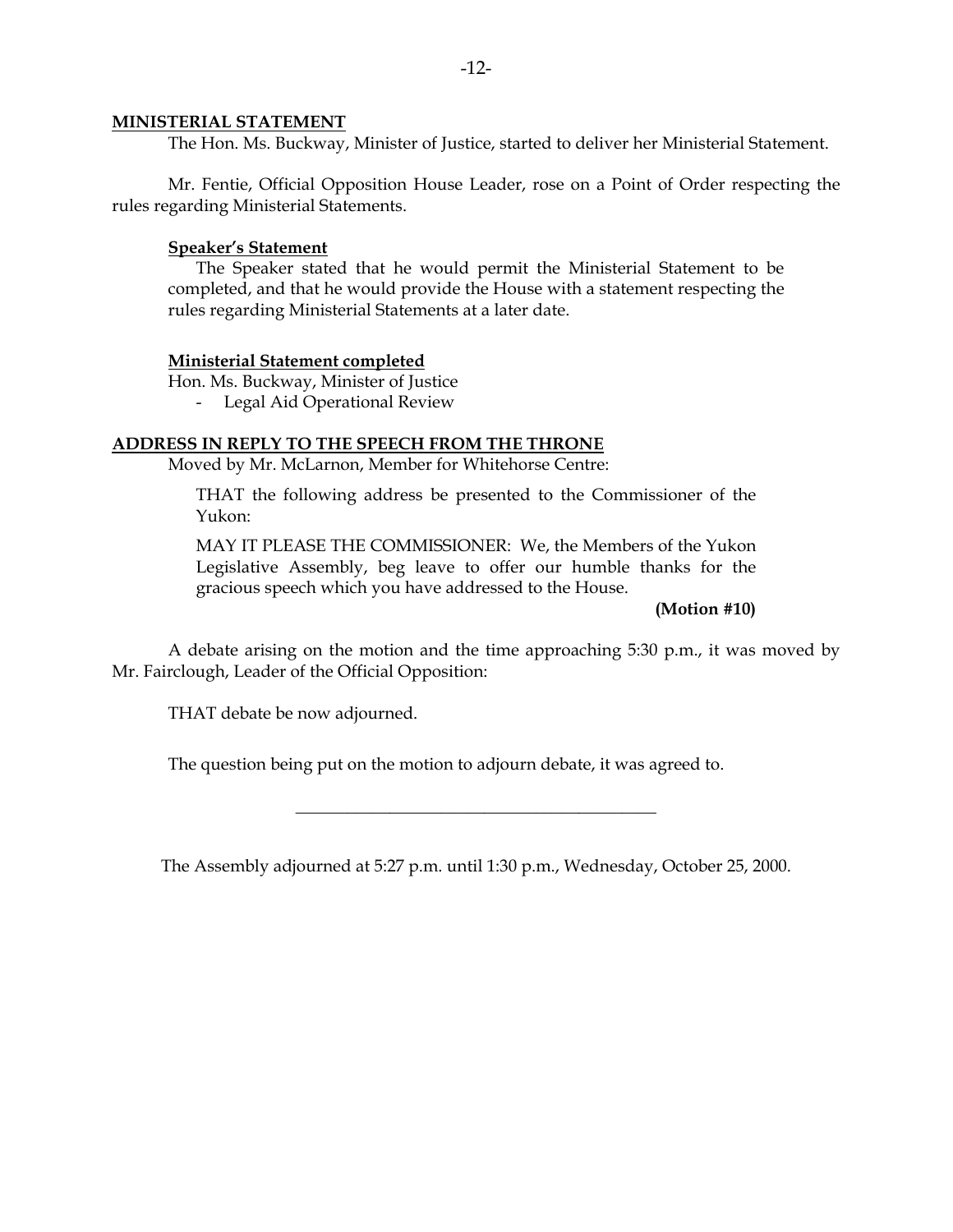### **VOTES AND PROCEEDINGS**

### **of the**

### **YUKON LEGISLATIVE ASSEMBLY**

### **30th Legislative Assembly Second Session**

### Wednesday, October 25, 2000

The Speaker took the Chair at 1:30 p.m.

#### **TRIBUTES**

#### **Women's History Month**

 The Hon. Mrs. Edelman, Minister responsible for the Women's Directorate, recognized October as Women's History Month.

#### **National Breast Cancer Awareness Month**

 The Hon. Mrs. Edelman, Minister responsible for the Women's Directorate, Ms. Netro, Member for Vuntut Gwitchin, and Mr. Jenkins, Leader of the Third Party, recognized October as National Breast Cancer Awareness Month.

#### **INTRODUCTION OF VISITORS**

 The Hon. Ms. Duncan, Premier, introduced Nancy MacBeth, Leader of the Official Opposition in the Alberta Legislative Assembly.

#### **TABLING RETURNS AND DOCUMENTS**

Hon. Mrs. Edelman, Minister responsible for the Women's Directorate

- Yukon Advisory Council on Women's Issues 1999/2000 Annual Report

**(Sessional Paper #9)** 

Mr. Fentie, Official Opposition House Leader

 - Standing Committee on Rules, Elections and Privileges, 30th Legislative Assembly: Minutes of Meeting #1 (September 27, 2000) **(Sessional Paper #10)** 

#### **SPEAKER'S STATEMENT (regarding Ministerial Statements)**

"Before calling for Ministerial Statements today, the Chair wishes to provide some brief comments about the Point of Order raised by the Official Opposition House Leader yesterday.

The main concern expressed by the Official Opposition House Leader was that the Ministerial Statement given by the Minister of Justice was overly long.

Standing Order 11(3) states that a Ministerial Statement should be a 'short factual statement of government policy.' Also, former Speaker Bruce, in a ruling given on November 24, 1999,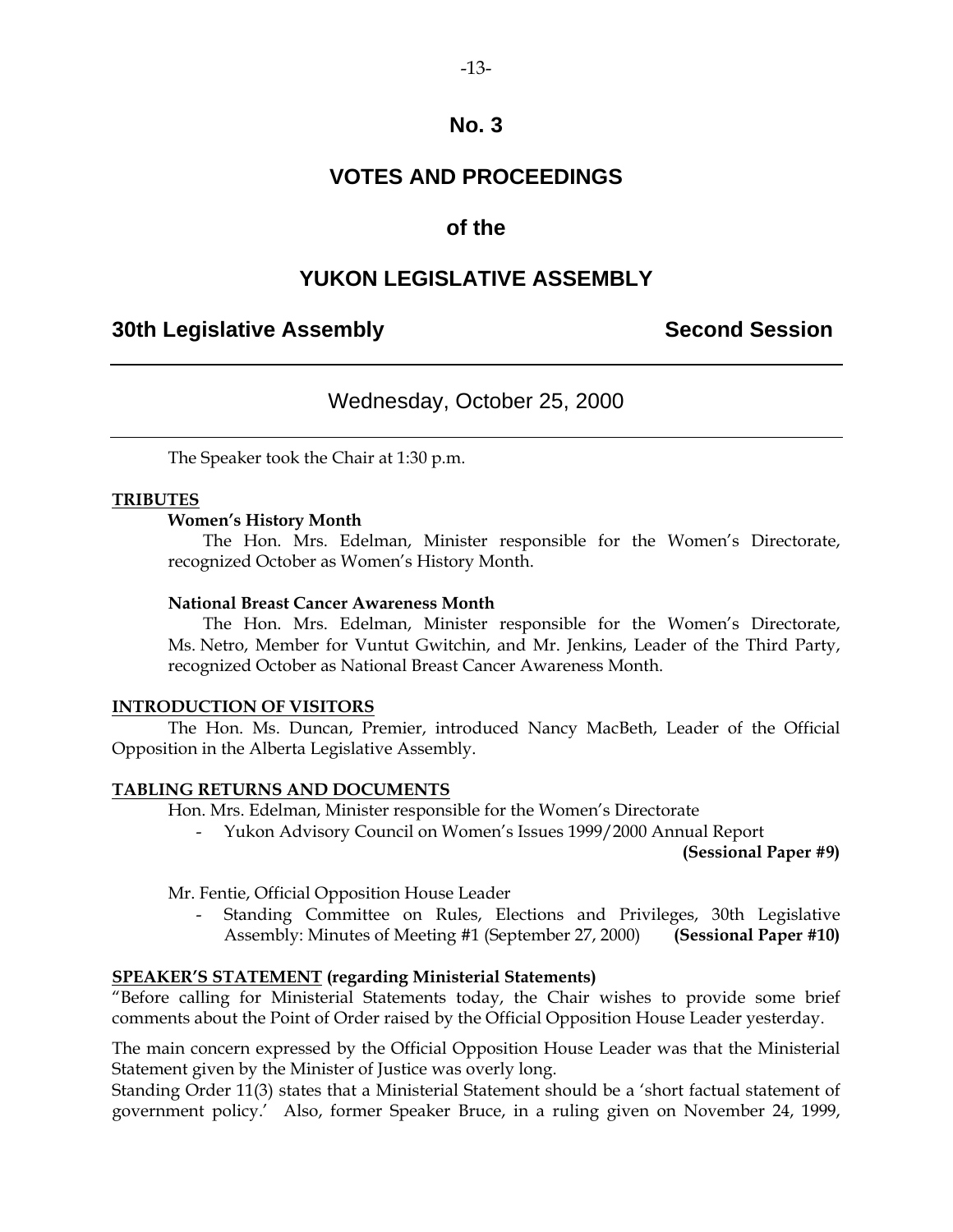emphasized that 'Ministerial Statements and the responses to them should be brief, factual and specific.'

There has never been, however, a definitive guideline provided through the Standing Orders, past Speakers' rulings nor reports of the Standing Committee on Rules, Elections and Privileges as to the exact length of time a Ministerial Statement should take. Presiding Officers of this Assembly have appealed, on a number of occasions, to the House to develop and adopt what Deputy Speaker McRobb, on November 8, 1999, called 'a more definite and helpful description of the purpose of Ministerial Statements.' Had the House done that, it undoubtedly would have provided direction, if not specifics, as to how the word 'short' should be interpreted by the Chair. The House, however, has not taken Presiding Officers up on the invitation to review the rules respecting Ministerial Statements.

The fact the House must face is that, with the advent of television coverage in this Chamber, Ministerial Statements have been put to increased use and have taken up an ever-greater amount of House time. These changed circumstances, from the time when the rules governing Ministerial Statements were first adopted, have made it imperative that Members give urgent consideration to this matter. The House can take action and provide direction on this matter in a variety of ways.

Perhaps the most obvious would be through recommendation of the Standing Committee on Rules, Elections and Privileges, and, if desired, subsequent amendment of the Standing Orders.

In the meantime the Chair must ask that greater consideration be given by Ministers to the number of such statements, and that greater efforts be made to adhere to the Standing Order requirement that these be 'short'.

The Chair thanks the Members for their attention."

#### **MINISTERIAL STATEMENT**

 The Hon. Mr. Jim, Minister responsible for the Yukon Housing Corporation, started to deliver his Ministerial Statement.

 Mr. Jenkins, Leader of the Third Party, rose on a Point of Order respecting the rules regarding Ministerial Statements.

#### **Speaker's Ruling**

 "Order please. These kinds of points have been raised consistently for the past couple of years and I recall, during the last sitting of the House, the same issues came up. And I struggled with them at that time. Today's events simply demonstrate how important it is for the Members of the House to give consideration to this matter. It was suggested through the Standing Committee on Rules, Elections and Privileges. In the meantime, the Chair will provide a copy of Speaker Bruce's statement of November 24, 1999. In that ruling, Speaker Bruce made suggestions as to guidelines which might govern the content of Ministerial Statements. For today, the Minister will be permitted to conclude and the Opposition Members to respond. That concludes my ruling."

#### **Ministerial Statement completed**

Hon. Mr. Jim, Minister responsible for the Yukon Housing Corporation

- Seniors Housing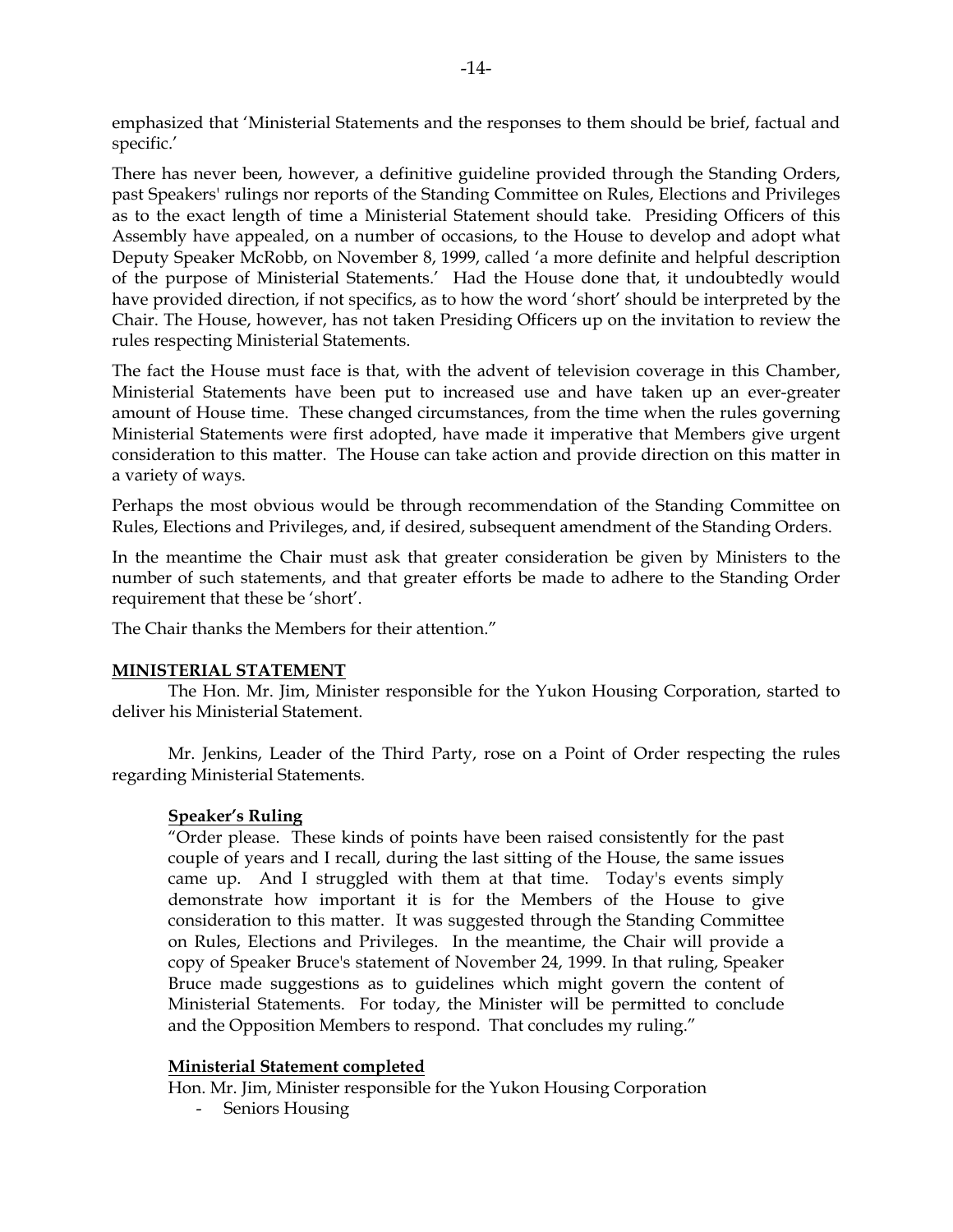#### **SPEAKER'S STATEMENT (regarding unparliamentary language)**

"Before proceeding with Question Period, a point of order was raised during yesterday's sitting questioning whether unparliamentary language was used by the Member for Ross River-Southern Lakes when directing a supplementary question to the Minister of Government Services. Upon reviewing the Blues, the Chair has found that the Member for Ross River– Southern Lakes said, 'Well, Mr. Speaker, the Member knows that that's fundamentally untrue.'

The rules adopted by this House to govern the conduct of all honourable Members are quite clear in this regard. Standing Order 19(1) states 'A Member will be called to order by the Speaker if that Member: (h) imputes false or unavowed motives to another Member; and (i) charges another Member with uttering a deliberate falsehood'.

Also, as is set out in Annotation 494 of Beauchesne's *Parliamentary Rules and Forms*, Sixth Edition, 'It is not unparliamentary temperately to criticize statements made by Members as being contrary to the facts; but no imputation of intentional falsehood is permissible. On rare occasions this may result in the House having to accept two contradictory accounts of the same incident.'

At page 522 of Marleau and Montpetit's *House of Commons Procedure and Practice*, it is stated, 'Remarks directed specifically at another Member which question that Member's integrity, honesty or character are not in order. A Member will be requested to withdraw offensive remarks, allegations, or accusations of impropriety directed towards another Member.'

It is clear that accusing another Member, directly or indirectly, of misleading the House is out of order. The Chair would ask the Member for Ross River–Southern Lakes and all Members of this House to take greater care that unparliamentary language not be used in this House."

#### **ADDRESS IN REPLY TO THE SPEECH FROM THE THRONE**

Moved by Mr. McLarnon, Member for Whitehorse Centre:

 THAT the following address be presented to the Commissioner of the Yukon:

 MAY IT PLEASE THE COMMISSIONER: We, the Members of the Yukon Legislative Assembly, beg leave to offer our humble thanks for the gracious speech which you have addressed to the House. **(Motion #10)** 

 A debate continuing on the motion and the time approaching 9:30 p.m., it was moved by the Hon. Mr. Eftoda, Minister of Education:

THAT debate be now adjourned.

The question being put on the motion to adjourn debate, it was agreed to.

The Assembly adjourned at 9:29 p.m. until 1:30 p.m., Thursday, October 26, 2000.

\_\_\_\_\_\_\_\_\_\_\_\_\_\_\_\_\_\_\_\_\_\_\_\_\_\_\_\_\_\_\_\_\_\_\_\_\_\_\_\_\_\_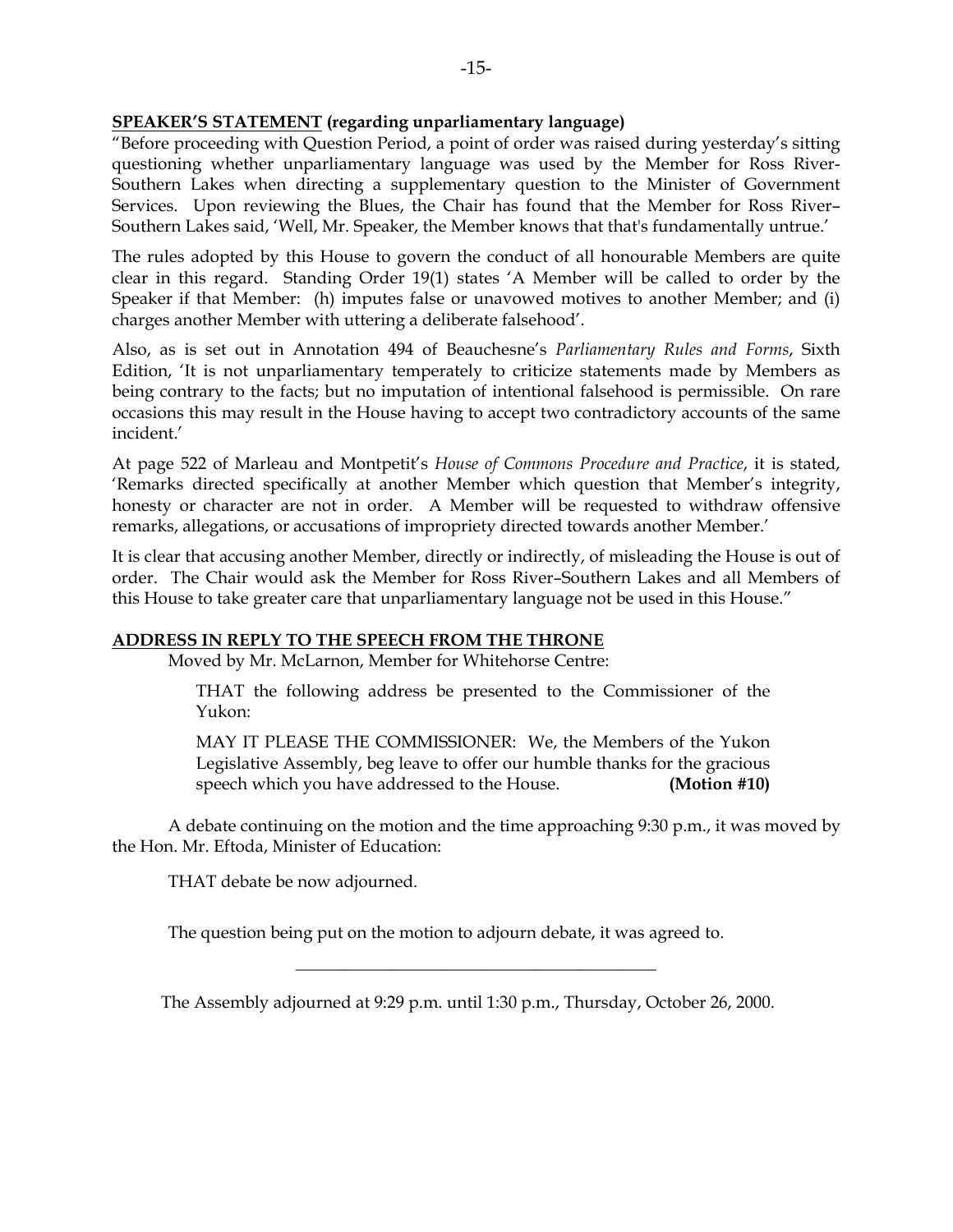### **VOTES AND PROCEEDINGS**

### **of the**

### **YUKON LEGISLATIVE ASSEMBLY**

### **30th Legislative Assembly Second Session**

### Thursday, October 26, 2000

The Speaker took the Chair at 1:30 p.m.

### **TABLING RETURNS AND DOCUMENTS**

Hon. Mr. Eftoda, Minister responsible for the Public Service Commission

- Yukon Public Service Staff Relations Board 1999/2000 Annual Report

**(Sessional Paper #11)** 

- Yukon Teachers' Staff Relations Board 1999/2000 Annual Report

**(Sessional Paper #12)** 

- Staffing watch; restructuring: explanation of **(Legislative Return #1)** 

#### **INTRODUCTION OF BILLS (First Reading)**

|  | Bill #22 - An Act to Amend the Elections Act<br>-Hon. Ms. Duncan               |
|--|--------------------------------------------------------------------------------|
|  | Bill #28 - An Act to Amend the Income Tax Act<br>-Hon. Ms. Duncan              |
|  | Bill #29 - Electronic Commerce Act<br>-Hon. Ms. Duncan                         |
|  | Bill #30 - Electronic Evidence Act<br>-Hon. Ms. Duncan                         |
|  | Bill #32 - Municipal Loans Act<br>-Hon. Ms. Duncan                             |
|  | $Bill #23 - Arts Act$<br>-Hon. Mrs. Edelman                                    |
|  | Bill #21 - Miscellaneous Statute Law Amendment Act (2000)<br>-Hon. Ms. Buckway |
|  | Bill #24 - Department of Justice Act<br>-Hon. Ms. Buckway                      |
|  |                                                                                |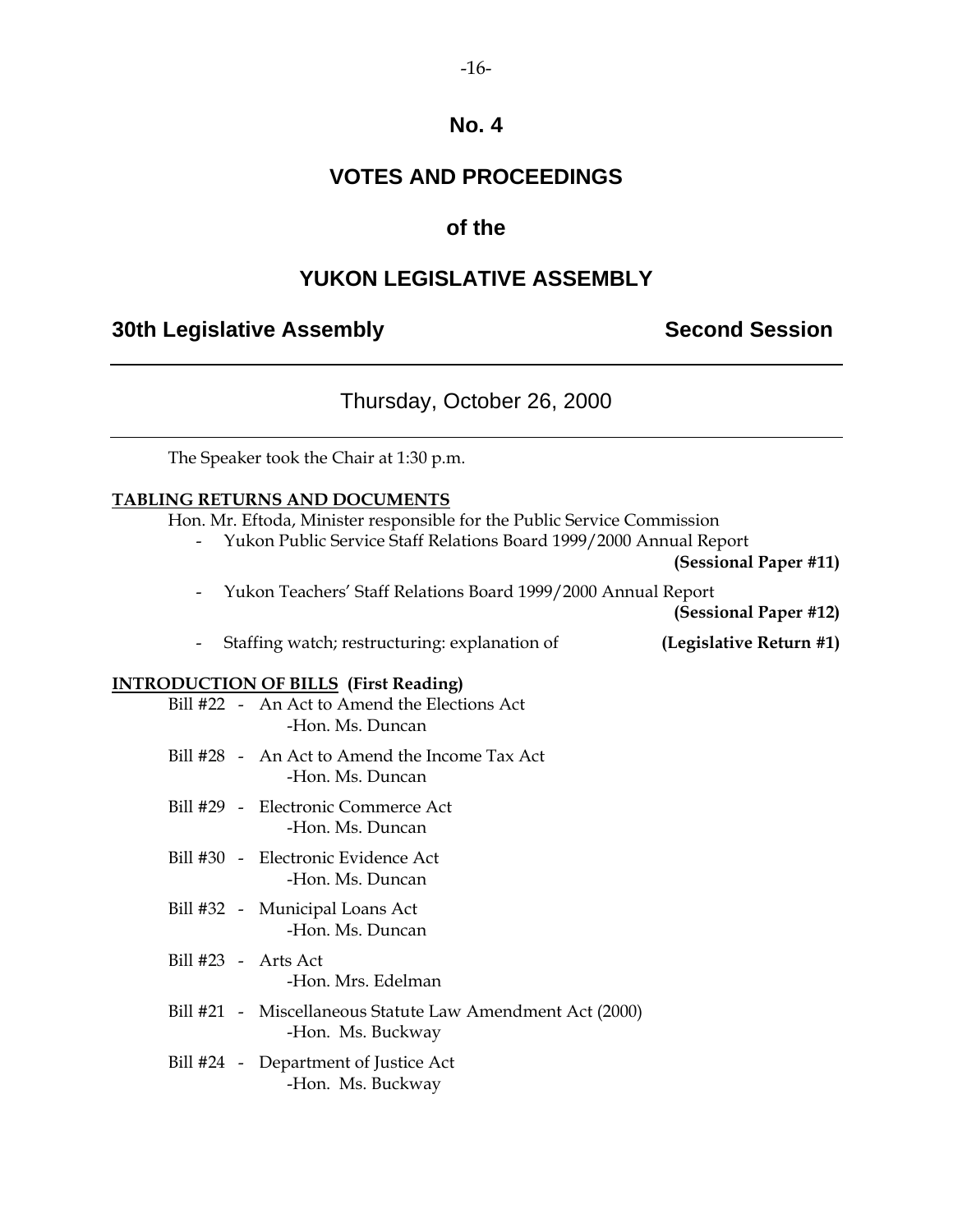| Bill #25 - An Act to Amend the Interpretation Act<br>-Hon. Ms. Buckway             |
|------------------------------------------------------------------------------------|
| Bill #26 - Enforcement of Canadian Judgements and Decrees Act<br>-Hon. Ms. Buckway |
| Bill #27 - Court Jurisdiction and Proceedings Transfer Act<br>-Hon. Ms. Buckway    |

#### **FILED DOCUMENTS**

 During Question Period, Mr. McRobb, Member for Kluane, filed the following documents:

- Arts Funding Program Redesign/Expansion: discussion paper on possible model **(Filed D**
- Arts Funding Program: terms of reference for sectoral consultation on new program development **(Filed Document #2)**

#### **ADDRESS IN REPLY TO THE SPEECH FROM THE THRONE**

Moved by Mr. McLarnon, Member for Whitehorse Centre:

 THAT the following address be presented to the Commissioner of the Yukon:

 MAY IT PLEASE THE COMMISSIONER: We, the Members of the Yukon Legislative Assembly, beg leave to offer our humble thanks for the gracious speech which you have addressed to the House.

**(Motion #10)** 

The debate continuing on Address in Reply to the Speech from the Throne and the question being put, it was agreed to.

#### **Address in Reply to the Speech from the Throne Engrossed**

Moved by Ms. Tucker, Government House Leader:

 THAT the Address in Reply to the Speech from the Throne be engrossed and presented to the Commissioner in his capacity as Lieutenant-Governor.

The question being put, it was agreed to.

The Assembly adjourned at 5:17 p.m. until 1:30 p.m., Monday, October 30, 2000.

\_\_\_\_\_\_\_\_\_\_\_\_\_\_\_\_\_\_\_\_\_\_\_\_\_\_\_\_\_\_\_\_\_\_\_\_\_\_\_\_\_\_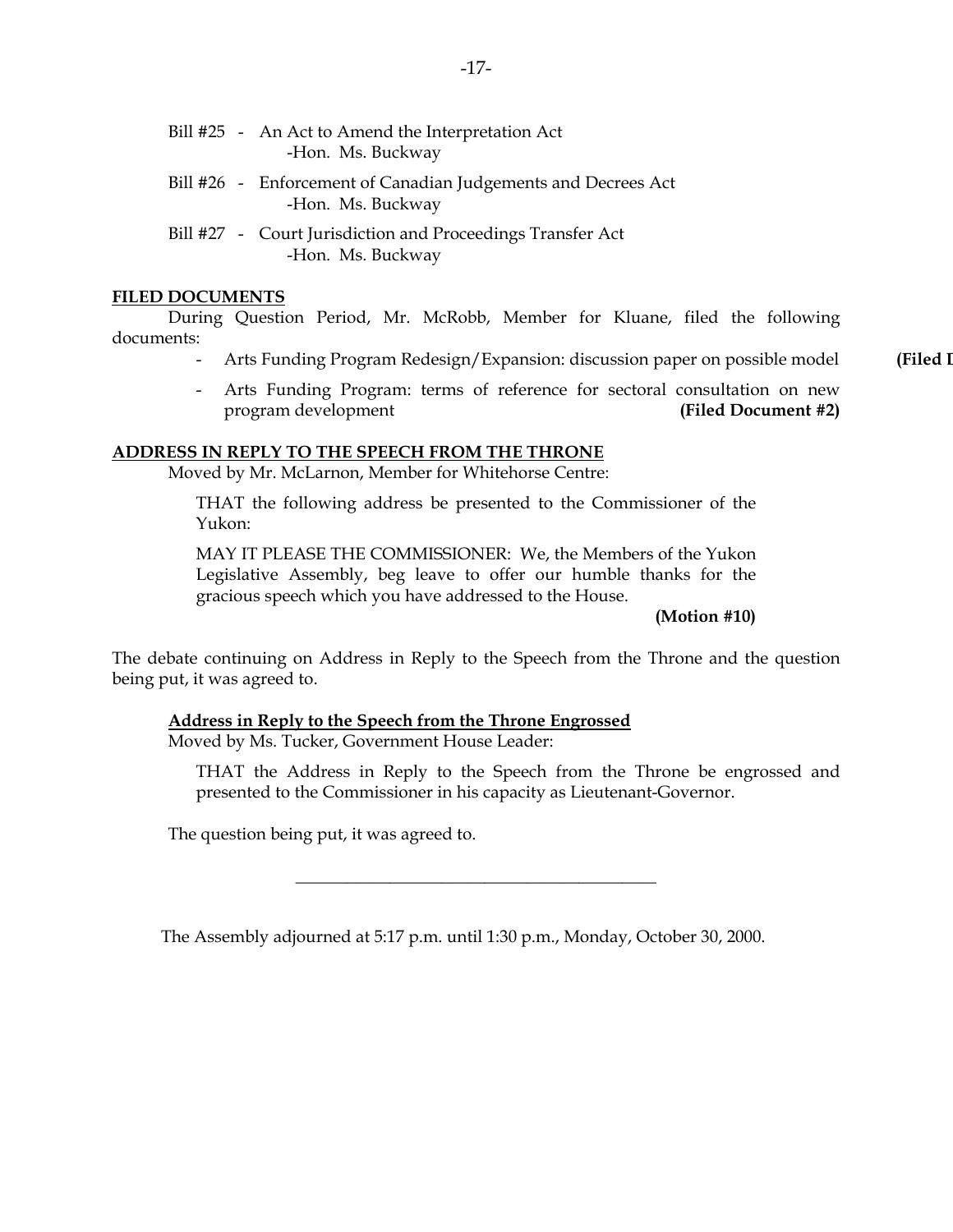### **VOTES AND PROCEEDINGS**

### **of the**

### **YUKON LEGISLATIVE ASSEMBLY**

### **30th Legislative Assembly Second Session**

### Monday, October 30, 2000

The Speaker took the Chair at 1:30 p.m.

#### **TRIBUTES**

#### **Crime Prevention Week**

 The Hon. Ms. Buckway, Minister of Justice, recognized, on behalf of all Members, Crime Prevention Week being October 28 to November 4, 2000.

#### **TABLING RETURNS AND DOCUMENTS**

Hon. Ms. Duncan, Premier

- Public Accounts of the Government of the Yukon Territory for the year ended March 31, 2000 **(Sessional Paper #13)**
- Government of Yukon Projections: 1999-2000 Actual to 2003-04 Projected Actual **(Sessional Paper #14)**

#### **INTRODUCTION OF BILLS (First Reading)**

Bill #2 - Fourth Appropriation Act, 1999-2000 -Hon. Ms. Duncan

Bill #3 - Third Appropriation Act, 2000-01 -Hon. Ms. Duncan

#### **MONEY MESSAGE**

 Bill #2, *Fourth Appropriation Act, 1999-2000*, and Bill #3, *Third Appropriation Act, 2000-01*, were accompanied by a money message.

#### **MINISTERIAL STATEMENTS**

The Hon. Ms. Duncan, Premier, started to deliver her Ministerial Statement.

 Mr. Jenkins, Leader of the Third Party, rose on a Point of Order respecting the rules regarding Ministerial Statements.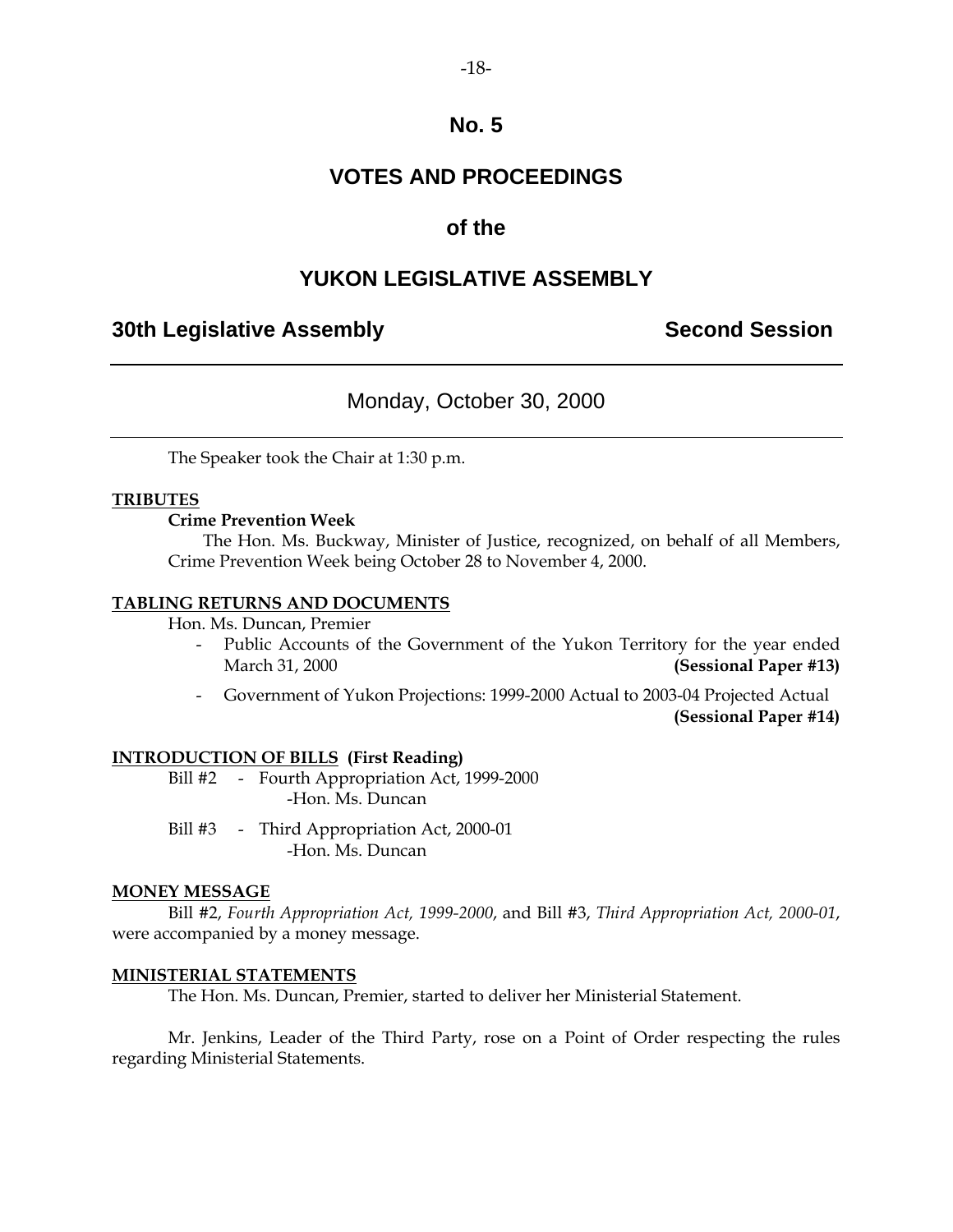#### **Speaker's Ruling**

 "Previously in this House, we referred to Speaker Bruce's statements in his ruling of November 24, 1999.

 In that ruling, Speaker Bruce made suggestions as to the guidelines that might govern the content of ministerial statements. For today, I think it would be appropriate to allow the Premier to conclude the statement, which will allow the opposition members to respond.

 Furthermore, I would urge members of this House, through the Standing Committee on Rules, Elections and Privileges, to meet as expeditiously as possible, in order that we may get some guidance for the Chair on these statements. Currently, I do not have that.

With that, I would ask the Premier to continue."

#### **Ministerial Statement completed**

Hon. Ms. Duncan, Premier

- Devolution of Northern Affairs Program: "Mirror" Legislation

#### **Tabled Document**

 While delivering her Ministerial Statement, the Hon. Ms. Duncan, tabled the following Sessional Paper:

 - "Mirror" Legislation (August 31, 2000 Draft): Territorial Lands (Yukon) Act; Waters Act; Placer Mining Act; Quartz Mining Act; Environmental Assessment Act **(Sessional Paper #15)** 

#### **QUESTION OF PRIVILEGE (regarding due process and procedures in the Legislature)**

 Mr. Fentie, Official Opposition House Leader, rose on a Question of Privilege relating to due process and the procedures in the Legislature

#### **SPEAKER'S RULING ON THE QUESTION OF PRIVILEGE**

 The Speaker ruled on the Question of Privilege raised by Mr. Fentie, Official Opposition House Leader, as follows:

"If there are no further comments, the Chair is now prepared to give a ruling on the question of privilege raised by the Official Opposition House Leader.

The Official Opposition House Leader met the notice requirement found in Standing Order 7(1)(b) by submitting a written notice to the Office of the Speaker at 10:55 a.m. on today's date. Standing Order 7(4) states that the Speaker must rule on (a) whether there appears, on the face of it, to be a case of breach of privilege, and (b) whether the matter has been raised at the earliest opportunity.

The normal practice of this House has been that, to meet the 'earliest opportunity' requirement, the Question of Privilege must be raised at the time that the event occurred or on the next sitting day. In this matter, the Chair finds this event to be taking place during this sitting day, as the Government has directed that Motions No. 1 and 2 be called today.

The question for the Chair to decide on, then, is whether the Official Opposition House Leader has raised a question, which, on the face of it, is a possible breach of privilege.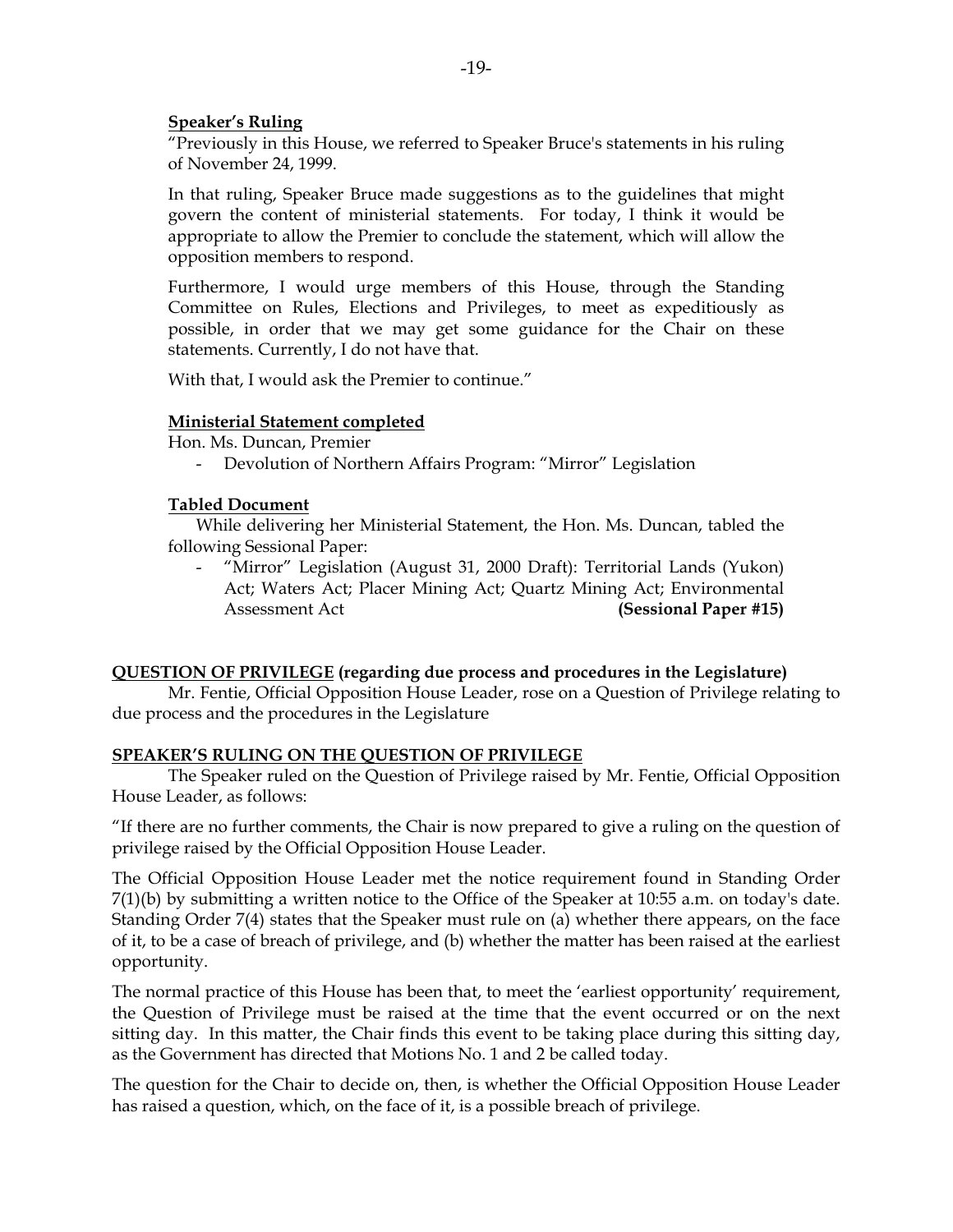The foundation of the Question of Privilege raised by the Official Opposition House Leader was that the Government has encroached on 'the rights and privileges of all MLAs' by calling motions for debate that would result in changes to the Standing Orders. The Official Opposition House Leader notes that doing so 'compromises' the Standing Committee on Rules, Elections and Privileges.

In reviewing the Standing Orders of this Assembly and the parliamentary authorities, including *Beauchesne*, the Chair has not found any basis for the matter raised by the Official Opposition House Leader to be found a breach of privilege. The main privileges that the House must be concerned with are those guaranteeing freedom of speech and the right of the House to govern its own proceedings. Calling these motions for debate does not infringe on any Member's freedom of speech.

In assessing the right of the House to govern its own proceedings, an argument must be made for asserting that the House has the right to debate these motions. Otherwise, the House might find that it cannot deal with issues that have been sent to committee. As an example, the Public Accounts stand permanently referred to the Public Accounts Committee. The Members of this House, however, are not and should not be restricted from raising matters related to the Public Accounts in here even though they stand referred to a committee for consideration.

The Chair, therefore, must rule that the matter raised by the Official Opposition House Leader does not constitute a breach of privilege.

This concludes the ruling. The House will now proceed with Orders of the Day."

#### **GOVERNMENT MOTIONS**

Moved by the Hon. Mr. Roberts, Minister of Health and Social Services:

 THAT the Standing Orders of the Yukon Legislative Assembly be amended, effective the next sitting day after this motion is adopted, by:

- (1) replacing Standing Orders 2(1), 2(2), 2(3) and 2(4) with the following:
	- $2(1)$  The time for the meeting of the Assembly is at 1:00 p.m. on each Monday, Tuesday, Wednesday and Thursday unless otherwise ordered.
	- (2) On each sitting day, at 6:00 p.m., the Speaker shall adjourn the Assembly without question put, and the Assembly then stands adjourned until the next sitting day unless otherwise ordered.
	- (3) When the Assembly rises on Thursday at 6:00 p.m., it shall stand adjourned until the following Monday unless otherwise ordered.

and

 (2) renumbering Standing Orders 2(5), 2(6) and 2(7) as Standing Orders 2(4), 2(5) and 2(6). **(Motion #1)** 

 A debate arising on the motion, it was moved by Ms. Netro, Member for Vuntut Gwitchin, in amendment thereto:

 THAT Motion #1 be amended by deleting the expression "effective the next sitting day after this motion is adopted" and substituting the following:

 "at a time that is mutually acceptable to all parties in this House once concurrence has been sought from and given by the Standing Committee on Rules, Elections and Privileges".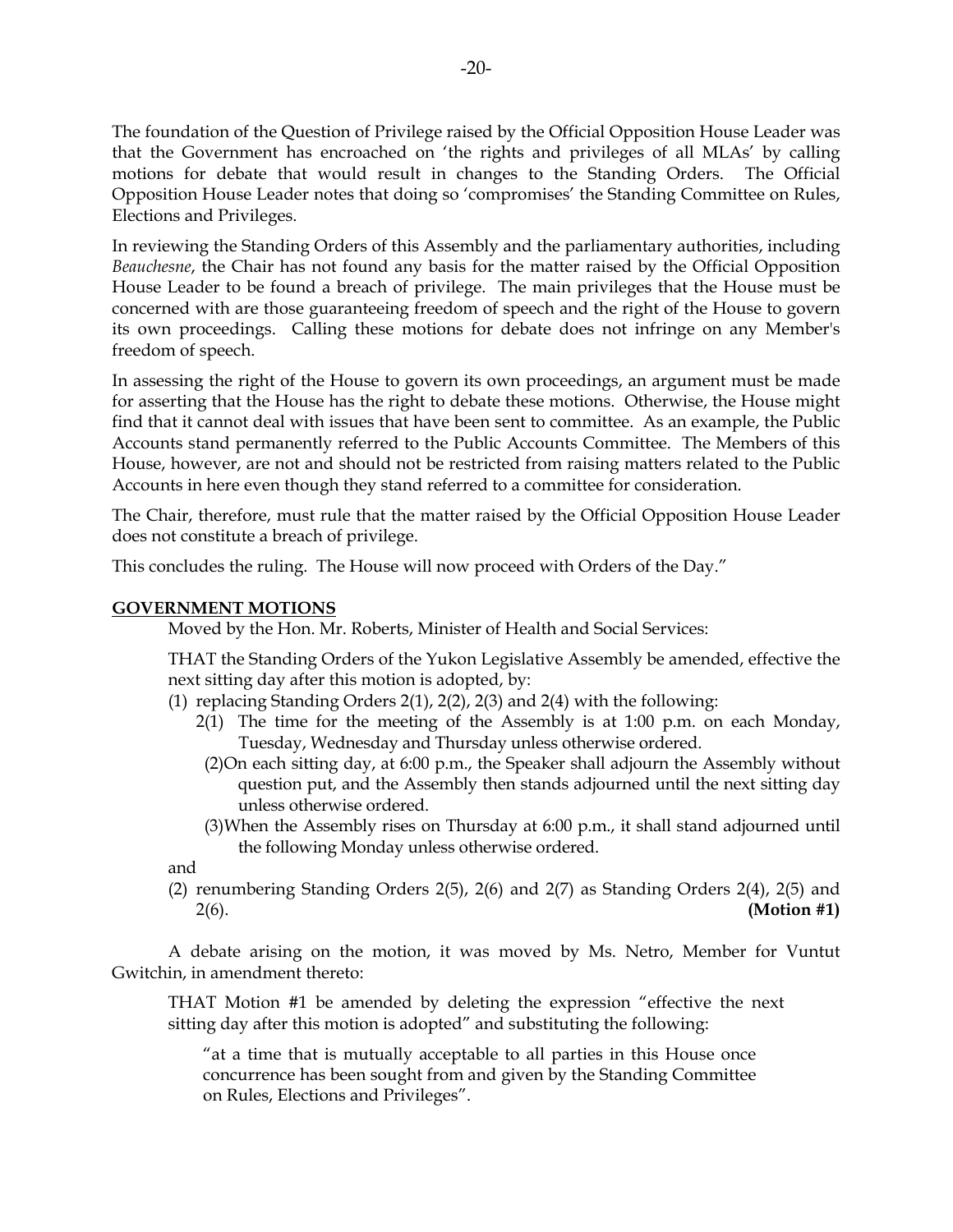|            | YEA        |          |   |
|------------|------------|----------|---|
| Fairclough | Keenan     | Netro    | 6 |
| Fentie     | McRobb     | Jenkins  |   |
|            | <b>NAY</b> |          |   |
| Duncan     | Edelman    | Tucker   |   |
| Eftoda     | Roberts    | McLarnon | q |
| Jim        | Buckway    | Kent     |   |

The question being put, it was negatived on the following recorded Division:

Debate continued on Motion #1.

 It was moved by Mr. Keenan, Member for Ross River-Southern Lakes, in amendment thereto:

 THAT Motion #1 be amended by deleting the words "THAT the Standing Orders of the Yukon Legislative Assembly be amended, effective the next sitting day after this motion is adopted, by" and substituting for them the words:

 "THAT the Standing Committee on Rules, Elections and Privileges be convened within the next seven days for the express purpose of considering a recommendation to this House with respect to amending the Standing Orders of the Yukon Legislative Assembly, by"

 A debate arising on the second amendment and the question being put, it was negatived on the following recorded Division:

|                      | YEA              |                  |   |
|----------------------|------------------|------------------|---|
| Fairclough<br>Fentie | Keenan<br>McRobb | Netro<br>Jenkins | h |
|                      | <b>NAY</b>       |                  |   |
| Duncan               | Edelman          | Tucker           |   |
| Eftoda               | Roberts          | McLarnon         | q |
| Jim                  | Buckway          | Kent             |   |

 The debate continuing on the main motion and the time reaching 9:30 p.m. while Mr. Fairclough was speaking to it, the Speaker, pursuant to Standing Order 2(2), adjourned the House and debate on Motion #1 was accordingly adjourned.

\_\_\_\_\_\_\_\_\_\_\_\_\_\_\_\_\_\_\_\_\_\_\_\_\_\_\_\_\_\_\_\_\_\_\_\_\_\_\_\_\_\_

The Assembly adjourned at 9:30 p.m. until 1:30 p.m., Tuesday, October 31, 2000.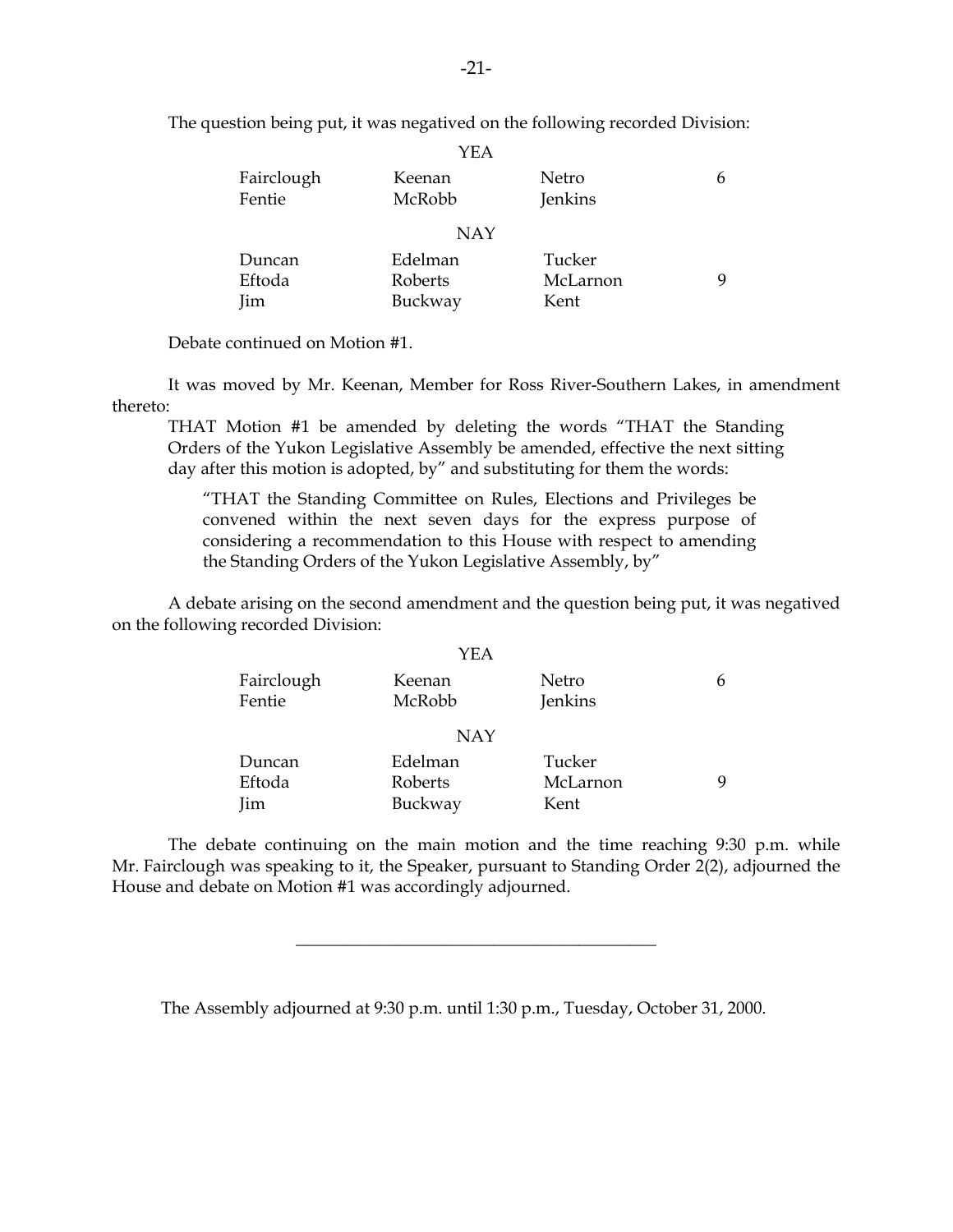### **VOTES AND PROCEEDINGS**

### **of the**

### **YUKON LEGISLATIVE ASSEMBLY**

### **30th Legislative Assembly Second Session**

### Tuesday, October 31, 2000

The Speaker took the Chair at 1:30 p.m.

#### **TABLING RETURNS AND DOCUMENTS**

Hon. Mr. Schneider, Speaker

 - Auditor General: Report on the Consolidated Financial Statements of the Government of the Yukon Territory for the year ended March 31, 2000

**(Sessional Paper #16)** 

#### **MINISTERIAL STATEMENTS**

The Hon. Mr. Eftoda, Minister of Education, started to deliver his Ministerial Statement.

 Mr. Fentie, Official Opposition House Leader, rose on a Point of Order respecting the rules regarding Ministerial Statements.

#### **Speaker's Ruling**

 "This Ministerial Statement would appear to fall within the parameters of the Ministerial Statements that have been given over the past years in this House. I will refer to Speaker Bruce's ruling on November 24, 1999, which I have referred to often in the past. I'll quote from Speaker Bruce's ruling wherein he says, 'The Chair, therefore, has given consideration to practices found in this House and in other Legislatures across Canada and has found the following to be generally accepted guidelines for Ministerial Statements and for responses to those statements:

 'Ministerial Statements are to be used to allow a Minister to provide the Assembly with information of interest and urgency on government policy or administration when no other proceeding offers a suitable opportunity.'

 Speaker Bruce further states, 'In conclusion, the Chair has found, from a review of the general practices in Yukon and other jurisdictions, that the central feature of Ministerial Statements is that they should be brief, factual and specific and that neither the statements nor the responses to them should contain partisan debate or argument. Secondly, it is clear that this and other Houses have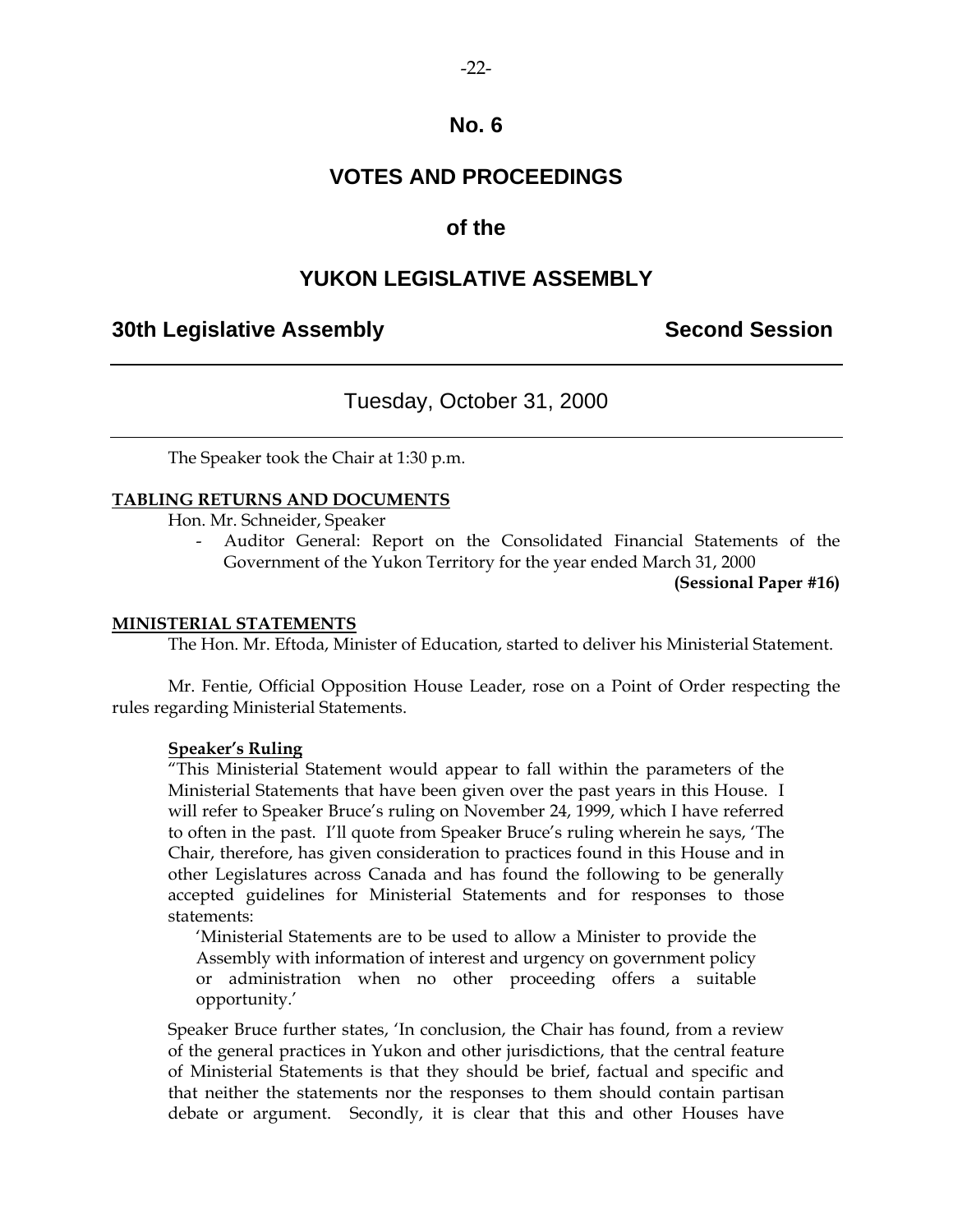accepted that there are legitimate uses of Ministerial Statements that go beyond the wording of Standing Order 11.'

 If the House has another view of what Ministerial Statements should be used for, Members can provide direction to the Speaker by way of a motion or by way of a report through the Standing Committee on Rules, Elections and Privileges.

 I urge the Members to heed my words in this instance. There have been continual interruptions in the House over the past several days. I would dearly love to see the Members get together and solve this problem through the Standing Committee on Rules, Elections and Privileges.

With that, I would ask the Minister to continue."

#### **Ministerial Statement completed**

Hon. Mr. Eftoda, Minister of Education

- Mayo School test results

Hon. Mrs. Edelman, Minister of Tourism

- Air Access

#### **MOTION OF URGENT AND PRESSING NECESSITY (Standing Order 28)**

 Pursuant to Standing Order 28, Mr. Jenkins, Leader of the Third Party requested unanimous consent to move the following motion:

 THAT it is the opinion of this House that the Commissioner in Executive Council should cause a public inquiry to be called pursuant to the *Public Inquiries Act* for the purpose of examining the quality of care being provided to high-risk children and youth in government and private sector group homes in Whitehorse.

#### **Point of Order (re speaking to the Motion)**

 Mr. McLarnon, Member for Whitehorse Centre, rose on a Point of Order regarding speaking to the Motion.

#### **Speaker's Ruling**

 "Standing Order 28(1) states: 'A motion may, in case of urgent and pressing necessity previously explained by the mover, be made by unanimous consent of the Assembly without notice having been given.' Now, the Member moving may and is allowed to give a brief explanation of the motion.

 With that, I will ask the Leader of the Third Party to continue, and when he has completed his remarks, I will have some further remarks to make. Please continue."

Mr. Jenkins, Leader of the Third Party concluded his remarks on the motion.

 The Speaker informed Members of the provisions of Standing Order 28 and asked if the Leader of the Third Party had the unanimous consent of the House to proceed. Unanimous consent was denied and this matter was not proceeded with.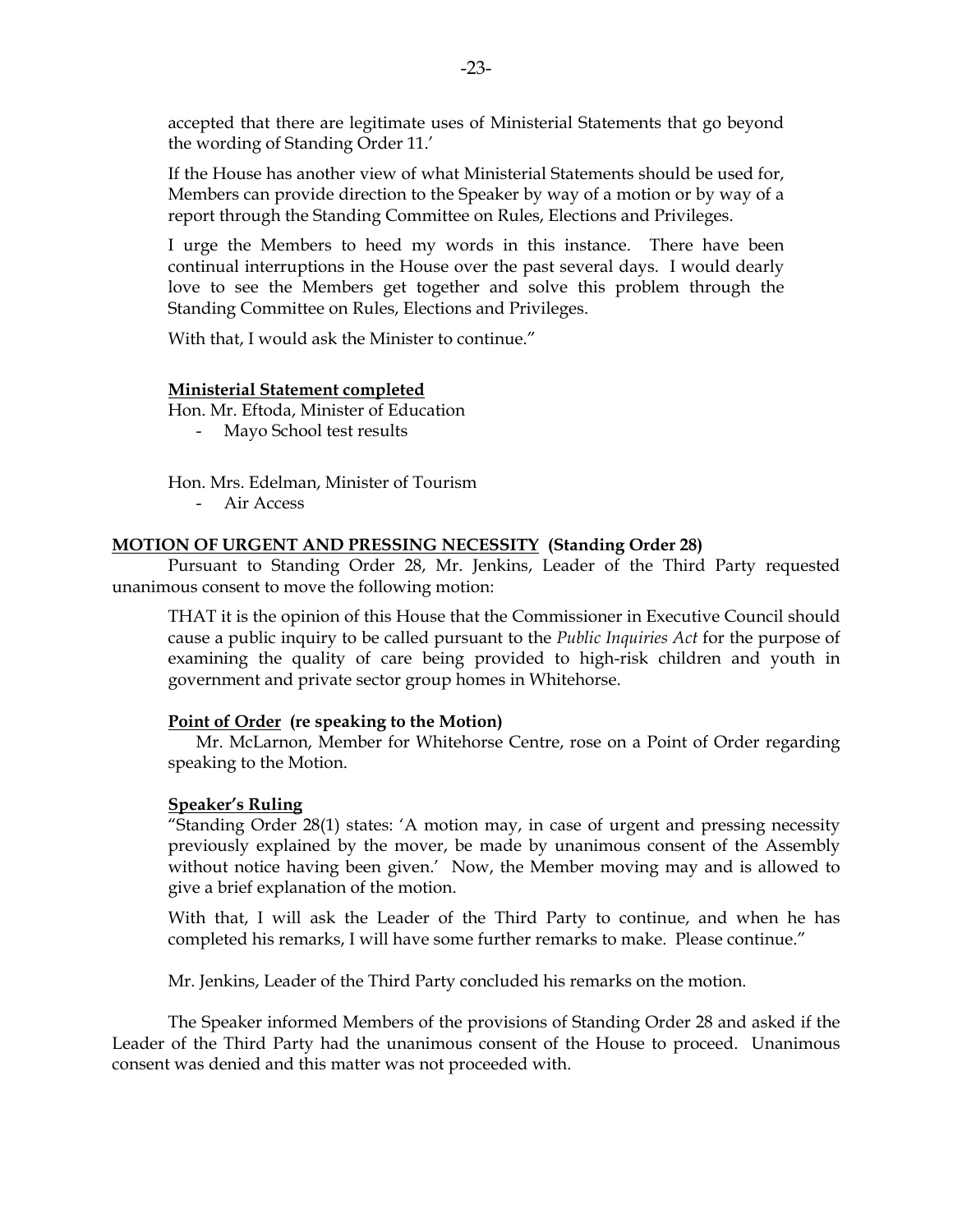#### **WITHDRAWAL OF MOTION FROM THE ORDER PAPER**

 The Speaker informed the House that Motion #14, standing in the name of the Leader of the Third Party, was now outdated and had been ordered to be dropped from the Order Paper.

#### **GOVERNMENT MOTIONS**

Moved by the Hon. Mr. Roberts, Minister of Health and Social Services:

 THAT the Standing Orders of the Yukon Legislative Assembly be amended, effective the next sitting day after this motion is adopted, by:

- (1) replacing Standing Orders 2(1), 2(2), 2(3) and 2(4) with the following:
	- 2(1) The time for the meeting of the Assembly is at 1:00 p.m. on each Monday, Tuesday, Wednesday and Thursday unless otherwise ordered.
		- (2) On each sitting day, at 6:00 p.m., the Speaker shall adjourn the Assembly without question put, and the Assembly then stands adjourned until the next sitting day unless otherwise ordered.
		- (3) When the Assembly rises on Thursday at 6:00 p.m., it shall stand adjourned until the following Monday unless otherwise ordered.

and

 (2) renumbering Standing Orders 2(5), 2(6) and 2(7) as Standing Orders 2(4), 2(5) and 2(6). **(Motion #1)** 

 A debate continuing from October 30, 2000 and the question being put, Motion #1 was agreed to on the following recorded Division:

|            | YEA        |          |   |
|------------|------------|----------|---|
| Duncan     | Edelman    | Tucker   | q |
| Eftoda     | Roberts    | McLarnon |   |
| Jim        | Buckway    | Kent     |   |
|            | <b>NAY</b> |          |   |
| Fairclough | Keenan     | Netro    | 6 |
| Fentie     | McRobb     | Jenkins  |   |

Moved by the Hon. Mr. Roberts, Minister of Health and Social Services:

THAT Standing Order 45 be amended by adding the following new standing orders:

 45 (3.1) At the commencement of the first session of each Legislature a Standing Committee on Appointments to Major Government Boards and Committees shall be appointed.

 (3.2) The Standing Committee on Appointments to Major Government Boards and Committees:

- (a) shall review nominations and recommend appointments to the following major Boards and Committees:
	- *a.* Yukon Development Corporation Board of Directors
	- *b.* Yukon Energy Corporation Board of Directors
	- *c.* Yukon Workers' Compensation Health and Safety Board
	- *d.* Yukon Lottery Corporation
	- *e.* Yukon Recreation Advisory Council
	- *f.* Arts Advisory Council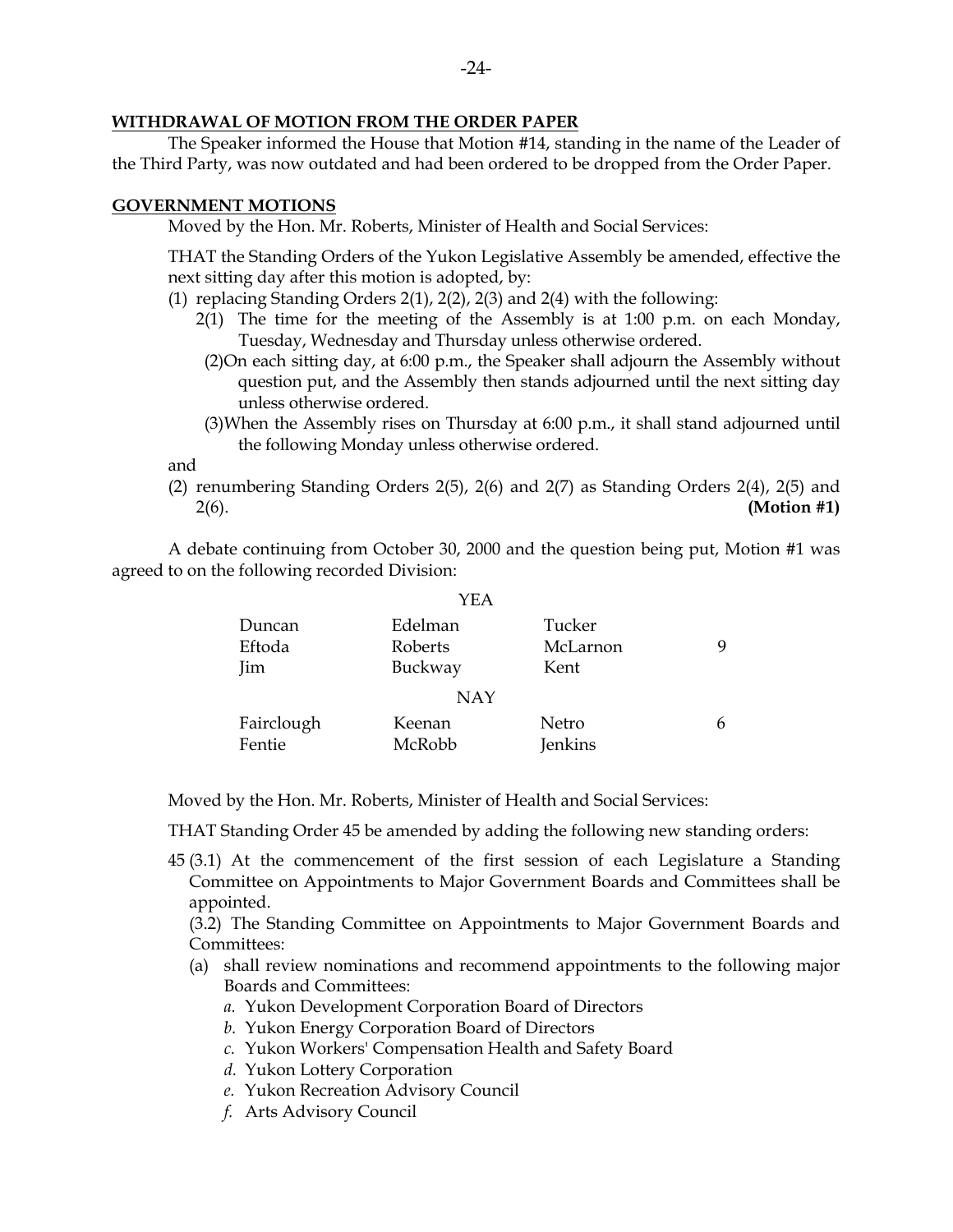- *g.* Yukon Utilities Board
- *h.* Yukon Council on the Economy and the Environment
- *i.* Yukon Human Rights Commission;
- (b) may review other appointments proposed by the Executive Council that are referred to it by the Executive Council;
- (c) shall meet in camera; and
- (d) shall prepare a report within 45 days of receipt of a proposed appointment or of proposed appointments and such report shall contain the appointment or list of appointments recommended by the Committee.

 (3.3) The Chair of the Standing Committee on Appointments to Major Government Boards and Committees shall present all reports of the Committee to the Legislative Assembly but, if the Legislative Assembly is not sitting at the time a report has been agreed to by the Committee, the Chair shall transmit the report to all Members of the Legislative Assembly and then release the report to the public.

 (3.4) When the Commissioner in Executive Council or, if applicable, a Minister, due to legal requirements or operational needs, has deemed it necessary to make an appointment prior to the expiration of the 45 day period, the Committee shall be notified in writing, by the Executive Council Office, of appointments made by a Minister or by the Commissioner in Executive Council.

and

 THAT Standing Order 45 be further amended by adding the following new provisions which shall remain in effect during the Thirtieth Legislative Assembly:

 45 (3.5) The first Standing Committee on Appointments to Major Government Boards and Committees shall be appointed during the Second Session of the Thirtieth Legislative Assembly.

 (3.6) The first Standing Committee on Appointments to Major Government Boards and Committees shall consist of three members from the government caucus, one member from the official opposition caucus and the third party member. **(Motion #2)** 

 A debate arising on the motion, it was moved by Mr. McLarnon, Member for Whitehorse Centre, in amendment thereto:

 "THAT Motion #2 be amended by deleting the words "Yukon Lottery Corporation" and substituting for them the words:

"Yukon Lottery Commission".

The question on the amendment being put, it was unanimously agreed to.

 A debate arising on Motion #2 as amended and the question being put, it was agreed to on the following recorded Division:  $Y_{\text{E}}$ 

|            | YEA     |          |   |
|------------|---------|----------|---|
| Duncan     | Edelman | Tucker   |   |
| Eftoda     | Roberts | McLarnon | q |
| <b>Jim</b> | Buckway | Kent     |   |
|            | NAY     |          |   |
| Fairclough | Keenan  | Netro    | 6 |
| Fentie     | McRobb  | Jenkins  |   |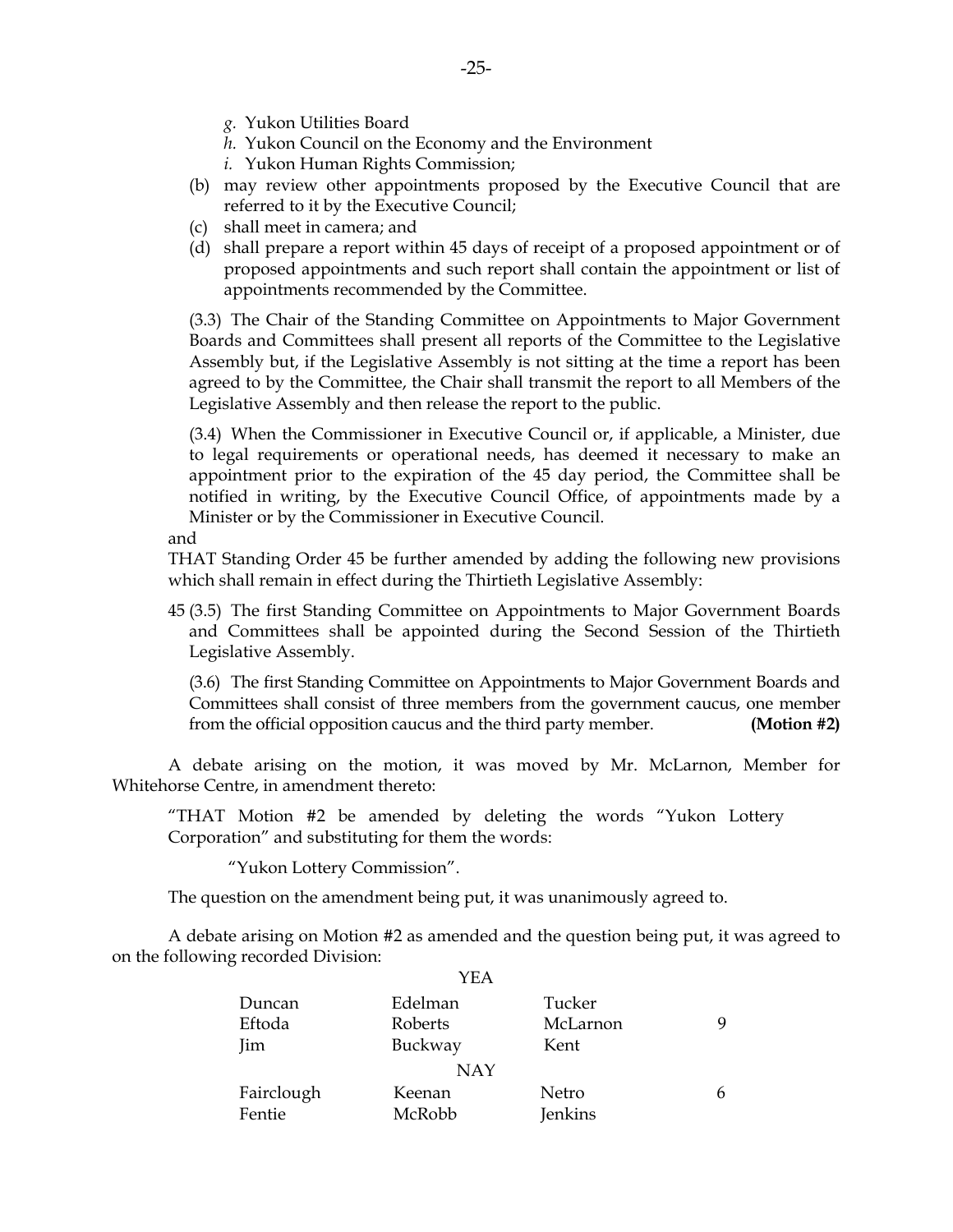#### **GOVERNMENT BILLS**

The following Bills were read a second time and referred to Committee of the Whole:

| Bill $#23$ - Arts Act | -Hon. Mrs. Edelman                                                                 |
|-----------------------|------------------------------------------------------------------------------------|
|                       | Bill #21 - Miscellaneous Statute Law Amendment Act (2000)<br>-Hon. Ms. Buckway     |
|                       | Bill #25 - An Act to Amend the Interpretation Act<br>-Hon. Ms. Buckway             |
|                       | Bill #26 - Enforcement of Canadian Judgements and Decrees Act<br>-Hon. Ms. Buckway |
|                       | Bill #27 - Court Jurisdiction and Proceedings Transfer Act<br>-Hon. Ms. Buckway    |

### **COMMITTEE OF THE WHOLE**

According to Order, the Assembly resolved into Committee of the Whole:

The Chair reported that the Committee requested that the Speaker resume the Chair.

The report of the Chair was adopted.

The Assembly adjourned at 5:30 p.m. until 1:00 p.m., Wednesday, November 1, 2000.

\_\_\_\_\_\_\_\_\_\_\_\_\_\_\_\_\_\_\_\_\_\_\_\_\_\_\_\_\_\_\_\_\_\_\_\_\_\_\_\_\_\_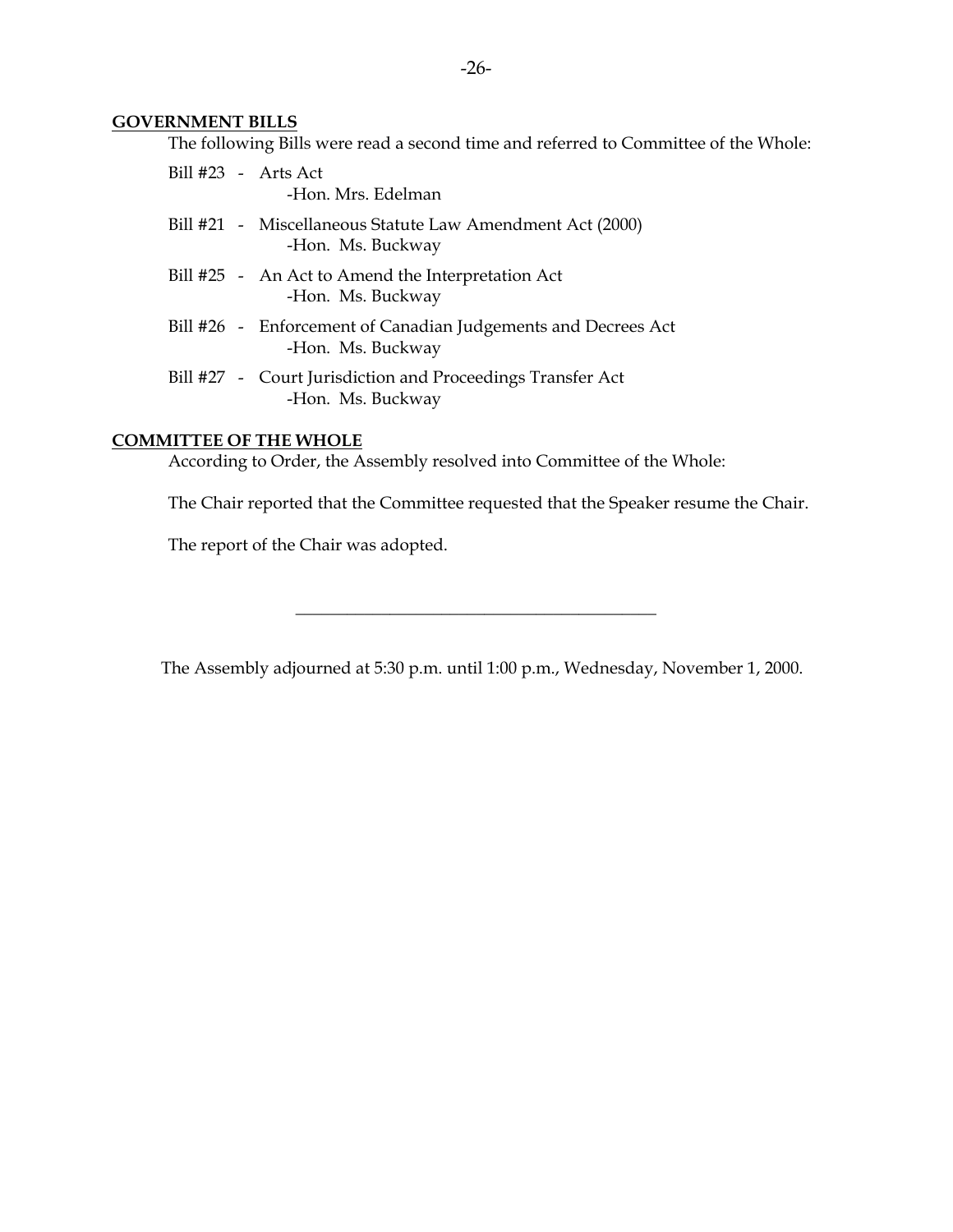### **VOTES AND PROCEEDINGS**

### **of the**

### **YUKON LEGISLATIVE ASSEMBLY**

### **30th Legislative Assembly Second Session**

### Wednesday, November 1, 2000

The Speaker took the Chair at 1:00 p.m.

#### **TRIBUTES**

#### **Women Abuse Prevention Month**

 The Hon. Mrs. Edelman, Minister responsible for the Women's Directorate, and Mr. Jenkins, Leader of the Third Party, recognized November as being Women Abuse Prevention Month.

#### **TABLING RETURNS AND DOCUMENTS**

Hon. Ms. Duncan, Premier

 - Intergovernmental Relations Accord between the Tr'ondëk Hwëch'in Government and the Government of Yukon (signed September 19, 2000)

**(Sessional Paper #17)** 

Hon. Ms. Buckway, Minister of Justice

Connect Yukon: Letter of Intent re the communities not included in Connect Yukon (dated March 31, 2000); Contribution Agreement for Marsh Lake Infrastructure Build (dated April 12, 2000); Service Management Agreement for Connect Yukon (dated April 1, 2000) **(Sessional Paper #18)** 

#### **PRESENTING REPORTS OF COMMITTEES**

Mr. Kent, Chair, Standing Committee on Rules, Elections and Privileges

 - Standing Committee on Rules, Elections and Privileges: First Report (dated November 1, 2000) **(Sessional Paper #19)**

#### **MINISTERIAL STATEMENTS**

Hon. Ms. Duncan, Premier

- Review of Economic Development Programs

#### **QUESTION OF PRIVILEGE (regarding remarks made by Minister of Education)**

 Mr. Fairclough, Leader of the Official Opposition, rose on a Question of Privilege relating to remarks made by the Hon. Mr. Eftoda, Minister of Education, during his reply to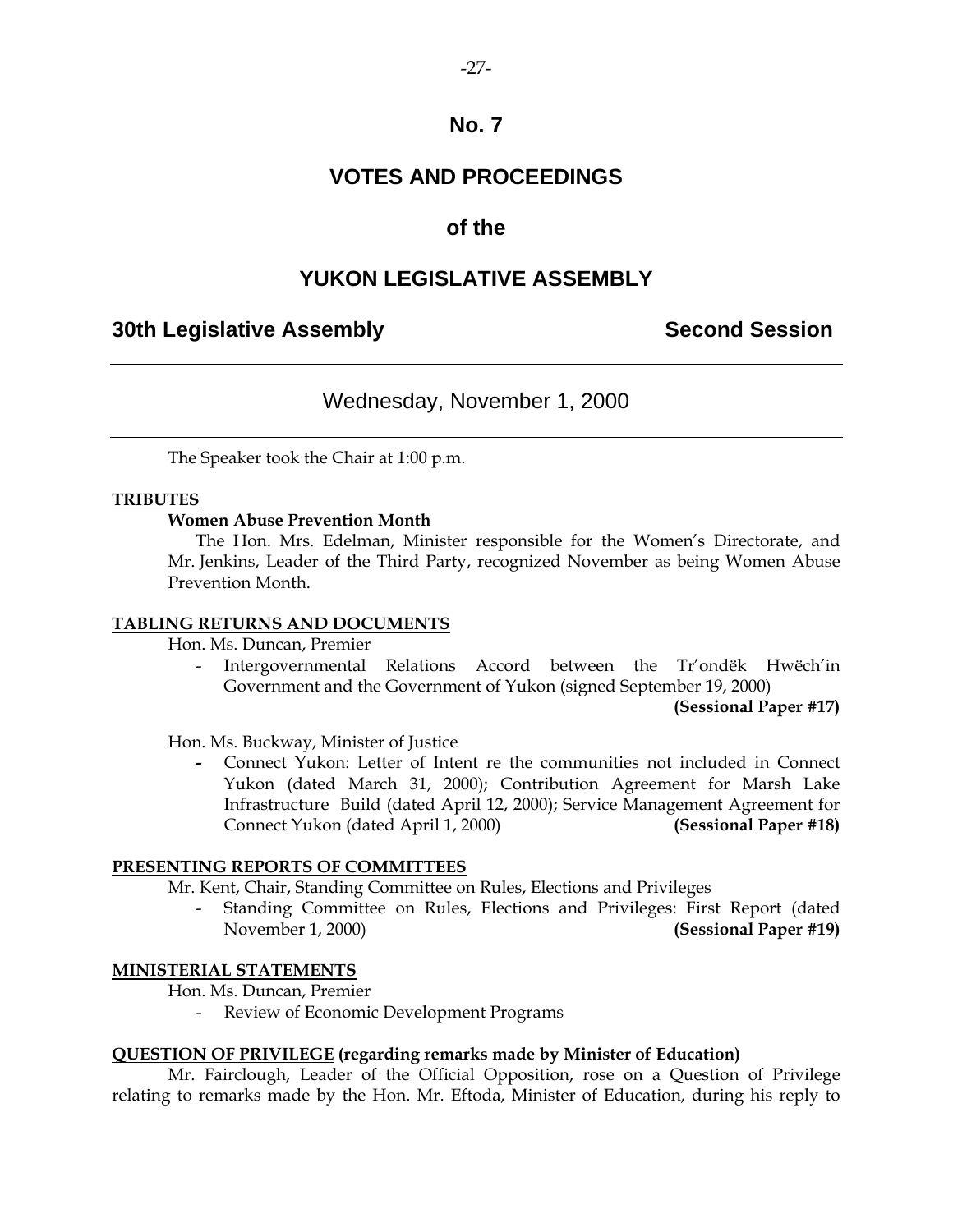Members' responses to the Ministerial Statement given on October 31, 2000, regarding the Mayo School.

 The Speaker, after receiving comments from the Hon. Mr. Eftoda, Minister of Education, took the Question of Privilege under advisement.

### **OPPOSITION PRIVATE MEMBERS' BUSINESS MOTIONS OTHER THAN GOVERNMENT MOTIONS**

Moved by Mr. Fentie, Member for Watson Lake:

THAT it is the opinion of this House that:

- (1) Yukon people who want to work and need to work face severe hardships this winter because of the failure of the Liberal Government to address the territory's economic situation in a decisive and responsible manner;
- (2) the outward migration of Yukoners to other parts of Canada to seek employment has increased dramatically since this Liberal Government took office;
- (3) the Yukon Liberal Government has contributed directly to this situation through such ill-advised decisions as postponing the construction of a new school in Mayo, and failing to take action to solve the crisis in the Yukon forestry sector;
- (4) this government has further aggravated the situation by abandoning programs such as the Community Development Fund, Fire Smart, the Tourism Marketing Fund and the Trade and Investment Fund, which were creating jobs in communities throughout the territory;
- (5) the Throne Speech delivered at the opening of this sitting failed to provide any clear economic leadership or sense of direction to improve the territory's employment and business climate;
- (6) the Auditor General's report will confirm that this government entered the current fiscal year with an accumulated surplus of more than \$55 million; and

 THAT this House urges the Yukon Government, as a matter of urgent priority, to convene an all-party committee to examine practical measures it can take to provide jobs for Yukon people this winter. **(Motion #21)** 

 A debate arising on the motion, it was moved by Mr. Jenkins, Leader of the Third Party, in amendment thereto:

 "THAT Motion #21 be amended by deleting the words "an all-party" and substituting for them the words "a public-private sector working".

 A debate arising on the amendment and the question being put, it was negatived on the following recorded Division:

|            | YEA     |          |   |
|------------|---------|----------|---|
| Fairclough | Keenan  | Netro    | 6 |
| Fentie     | McRobb  | Jenkins  |   |
| <b>NAY</b> |         |          |   |
| Duncan     | Edelman | Tucker   | 9 |
| Eftoda     | Roberts | McLarnon |   |
| Jim        | Buckway | Kent     |   |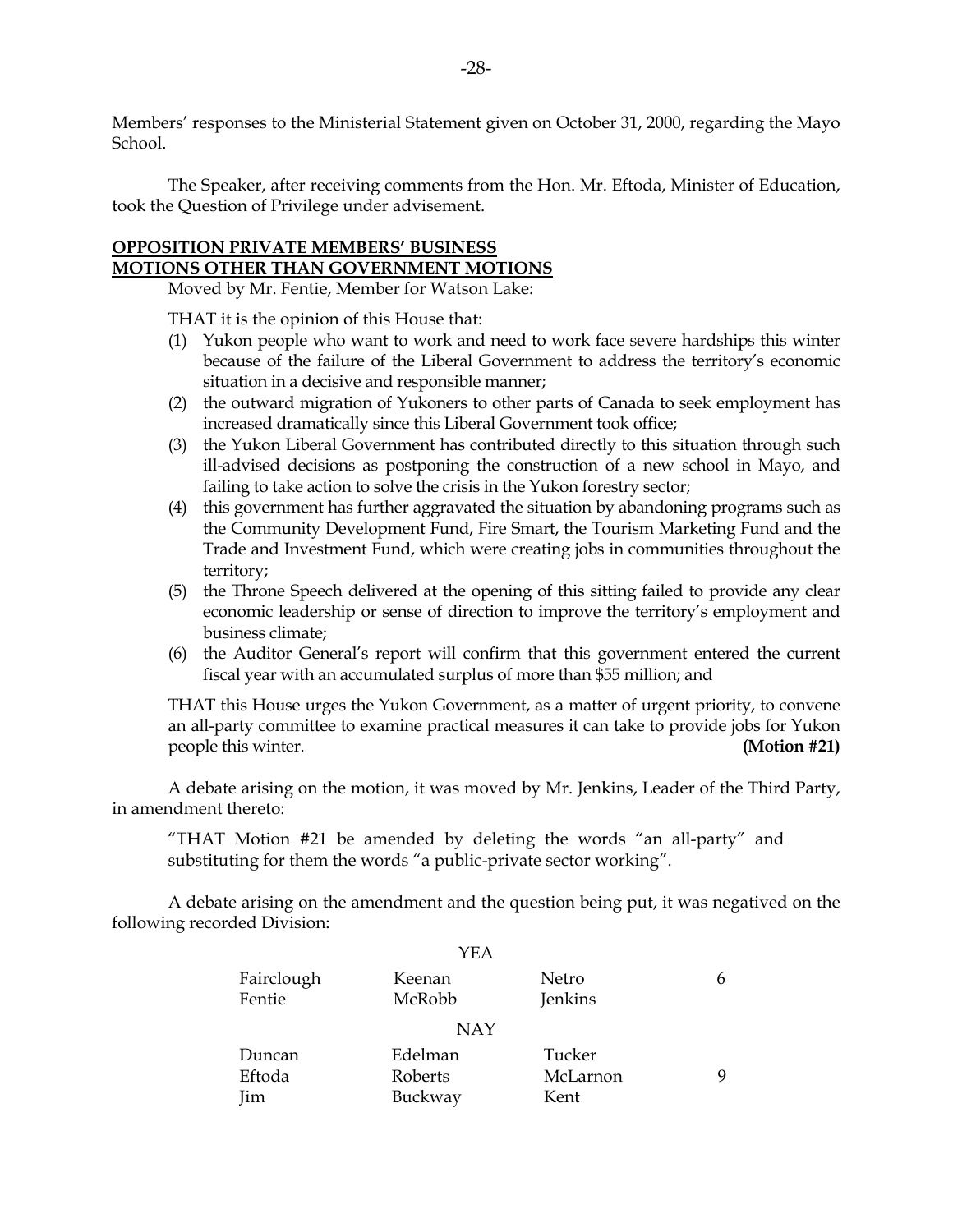The debate continuing on the main motion and the time reaching 6:00 p.m. while the Hon. Mr. Roberts was speaking to it, the Speaker, pursuant to Standing Order 2(2), adjourned the House and debate on Motion #21 was accordingly adjourned.

\_\_\_\_\_\_\_\_\_\_\_\_\_\_\_\_\_\_\_\_\_\_\_\_\_\_\_\_\_\_\_\_\_\_\_\_\_\_\_\_\_\_

The Assembly adjourned at 6:00 p.m. until 1:00 p.m., Thursday, November 2, 2000.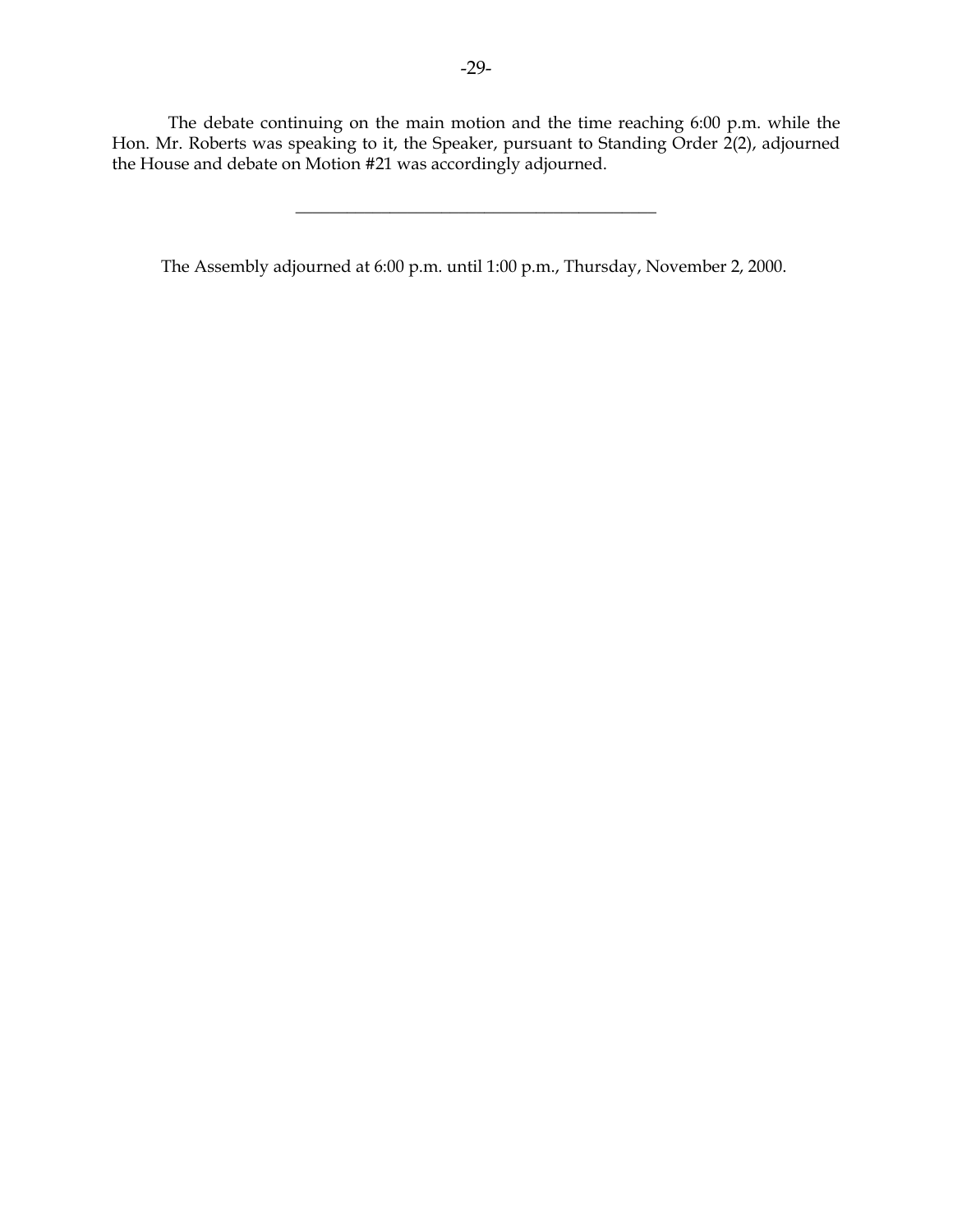### **VOTES AND PROCEEDINGS**

### **of the**

### **YUKON LEGISLATIVE ASSEMBLY**

### **30th Legislative Assembly Second Session**

### Thursday, November 2, 2000

The Speaker took the Chair at 1:00 p.m.

#### **TRIBUTES**

#### **National Down's Syndrome Awareness Week**

 The Hon. Mr. Roberts, Minister of Health and Social Services, on behalf of all Members, paid tribute to National Down's Syndrome Awareness Week, being November 1–7, 2000.

#### **TABLING RETURNS AND DOCUMENTS**

Hon. Ms. Duncan, Premier

Yukon Development Corporation/Yukon Energy Corporation 1999 Annual Report **(Sessional Paper #20)** 

Mr. McLarnon**,** Member for Whitehorse Centre

 - Conflict of Interest Commission (Yukon): letter from Mr. McLarnon, Member for Whitehorse Centre (dated November 2, 2000) requesting Conflict of Interest Commissioner's advice on whether Member for Whitehorse Centre was in breach of *Conflict of Interest (Members and Ministers) Act* **(Sessional Paper #21)** 

#### **QUESTION OF PRIVILEGE (regarding remarks made on November 1, 2000)**

 Mr. McLarnon, Member for Whitehorse Centre, rose on a Question of Privilege regarding remarks made on November 1, 2000 by the Member for Kluane. Mr. McLarnon also advised the House that he had requested the Conflicts Commissioner to investigate the matter.

The Speaker took the Question of Privilege under advisement.

#### **SPEAKER'S RULING (re Question of Privilege raised on November 1, 2000)**

"Before proceeding to Orders of the Day, the Chair will provide a ruling on the Question of Privilege raised on November 1, 2000 by the Leader of the Official Opposition.

The Leader of the Official Opposition met the notice requirement found in Standing Order 7(1)(b) by submitting a written notice to the Office of the Speaker at 10:54 a.m. on November 1, 2000.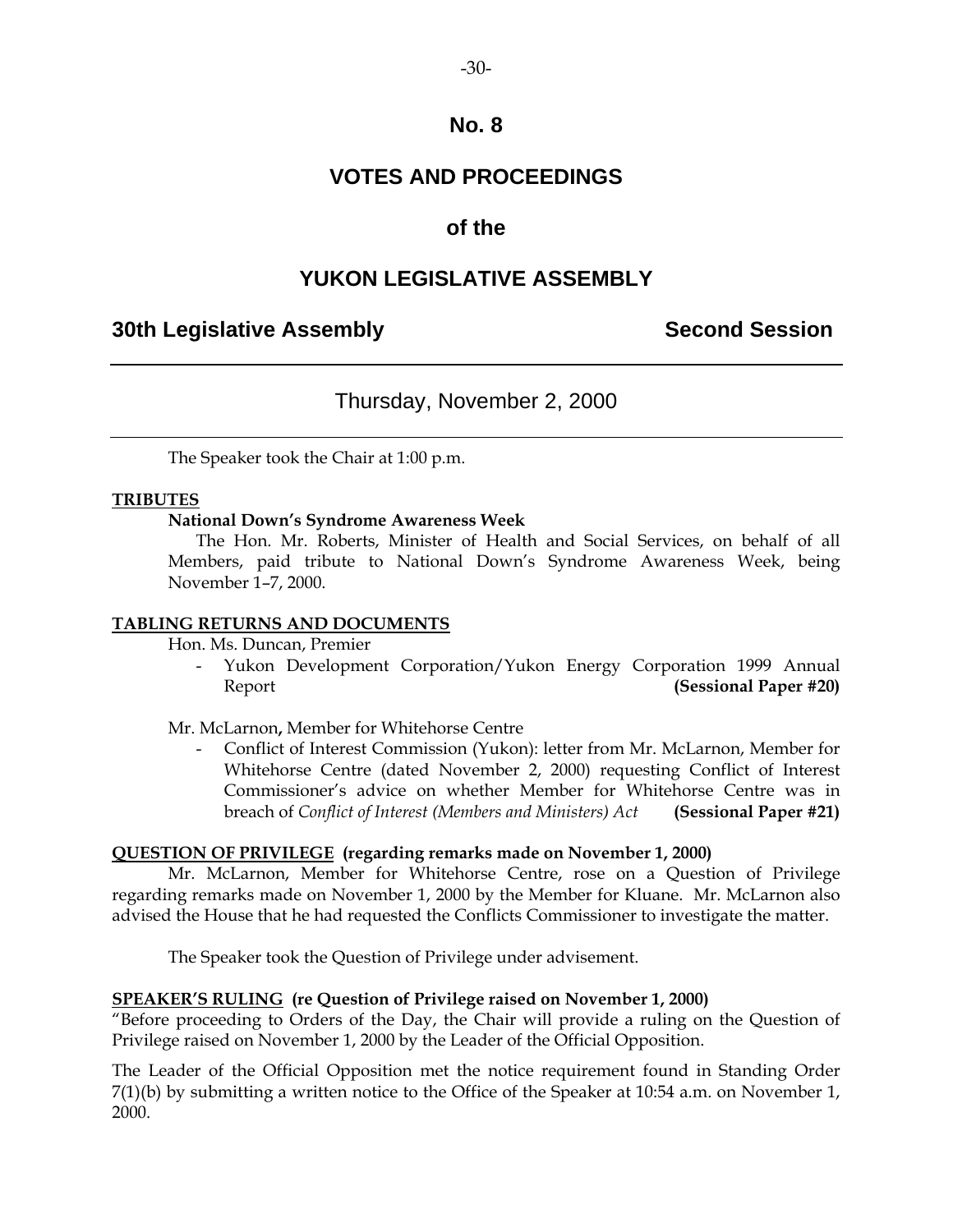Standing Order 7(4) states that the Speaker must rule on (a) whether there appears, on the face of it, to be a case of breach of privilege, and (b) whether the matter has been raised at the earliest opportunity.

The normal practice of this House has been that, to meet the 'earliest opportunity' requirement, a Question of Privilege must be raised at the time the event occurred or on the next sitting day. In this matter, the event took place on Tuesday, October 31. The Chair, therefore, finds that it meets the 'earliest opportunity' requirement.

Rulings of the Chair of this and past Assemblies have been consistent in the finding that a Question of Privilege or a Point of Order cannot be based on a dispute that has taken place between Members as to the facts of a matter or as to the interpretation which should be assigned to those facts. The House will understand that, in situations where Members provide differing versions of a particular event, the Chair is in no position to conduct an investigation and render a judgement on which version of events, if any, is the accurate one.

The Chair has, of course, reviewed the Hansards for October 31 and November 1, 2000. Other Members may well wish to review those passages relating to the Question of Privilege raised by the Leader of the Official Opposition. The conclusion which the Chair believes readers must reach is that the Minister of Education might have been more helpful in explaining the context of the situation when he said that the Leader of the Official Opposition 'refused to come up.' It was only the day following that the House learned that the bells were ringing and that the Leader of the Official Opposition had responded that he intended to be present in the House and would be available after Question Period. The Minister of Education must recognize that the manner in which he described this situation on October 31 did not cast the Leader of the Official Opposition in a favourable light.

Although this does not qualify as a Question of Privilege the Chair would ask that all Members reflect on the lessons learned and make better efforts to treat each other fairly and professionally. The Chair would very much appreciate Members taking greater care when attributing actions or words to other Members.

We will now proceed with Orders of the Day."

#### **GOVERNMENT BILLS**

The following Bills were read a second time and referred to Committee of the Whole:

- Bill #24 Department of Justice Act -Hon. Ms. Buckway
- Bill #29 Electronic Commerce Act -Hon. Ms. Duncan
- Bill #30 Electronic Evidence Act -Hon. Ms. Duncan
- Bill #22 An Act to Amend the Elections Act -Hon. Ms. Duncan

The following Bill was called for Second Reading:

 Bill #32 - Municipal Loans Act -Hon. Ms. Duncan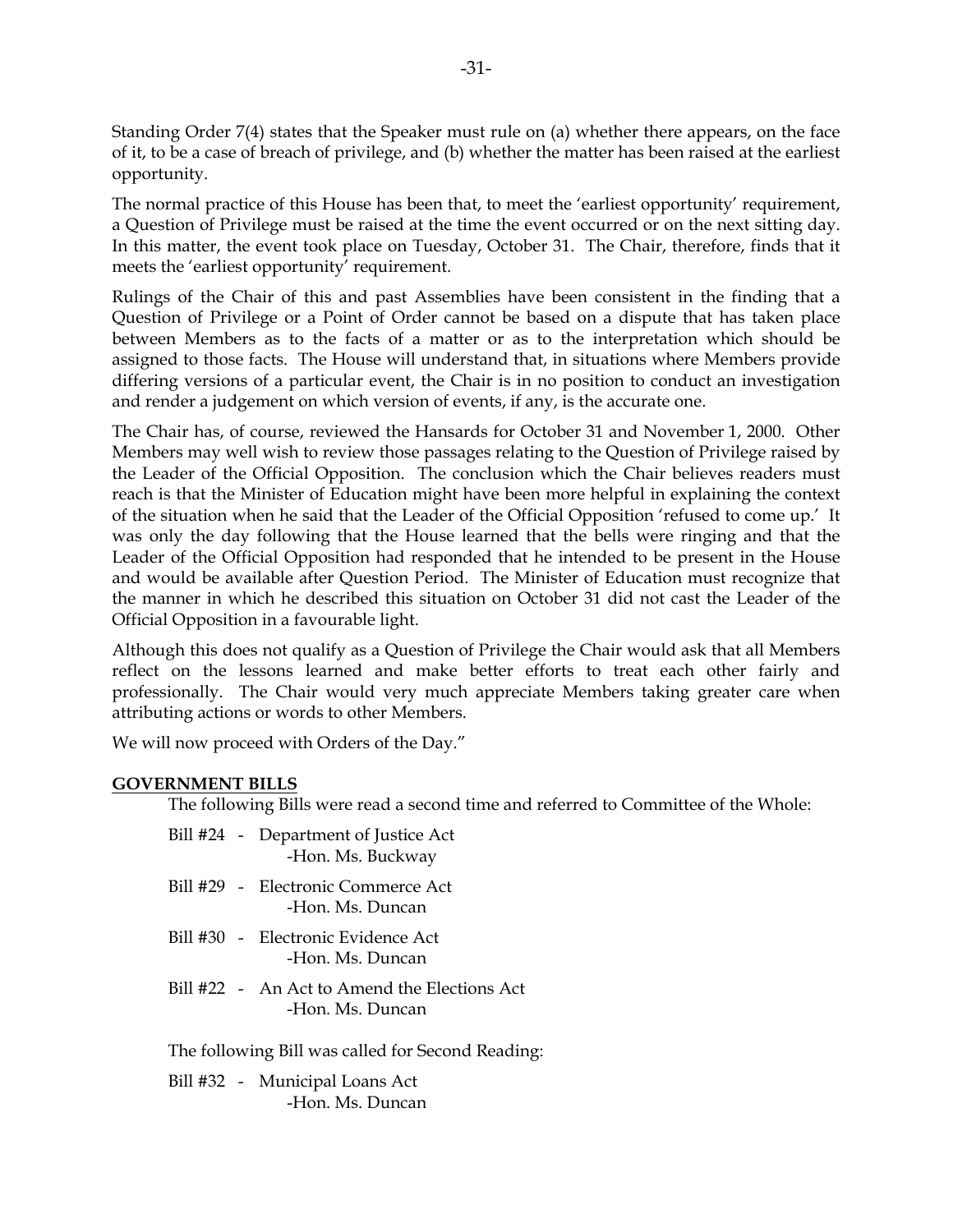A debate arising on the motion for Second Reading of Bill #32, entitled *Municipal Loans Act*, and the question being put, it was agreed to on the following recorded Division:

|                                               | YEA                                                 |                                                |    |
|-----------------------------------------------|-----------------------------------------------------|------------------------------------------------|----|
| Duncan<br>Eftoda<br>Jim<br>Edelman<br>Roberts | Buckway<br>Tucker<br>McLarnon<br>Kent<br>Fairclough | Fentie<br>Keenan<br>McRobb<br>Netro<br>Jenkins | 15 |
|                                               | <b>NAY</b>                                          |                                                |    |

The following Bill was read a second time and referred to Committee of the Whole:

 Bill #28 - An Act to Amend the Income Tax Act -Hon. Ms. Duncan

#### **COMMITTEE OF THE WHOLE**

According to Order, the Assembly resolved into Committee of the Whole.

The following Bills were reported without amendment:

|                     | Bill #21 - Miscellaneous Statute Law Amendment Act (2000)<br>-Hon. Ms. Buckway     |
|---------------------|------------------------------------------------------------------------------------|
|                     | Bill #25 - An Act to Amend the Interpretation Act<br>-Hon. Ms. Buckway             |
|                     | Bill #26 - Enforcement of Canadian Judgements and Decrees Act<br>-Hon. Ms. Buckway |
|                     | Bill #27 - Court Jurisdiction and Proceedings Transfer Act<br>-Hon. Ms. Buckway    |
|                     | Bill #24 - Department of Justice Act<br>-Hon. Ms. Buckway                          |
|                     | Progress was reported on the following Bill:                                       |
| Bill #23 - Arts Act |                                                                                    |
|                     | -Hon. Mrs. Edelman                                                                 |

The report of the Chair was adopted.

The Assembly adjourned at 5:55 p.m. until 1:00 p.m., Monday, November 6, 2000.

\_\_\_\_\_\_\_\_\_\_\_\_\_\_\_\_\_\_\_\_\_\_\_\_\_\_\_\_\_\_\_\_\_\_\_\_\_\_\_\_\_\_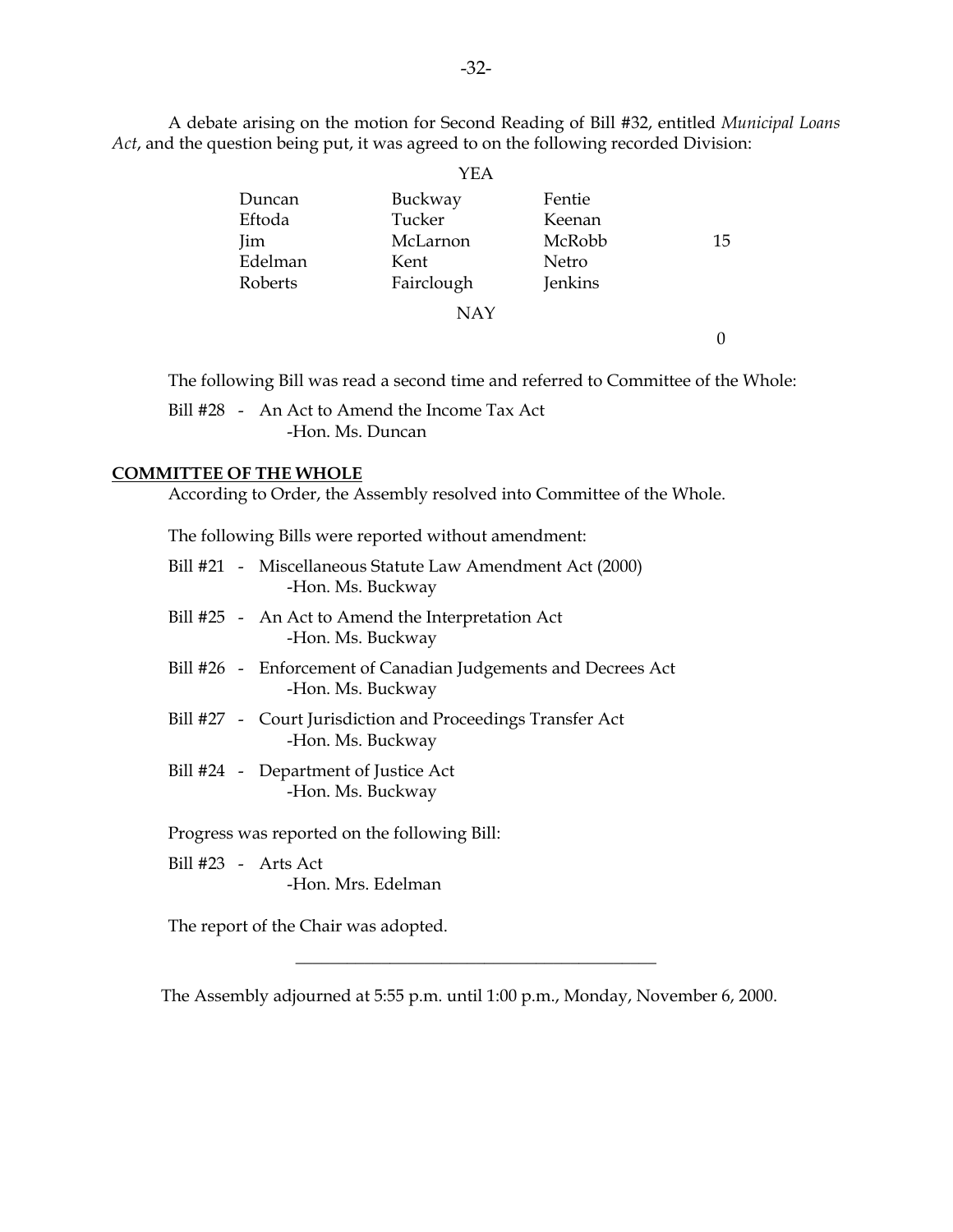### **VOTES AND PROCEEDINGS**

### **of the**

### **YUKON LEGISLATIVE ASSEMBLY**

### **30th Legislative Assembly Second Session**

### Monday, November 6, 2000

The Speaker took the Chair at 1:00 p.m.

#### **TRIBUTES**

#### **Remembrance Week**

 Mr. Kent, on behalf of all Members, paid tribute to the men and women of the Yukon, and of Canada, who served our country both in times of war and peace. The week of November 4 – 11, 2000 is recognized as Remembrance Week.

#### **TABLING RETURNS AND DOCUMENTS**

Hon. Mrs. Edelman, Minister of Tourism

 - Winter Tourism Development Study (Tourism Yukon): phase one (dated June, 2000) **(Sessional Paper #22)** 

#### **INTRODUCTION OF BILLS (First Reading)**

 Bill #31 - An Act to Amend the Motor Vehicles Act -Hon. Ms. Buckway

- Bill #33 Perpetuities and Accumulations Repeal Act -Hon. Mr. Roberts
- Bill #34 An Act to Amend the Trustee Act -Hon. Mr. Roberts

#### **MINISTERIAL STATEMENTS**

Hon. Mrs. Edelman, Minister responsible for the Liquor Corporation

- *Liquor Act* and Regulations Review

#### **SPEAKER'S RULING (re Question of Privilege raised on November 2, 2000)**

"Before proceeding to Question Period, the Chair will provide a ruling on the Question of Privilege raised on November 2, 2000 by the Member for Whitehorse Centre.

The Member for Whitehorse Centre met the notice requirement found in Standing Order 7(1)(b) by submitting a written notice to the Office of the Speaker at 10:59 a.m. on November 2, 2000.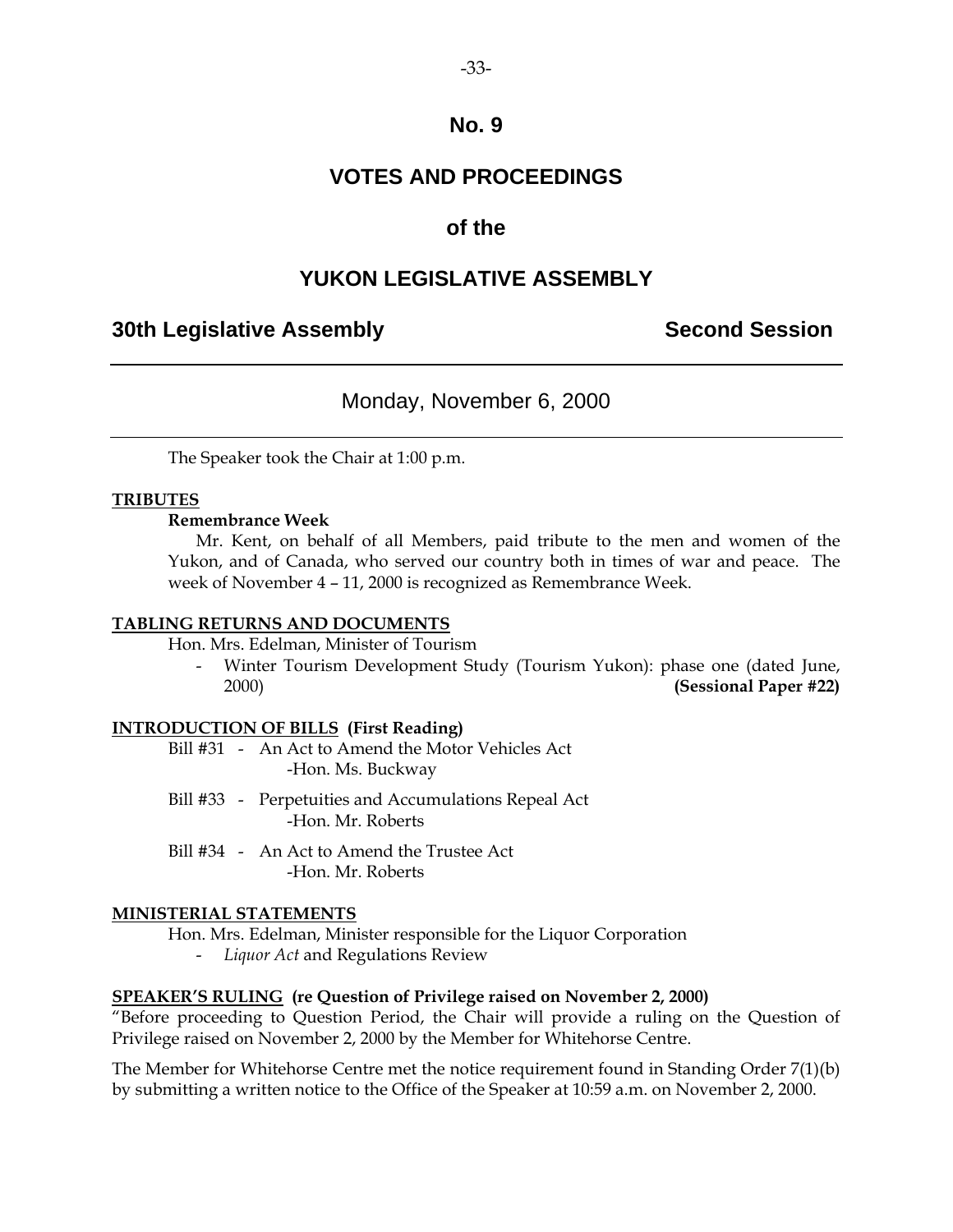Standing Order 7(4) states that the Speaker must rule on (a) whether there appears, on the face of it, to be a case of breach of privilege, and (b) whether the matter has been raised at the earliest opportunity.

The normal practice of this House has been that, to meet the "earliest opportunity" requirement, a Question of Privilege must be raised at the time the event occurred or on the next sitting day. In this matter, the event took place on Wednesday, November 1, 2000, and was raised as a Question of Privilege on the following sitting day.

The question for the Chair to decide on, then, is whether the Member for Whitehorse Centre has raised a question which, on the face of it, is a possible breach of privilege.

The Member for Whitehorse Centre stated that:

'The Point of Privilege I am raising is, at the first opportunity, to state that my credibility has been attacked in this House, without a chance for me to respond and without the prescribed and proper legislative practices being followed.'

The Member for Whitehorse Centre concluded his statement to the House by saying:

'And I'm asking, since this is a Question of Privilege and I cannot defend my name in this House, that the Member for Kluane be asked for an apology and a retraction, and also that the Speaker rule that this line of questioning is indeed infringing on my privilege as a Private Member.'

The Chair has reviewed the portions of Hansard of November 1 and 2 in which questions were raised about the Beringia Interpretive Centre gift shop. The Chair has also given consideration to the provisions of the *Conflict of Interest (Members and Ministers) Act* and to the Standing Orders and previous Speakers' rulings in this House.

The central features of the rights and immunities of individual Members are freedom of speech, freedom from arrest in civil actions, exemption from jury duty and exemption from appearing as a witness. The Chair is not able to find that the Member for Whitehorse Centre has raised a question which, on the face of it, constitutes a violation of any of those rights or immunities.

Further, the Chair finds that questions respecting the arrangements made by the Government of Yukon in regard to the Beringia Interpretive Centre gift shop are in order so long as they do not stray into an investigation of the conduct of the Member for Whitehorse Centre or making charges against him. They must centre upon government policy and administration and not upon the activities of a Private Member of this House.

If Members desire an investigation into the conduct of a Member, they have two avenues open to them. First, they may lodge a complaint with the Conflicts Commissioner pursuant to paragraph 17(1)(d) of the *Conflict of Interest (Members and Ministers) Act*. Members, however, are not obligated to utilize the provisions set out in the *Conflict of Interest (Members and Ministers) Act* as section 29 of that legislation states: 'Nothing in this Act abrogates any power or duty that the Legislative Assembly has apart from this Act to control or discipline or punish its Members.' Therefore, the second way in which Members may pursue an investigation into the conduct of a Member is to bring to the House a substantive motion containing the charge they are making and offering a proposal for dealing with it.

In that regard, Speaker Johnston, in a ruling given on April 27, 1992, stated:

'[A] former Speaker of the House of Commons, Roland Michener, made a ruling in 1959 which is now relied upon by the House of Commons in such matters. In it, he stated: 'Simple justice requires that no honourable Member should have to submit to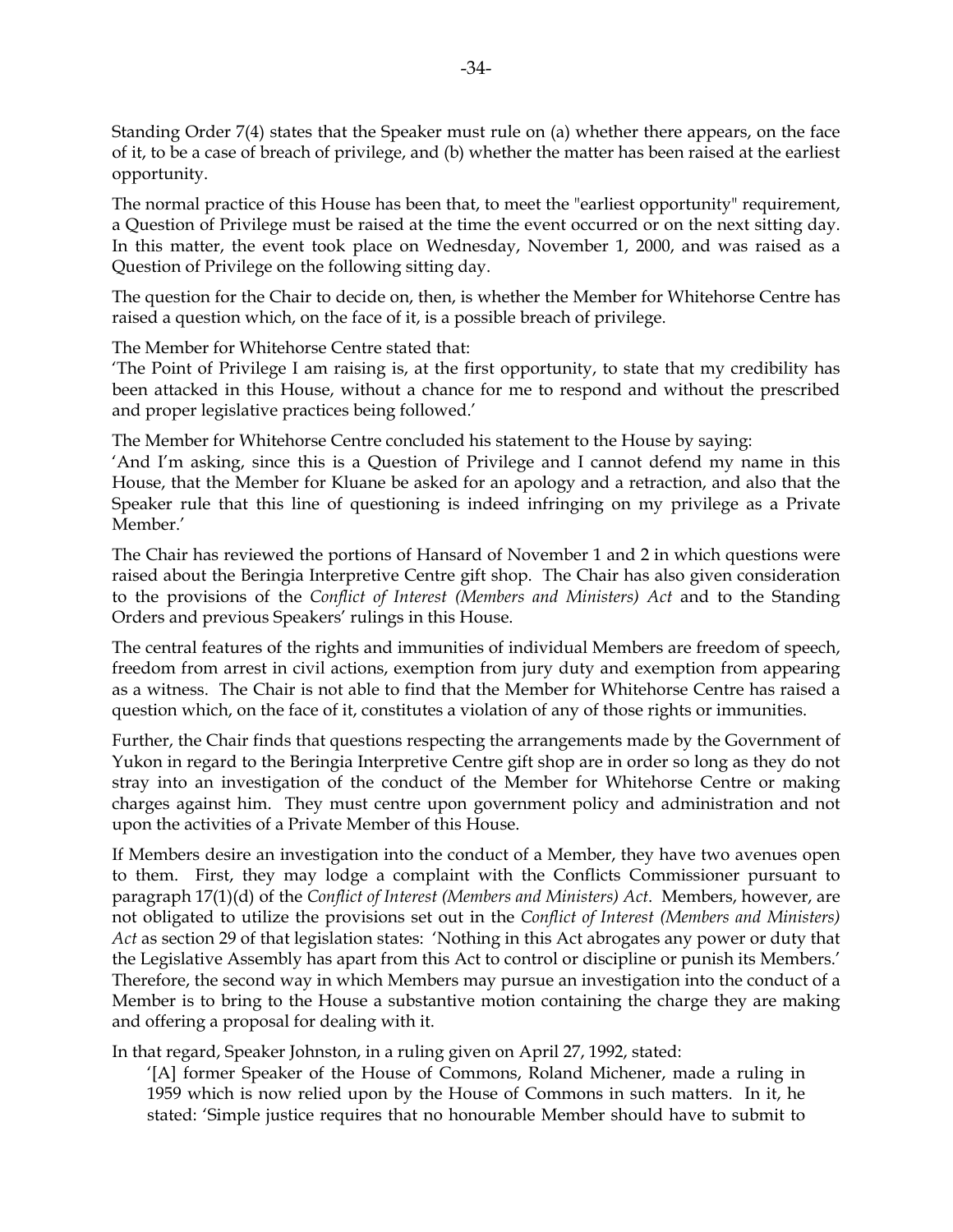investigation of his conduct by the House or a committee until he has been charged with an offence.'

The proper procedure for charging a Member with an offence is to move a substantive motion containing the charge and a proposal for dealing with it. For such a motion to be in order, it must charge a Member with conduct which amounts to a breach of privilege, or which disqualifies the Member from sitting in the House, or which amounts to contempt of the House. It is possible that having a conflict of interest that may lead to some personal gain could be viewed as a contempt of the House. If the Speaker finds such a motion to be in order, the practice is to give the motion priority and to have it debated as soon as possible.'

In conclusion, the Chair does not find there to be, on the face of it, a breach of privilege. The Chair would add the caution that Members addressing issues such as this must exercise great care in crafting their remarks to ensure that the requirements of simple justice are fulfilled.

This concludes the ruling. The House will now proceed to Question Period."

#### **COMMITTEE OF THE WHOLE**

According to Order, the Assembly resolved into Committee of the Whole.

The following Bills were reported without amendment:

- Bill #23 Arts Act -Hon. Mrs. Edelman
- Bill #28 An Act to Amend the Income Tax Act -Hon. Ms. Duncan

Progress was reported on the following Bill:

 Bill #32 - Municipal Loans Act -Hon. Ms. Duncan

The report of the Chair was adopted.

The Assembly adjourned at 5:56 p.m. until 1:00 p.m., Tuesday, November 7, 2000.

\_\_\_\_\_\_\_\_\_\_\_\_\_\_\_\_\_\_\_\_\_\_\_\_\_\_\_\_\_\_\_\_\_\_\_\_\_\_\_\_\_\_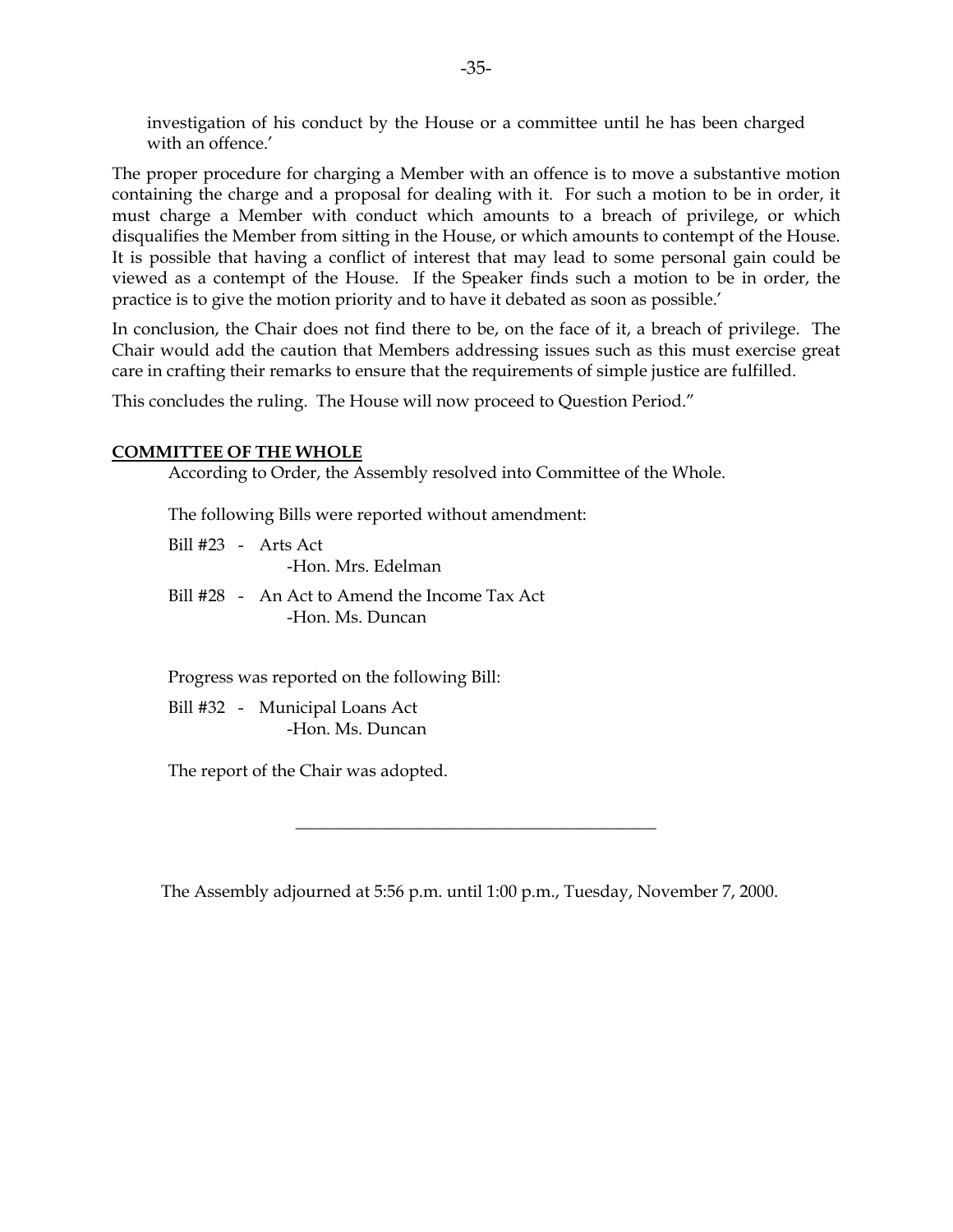# **VOTES AND PROCEEDINGS**

# **of the**

# **YUKON LEGISLATIVE ASSEMBLY**

## **30th Legislative Assembly Second Session**

# Tuesday, November 7, 2000

The Speaker took the Chair at 1:00 p.m.

### **TABLING RETURNS AND DOCUMENTS**

Hon. Ms. Buckway, Minister of Community and Transportation

- Motor Transport Board 1999/2000 Annual Report **(Sessional Paper #23)**
- Connect Yukon 19596 Yukon Inc.: information pertaining to Yukon Government Fund loan **(Legislative Return #2)**
- Hamilton Boulevard contract: explanation of supplementary budget provisions **(Legislative Return #3)**

Hon. Mr. Roberts, Minister of Health and Social Services

 - Alcohol and Drug Services (Yukon) Review: Final Report (dated September 18, 2000) **(Sessional Paper #24)** 

Hon. Mr. Jim, Minister of Government Services

 - Government Contracting Summary Report by Department (April 1, 2000 – September 30, 2000) **(Sessional Paper #25)**

### **MINISTERIAL STATEMENTS**

Hon. Mr. Roberts, Minister of Health and Social Services

Review of Alcohol and Drug Services

### **COMMITTEE OF THE WHOLE**

According to Order, the Assembly resolved into Committee of the Whole.

The following Bills were reported without amendment:

- Bill #32 Municipal Loans Act -Hon. Ms. Duncan
- Bill #29 Electronic Commerce Act -Hon. Ms. Duncan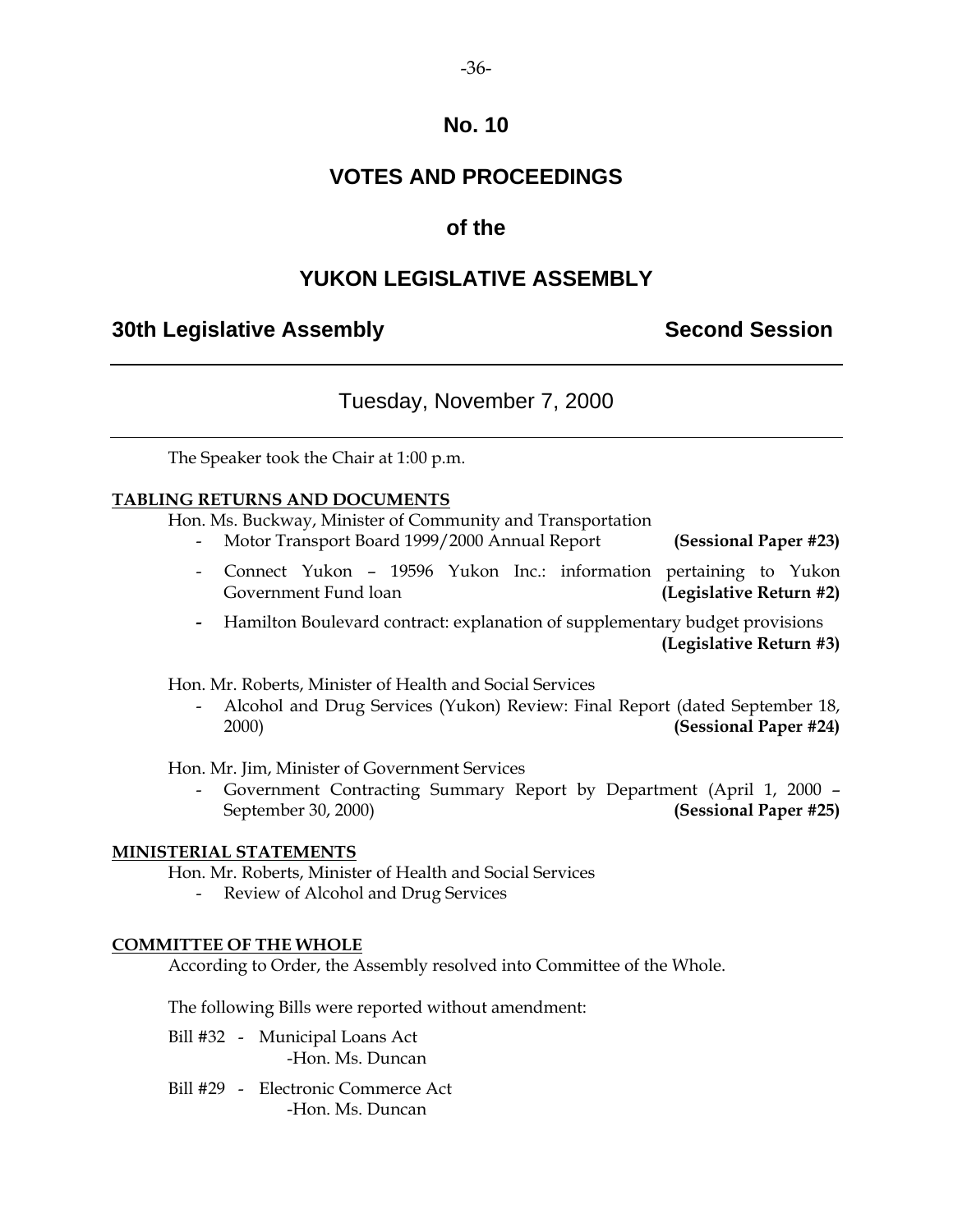Bill #30 - Electronic Evidence Act -Hon. Ms. Duncan

Progress was reported on the following Bill:

 Bill #22 - An Act to Amend the Elections Act -Hon. Ms. Duncan

The report of the Chair was adopted.

The Assembly adjourned at 5:54 p.m. until 1:00 p.m., Wednesday, November 8, 2000.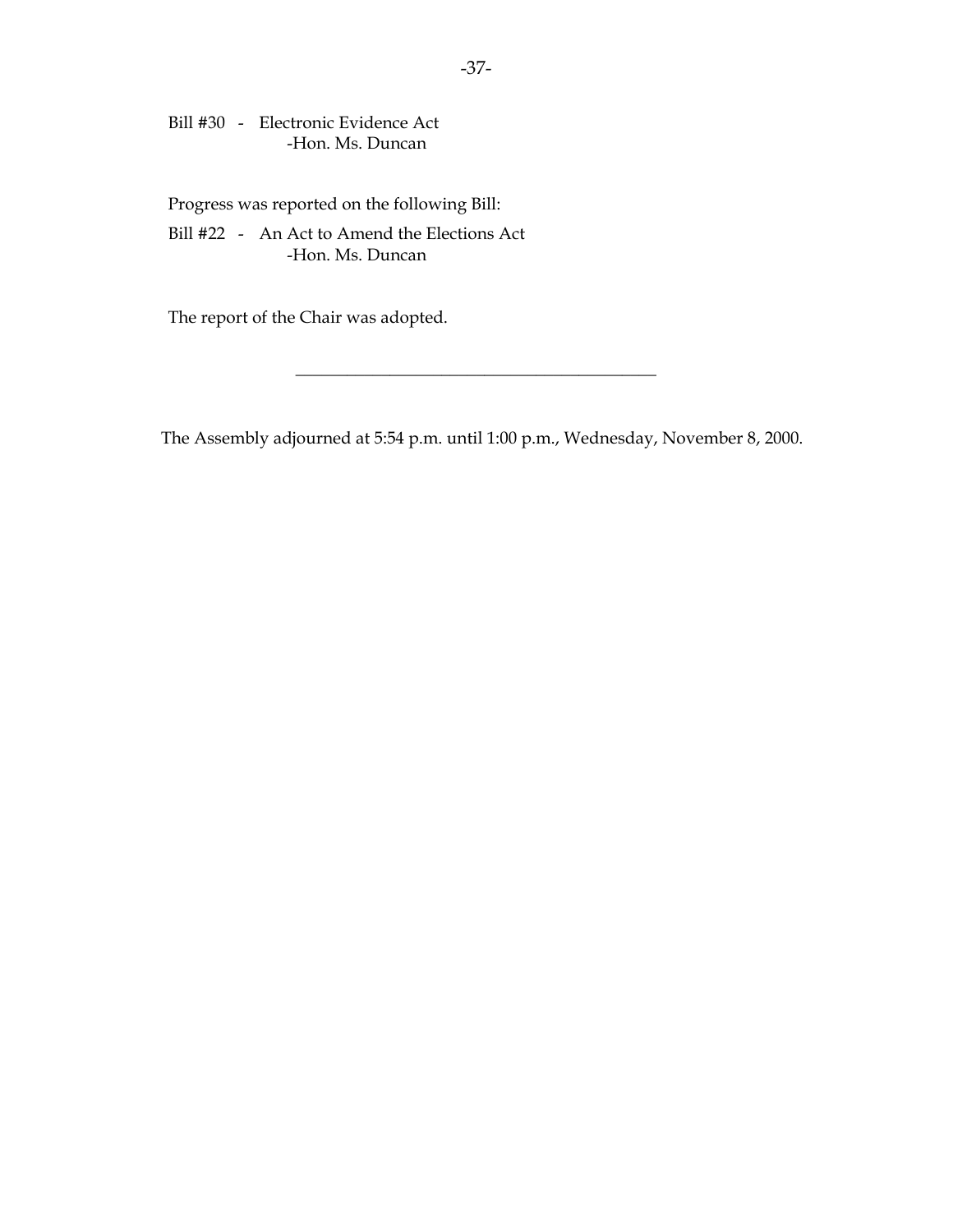# **VOTES AND PROCEEDINGS**

## **of the**

# **YUKON LEGISLATIVE ASSEMBLY**

### **30th Legislative Assembly Second Session**

# Wednesday, November 8, 2000

The Speaker took the Chair at 1:00 p.m.

### **TABLING RETURNS AND DOCUMENTS**

Hon. Ms. Duncan, Premier

- James E. Almstrom Contracts: copies of 3 contracts dated from April 18, 2000 to September 30, 2000 **(Legislative Return #4)**
- Assessment subject to taxes or grant-in-lieu for Dawson; YTG municipal loans and related matters: letter (dated November 8, 2000) to Member for Klondike from the Hon. Pat Duncan, Minister of Finance **(Sessional Paper #26)**
- Aeromax Loadstar: letter (dated May 17, 2000) to President and CEO, Aeromax Loadstar, from the Hon. Pat Duncan, Premier, regarding consideration of Whitehorse as a site for an aircraft/aerospace manufacturing plant

**(Sessional Paper #27)** 

### **MINISTERIAL STATEMENTS**

Hon. Mr. Eftoda, Minister of Renewable Resources

- B.C./Yukon Reciprocal Fishing Agreement

### **GOVERNMENT PRIVATE MEMBERS' BUSINESS MOTIONS OTHER THAN GOVERNMENT MOTIONS**

Moved by Mr. Kent, Member for Riverside:

THAT it is the opinion of this House that the Royal Canadian Army Service Corps is deserving of recognition for the service it provided in supply and transportation for all units of the Canadian Army up to 1976;

THAT this House recognizes that in May, 2001, the Royal Canadian Army Service Corps will be celebrating its 100<sup>th</sup> Anniversary; and

THAT the Yukon Legislative Assembly, having previously affirmed its recognition of the service provided by the Royal Canadian Army Service Corps by resolution of this House dated December 1, 1999, hereby reaffirms its request that Canada Post issue a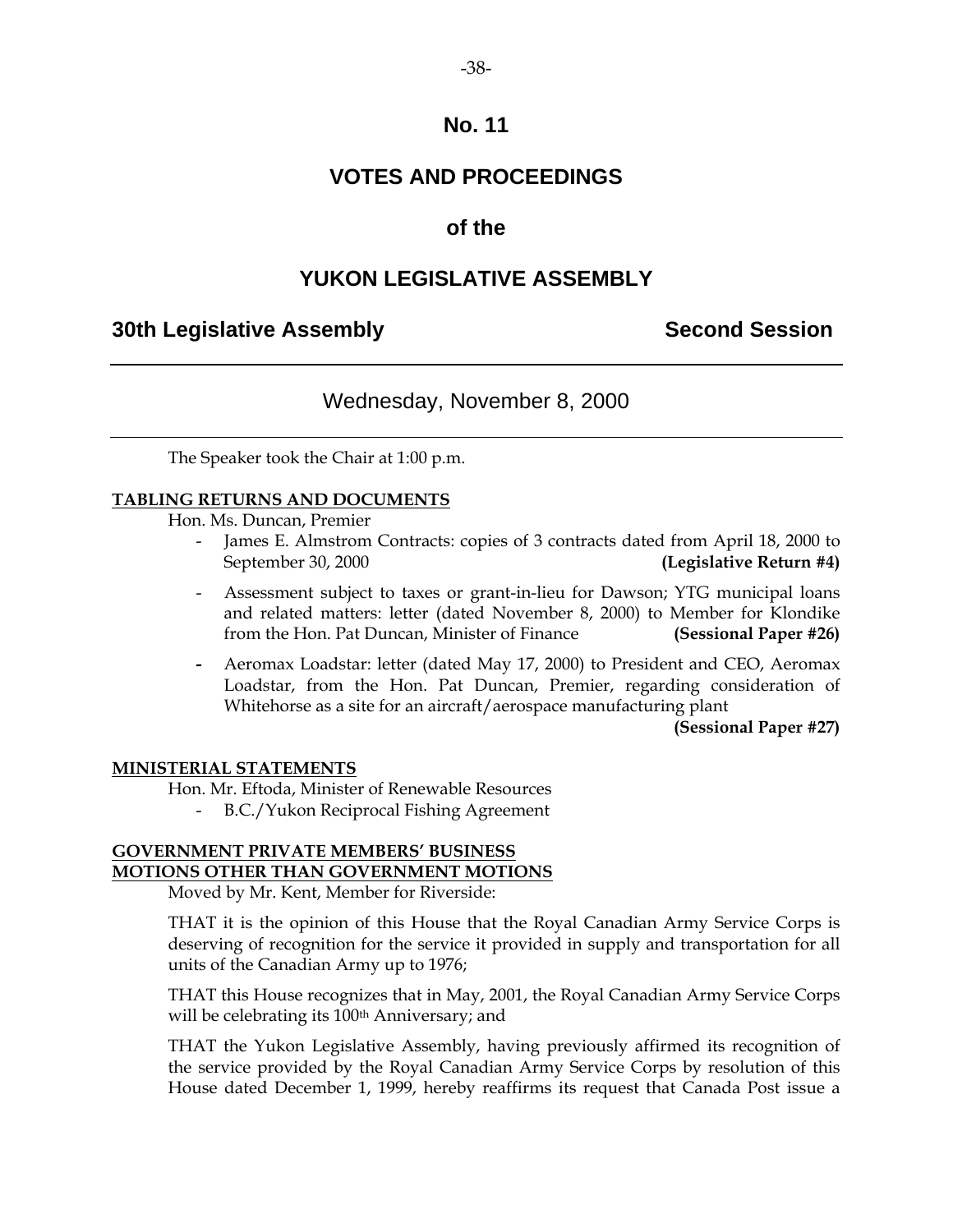commemorative postal stamp in May, 2001, in order to recognize and honour the Royal Canadian Army Service Corps on its 100<sup>th</sup> Anniversary. **(Motion #9)** 

 A debate arising on the motion and the question being put, it was agreed to on the following recorded Division:

|         | YEA        |         |    |
|---------|------------|---------|----|
| Duncan  | Tucker     | Keenan  |    |
| Eftoda  | McLarnon   | McRobb  |    |
| Edelman | Kent       | Netro   | 14 |
| Roberts | Fairclough | Jenkins |    |
| Buckway | Fentie     |         |    |
|         | <b>NAY</b> |         |    |

0

### **COMMITTEE OF THE WHOLE**

According to Order, the Assembly resolved into Committee of the Whole.

At 2:43 p.m., Committee of the Whole passed the following motion:

THAT Ray Wells, Chair of the Yukon Development Corporation, and Rob McWilliam, President of the Corporation, appear as witnesses before Committee of the Whole from 4:00 p.m. to 6:00 p.m. on Thursday, November 9, 2000, to discuss matters related to the Yukon Development Corporation. **(C/W Motion #1)** 

Progress was reported on the following Bill:

 Bill #22 - An Act to Amend the Elections Act -Hon. Ms. Duncan

The report of the Chair was adopted.

The Assembly adjourned at 5:55 p.m. until 1:00 p.m., Thursday, November 9, 2000.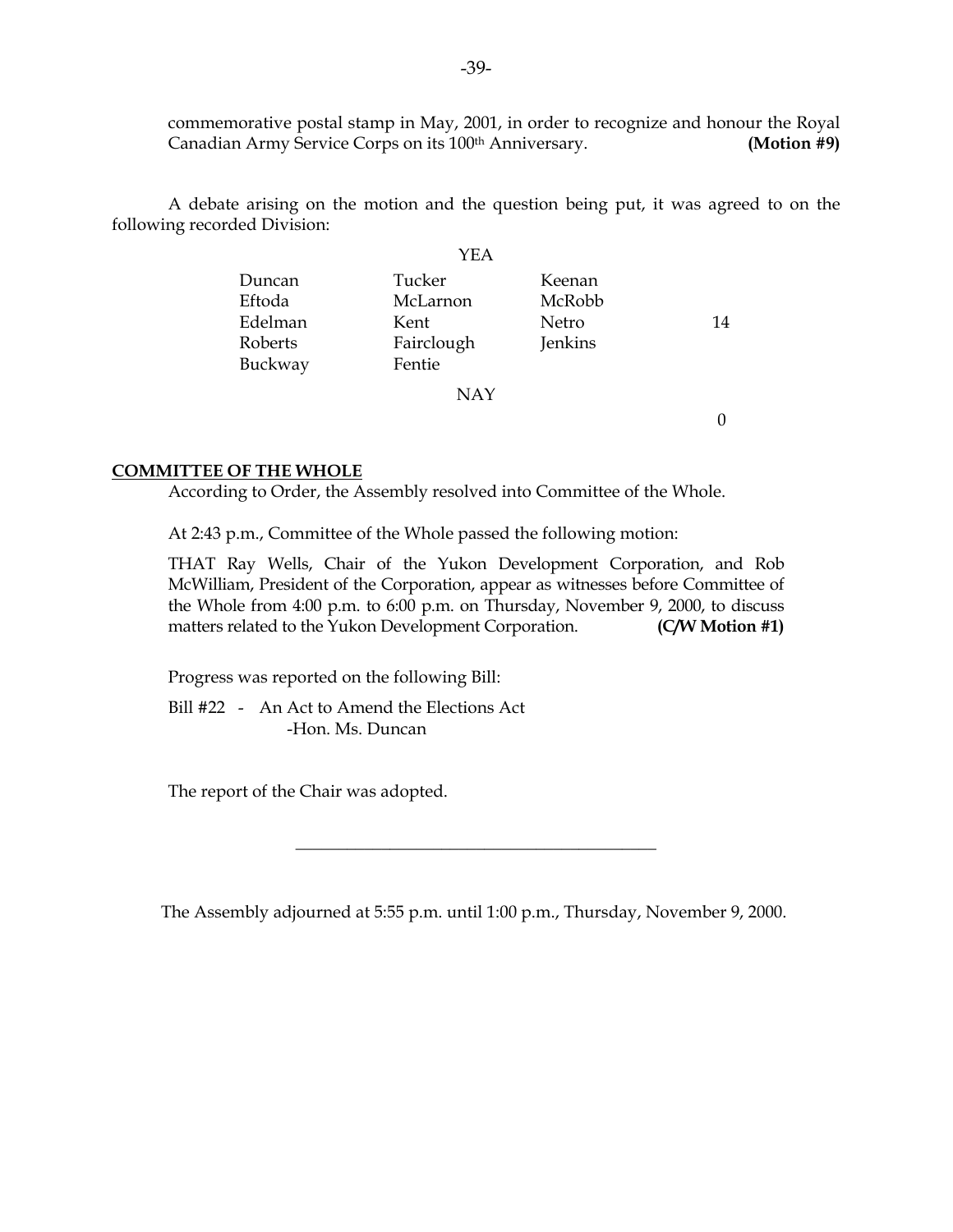# **VOTES AND PROCEEDINGS**

# **of the**

# **YUKON LEGISLATIVE ASSEMBLY**

## **30th Legislative Assembly Second Session**

# Thursday, November 9, 2000

The Speaker took the Chair at 1:00 p.m.

### **TRIBUTES**

### **Aboriginal Veterans Day**

 The Hon. Ms. Duncan, Premier, Mr. Keenan, Member for Ross River-Southern Lakes, and Mr. Jenkins, Leader of the Third Party, paid tribute to Aboriginal Veterans Day, being Friday, November 10, 2000. Yukon First Nations were recognized for their contributions made in the name of peace and freedom.

### **TABLING RETURNS AND DOCUMENTS**

Hon. Mr. Eftoda, Minister of Renewable Resources

Outfitting industry (Yukon): steps being taken by Government to save this industry **(Legislative Return #5)** 

Hon. Mrs. Edelman, Minister of Tourism

- Air Access relating to international charters: responses to questions raised by the Leader of the Third Party, after Ministerial Statement was given; Request for Proposals for Yukon Air Access Study **(Legislative Return #6)**
- Air Access Study: responses to questions raised by the Member for Kluane, after Ministerial Statement was given **(Legislative Return #7)**

Hon. Ms. Buckway, Minister of Community and Transportation Services

 **-** Fire Marshal 1999 Annual Report **(Sessional Paper #28)** 

### **MINISTERIAL STATEMENTS**

- Hon. Ms. Duncan, Premier
	- Yukon Development Corporation: mandate

### **TABLED DOCUMENT**

 During Question Period, Mr. Fairclough, Leader of the Official Opposition, tabled the following document: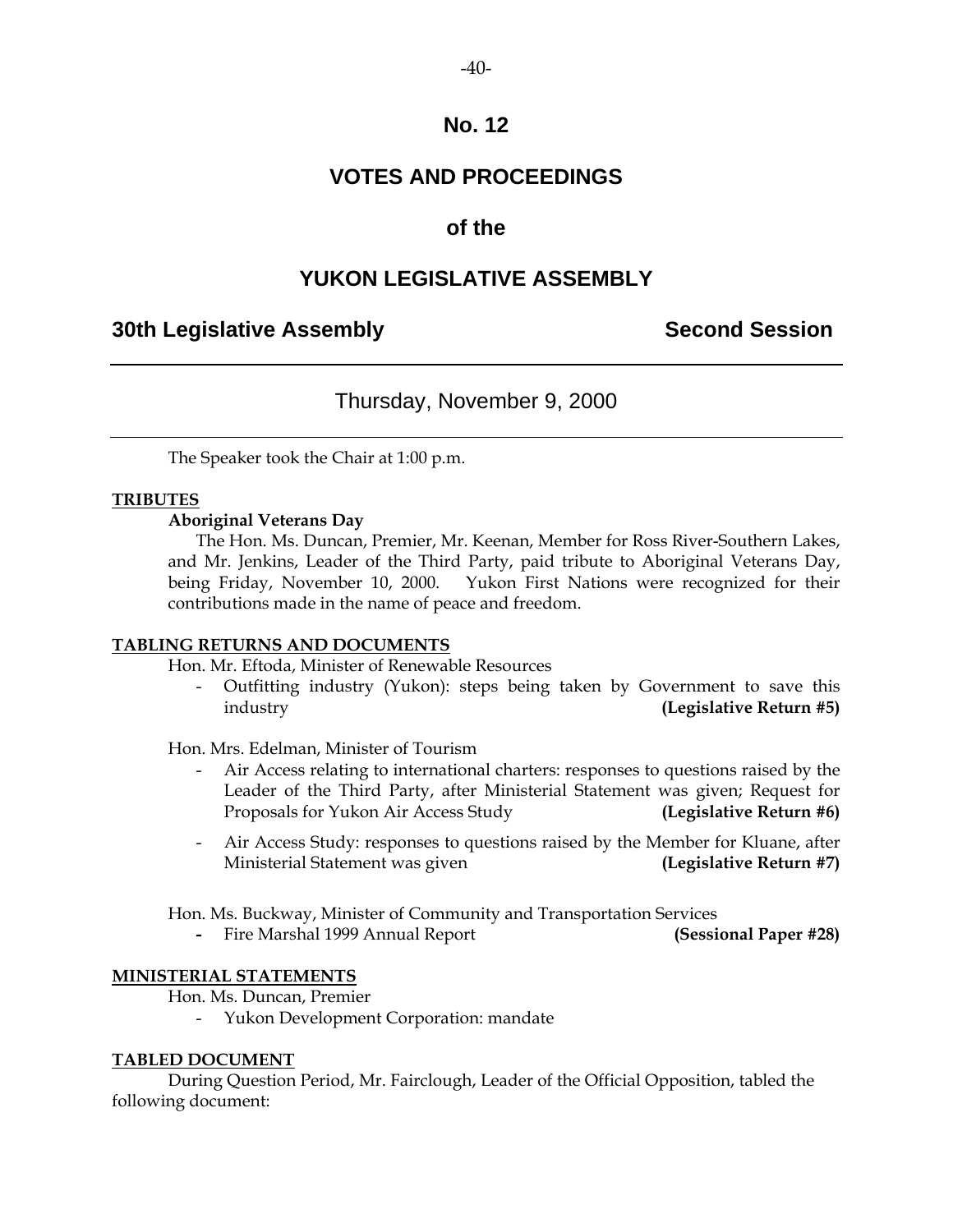- Conflict of Interest Commission (Yukon): letter from Mr. McRobb, Member for Kluane (dated November 9, 2000) requesting broadened scope of inquiry re purchase of materials from Mike's North Communications by the Government of Yukon **(Sessional Paper #29)** 

### **GOVERNMENT BILLS**

The following Bill was called for Second Reading:

Bill #3 - Third Appropriation Act, 2000-01 -Hon. Ms. Duncan

 A debate arising on the motion for Second Reading of Bill #3, entitled *Third Appropriation Act, 2000-01*, it was moved by Mr. Fairclough, Leader of the Official Opposition:

THAT debate be now adjourned.

The question being put on the motion to adjourn debate, it was agreed to.

#### **COMMITTEE OF THE WHOLE**

According to Order, the Assembly resolved into Committee of the Whole.

The Chair of Committee of the Whole reported as follows:

 "On Wednesday, November 8, 2000, Committee of the Whole passed the following motion:

THAT Ray Wells, Chair of the Yukon Development Corporation, and Rob McWilliam, President of the Corporation, appear as witnesses before Committee of the Whole from 4:00 p.m. to 6:00 p.m. on Thursday, November 9, 2000, to discuss matters related to the Yukon Development Corporation."

### **(C/W Motion #1)**

Pursuant to Committee of the Whole Motion #1 passed on Wednesday, November 8, 2000, Ray Wells, Chair of the Yukon Development Corporation, and Rob McWilliam, President of the Corporation, appeared as witnesses before Committee from 4:00 p.m. to 5:58 p.m. this day.

The report of the Chair was adopted.

The Assembly adjourned at 5:59 p.m. until 1:00 p.m., Tuesday, November 14, 2000.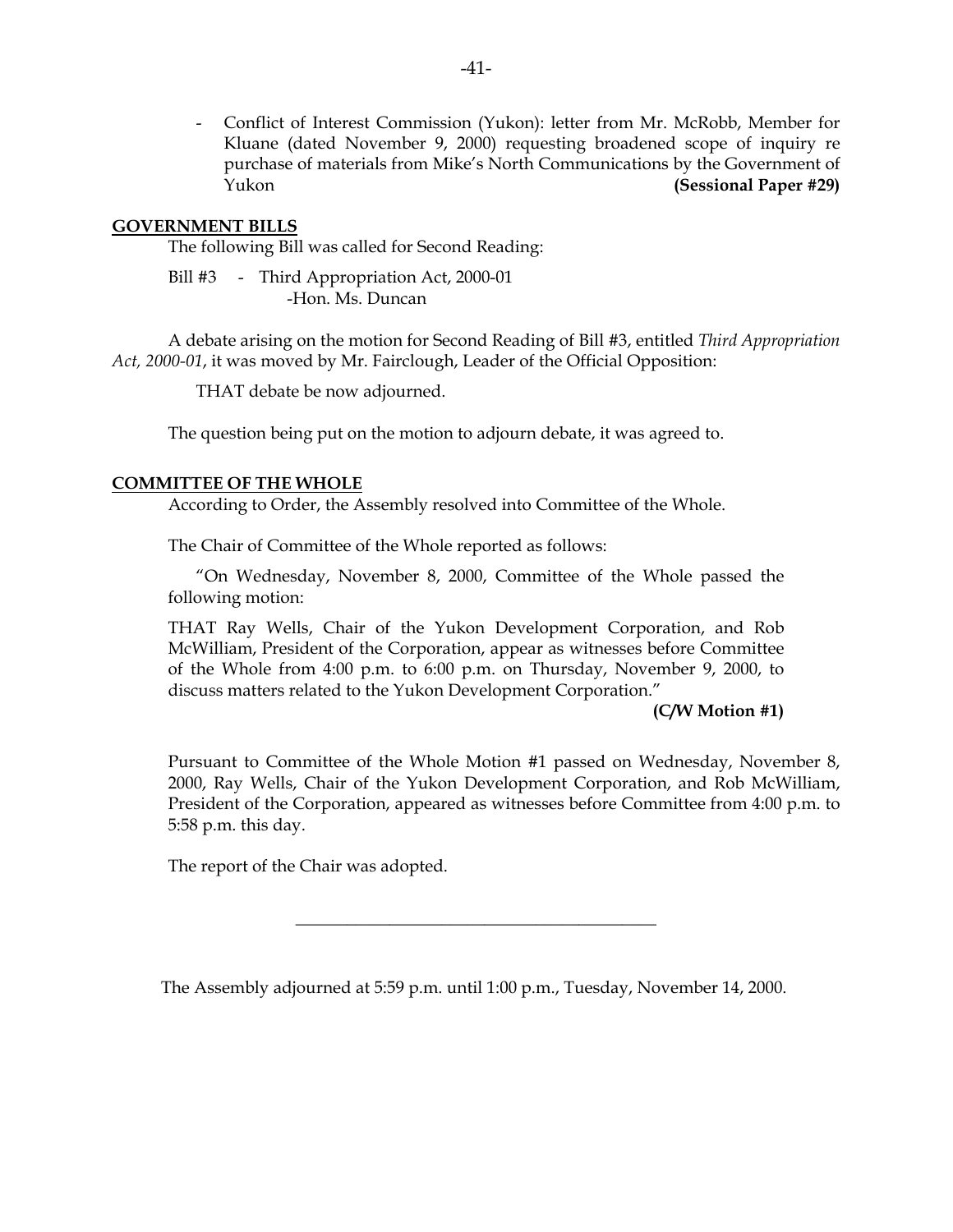# **VOTES AND PROCEEDINGS**

# **of the**

# **YUKON LEGISLATIVE ASSEMBLY**

# **30th Legislative Assembly Second Session**

# Tuesday, November 14, 2000

The Speaker took the Chair at 1:00 p.m.

### **TRIBUTES**

### **National Addictions Awareness Week**

 The Hon. Mr. Roberts, Minister of Health and Social Services, Ms. Netro, Member for Vuntut Gwitchin, and Mr. Jenkins, Leader of the Third Party, paid tribute to National Addictions Awareness Week.

### **TABLING RETURNS AND DOCUMENTS**

Hon. Ms. Duncan, Premier

- *Income Tax Act* (Federal): reason for an amendment **(Legislative Return #8)**
- *Income Tax Act*, An Act to Amend (Yukon): taxation year **(Legislative Return #9)**

Hon. Mrs. Edelman, Minister of Tourism

- Beringia Interpretive Centre Gift Shop: letter (dated November 6, 2000) to Mr. McRobb, Member for Kluane, from the Hon. Mrs. Edelman, Minister of Tourism re contract status **(Legislative Return #10)**
- Beringia Interpretive Centre Gift Shop: letter (dated November 9, 2000) to Mr. McRobb, Member for Kluane, from the Hon. Mrs. Edelman, Minister of Tourism re questions asked on November 6, November 7, and November 8, 2000**(Legislative Re**
- Beringia Interpretive Centre Gift Shop: letter (dated November 10, 2000) to Mr. Fairclough, Member for Mayo-Tatchun, from the Hon. Mrs. Edelman, Minister of Tourism re role of the Executive Council Office

**(Legislative Return #12)** 

 **-** Beringia Interpretive Centre Gift Shop: inventory list **(Legislative Return #13)** 

### **MINISTERIAL STATEMENTS**

Hon. Ms. Duncan, Premier

- Alaska Highway Pipeline Project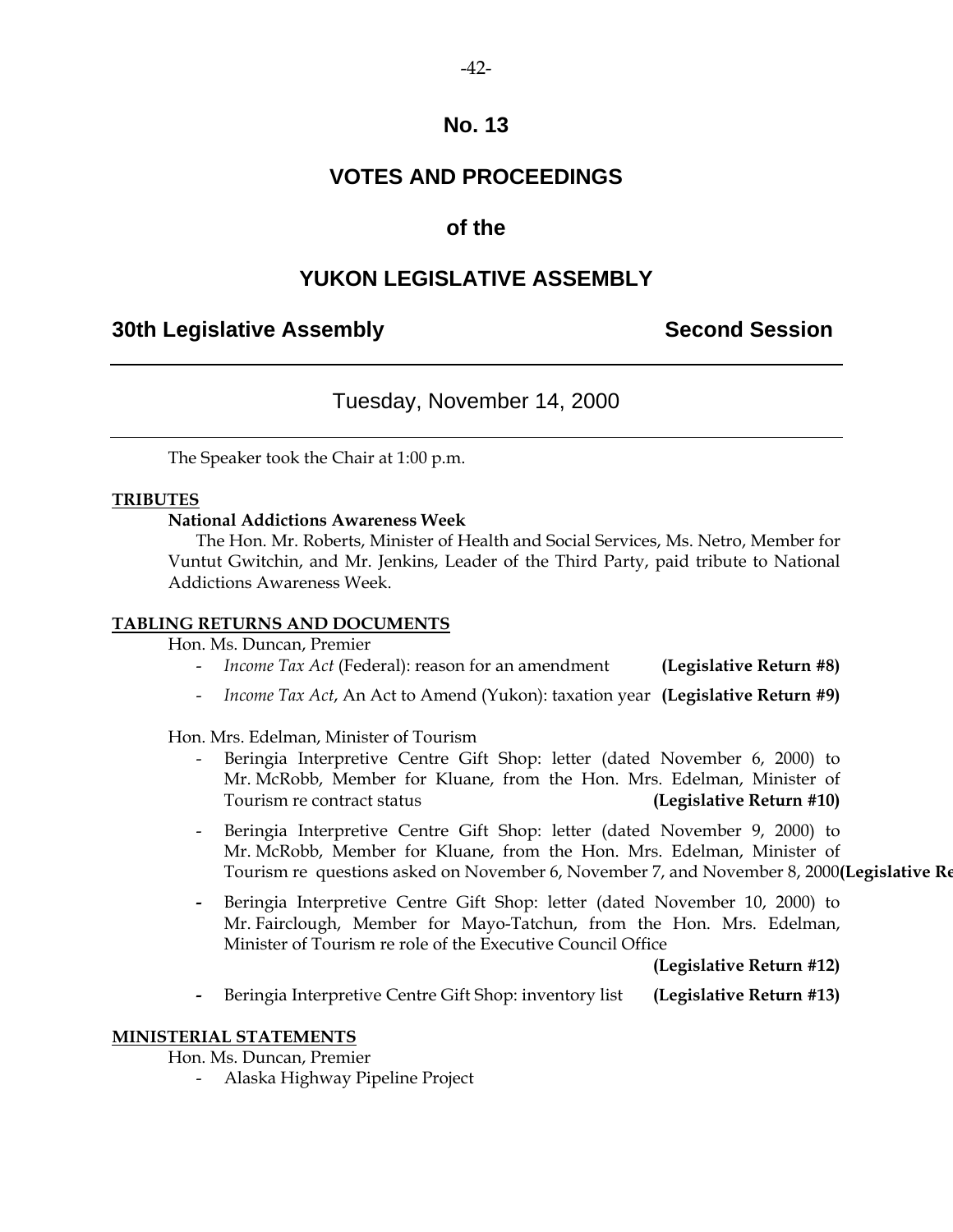#### **Tabled Document**

 While giving her Ministerial Statement, the Hon. Ms. Duncan tabled the following document:

 - Alaska Highway Pipeline Project: fact sheet; list of meetings since July 2000; speeches given in Whitehorse and Calgary **(Sessional Paper #30)** 

### **GOVERNMENT BILLS**

The following Bill was called for Second Reading:

Bill #3 - Third Appropriation Act, 2000-01 -Hon. Ms. Duncan

 The debate continuing on the motion for Second Reading and the question being put, it was agreed to on the following recorded Division:

|            | YEA        |          |  |
|------------|------------|----------|--|
| Duncan     | Roberts    | McLarnon |  |
| Eftoda     | Buckway    | Kent     |  |
| Edelman    | Tucker     |          |  |
|            | <b>NAY</b> |          |  |
| Fairclough | Keenan     | Netro    |  |
| Fentie     | McRobb     | Jenkins  |  |

The following Bill was read a second time and referred to Committee of the Whole:

Bill #2 - Fourth Appropriation Act, 1999-2000 -Hon. Ms. Duncan

### **COMMITTEE OF THE WHOLE**

According to Order, the Assembly resolved into Committee of the Whole.

Progress was reported on the following Bill:

 Bill #22 - An Act to Amend the Elections Act -Hon. Ms. Duncan

The report of the Chair was adopted.

The Assembly adjourned at 5:57 p.m. until 1:00 p.m., Wednesday, November 15, 2000.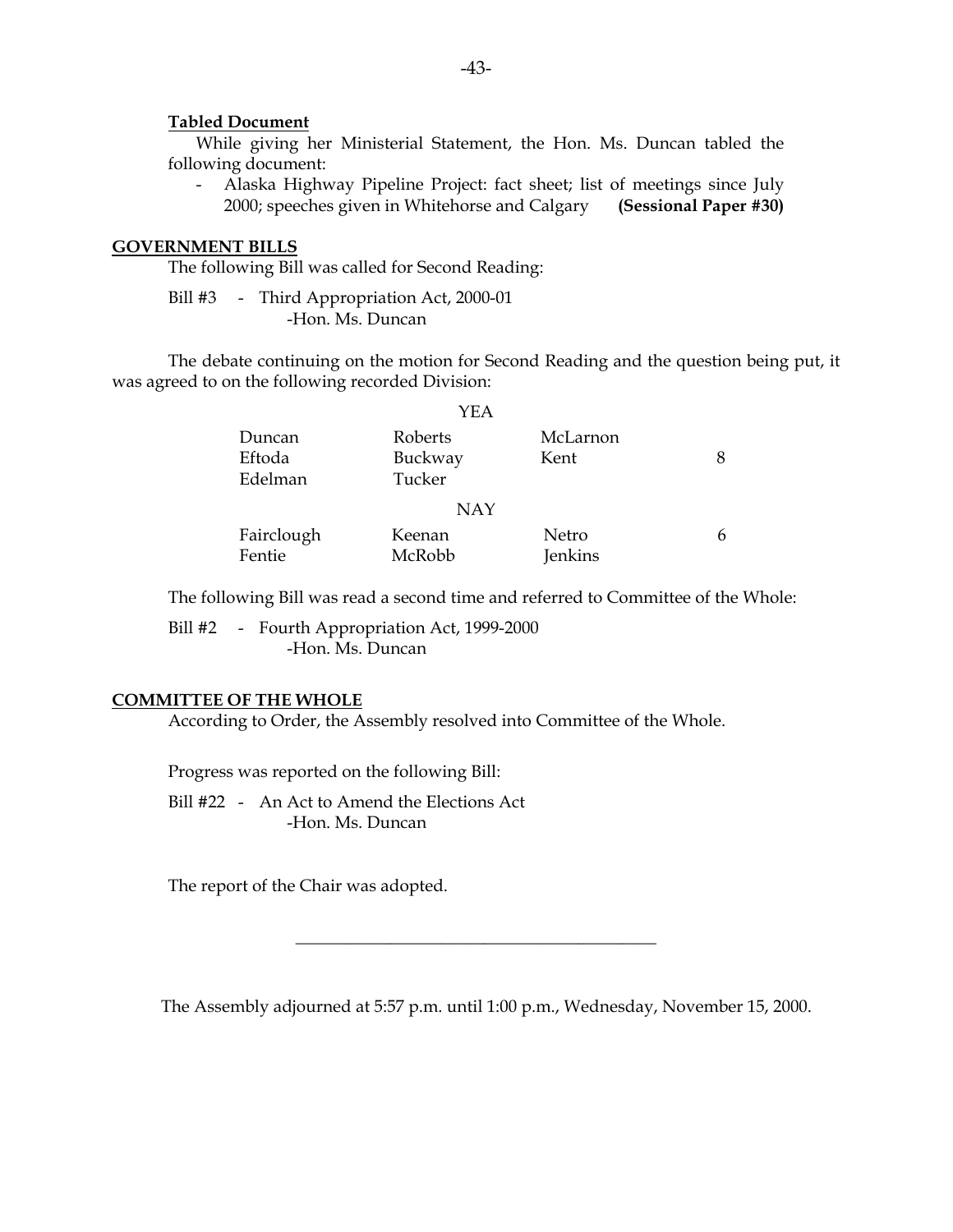# **VOTES AND PROCEEDINGS**

# **of the**

# **YUKON LEGISLATIVE ASSEMBLY**

## **30th Legislative Assembly Second Session**

# Wednesday, November 15, 2000

The Speaker took the Chair at 1:00 p.m.

### **TRIBUTES**

### **International Geographical Information Systems Day**

 The Hon. Mr. Jim, Minister of Government Services, paid tribute to International Geographical Information Systems Day.

### **TABLING RETURNS AND DOCUMENTS**

Mr. McRobb, Member for Kluane

- Connect Yukon rural telecommunications and telephone service: copy of a Ministerial Statement (dated November 10, 1999) given by the former Minister of Government Services **(Filed Document #3)**
- Connect Yukon: copy of a letter to the Editor, Yukon News from Dave Sloan regarding information pertaining to **(Filed Document #4)**

### **PETITIONS**

Mr. McRobb, Member for Kluane, presented the following petition:

Mount Logan: renaming **(Petition #1)** 

### **INTRODUCTION OF BILLS (First Reading)**

Bill #35 - An Act to Amend the Income Tax Act, No. 2 -Hon. Ms. Duncan

### **MINISTERIAL STATEMENTS**

Hon. Mr. Eftoda, Minister of Renewable Resources

- *Wildlife Act* review

### **OPPOSITION PRIVATE MEMBERS' BUSINESS MOTIONS OTHER THAN GOVERNMENT MOTIONS**

Moved by Mr. Fentie:

THAT it is the opinion of this House that: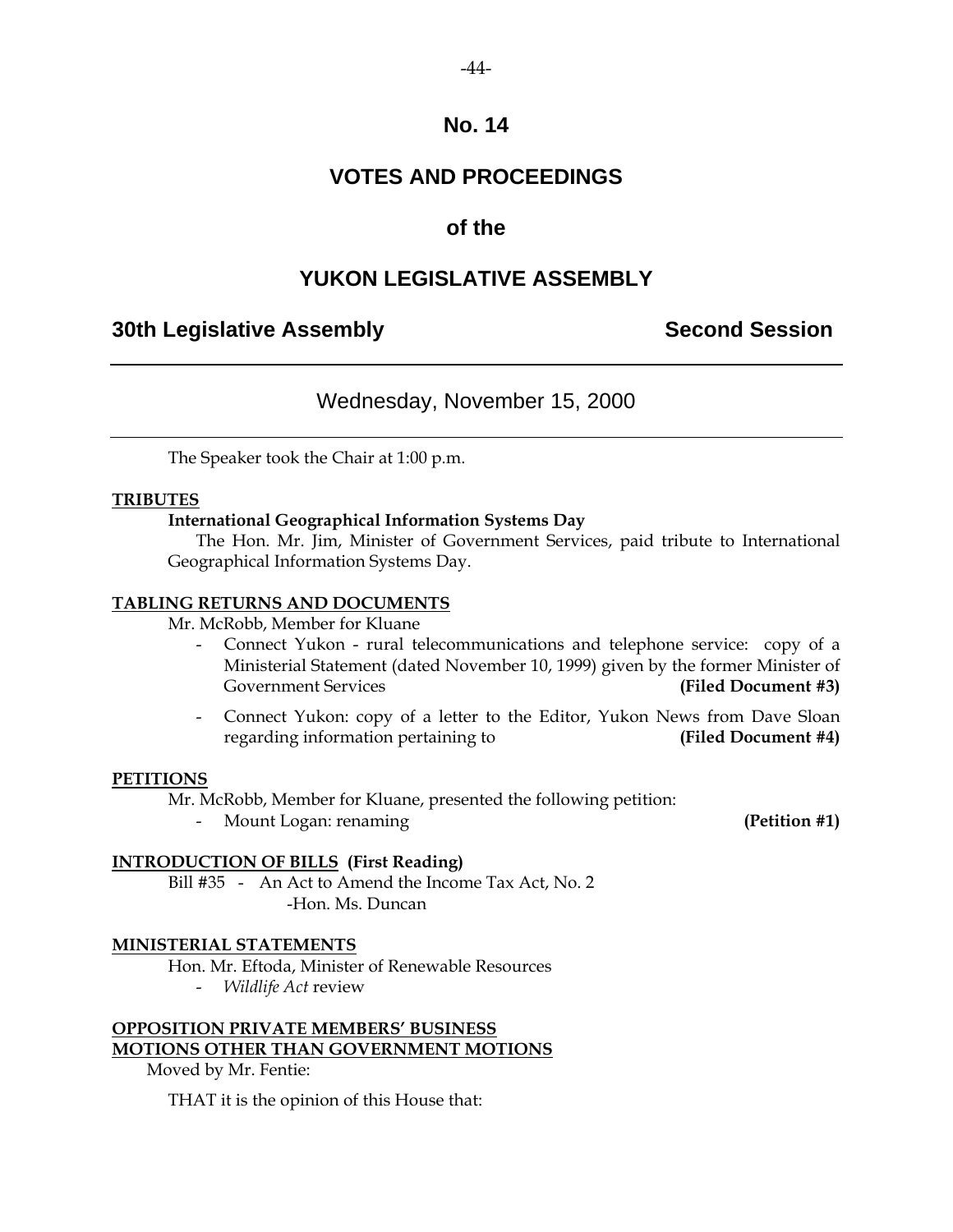- (1) Yukon people who want to work and need to work face severe hardships this winter because of the failure of the Liberal Government to address the territory's economic situation in a decisive and responsible manner;
- (2) the outward migration of Yukoners to other parts of Canada to seek employment has increased dramatically since this Liberal Government took office;
- (3) the Yukon Liberal Government has contributed directly to this situation through such ill-advised decisions as postponing the construction of a new school in Mayo, and failing to take action to solve the crisis in the Yukon forestry sector;
- (4) this government has further aggravated the situation by abandoning programs such as the Community Development Fund, Fire Smart, the Tourism Marketing Fund and the Trade and Investment Fund, which were creating jobs in communities throughout the territory;
- (5) the Throne Speech delivered at the opening of this sitting failed to provide any clear economic leadership or sense of direction to improve the territory's employment and business climate;
- (6) the Auditor General's report will confirm that this government entered the current fiscal year with an accumulated surplus of more than \$55 million; and

 THAT this House urges the Yukon Government, as a matter of urgent priority, to convene an all-party committee to examine practical measures it can take to provide jobs for Yukon people this winter. **(Motion #21)** 

 A debate continuing (from November 1, 2000) on Motion #21, it was moved by Mr. Keenan in amendment thereto:

 THAT Motion #21 be amended by deleting the phrase "urges the Yukon Government, as a matter of urgent priority, to convene an all-party committee to examine practical measures it can take" in the final clause and inserting in its place the phrase "expresses its lack of confidence in the Yukon Government, due to its failure to use its supplementary budget to implement measures."

 A debate arising on the amendment and the question being put, it was negatived on the following recorded Division:

|                          | YEA                |                    |   |  |
|--------------------------|--------------------|--------------------|---|--|
| Fairclough<br>Fentie     | Keenan<br>McRobb   | Netro<br>Jenkins   | 6 |  |
| <b>NAY</b>               |                    |                    |   |  |
| Eftoda<br>Jim<br>Edelman | Roberts<br>Buckway | Tucker<br>McLarnon |   |  |

 The debate continuing on the main motion, it was negatived on the following recorded Division:  $\sim$ 

|            | YEA    |         |  |
|------------|--------|---------|--|
| Fairclough | Keenan | Netro   |  |
| Fentie     | McRobb | Jenkins |  |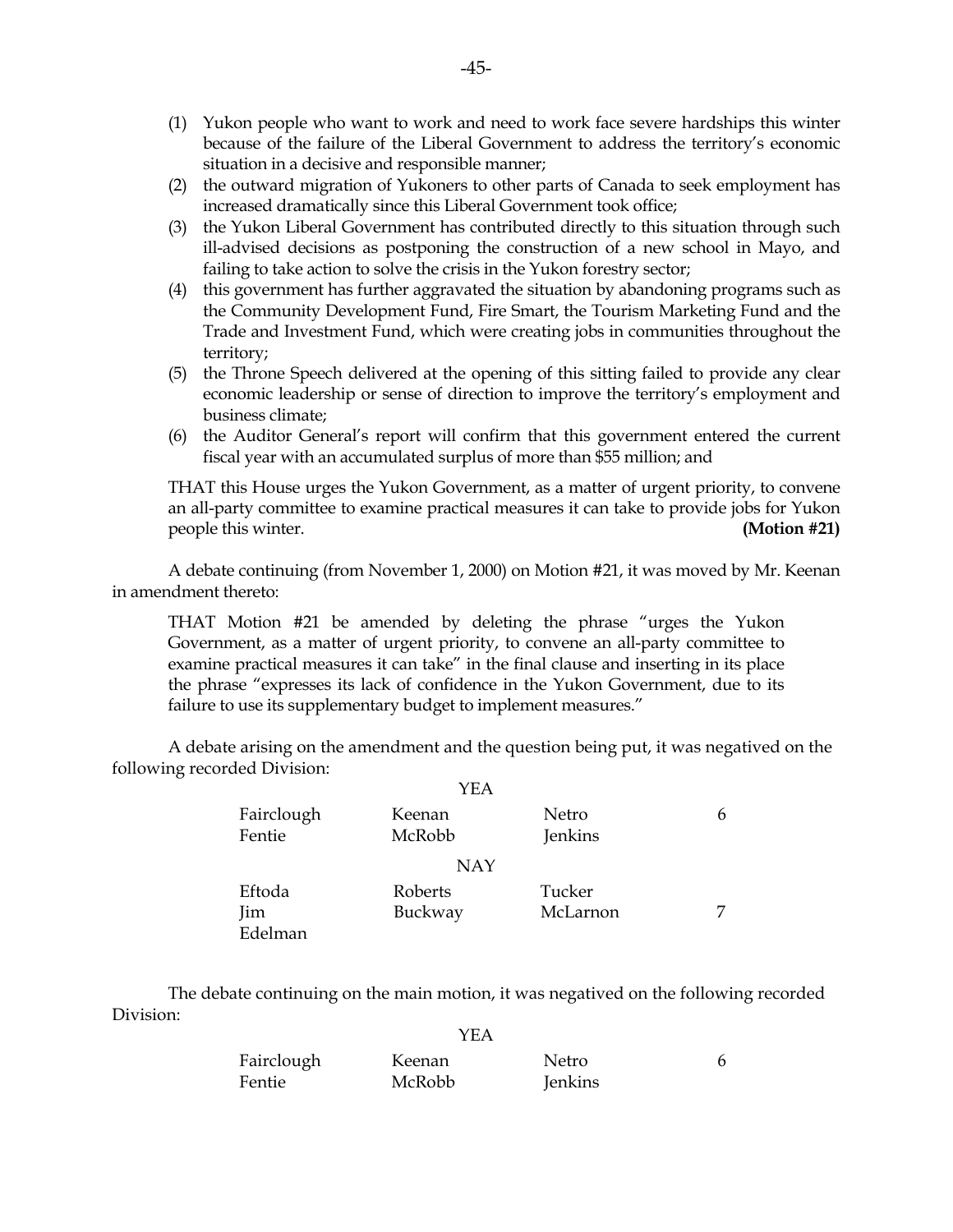|            | .       |          |  |
|------------|---------|----------|--|
| Eftoda     | Roberts | Tucker   |  |
| <b>Jim</b> | Buckway | McLarnon |  |
| Edelman    |         |          |  |

NAY

Moved by Mr. Jenkins:

 THAT it is the opinion of this House that the decision made by the Prime Minister to rename Mount Logan, Mount Trudeau was made without proper consultation with Yukoners and is in contravention of Land Claims Agreements with Yukon First Nations;

 THAT this House recognizes many Yukoners and numerous other Canadians have indicated that they are opposed to renaming Mount Logan; and

 THAT this House urges the Prime Minister to reverse his decision to rename Mount Logan as Mount Trudeau. **(Motion #6)**

 A debate arising on the motion, it was moved by Mr. McLarnon, Member for Whitehorse Centre, in amendment thereto:

THAT Motion #6 be amended by deleting the final paragraph of the motion and replacing it with:

 "THAT this House urges the Prime Minister to follow through on the suggestion made by the Premier of Yukon that consideration be given to different options regarding suitable ways in which the memory of Pierre Elliott Trudeau might be honoured by this nation."

 A debate arising on the amendment, it was moved by Ms. Tucker, Government House Leader, in amendment thereto:

"THAT the amendment moved by the Member for Whitehorse Centre to Motion #6 be amended by deleting the words "the suggestion made by the Premier of Yukon" and substituting for them the words "a suggestion made by this House."

 A debate arising on the sub-amendment and the time reaching 6:00 p.m. while Mr. McLarnon, Member for Whitehorse Centre, was speaking to it, the Speaker, pursuant to Standing Order 2(2), adjourned the House until 1:00 p.m. the following day, and debate on the sub-amendment, the amendment and Motion #6 was accordingly adjourned.

The Assembly adjourned at 6:00 p.m. until 1:00 p.m., Thursday, November 16, 2000.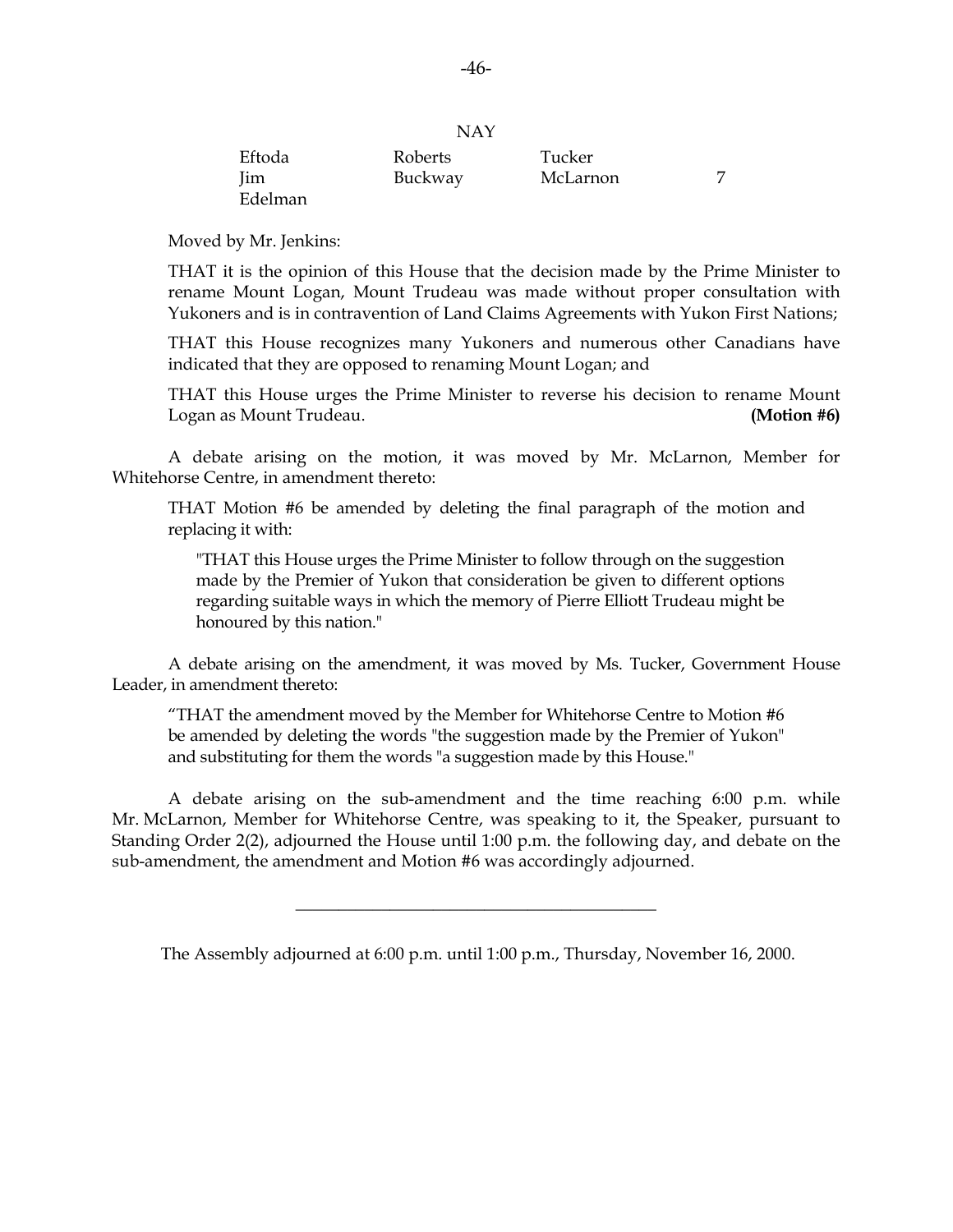# **VOTES AND PROCEEDINGS**

### **of the**

### **YUKON LEGISLATIVE ASSEMBLY**

### **30th Legislative Assembly Second Session**

### Thursday, November 16, 2000

The Speaker took the Chair at 1:00 p.m.

#### **TRIBUTES**

#### **In remembrance of Lena Rose Johns**

 The Hon. Mr. Jim, Minister of Government Services, paid tribute, on behalf of all Members, to Lena Rose Johns, a former Chief of Kwanlin Dun First Nations, who passed away on November 7, 2000.

#### **TABLING RETURNS AND DOCUMENTS**

Hon. Mr. Roberts, Minister of Health and Social Services

 - Yukon Hospital Corporation Financial Statements for the year ended March 31, 2000 **(Sessional Paper #31)** 

#### **PETITIONS**

The Clerk reported on Petition #1 as follows:

"Mr. Speaker and Honourable Members of the Assembly:

 I have had the honour to review a petition, being Petition #1 of the Second Session of the 30th Legislative Assembly, as presented by the Member for Kluane on November 15, 2000.

 Pursuant to Standing Order 66(1) of the Yukon Legislative Assembly, it is the responsibility of the Clerk to report on whether petitions conform to the rules and practices of this House.

Petition #1 does not conform in the following respects:

 It has a covering page setting out a petition in the format of the model petition outlined in Appendix 2 of the Standing Orders of the Yukon Legislative Assembly. However, the following pages, on which signatures are found, does not contain the same text as is found on the covering page. The pages with signatures are not addressed to the Yukon Legislative Assembly and do not conclude with a prayer requesting the Assembly to take any specific action.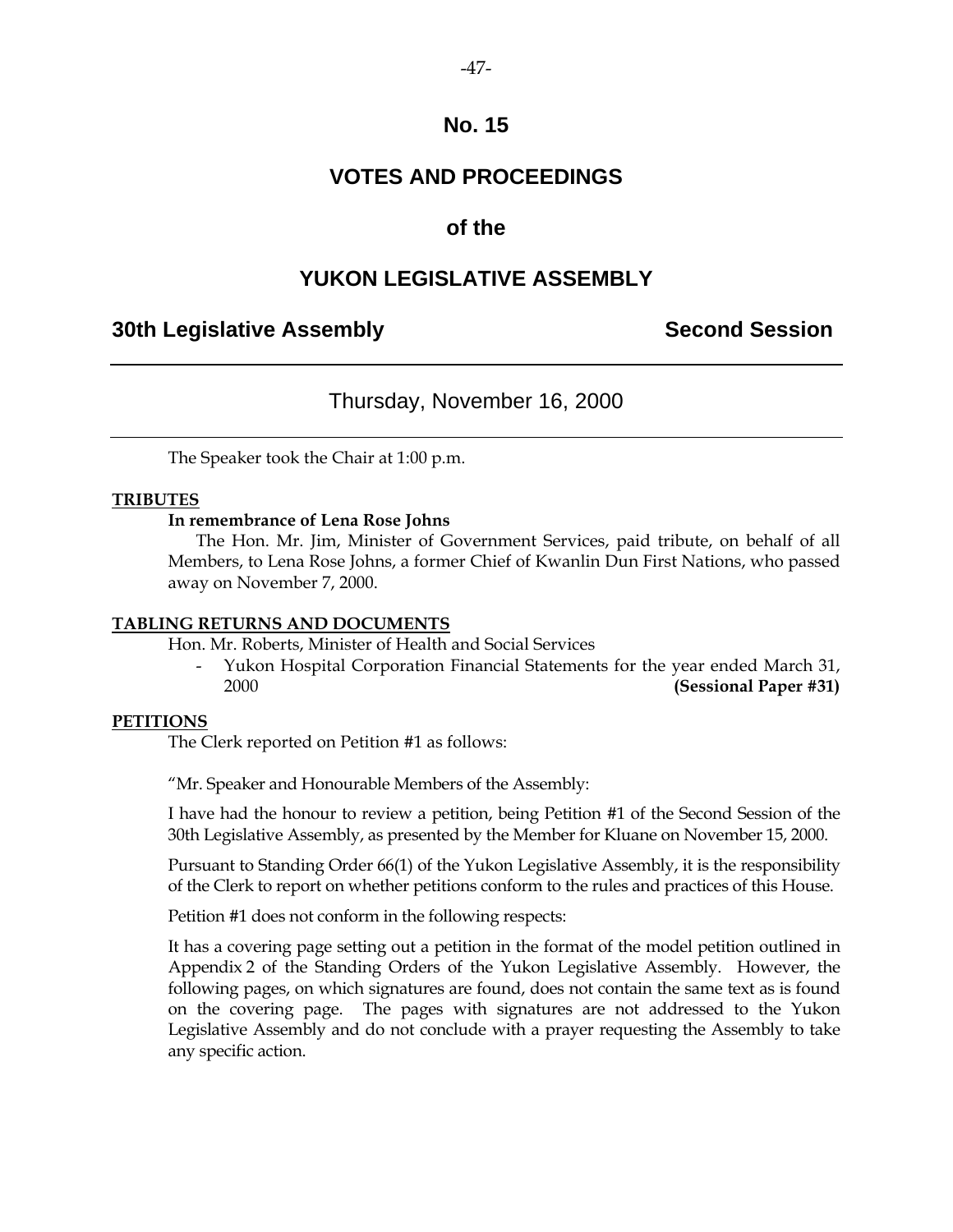Standing Order 65(7) states: "Petitions may be either written or printed, provided always that when there are three or more petitioners the signature of at least three petitioners shall be subscribed on the sheet containing the body of the petition." The covering page of Petition #1, which is the only page of the petition that might be found to meet the requirements of the Assembly, is not signed by anyone.

 Further, it is required that a petition have original signatures or marks. Petition #1 is entirely composed of photocopied pages."

> Patrick L. Michael Clerk of the Yukon Legislative Assembly

The Speaker ruled that, accordingly, Petition #1 could not be received.

#### **Speaker's Statement (re reading of Petition and Member's remarks)**

 "The Chair reviewed the remarks made by the Member for Kluane when presenting this Petition on November 15. Standing Order 65(3) states: 'Every member offering a petition to the Assembly shall confine himself or herself to the statement of the parties from whom it comes, the number of signatures attached to it and the material allegations it contains.' Also, annotations 1041 and 1042 in Beauchesne's sixth edition state: 'A Member, when presenting a petition, may not make a speech nor present argument in support of the petition.' And 'when presenting a petition a Member may make a brief statement of the content of the petition. In making such a statement, the Member should avoid going beyond the thrust of the petition and entering debate.'

It is clear that the Member for Kluane violated these rules in the remarks he made in presenting the petition yesterday. The Chair would recommend that any Members presenting petitions in the future acquaint themselves with these rules and adhere to them. Thank you."

#### **MINISTERIAL STATEMENTS**

Hon. Mr. Eftoda, Minister of Renewable Resources

- Climate change

#### **GOVERNMENT BILLS**

The following Bill was called for Second Reading:

 Bill #31 - An Act to Amend the Motor Vehicles Act -Hon. Ms. Buckway

 A debate arising on the motion for Second Reading of Bill #31, entitled *An Act to Amend the Motor Vehicles Act*, and the question being put, it was agreed to on the following recorded Division:

YEA

| Eftoda     | Roberts | Tucker   |  |
|------------|---------|----------|--|
| <b>lim</b> | Buckway | McLarnon |  |
| Edelman    |         |          |  |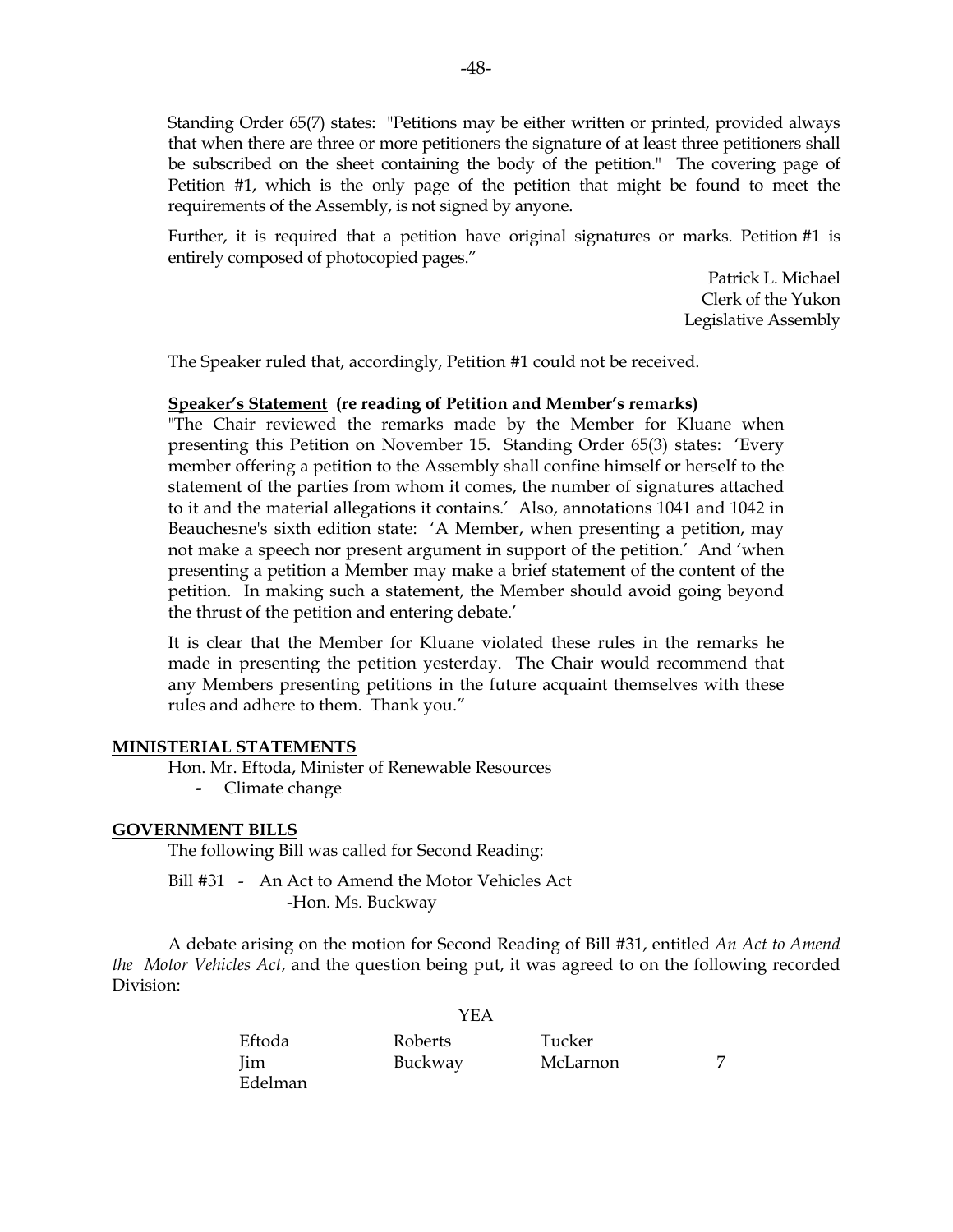|            | <b>NAY</b> |         |    |
|------------|------------|---------|----|
| Fairclough | Keenan     | Netro   | 6. |
| Fentie     | McRobb     | Jenkins |    |

#### **COMMITTEE OF THE WHOLE**

According to Order, the Assembly resolved into Committee of the Whole.

The following Bill was reported with amendment:

 Bill #22 - An Act to Amend the Elections Act -Hon. Ms. Duncan

Progress was reported on the following Bill:

 Bill #2 - Fourth Appropriation Act, 1999-2000 -Hon. Ms. Duncan

The report of the Chair was adopted.

The Assembly adjourned at 5:55 p.m. until 1:00 p.m., Monday, November 20, 2000.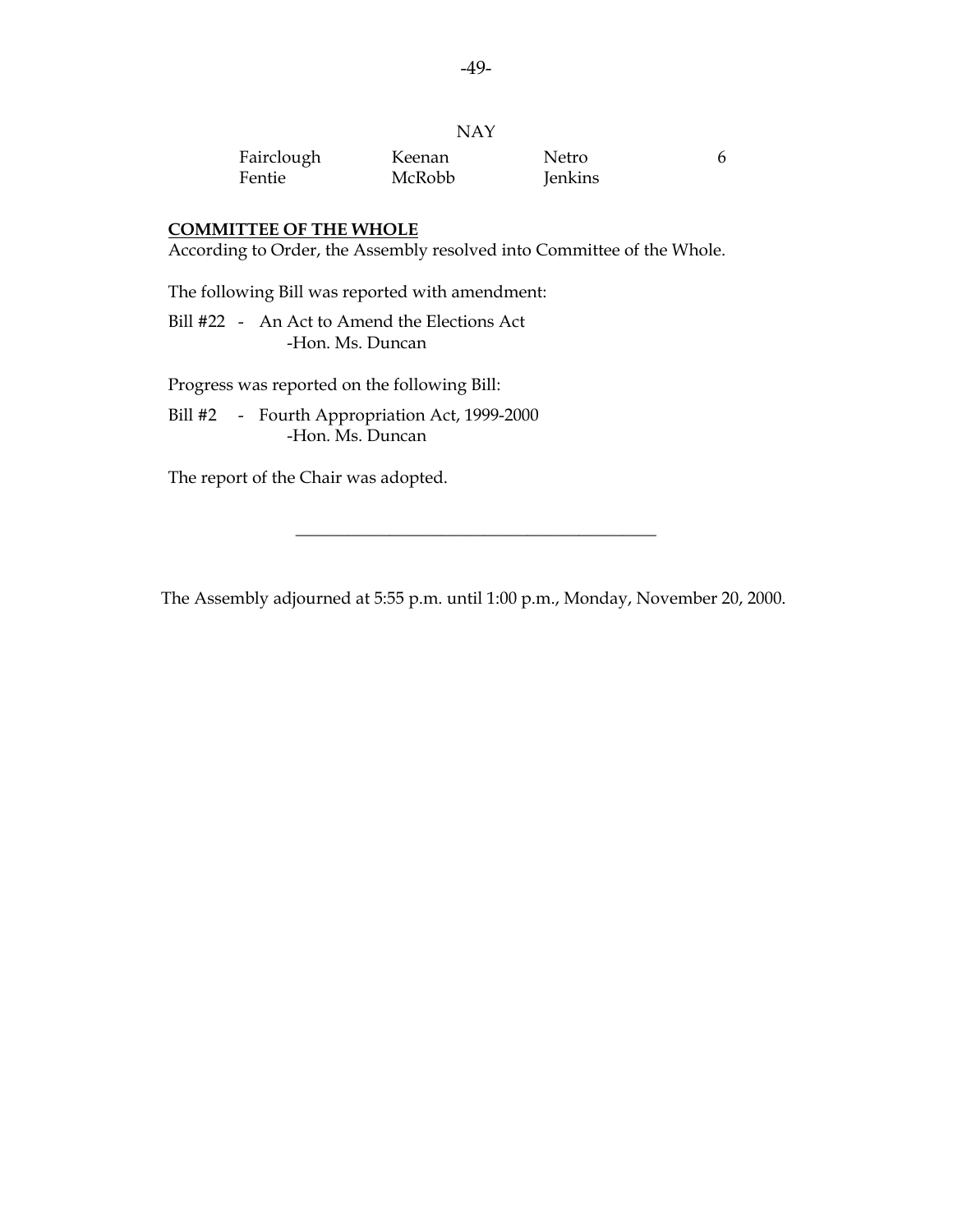# **VOTES AND PROCEEDINGS**

# **of the**

# **YUKON LEGISLATIVE ASSEMBLY**

### **30th Legislative Assembly Second Session**

# Monday, November 20, 2000

The Speaker took the Chair at 1:00 p.m.

### **TRIBUTES**

### **National Child Day**

 The Hon. Mr. Roberts, Minister of Health and Social Services, Mr. Keenan, Member for Ross River-Southern Lakes, and Mr. Jenkins, Leader of the Third Party, paid tribute to National Child Day.

### **TABLING RETURNS AND DOCUMENTS**

Hon. Ms. Buckway, Minister of Community and Transportation Services

 - Street lighting: status of requests near the Takhini River subdivision, Tagish and Chootla subdivisions, and Upper Liard and Albert Creek subdivisions

### **(Legislative Return #14)**

### **INTRODUCTION OF BILLS (First Reading)**

 Bill #101 - Child, Youth and Family Advocacy Act -Mr. Keenan

### **COMMITTEE OF THE WHOLE**

According to Order, the Assembly resolved into Committee of the Whole.

The following Bill was reported without amendment:

 Bill #2 - Fourth Appropriation Act, 1999-2000 -Hon. Ms. Duncan

Progress was reported on the following Bill:

 Bill #31 - An Act to Amend the Motor Vehicles Act -Hon. Ms. Buckway

The report of the Chair was adopted.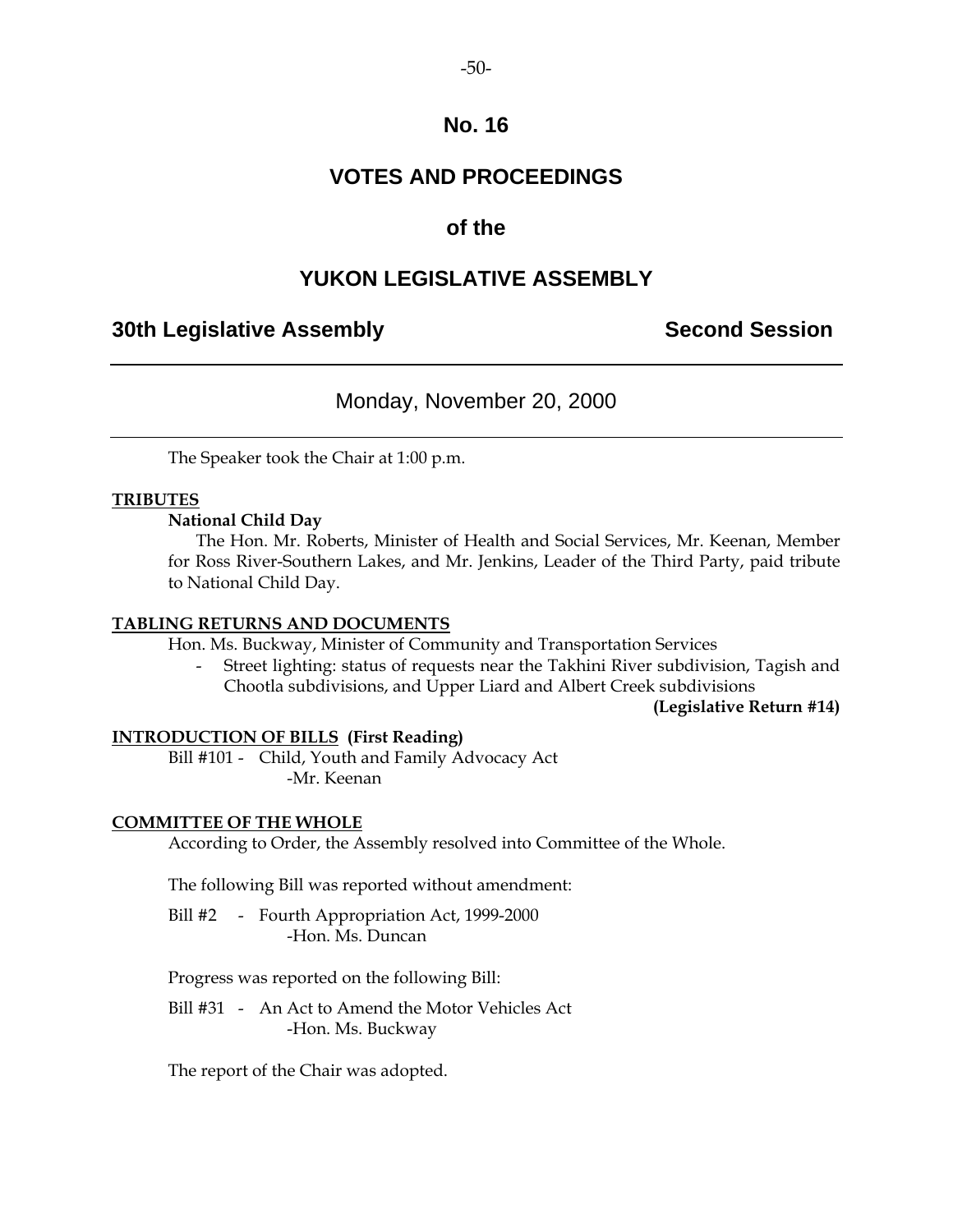\_\_\_\_\_\_\_\_\_\_\_\_\_\_\_\_\_\_\_\_\_\_\_\_\_\_\_\_\_\_\_\_\_\_\_\_\_\_\_\_\_\_

The Assembly adjourned at 6:00 p.m. until 1:00 p.m., Tuesday, November 21, 2000.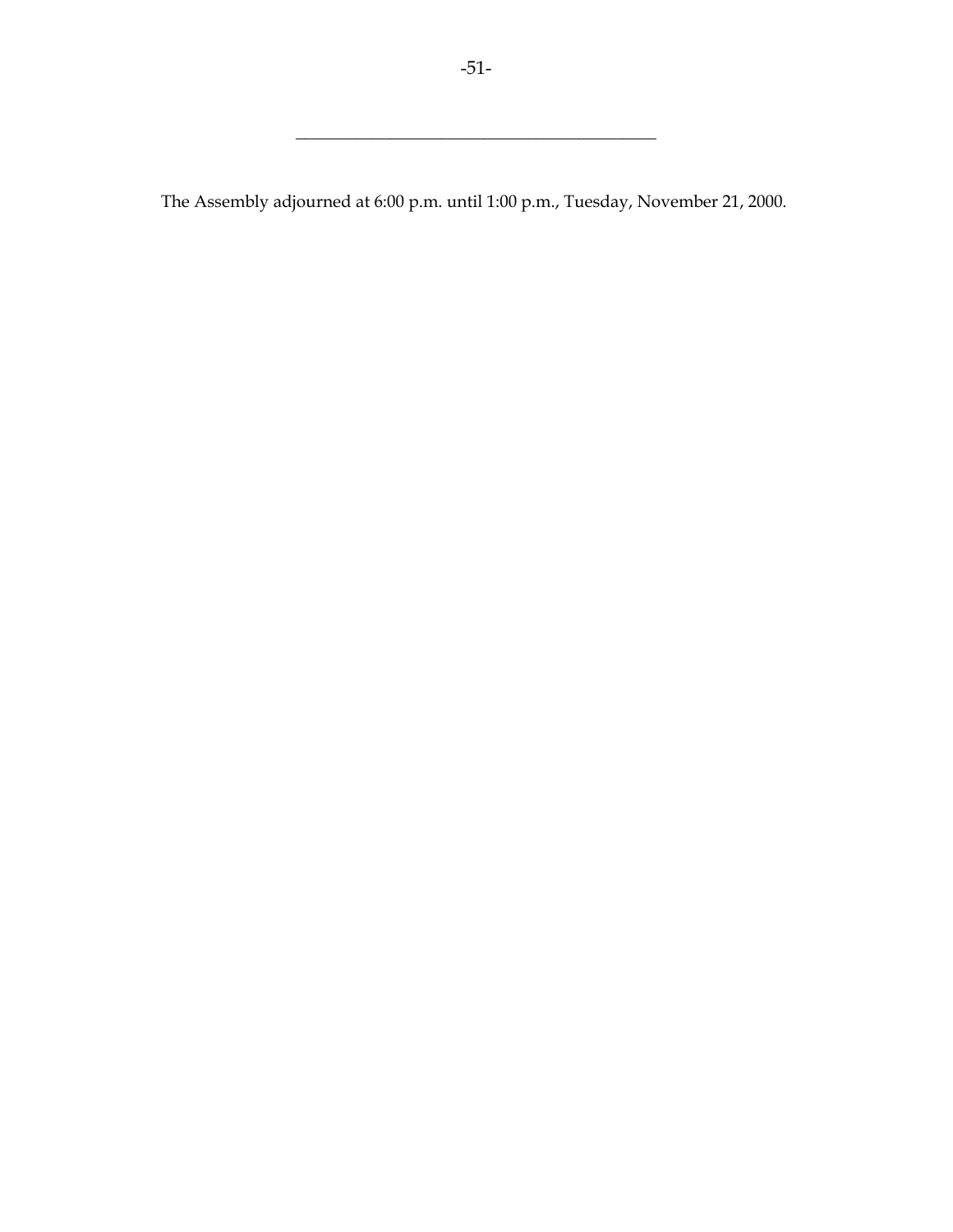# **VOTES AND PROCEEDINGS**

## **of the**

# **YUKON LEGISLATIVE ASSEMBLY**

## **30th Legislative Assembly Second Session**

# Tuesday, November 21, 2000

The Speaker took the Chair at 1:00 p.m.

### **TABLING RETURNS AND DOCUMENTS**

Hon. Ms. Duncan, Premier

Public Service group insurance benefit plan statement of accounts for 1998-1999 and 1999-2000 policy years from Aon Consulting (dated September 2000)

Hon. Mrs. Edelman, Minister of Tourism

- Aishihik Lake property/Cabinet Commissioner on Energy (McRobb): information package relating to; comprised of Yukon NDP Caucus Press Release (dated August 29, 1997); CKRW news transcript (dated April 25, 1997); Whitehorse Star article (dated April 25, 1997) **(Sessional Paper #33)**
- Beringia Contract final payment (dated November 21, 2000)

 **(Sessional Paper #34)** 

- Conflict of Interest Commission (Yukon): correspondence regarding Beringia Interpretive Centre Gift Shop - letter (dated November 14, 2000) from Mr. McRobb, Member for Kluane, to Mr. McLarnon, Member for Whitehorse Centre; letter (dated November 15, 2000) from Mr. McLarnon to Mr. Hughes, Conflicts Commissioner; letter (dated November 16, 2000) from Mr. Hughes to Mr. McLarnon **(Sessional Paper #35)** 

Hon. Mr. Jim, Minister of Government Services

- Property Management Agency 1999/2000 Annual Report **(Sessional Paper #36)**
- Queen's Printer Agency 1999/2000 Annual Report **(Sessional Paper #37)**
- Fleet Vehicle Agency 1999/2000 Annual Report **(Sessional Paper #38)**

Hon. Mr. Roberts, Minister of Health and Social Services

- Yukon Child Care Board 1999/2000 Annual Report **(Sessional Paper #39)**
- Yukon Health and Social Services Council 1998/1999 Annual Report

**(Sessional Paper #40)**

**<sup>(</sup>Sessional Paper #32)**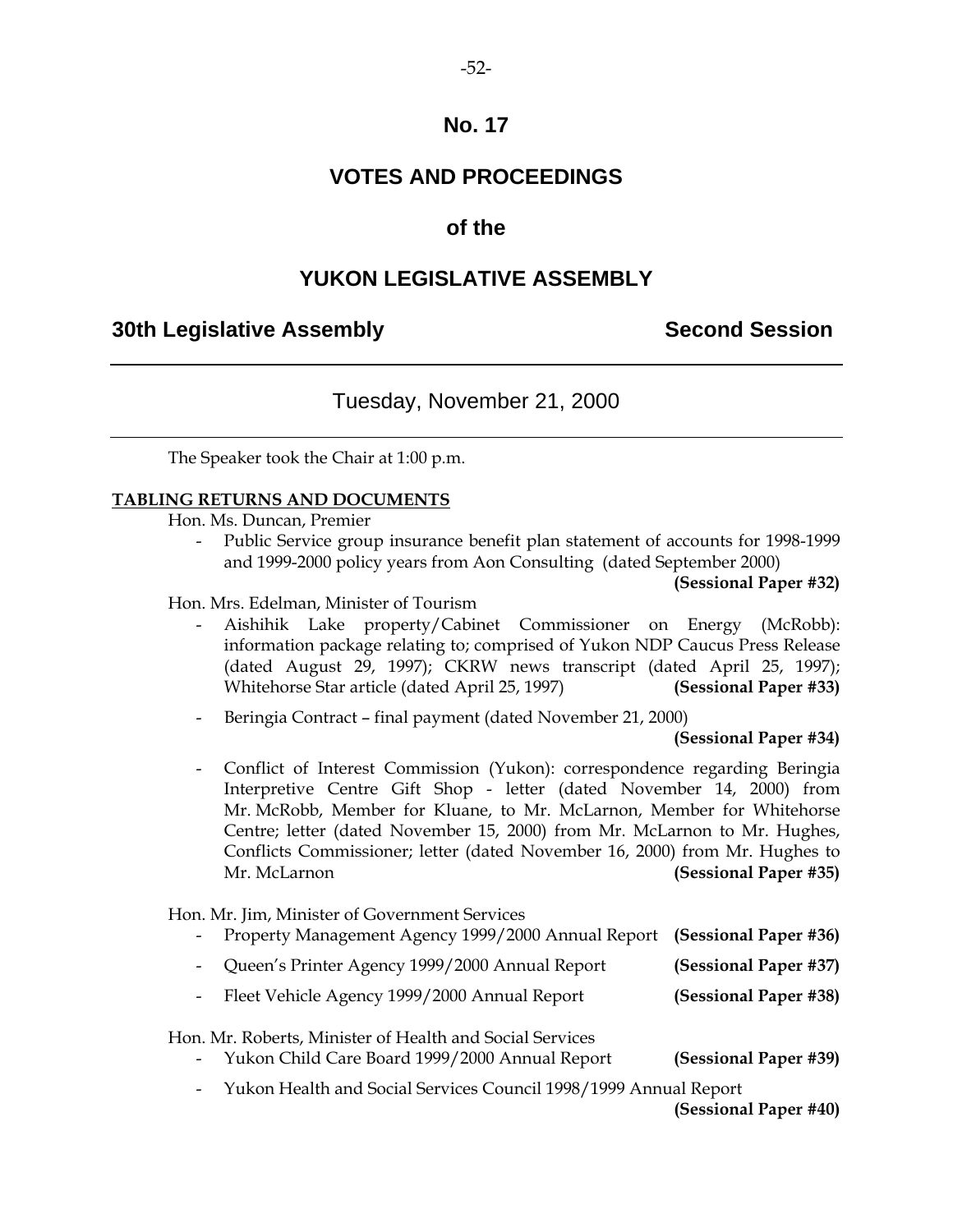#### **MINISTERIAL STATEMENTS**

Hon. Mr. Jim, Minister of Government Services

- Funding for Information Technology

#### **COMMITTEE OF THE WHOLE**

According to Order, the Assembly resolved into Committee of the Whole.

Progress was reported on the following Bill:

 Bill #31 - An Act to Amend the Motor Vehicles Act -Hon. Ms. Buckway

#### **Tabled Document**

 During general debate on Bill #31, the Hon. Ms. Buckway, Minister of Community and Transportation Services, tabled the following document:

 - *Motor Vehicle Act* amendments: letter (dated November 21, 2000) to the President, Yukon Transportation Association from the Minister of Community and Transportation Services re consultation

**(Sessional Paper #41)** 

The report of the Chair was adopted.

The Assembly adjourned at 5:59 p.m. until 1:00 p.m., Wednesday, November 22, 2000.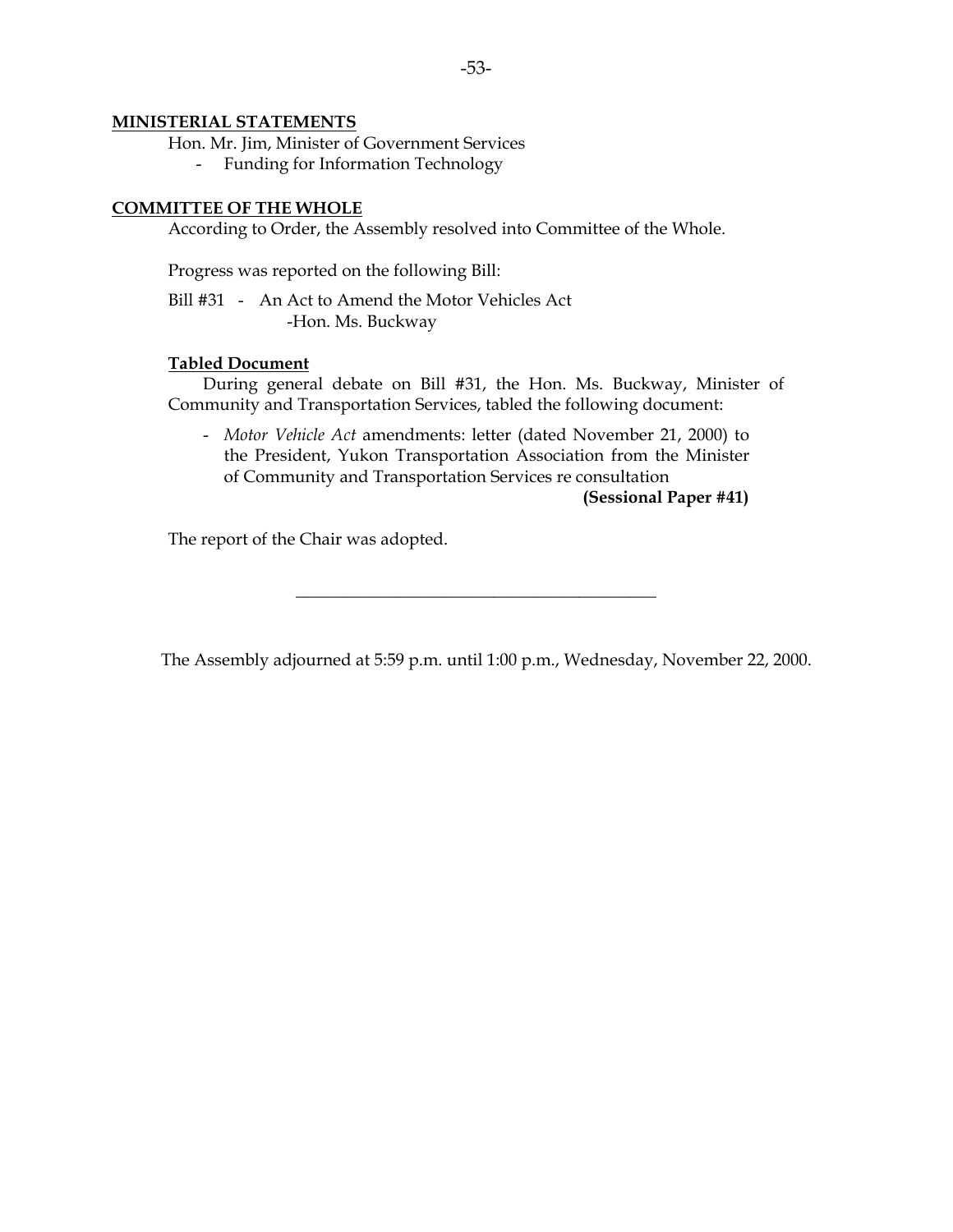# **VOTES AND PROCEEDINGS**

### **of the**

### **YUKON LEGISLATIVE ASSEMBLY**

### **30th Legislative Assembly Second Session**

### Wednesday, November 22, 2000

The Speaker took the Chair at 1:00 p.m.

### **TRIBUTES**

### **Prospector of the Year – Bill Wengzynowski**

 The Hon. Ms. Duncan, Premier, Mr. Fentie, Member for Watson Lake, and Mr. Jenkins, Leader of the Third Party, paid tribute to Bill Wengzynowski, on being named Prospector of the Year.

### **TABLING RETURNS AND DOCUMENTS**

Hon. Ms. Duncan, Premier

 - Yukon Sustainable Progress Indicators: framework, indicators and implementation approach for reviewing the Yukon Economic Strategy (dated March 31, 2000) prepared for the Yukon Council on the Economy and the Environment **(Sessional Paper #42)** 

### **INTRODUCTION OF BILLS (First Reading)**

 Bill #102 - Fifth Appropriation Act, 2000-01 -Mr. Fairclough

#### **MINISTERIAL STATEMENT**

 Hon. Ms. Duncan, Premier -M.I.N.E. Program

### **MOTION OF URGENT AND PRESSING NECESSITY (Standing Order 28)**

 Pursuant to Standing Order 28, Mr. Fentie, Official Opposition House Leader, requested unanimous consent to move the following motion:

 THAT the House stand down the business of the day in order to debate the *Fifth Appropriation Act, 2000-01*.

 The Speaker informed Members of the provisions of Standing Order 28 and asked if the Official Opposition House Leader had the unanimous consent of the House to proceed. Unanimous consent was denied and this matter was not proceeded with.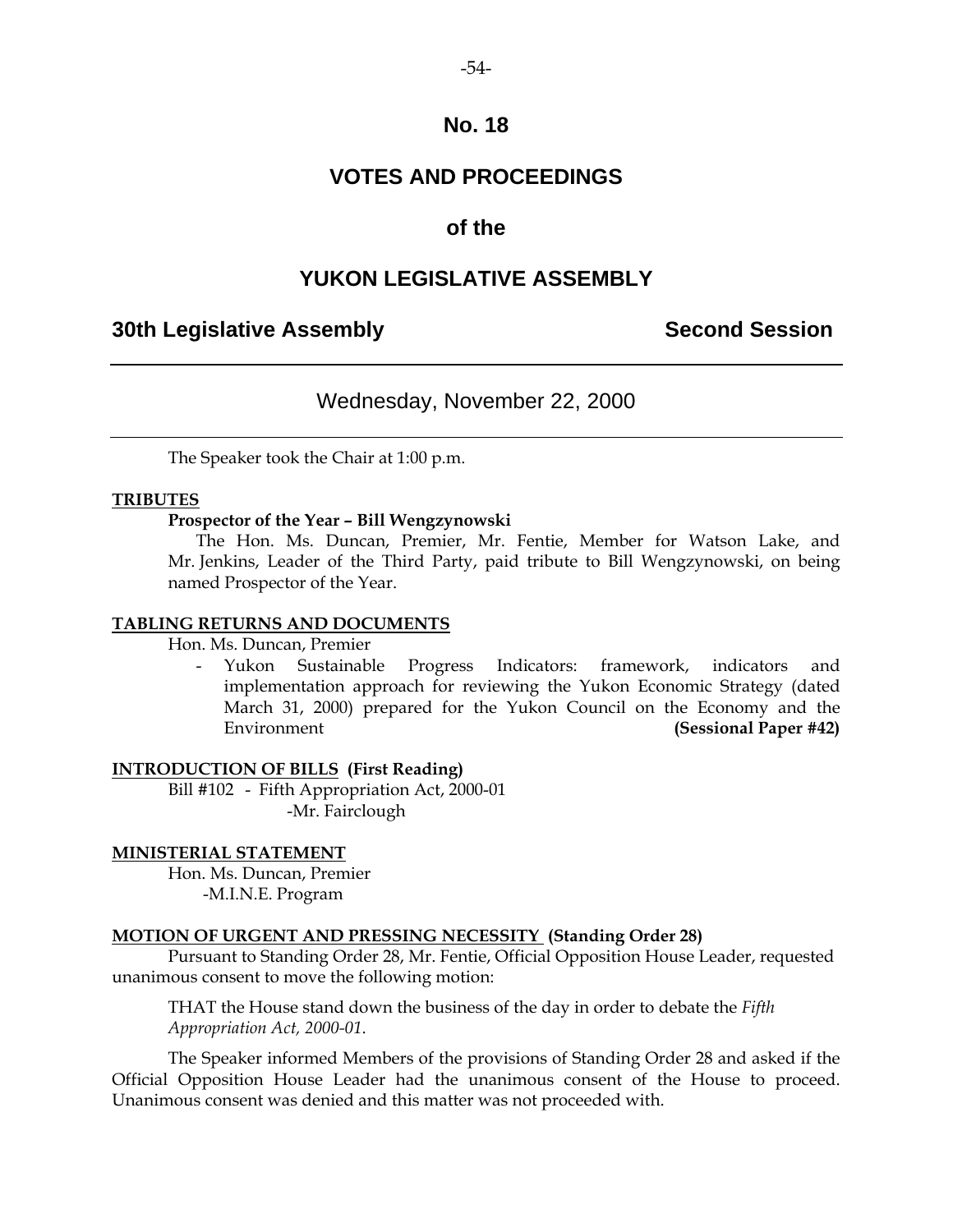#### **Speaker's Ruling (re Appropriation Bill with no Money Message)**

Prior to proceeding to Question Period, the Speaker made the following ruling:

 "As the Member for Watson Lake has noted, the Leader of the Official Opposition introduced a Bill which he said was titled '*Fifth Appropriation Act, 2000-2001'*. A motion to give First Reading to this Bill was passed.

 The Chair has now been informed that no Bill of this title has been provided to the House. What was received is a document entitled 'Estimates, Supplementary No. 3, 2000-01' and no legislation.

 The Chair must also note that it is not possible for a Private Member to place legislation before the House which would require the expenditure of money.

Standing Order 61(1) states:

 'It is not lawful for the Assembly to adopt or pass any vote, resolution, address or Bill for the appropriation of any part of the public revenue of Yukon, or of any tax or impost, to any purpose that has not been first recommended to the Assembly by message of the Commissioner in the session in which such vote, resolution, address or Bill is proposed.'

 No such message from the Commissioner has been provided by the Leader of the Official Opposition.

 For these reasons, the Chair must rule that it is out of order for the Bill introduced by the Leader of the Official Opposition to be considered by the House.

The Chair orders that this Bill not be placed on the Order Paper."

### **GOVERNMENT PRIVATE MEMBERS' BUSINESS MOTIONS OTHER THAN GOVERNMENT MOTIONS**

Moved by Mr. Kent:

THAT this House recognizes that:

- (1) the Liberal Government has followed through on its commitment to reduce Yukoners' personal income taxes by pledging to reduce the tax rate by January 1, 2002, to 44 per cent of the basic federal income tax,
- (2) the rate, effective January 1, 2002, means the Yukon tax rate will be lower than both the Northwest Territories and Nunavut, and
- (3) the previous NDP government made zero personal income tax rate cuts during its four years in office; and

THAT this House supports these tax cuts, which benefit all Yukoners.

**(Motion #43)** 

Debate started on the motion.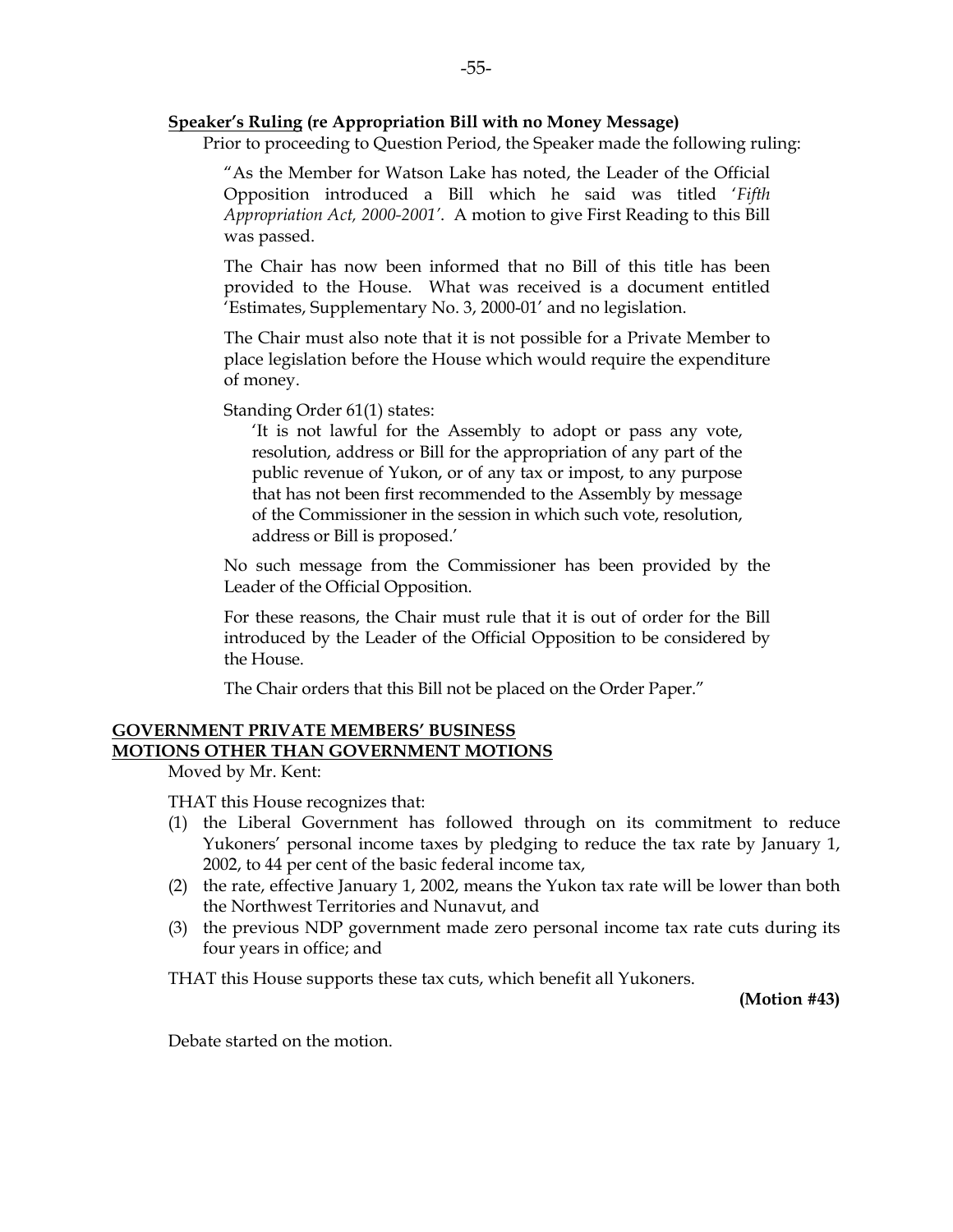#### **Quorum Count**

 At 2:40 p.m., during debate on Motion #43, Mr. McRobb, Member for Kluane, rose on a Point of Order to state that there did not appear to be a quorum present. Pursuant to Standing Order 3(2), the Speaker rang the bells and then did a count. A quorum was present for the count.

 The debate continuing on the motion, it was moved by Mr. Fentie, Member for Watson Lake, in amendment thereto:

THAT Motion #43 be amended by:

- (a) replacing the existing clause (1) with the following:
	- "(1) the Liberal Government has followed through on the commitment made by the previous NDP Government, following widespread consultation with Yukon people, to reduce Yukoners' personal income taxes by pledging to reduce the tax rate by January 1, 2002, to 44 percent of the basic federal income tax"; and
- (b) removing the existing clause (3).

 A debate arising on the amendment and the question being put, it was negatived on the following recorded Division:

|            | YEA        |          |   |
|------------|------------|----------|---|
| Fairclough | Keenan     | Netro    | 6 |
| Fentie     | McRobb     | Jenkins  |   |
|            |            |          |   |
|            | <b>NAY</b> |          |   |
| Duncan     | Roberts    | McLarnon |   |
| <i>lim</i> | Buckway    | Kent     | 8 |
| Edelman    | Tucker     |          |   |

 The debate continuing on the main motion, it was agreed to on the following recorded Division:

|                                 | YEA                          |                         |   |
|---------------------------------|------------------------------|-------------------------|---|
| Duncan<br><i>lim</i><br>Edelman | Roberts<br>Buckway<br>Tucker | McLarnon<br>Kent        | 8 |
|                                 | <b>NAY</b>                   |                         |   |
| Fairclough<br>Fentie            | Keenan<br>McRobb             | Netro<br><b>Jenkins</b> | 6 |

#### **COMMITTEE OF THE WHOLE**

According to Order, the Assembly resolved into Committee of the Whole.

Progress was reported on the following Bill:

Bill #3 - Third Appropriation Act, 2000-01 -Hon. Ms. Duncan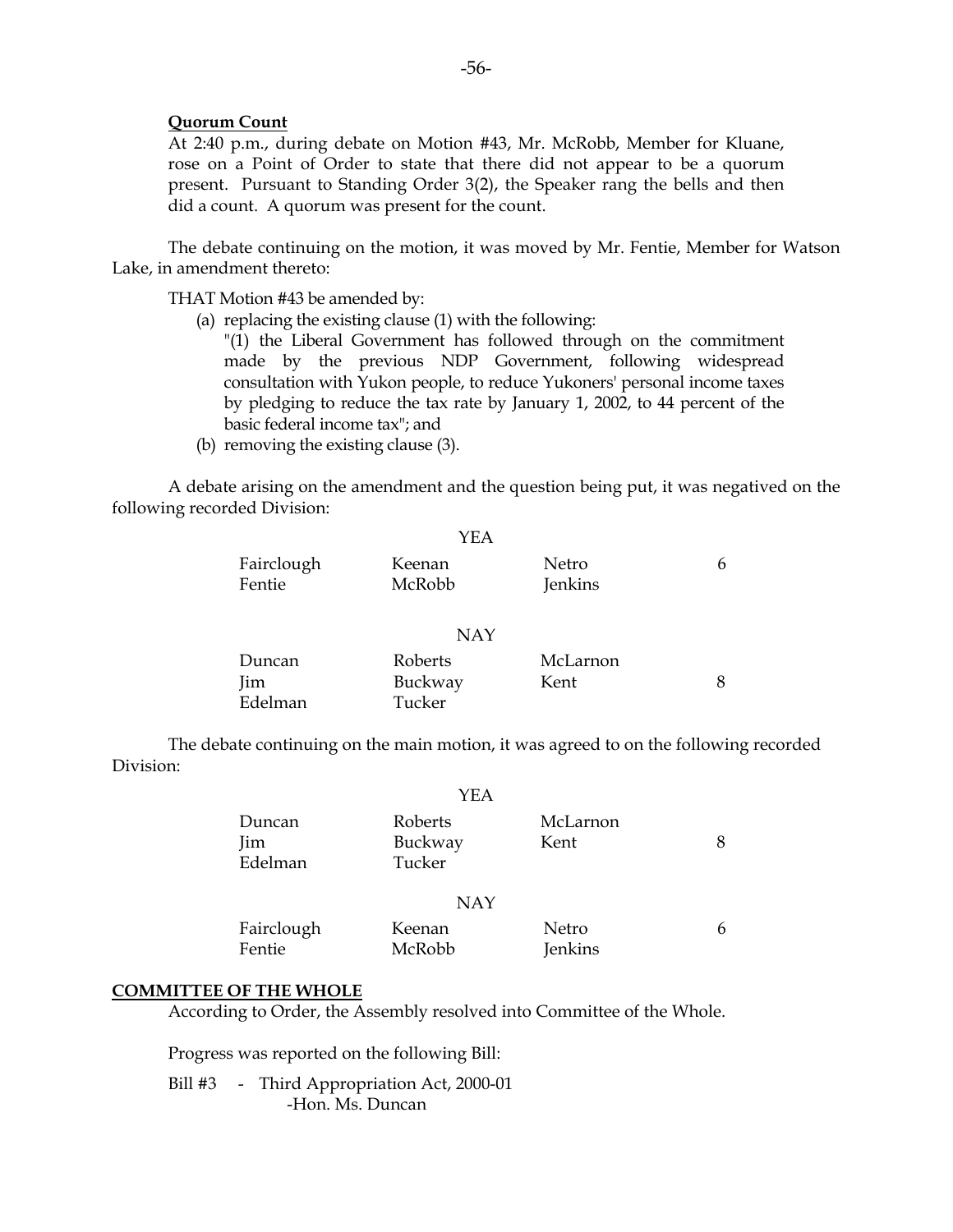The report of the Chair was adopted.

The Assembly adjourned at 5:54 p.m. until 1:00 p.m., Thursday, November 23, 2000.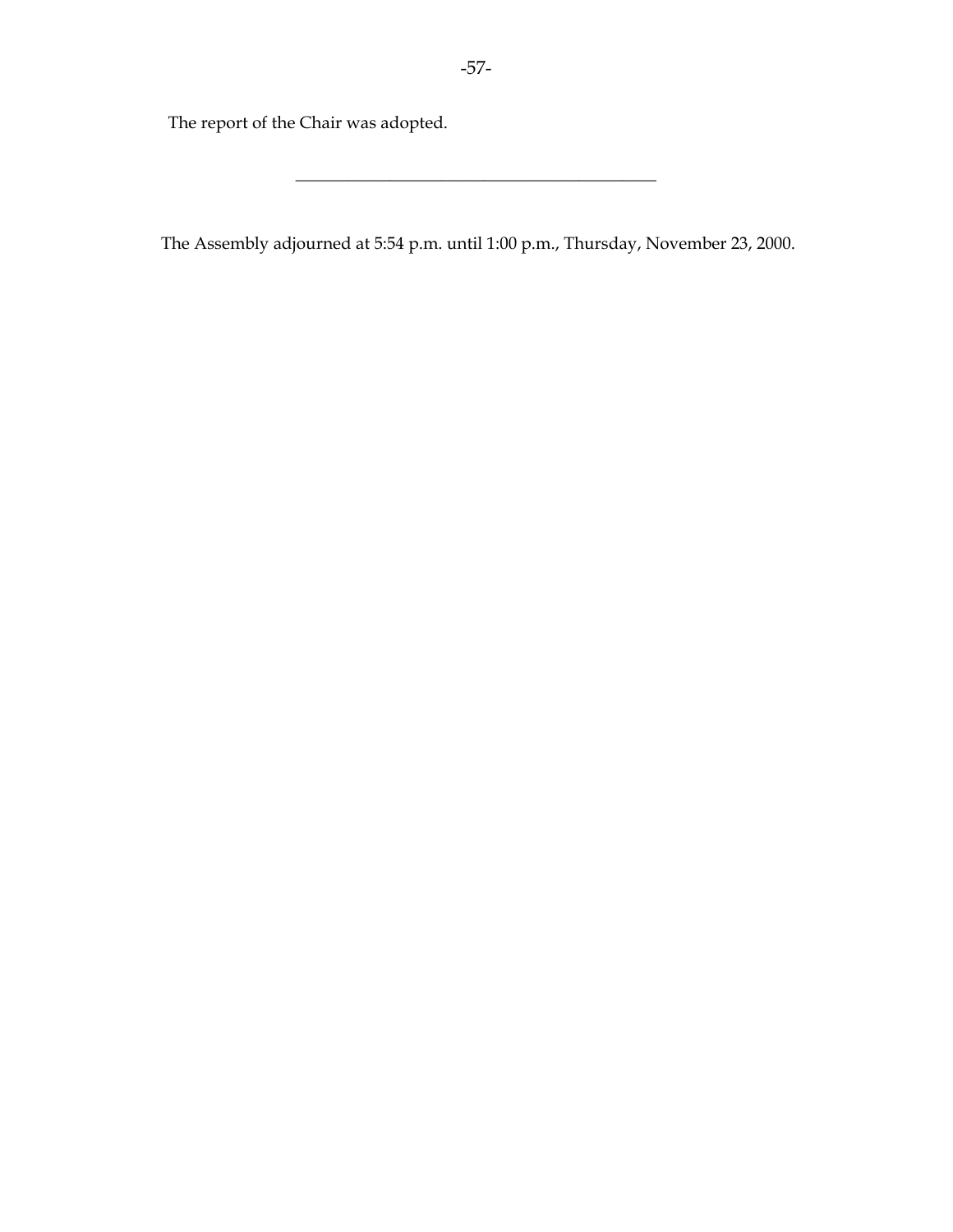# **VOTES AND PROCEEDINGS**

# **of the**

# **YUKON LEGISLATIVE ASSEMBLY**

## **30th Legislative Assembly Second Session**

# Thursday, November 23, 2000

The Speaker took the Chair at 1:00 p.m.

### **TABLING RETURNS AND DOCUMENTS**

Hon. Mrs. Edelman, Minister of Tourism

- Conflict of Interest Commission (Yukon): letter from Mr. McRobb, Member for Kluane (dated November 23, 2000) to Mr. McLarnon, Member for Whitehorse Centre, re expanding the scope of the investigation **(Sessional Paper #43)**
- Conflict of Interest Commission (Yukon): letter from Mr. McLarnon, Member for Whitehorse Centre, to Mr. Hughes, Conflicts Commissioner, re expanding scope of the investigation **(Sessional Paper #44)**

Mr. McRobb, Member for Kluane

- "Goodwill": academic paper, "Accounting for Goodwill" (dated 1995), by Venkatesan Sundararajan **(Sessional Paper #45)**
- "Goodwill": definition and accounting approaches, from "Accounting Recommendations" (dated March, 1999), The Canadian Institute of Chartered Accountants **(Sessional Paper #46)**

### **SPEAKER'S RULING (Re Point of Order respecting unparliamentary language)**

"Before calling notices of motion today, the Chair will rule on the Point of Order raised by the Official Opposition House Leader yesterday when the Government House Leader was giving a notice of motion.

A portion of that notice of motion read as follows:

 'That both the NDP and Yukon Party House Leaders, as recently as November 21, 2000, have misrepresented the content of House Leaders meetings in the media'.

The Official Opposition House Leader, in arguing that there was a Point of Order, said:

 '[T]he Member opposite has just stated that we in the Official Opposition and the Leader of the Third Party have misrepresented discussions and items as House Leaders. That would be implying that we have uttered falsehoods, and that's simply unparliamentary in our Legislature…'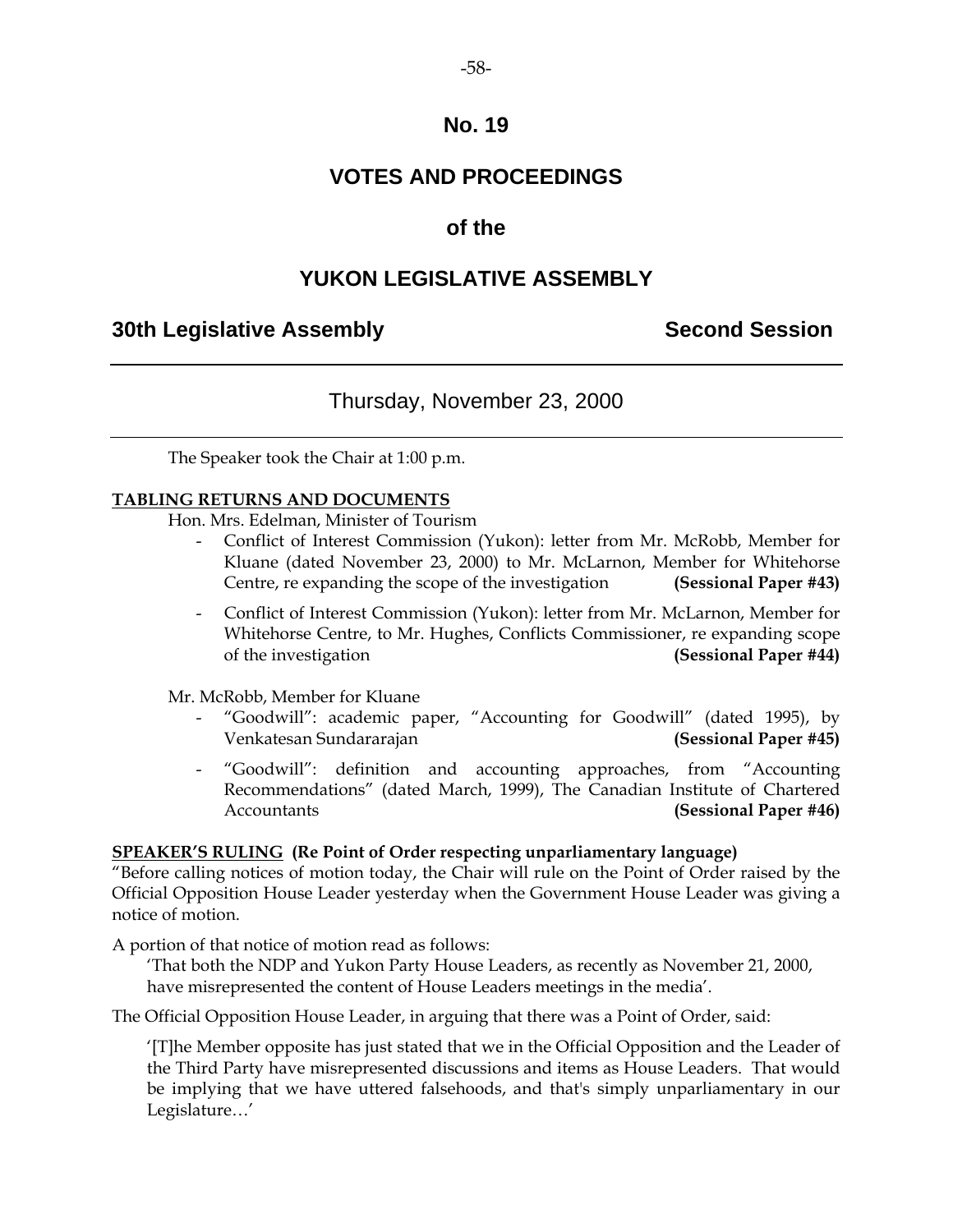The Chair would cite Annotation 494 of Beauchesne which, in part, states:

 'It is not unparliamentary temperately to criticize statements made by Members as being contrary to the facts; but no imputation of intentional falsehood is permissible.'

An electronic search of Yukon Hansard from 1987 to the present has revealed numerous instances when the word 'misrepresented' has been used and none on which it has been objected to nor ruled to be unparliamentary. The most recent example of its use was on October 30, 2000 when the Member for Kluane stated, 'That fact is misrepresented by this Liberal government.'

The Chair has some sympathy with the point raised by the Official Opposition House Leader in that accusations of intentional or deliberate misrepresentation are likely to create disorder and, therefore, should be of concern to the House and the Chair. It must be admitted that the review of past Hansards has not revealed any occasion on which Members or the Chair have objected to the word "misrepresentation", even when the Member using it has clearly implied that the alleged misrepresentation was deliberate. However, Members should understand that, no matter what the House's previous experience, it is the responsibility of the Chair to consider the language being used in the context of the moment and to determine whether it is likely to lead to disorder. The Chair, therefore, in the future, may well step in on occasions when it appears that allegations of intentional or deliberate misrepresentation are being made.

With regard to the motion the Government House Leader gave notice of yesterday, the Chair will allow it to stand on the basis that the Chair cannot determine, from its wording, whether the Government House Leader was making an accusation of a deliberate misrepresentation. That would only become clear during debate on this motion and, through this ruling, the Chair has indicated its expectations that no accusations of deliberate misrepresentation would be made at that time."

### **MINISTERIAL STATEMENT**

Hon. Ms. Buckway, Minister of Community and Transportation Services

 - Emergency situations in Watson Lake: fire burns principal grocery store; possible elementary school closure for health safety

### **COMMITTEE OF THE WHOLE**

According to Order, the Assembly resolved into Committee of the Whole.

Progress was reported on the following Bill:

 Bill #31 - An Act to Amend the Motor Vehicles Act -Hon. Ms. Buckway

The report of the Chair was adopted.

The Assembly adjourned at 5:56 p.m. until 1:00 p.m., Monday, November 27, 2000.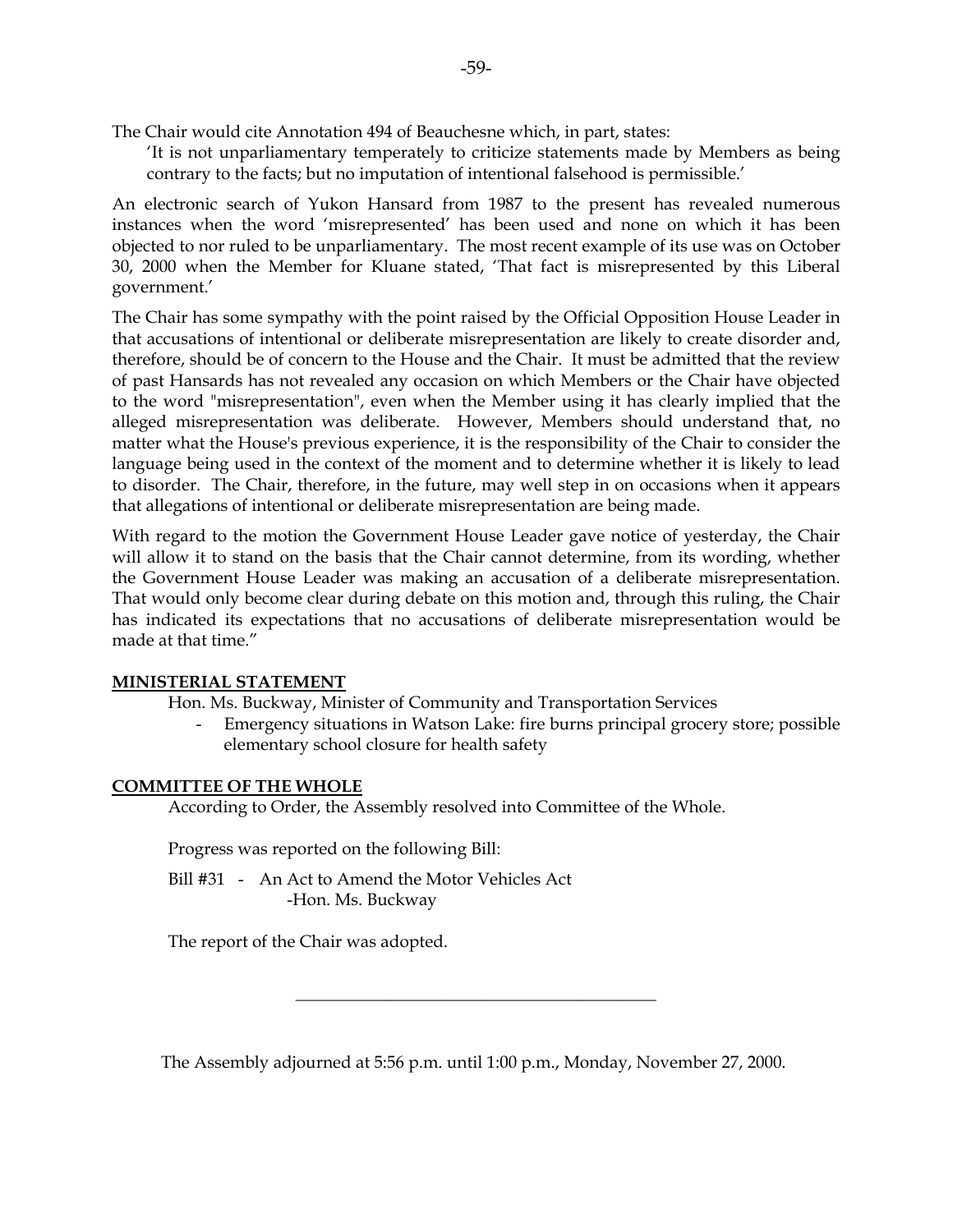# **VOTES AND PROCEEDINGS**

### **of the**

### **YUKON LEGISLATIVE ASSEMBLY**

### **30th Legislative Assembly Second Session**

### Monday, November 27, 2000

The Speaker took the Chair at 1:00 p.m.

### **TRIBUTES**

### **Adopt a Family Christmas Drive**

 Mr. McLarnon, Member for Whitehorse Centre, Mr. Keenan, Member for Ross River-Southern Lakes, and Mr. Jenkins, Leader of the Third Party paid tribute to all who are participating in the Adopt a Family Christmas Drive.

#### **In remembrance of Alice LeLievre**

 Mr. Kent, Member for Riverside, paid tribute to Alice LeLievre, a Yukon pioneer, who passed away on November 23, 2000.

### **TABLING RETURNS AND DOCUMENTS**

Hon. Mr. Roberts, Minister of Health and Social Services

 - Health Care Insurance Programs, Health Services Branch: Statement of Revenue and Expenditures for the years 1997 to 2000 **(Sessional Paper #47)** 

### **MINISTERIAL STATEMENT**

Hon. Mr. Eftoda, Minister of Renewable Resources

- Yukon Protected Areas Strategy process review

### **GOVERNMENT BILLS**

The following Bill was called for Third Reading:

 Bill #22 - An Act to Amend the Elections Act -Hon. Ms. Duncan

 The question being put on the motion for Third Reading of Bill #22, it was agreed to on the following recorded Division:

|         | Y F.A   |          |   |
|---------|---------|----------|---|
| Duncan  | Roberts | McLarnon |   |
| Eftoda  | Buckway | Kent     | Q |
| Edelman | Tucker  | Jenkins  |   |

 $Y<sub>E</sub>$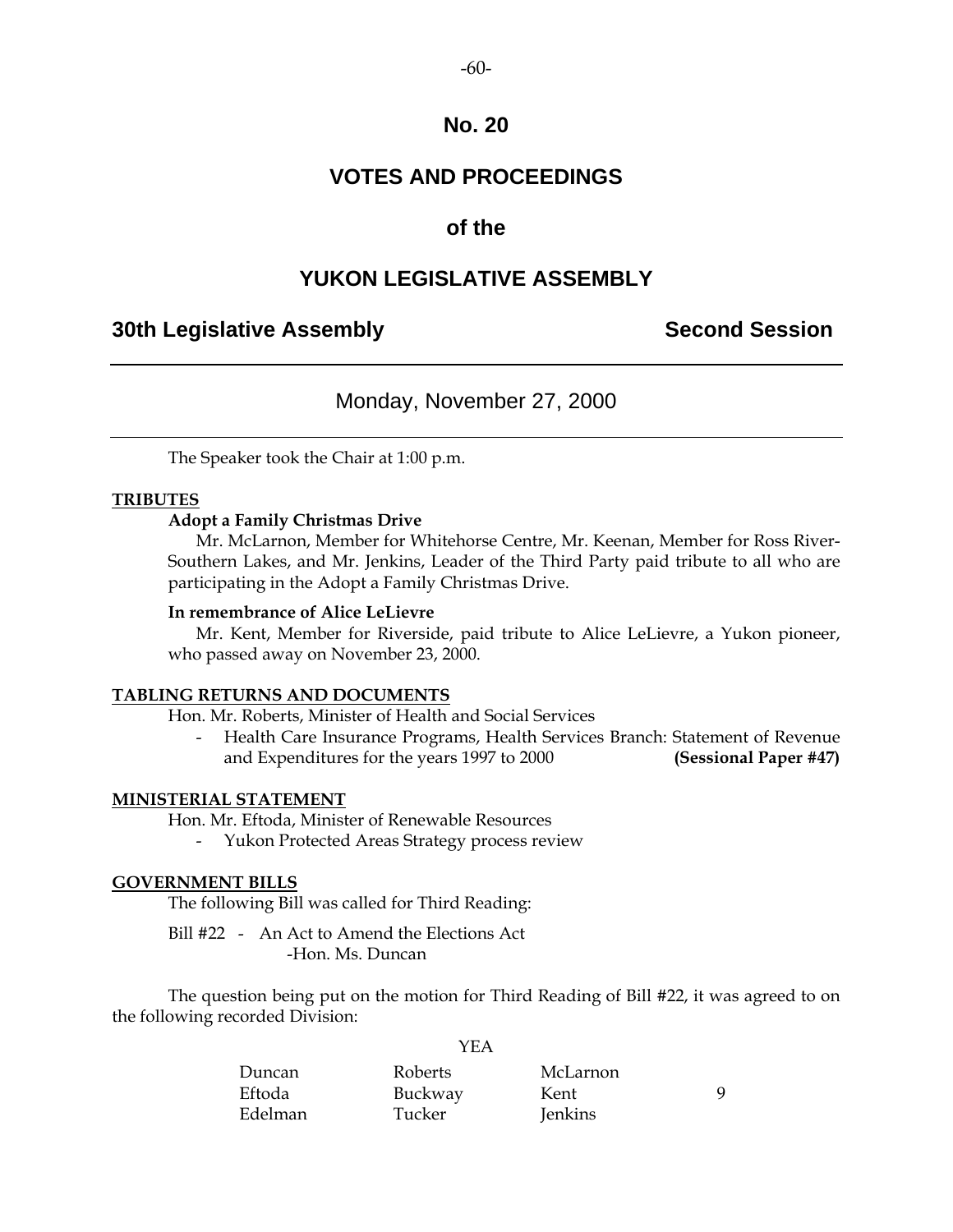| Fairclough | Keenan | Netro |  |
|------------|--------|-------|--|
| Fentie     | McRobb |       |  |

NAY

The following Bill was called for Third Reading:

 Bill #28 - An Act to Amend the Income Tax Act -Hon. Ms. Duncan

 The question being put on the motion for Third Reading of Bill #28, it was agreed to on the following recorded Division:

|         | YEA        |         |    |
|---------|------------|---------|----|
| Duncan  | Tucker     | Keenan  |    |
| Eftoda  | McLarnon   | McRobb  |    |
| Edelman | Kent       | Netro   | 14 |
| Roberts | Fairclough | Jenkins |    |
| Buckway | Fentie     |         |    |

#### NAY

0

The following Bills were read a third time and passed:

- Bill #29 Electronic Commerce Act -Hon. Ms. Duncan
- Bill #30 Electronic Evidence Act -Hon. Ms. Duncan

The following Bill was called for Third Reading:

 Bill #32 - Municipal Loans Act -Hon. Ms. Duncan

 The question being put on the motion for Third Reading of Bill #32, it was agreed to on the following recorded Division:

|         | YEA        |         |    |
|---------|------------|---------|----|
| Duncan  | Tucker     | Keenan  |    |
| Eftoda  | McLarnon   | McRobb  |    |
| Edelman | Kent       | Netro   | 14 |
| Roberts | Fairclough | Jenkins |    |
| Buckway | Fentie     |         |    |

NAY

0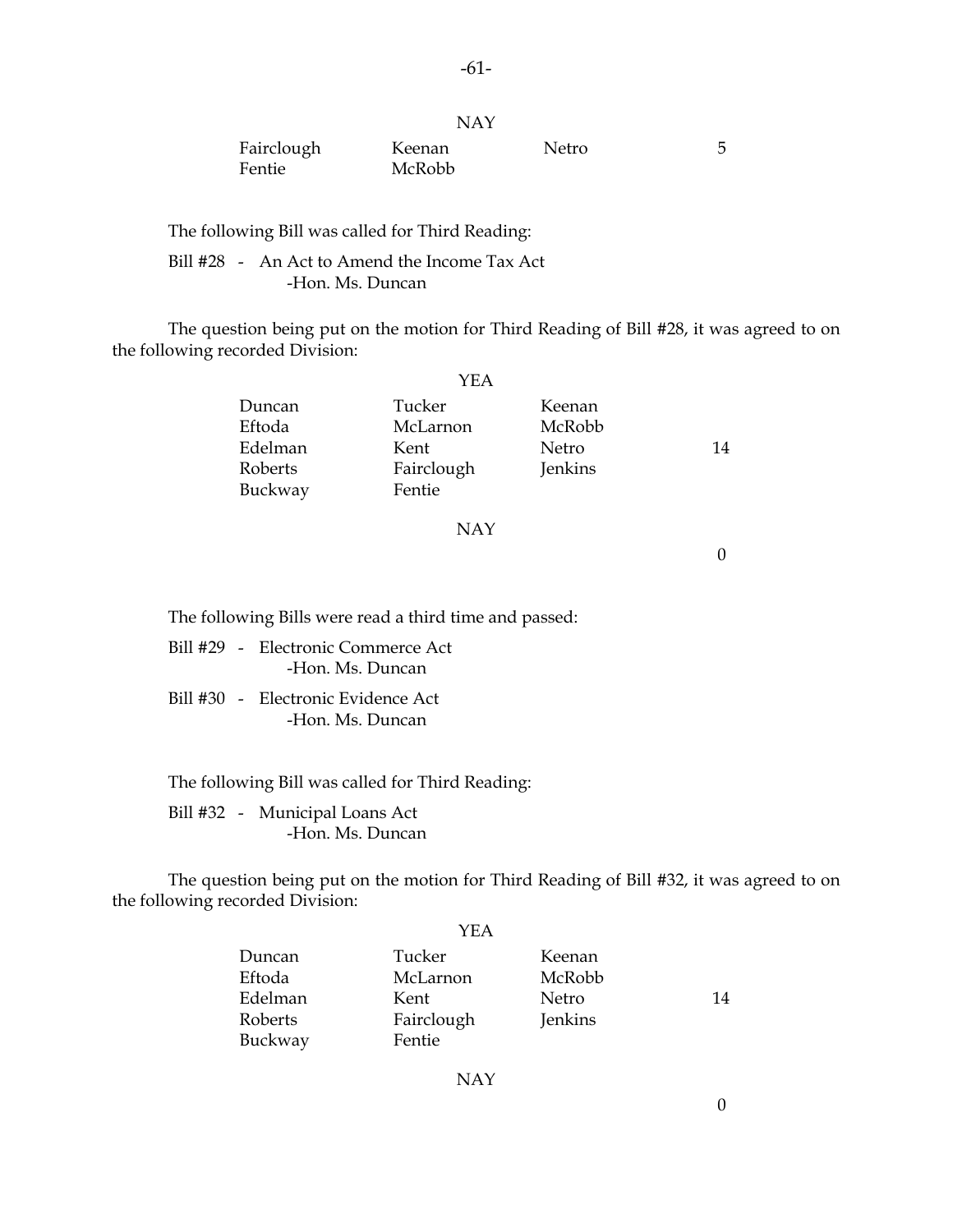The following Bill was called for Third Reading:

 Bill #23 - Arts Act -Hon. Mrs. Edelman

 The question being put on the motion for Third Reading of Bill #23, it was agreed to on the following recorded Division:

|                               | YEA                          |                  |    |
|-------------------------------|------------------------------|------------------|----|
| Duncan<br>Eftoda              | Tucker<br>McLarnon           | Keenan<br>McRobb |    |
| Edelman<br>Roberts<br>Buckway | Kent<br>Fairclough<br>Fentie | Netro<br>Jenkins | 14 |

#### NAY

0

The following Bill was read a third time and passed:

 Bill #21 - Miscellaneous Statute Law Amendment Act -Hon. Ms. Buckway

The following Bill was called for Third Reading:

 Bill #24 - Department of Justice Act -Hon. Ms. Buckway

 The question being put on the motion for Third Reading of Bill #24, it was agreed to on the following recorded Division:

|         | YEA        |         |    |
|---------|------------|---------|----|
| Duncan  | Tucker     | Keenan  |    |
| Eftoda  | McLarnon   | McRobb  |    |
| Edelman | Kent       | Netro   | 14 |
| Roberts | Fairclough | Jenkins |    |
| Buckway | Fentie     |         |    |
|         |            |         |    |

### NAY

0

The following Bills were read a third time and passed:

- Bill #25 An Act to Amend the Interpretation Act -Hon. Ms. Buckway
- Bill #26 Enforcement of Canadian Judgements and Decrees Act -Hon. Ms. Buckway
- Bill #27 Court Jurisdiction and Proceedings Transfer Act -Hon. Ms. Buckway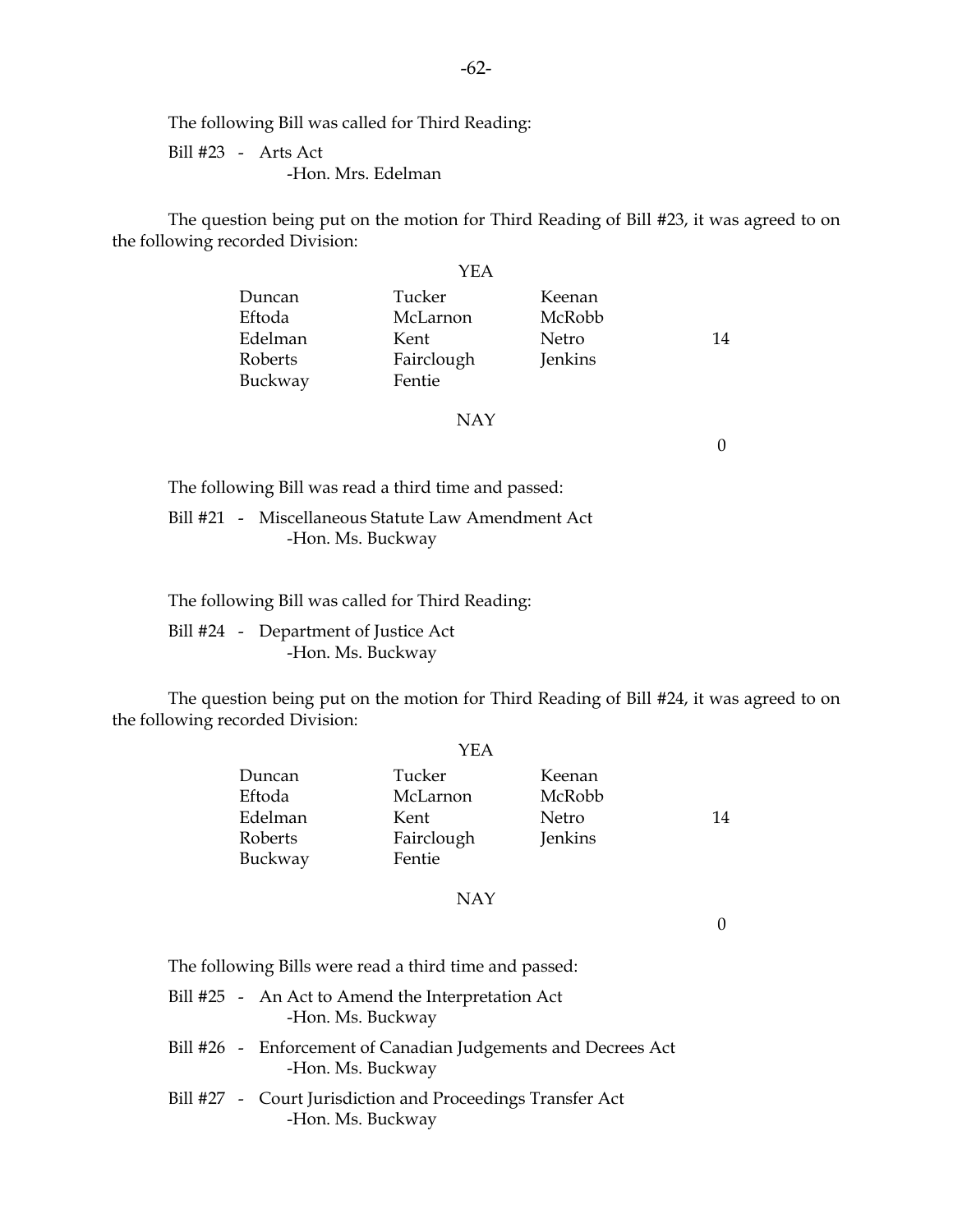Bill #2 - Fourth Appropriation Act, 1999-2000 -Hon. Ms. Duncan

#### **COMMITTEE OF THE WHOLE**

According to Order, the Assembly resolved into Committee of the Whole.

Progress was reported on the following Bill:

 Bill #31 - An Act to Amend the Motor Vehicles Act -Hon. Ms. Buckway

The report of the Chair was adopted.

The Assembly adjourned at 5:56 p.m. until 1:00 p.m., Tuesday, November 28, 2000.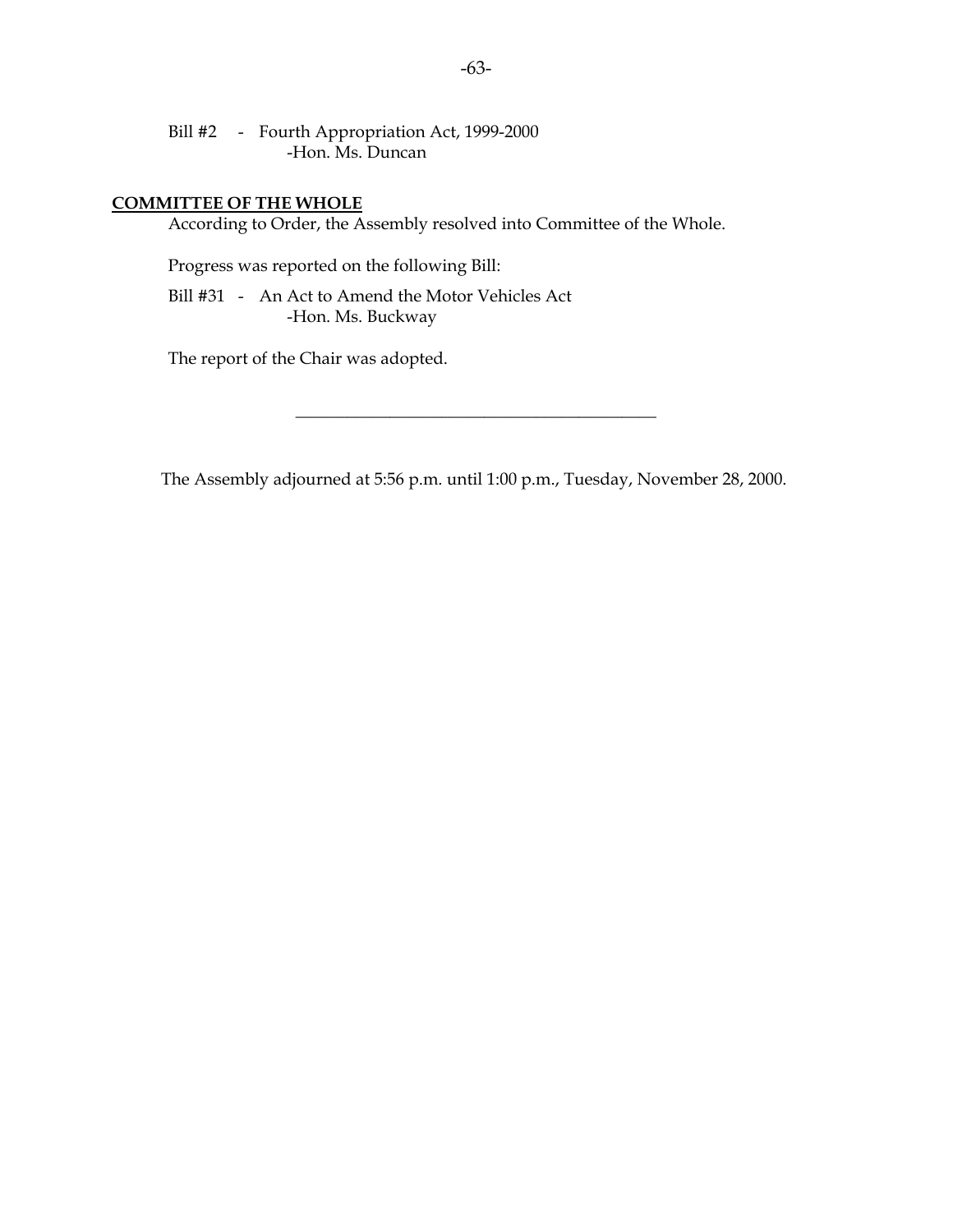# **VOTES AND PROCEEDINGS**

## **of the**

# **YUKON LEGISLATIVE ASSEMBLY**

### **30th Legislative Assembly Second Session**

# Tuesday, November 28, 2000

The Speaker took the Chair at 1:00 p.m.

### **TABLING RETURNS AND DOCUMENTS**

Hon. Ms. Duncan, Premier

- Government contract (Executive Council Office): Jayme Aylward Consulting (Whitehorse) for general research **(Sessional Paper #48)**
- Government contract (Executive Council Office): Alastair Campbell (Ottawa) for research and advice on the Alaska Pipeline Project, *Yukon Act* process and federal funding sources **(Sessional Paper #49)**

### **SPEAKER'S STATEMENT (re references to people outside the House)**

During Question Period, the Speaker made the following statement:

"Before we continue and this gets out of hand, I'd like to make a statement here, and then I'll allow the Official Opposition Leader to continue. I'm referring to House of Commons Procedure and Practice. It says, 'Reference by name to members of the public - Members are discouraged from referring by name to persons who are not Members of Parliament [or the Legislature] and who do not enjoy parliamentary immunity, except in extraordinary circumstances when the national interest calls for the naming of an individual. The Speaker has ruled that Members have a responsibility to protect the innocent, not only from outright slander but from any slur directly or indirectly implied and has stressed that Members should avoid as much as possible mentioning by name people from outside the House who are unable to reply and defend themselves against innuendo.'

And with that, I would ask the Members to please be judicious in your choice of words, and Leader of the Official Opposition, please continue."

### **COMMITTEE OF THE WHOLE**

According to Order, the Assembly resolved into Committee of the Whole.

The Chair of Committee of the Whole reported as follows: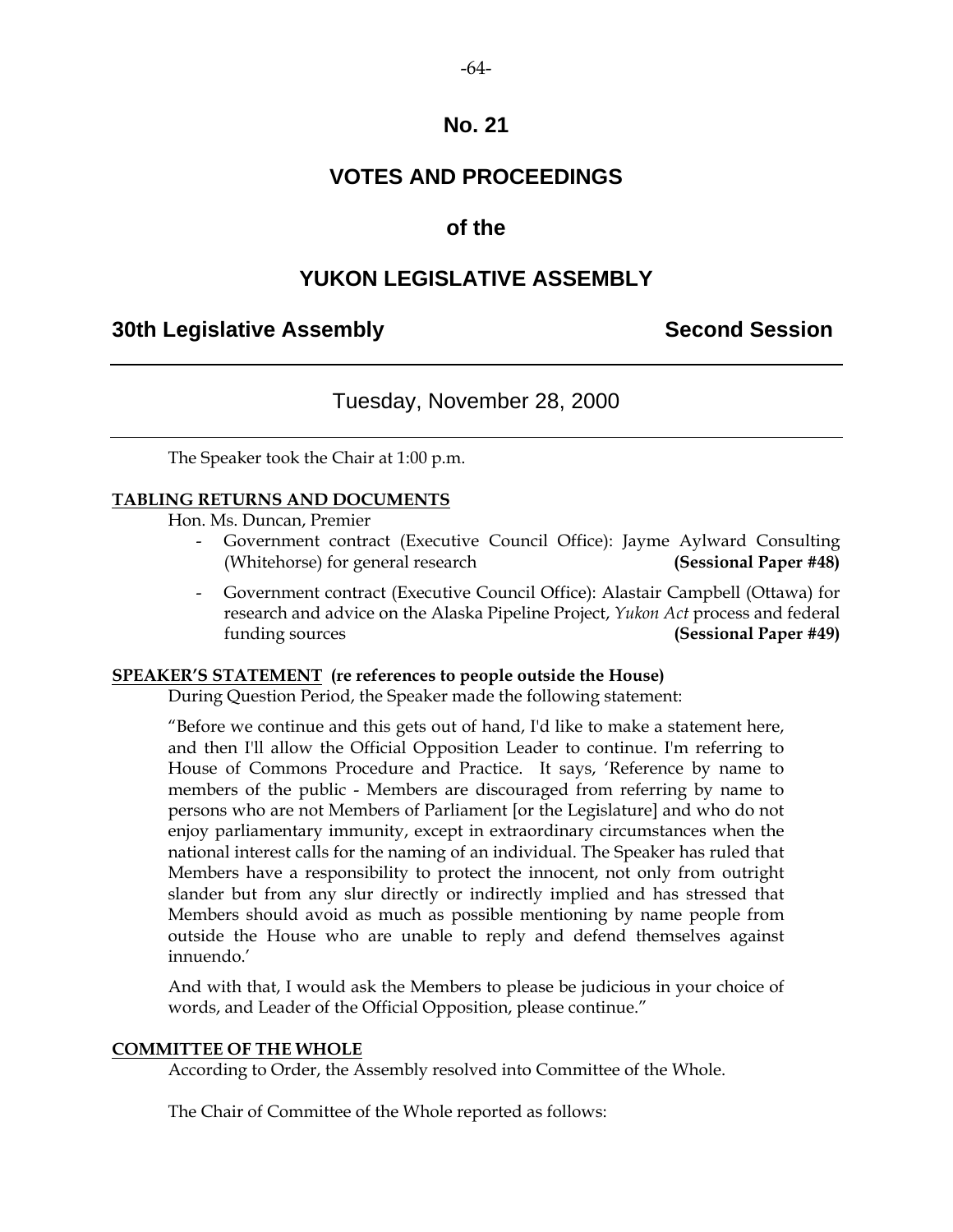At 2:01 p.m., Committee of the Whole passed the following motion:

 THAT Tony Armstrong, President of the Yukon Workers' Compensation Health and Safety Board, and Dale Schmekel, Chair of the Yukon Workers' Compensation Health and Safety Board, appear as witnesses before Committee of the Whole from 4 p.m. to 6 p.m. on Tuesday, November 28, 2000, to discuss matters relating to the Yukon Workers' Compensation Health and Safety Board. **(C/W Motion #2)** 

 Pursuant to Committee of the Whole Motion #2 passed at 2:01 p.m. this day, Tony Armstrong, President of the Yukon Workers' Compensation Health and Safety Board, and Dale Schmekel, Chair of the Yukon Workers' Compensation Health and Safety Board, appeared as witnesses before Committee of the Whole from 4 p.m. to 6 p.m..

Progress was reported on the following Bill:

Bill #3 - Third Appropriation Act, 2000-01 -Hon. Ms. Duncan

The report of the Chair was adopted.

The Assembly adjourned at 6:00 p.m. until 1:00 p.m., Wednesday, November 29, 2000.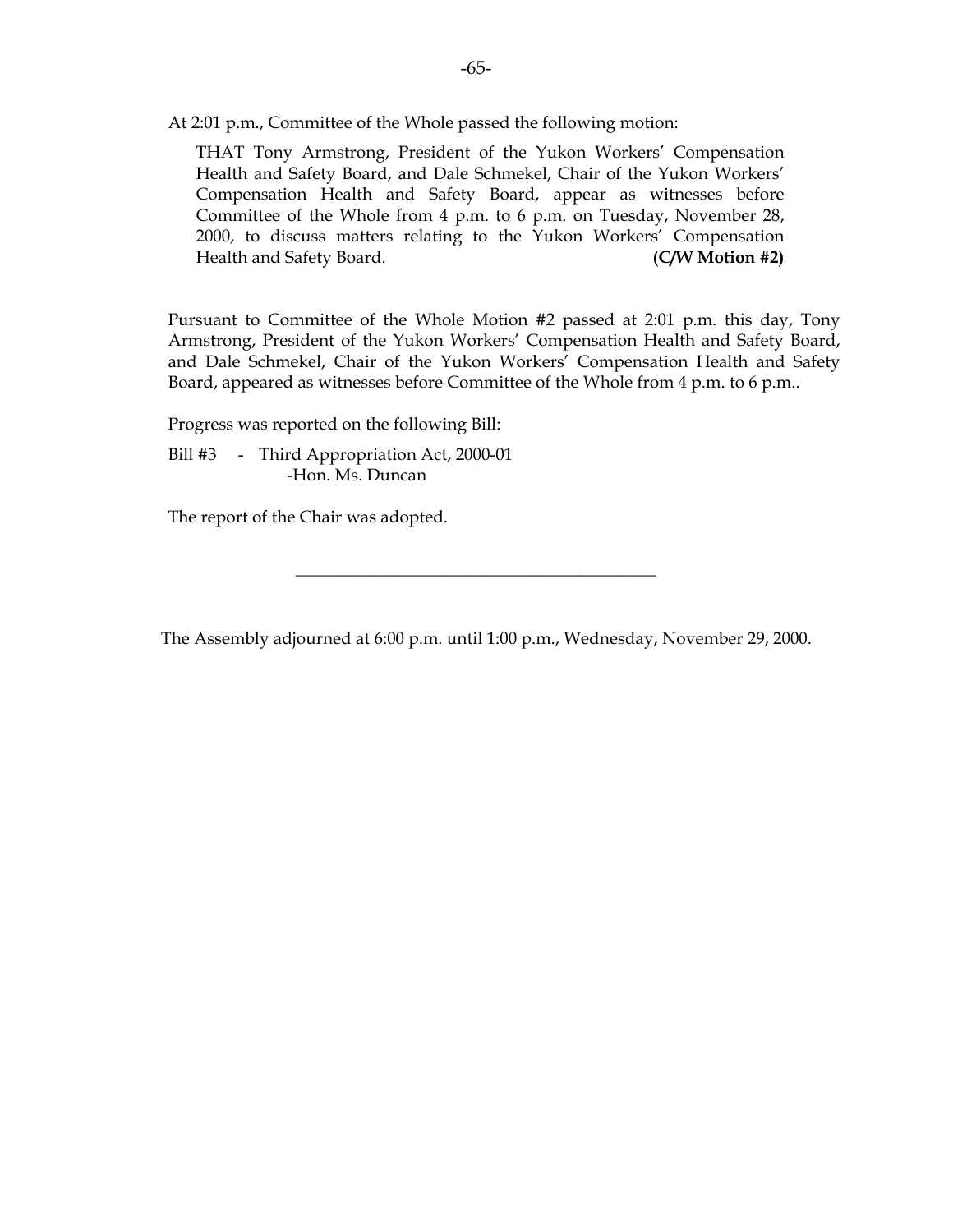# **VOTES AND PROCEEDINGS**

# **of the**

# **YUKON LEGISLATIVE ASSEMBLY**

# **30th Legislative Assembly Second Session**

# Wednesday, November 29, 2000

The Speaker took the Chair at 1:00 p.m.

### **TABLING RETURNS AND DOCUMENTS**

Hon. Ms. Buckway, Minister of Justice

 - *Interpretation Act* changes: regarding the definition of "bank" and federal *Bank Act* changes **(Legislative Return #15)** 

Hon. Mrs. Edelman, Minister of Tourism

Yukon Arts Centre 1999/2000 Annual Report and Financial Statements (March 31, 2000) **(Sessional Paper #50)** 

Hon. Ms. Duncan, Premier

 - Sole-source contracts by Executive Council Office for the years 1999/2000: contract summary sheets **(Filed Document #5)** 

### **OPPOSITION PRIVATE MEMBERS' BUSINESS MOTIONS OTHER THAN GOVERNMENT MOTIONS**

Moved by Mr. Jenkins:

 THAT it is the opinion of this House that Yukon First Nations should not be held solely responsible for causing all the delays in settling Yukon Indian Land Claims because there has been successive changes in government at both the federal and territorial levels, changes in comprehensive claims policy and continuing judicial interpretations of aboriginal rights and title over the twenty-seven years of negotiation; and

 THAT this House urges the Government of Canada and the Government of Yukon to accept their share of responsibility for causing delays in settling Yukon Indian Land Claims and agree to negotiate an agreement that will enable Yukon First Nations to retain a more equitable portion of their land claims settlement compensation.

### **(Motion #41)**

 A debate arising on the motion, it was moved by the Hon. Ms. Duncan in amendment thereto: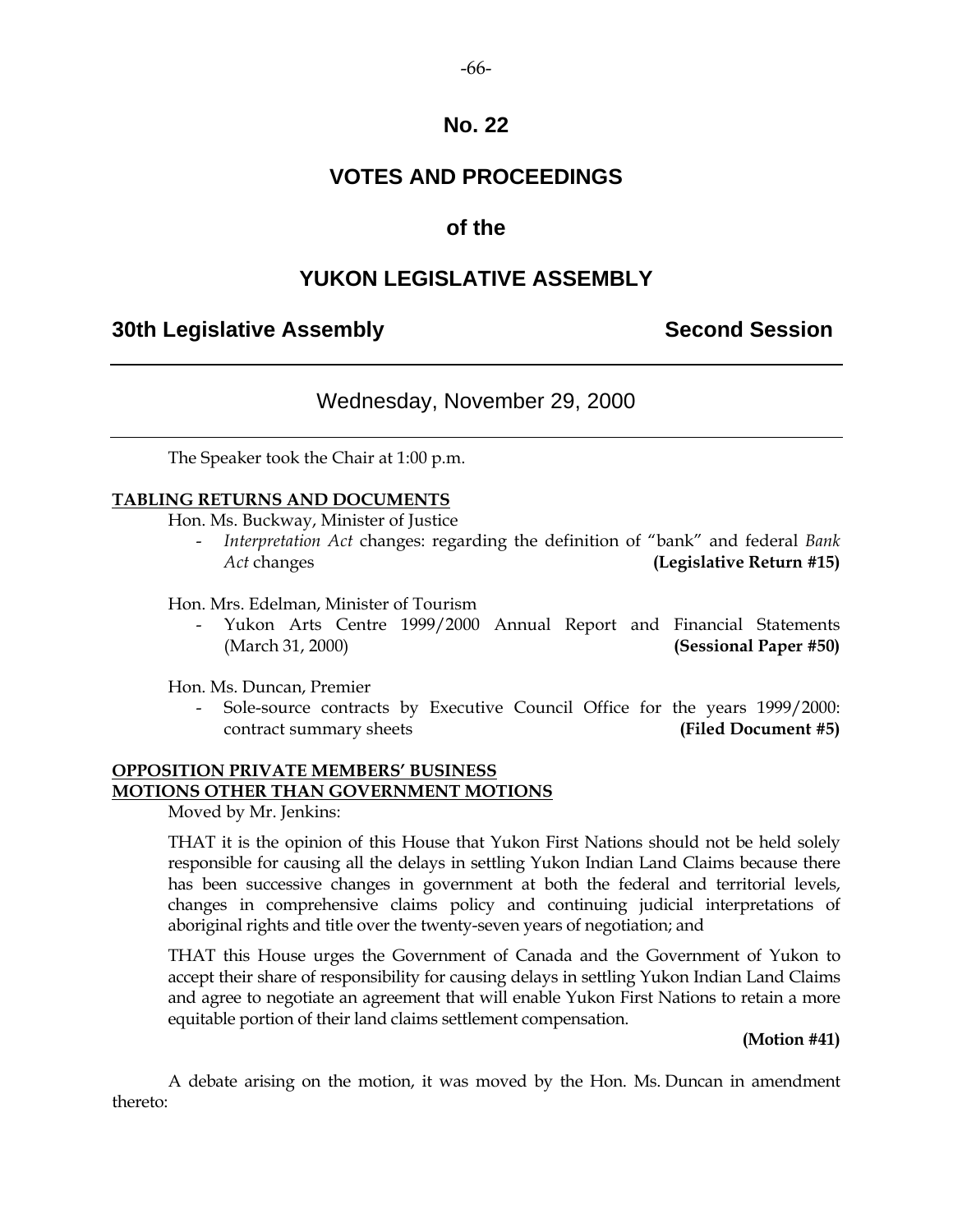THAT Motion #41 be amended by deleting the words following "Yukon Indian Land Claims and agree to" in the second paragraph and substituting for them the words:

 "continue negotiating all outstanding issues to the satisfaction of all three parties."

Debate started on the amendment.

#### **Unanimous Consent to recess**

 At 2:25 p.m., unanimous consent was requested by the Hon. Mr. Eftoda, to recess so that the Premier, the Leader of the Official Opposition, and the Leader of the Third Party could consult about the business before the House. Unanimous consent was granted and the House recessed until 2:50 p.m.

#### **Unanimous Consent not to proceed with Motion #41 and amendment**

 The Hon. Ms. Duncan, Premier, rose on a Point of Order to seek unanimous consent not to proceed further with consideration of Motion #41 and the amendment to the motion. Unanimous consent was granted.

#### **Unanimous Consent not to proceed with Motion #53 and Motion #54**

 Mr. Fentie, Official Opposition House Leader, rose on a Point of Order to seek unanimous consent not to proceed with Motion #53 and Motion #54. Unanimous consent was granted.

#### **COMMITTEE OF THE WHOLE**

According to Order, the Assembly resolved into Committee of the Whole.

Progress was reported on the following Bill:

Bill #3 - Third Appropriation Act, 2000-01 -Hon. Ms. Duncan

The report of the Chair was adopted.

The Assembly adjourned at 5:55 p.m. until 1:00 p.m., Thursday, November 30, 2000.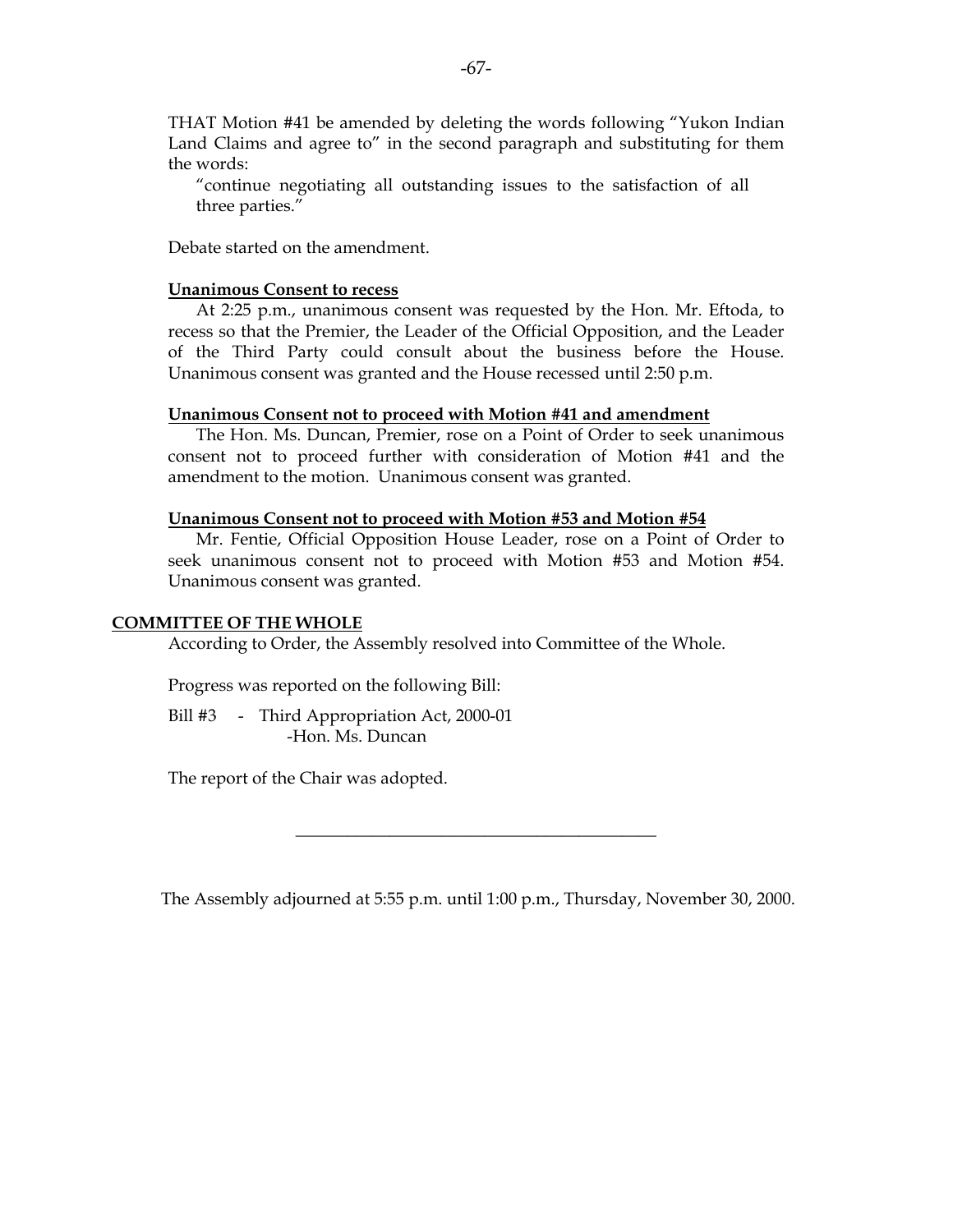# **VOTES AND PROCEEDINGS**

# **of the**

# **YUKON LEGISLATIVE ASSEMBLY**

## **30th Legislative Assembly Second Session**

# Thursday, November 30, 2000

The Speaker took the Chair at 1:00 p.m.

### **TRIBUTES**

### **National Safe Driving Week**

 The Hon. Ms. Buckway, Minister of Community and Transportation Services, on behalf of all Members, recognized December 1-7, 2000 as National Safe Driving Week.

### **World AIDS Day**

 The Hon. Mr. Eftoda, Minister of Education, Ms. Netro, Member for Vuntut Gwitchin, and Mr. Jenkins, Leader of the Third Party, recognized December 1, 2000 as World AIDS Day.

### **TABLING RETURNS AND DOCUMENTS**

Hon. Mrs. Edelman, Minister of Tourism

- Tourism Marketing Fund: list of recommended projects; list of approved projects (October 1, 1998 to July 15, 2000) **(Legislative Return #16)**
- Yukon Liquor Corporation 1999/2000 Annual Report **(Sessional Paper #51)**

Hon. Ms. Duncan, Premier

 - Community Development Fund: 2000/01 Fund Summary; list of projects approved for 2000/01 before 2000/01; list of carry over projects to 2000/01; list of applications and approved amounts 2000/01; applications and approved amounts, breakdown of rural, Whitehorse and Yukon wide

### **(Legislative Return #17)**

 - Trade and Investment Fund: 2000/01 Fund Summary; list of projects approved prior to 2000/01; applications and approved projects 2000/01

**(Legislative Return #18)** 

- Outside travel for the Cabinet Offices (April 1, 1999 – March 31, 2000)

**(Filed Document #6)** 

 $-68-$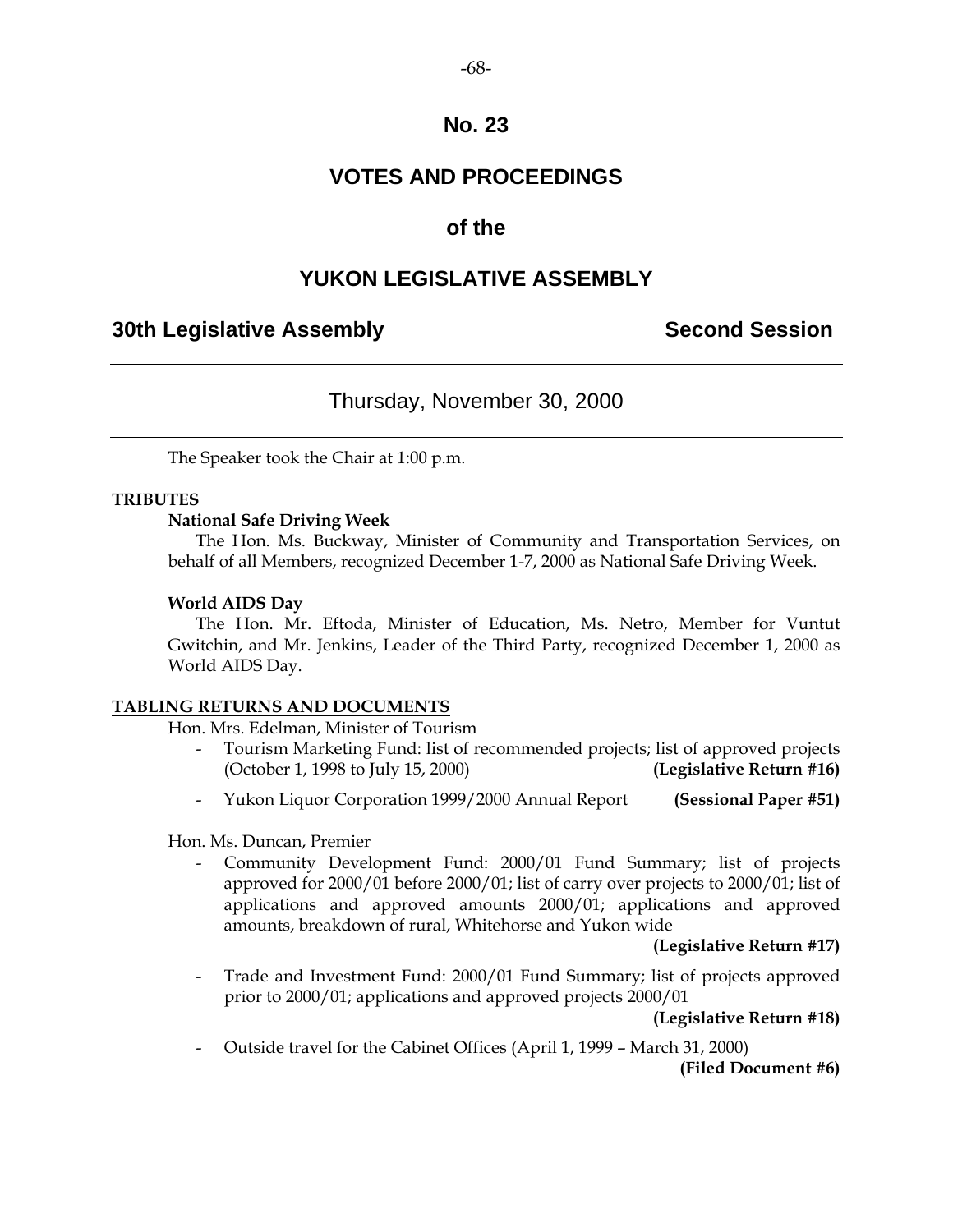- Sole-source contracts (Oct. 1, 1996 – March 31, 1997) by Executive Council Office relating to Government transition: contract summary sheets

**(Filed Document #7)** 

 - Sole-source contracts for the years 1999/2000 by Economic Development: contract summary sheets **(Filed Document #8)**

#### **MINISTERIAL STATEMENTS**

Hon. Mr. Roberts, Minister of Health and Social Services

- Technical Review Committee

### **MOTION OF URGENT AND PRESSING NECESSITY (Standing Order 28)**

 Pursuant to Standing Order 28, Mr. Jenkins, Leader of the Third Party requested unanimous consent to move the following motion:

 THAT it is the opinion of this House that the Government of Canada pursuant to the *Yukon Placer Mining Act* and the *Yukon Quartz Mining Act* has issued an enactment of an Order prohibiting entry on certain lands in the Yukon to prohibit the staking of mineral claims or prospecting for precious minerals on some 2,379 square kilometres of land located in the Kluane Game Sanctuary area;

 THAT this withdrawal of land was made during the recent federal election campaign without any public consultation or public notification;

 THAT this withdrawal was made despite the fact that the Kluane First Nation and White River First Nation land claim agreements have not been ratified and are still subject to negotiation and to change;

 THAT this House urges the Government of Canada to revoke Order in Council No. 2000-1687 and No. 2000-1686, dated November 14, 2000 and create a public consultation process concerning the establishment of the proposed Asi Keyi Natural Environment Park.

 The Speaker informed Members of the provisions of Standing Order 28 and asked if the Leader of the Third Party had the unanimous consent of the House to proceed. Unanimous consent was denied and this matter was not proceeded with.

#### **MINISTERIAL STATEMENTS**

The Hon. Ms. Duncan, Premier, started to deliver her Ministerial Statement.

 Mr. Fentie, Official Opposition House Leader, rose on a Point of Order respecting the rules regarding Ministerial Statements.

#### **Speaker's Ruling**

 "As far as the prior receiving of a Ministerial Statement, it's my understanding that it has been the practice that Ministerial Statements are usually delivered by 11:00 a.m., but I have no knowledge of it being anywhere in the rules that they must be. I understand that this would be a topic to be brought up at the Standing Committee on Rules, Elections and Privileges, where there could be some sort of an agreement among all three parties. Therefore, I find there is no Point of Order. With that, I would ask the Minister to continue."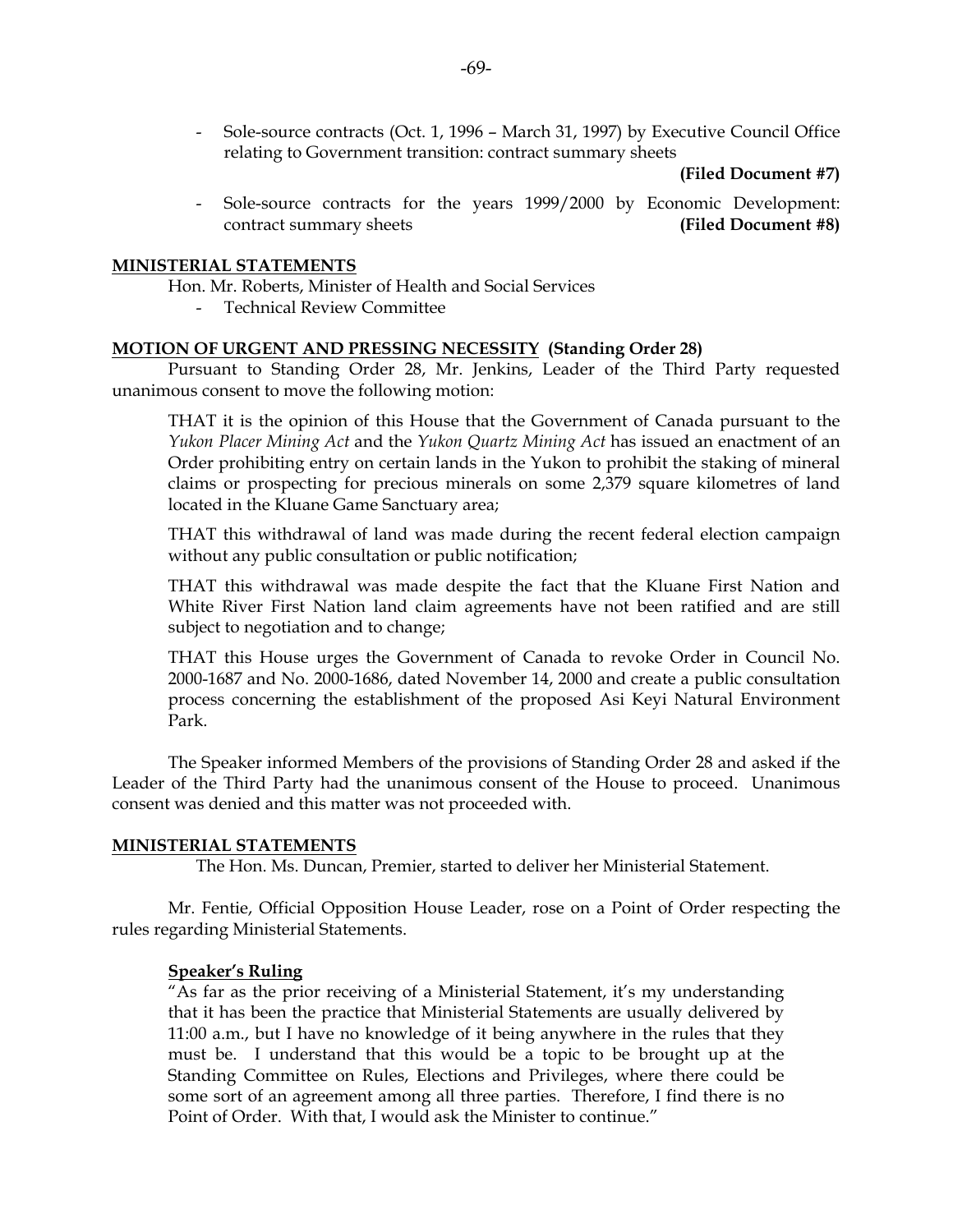### **Ministerial Statement completed**

Hon. Ms. Duncan, Premier

- Asi Keyi special management area

### **COMMITTEE OF THE WHOLE**

According to Order, the Assembly resolved into Committee of the Whole.

Progress was reported on the following Bill:

 Bill #3 - Third Appropriation Act, 2000-01 -Hon. Ms. Duncan

The report of the Chair was adopted.

The Assembly adjourned at 6:00 p.m. until 1:00 p.m., Monday, December 4, 2000.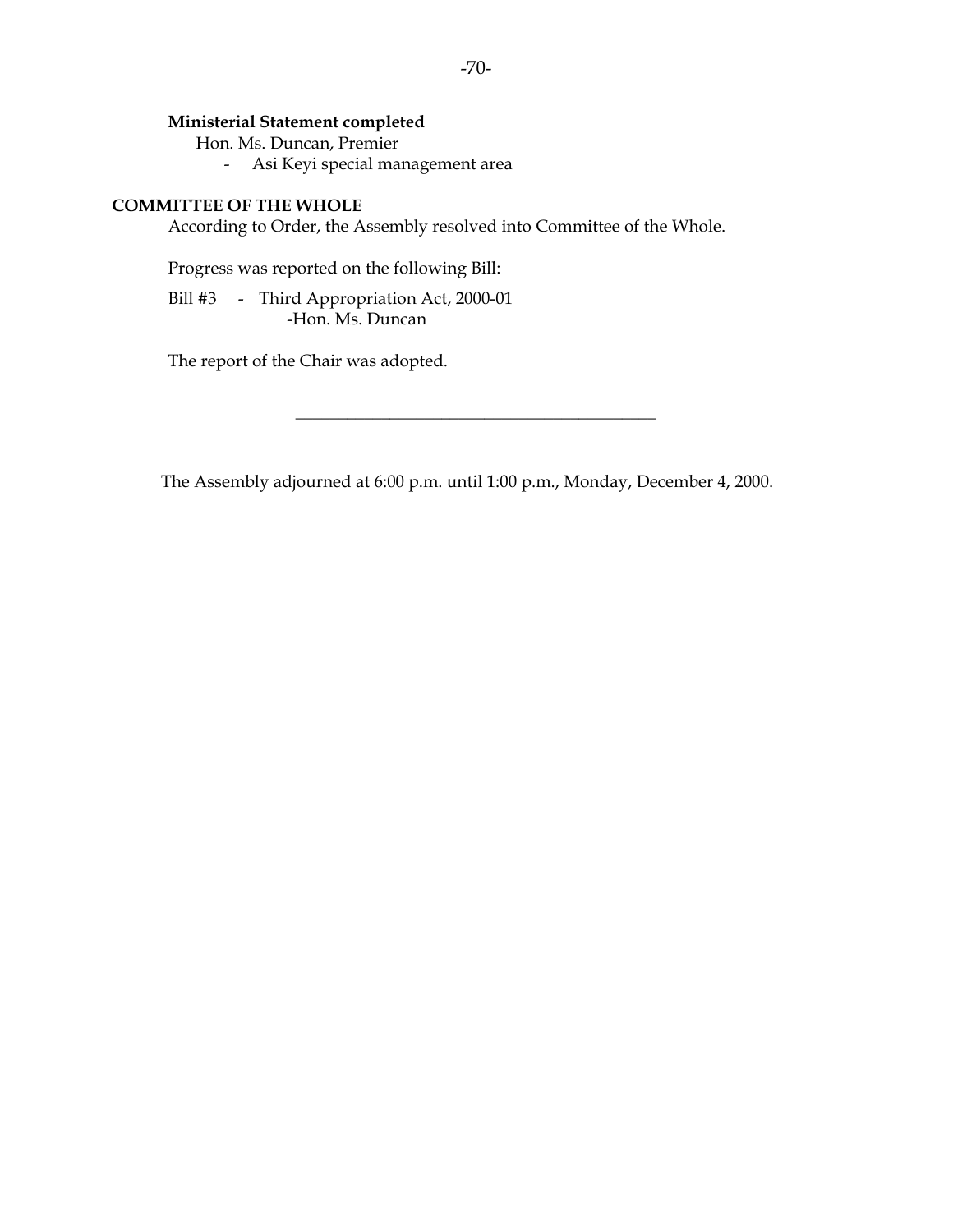# **VOTES AND PROCEEDINGS**

### **of the**

### **YUKON LEGISLATIVE ASSEMBLY**

### **30th Legislative Assembly Second Session**

Monday, December 4, 2000

The Speaker took the Chair at 1:00 p.m.

#### **Return to writ certifies election of James R. McLachlan in Faro**

The Speaker read a letter from the Chief Electoral Officer as follows:

"December 4, 2000

Hon. Dennis Schneider Speaker of the Legislative Assembly Yukon Legislative Assembly Whitehorse, Yukon

Dear Sir:

A vacancy in the Yukon Legislative Assembly was caused by the resignation of Trevor Harding, Member for the Electoral District of Faro, on October 22, 2000.

A writ of election to fill this vacancy was issued on October 27, 2000 for a byelection to take place on November 27, 2000.

I hereby advise that the returning officer for the Electoral District of Faro has certified in her return that James R. McLachlan has been elected as the member to represent that electoral district in the Legislative Assembly.

Yours sincerely, Patrick L. Michael Chief Electoral Officer"

#### **Member for Faro takes seat**

 Mr. James McLachlan, having taken the Oath of Allegiance and the Oath of Office earlier this day, was introduced by the Hon. Mr. Schneider, Speaker, and escorted to his seat by the Hon. Ms. Duncan, Premier.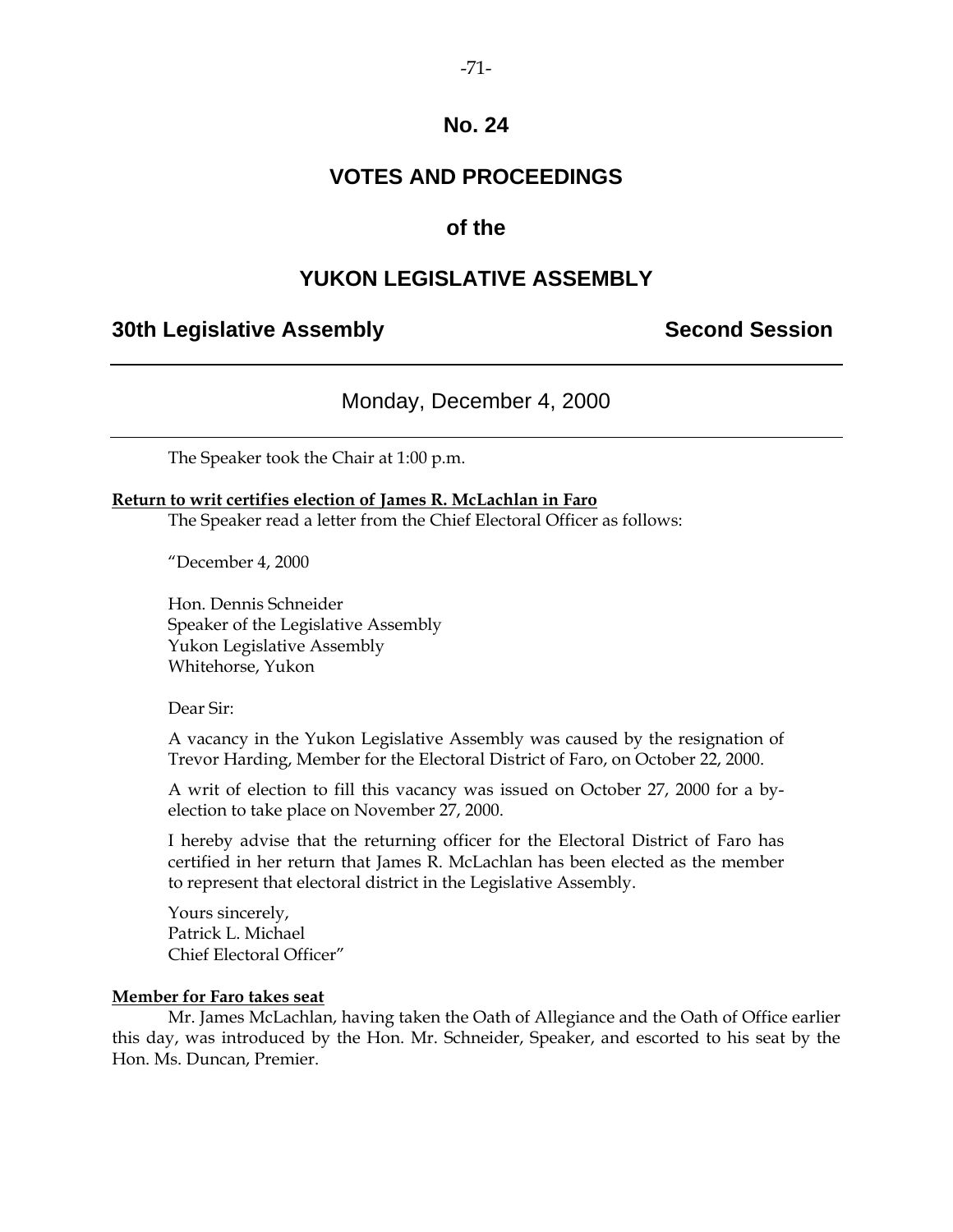#### **TRIBUTES**

#### **Scouts Canada Yukon Awareness Week**

 Mr. McLarnon, Member for Whitehorse Centre, paid tribute to Scouts Canada Yukon Awareness Week.

#### **TABLING RETURNS AND DOCUMENTS**

Hon. Mr. Schneider, Speaker

 - Election of James R. McLachlan as Member for Faro, letter dated December 4, 2000 from Chief Electoral Officer to Speaker **(Sessional Paper #52)**

Hon. Mr. Eftoda, Minister responsible for the Public Service Commission

Restructuring of the Public Communications Services, Executive Council Office: information pertaining to **(Legislative Return #19)** 

#### **TABLED DOCUMENT**

 During Question Period, Mr. Fairclough, Leader of the Official Opposition, tabled the following document:

> Travel: letter (dated Oct. 5, 2000) to Premier Duncan from the Leader of the Official Opposition asking for details regarding travel by Ministers, political staff and private MLAs on behalf of government for the period of May 6 to October 6, 2000; request for Ministerial travel budget balances for current fiscal year

> > **(Sessional Paper #53)**

#### **MINISTERIAL STATEMENTS**

Hon. Mr. Jim, Minister of Government Services

- CRTC decision on NorthwesTel concerning competition

#### **GOVERNMENT BILLS**

The following Bill was called for Second Reading:

 Bill #35 - An Act to Amend the Income Tax Act, No. 2 -Hon. Ms. Duncan

 A debate arising on the motion for Second Reading and the question being put, it was agreed to on the following recorded Division:

|         | YEA        |         |    |
|---------|------------|---------|----|
| Duncan  | Tucker     | Fentie  |    |
| Eftoda  | McLarnon   | Keenan  |    |
| Jim     | Kent       | McRobb  | 15 |
| Edelman | McLachlan  | Netro   |    |
| Buckway | Fairclough | Jenkins |    |

NAY

 $\Omega$ 

#### **COMMITTEE OF THE WHOLE**

According to Order, the Assembly resolved into Committee of the Whole.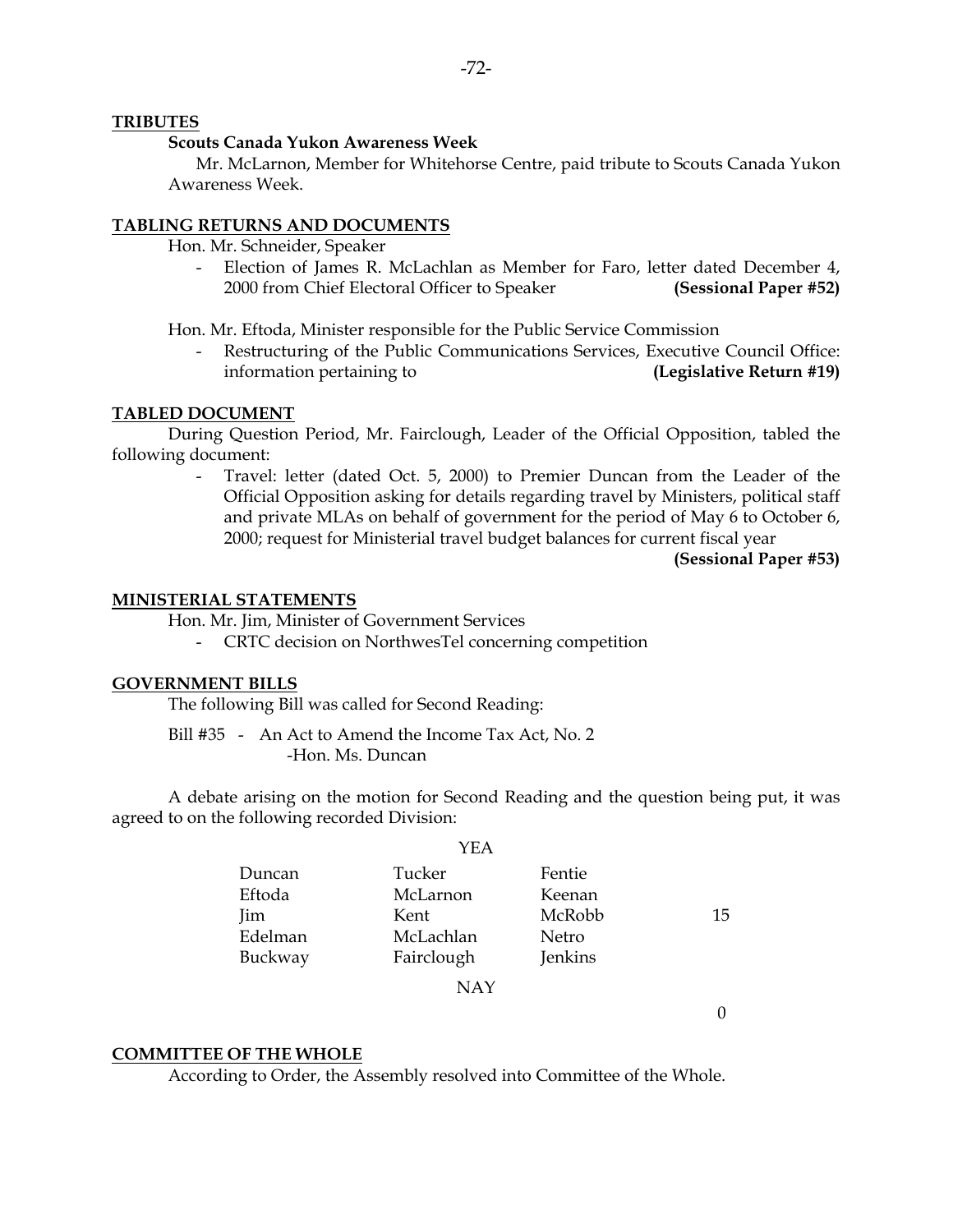Progress was reported on the following Bill:

 Bill #3 - Third Appropriation Act, 2000-01 -Hon. Ms. Duncan

The report of the Chair was adopted.

The Assembly adjourned at 5:54 p.m. until 1:00 p.m., Tuesday, December 5, 2000.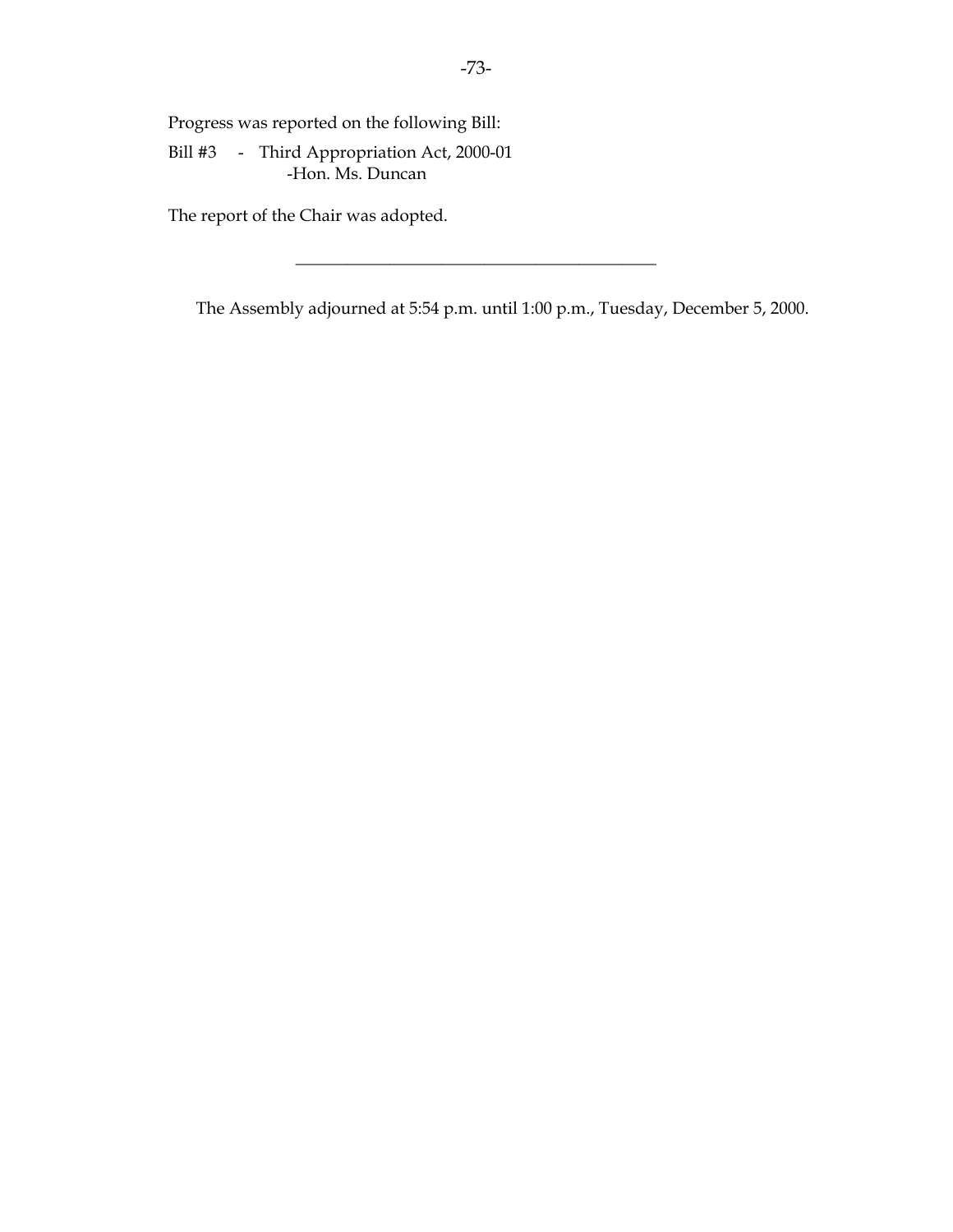## **VOTES AND PROCEEDINGS**

## **of the**

## **YUKON LEGISLATIVE ASSEMBLY**

## **30th Legislative Assembly Second Session**

## Tuesday, December 5, 2000

The Speaker took the Chair at 1:00 p.m.

#### **TRIBUTES**

#### **In remembrance of Eiko Stenzig**

 Mr. Kent, Member for Riverside, paid tribute to Yukoner, Eiko Stenzig, who passed away on November 30, 2000.

#### **National Day of Remembrance and Action on Violence Against Women**

 The Hon. Mrs. Edelman, Minister responsible for the Women's Directorate, Ms. Netro, Member for Vuntut Gwitchin, and Mr. Jenkins, Leader of the Third Party, paid tribute to the young women who were killed eleven years ago in Montreal.

#### **2001 International Year of the Volunteer**

 The Hon. Ms. Buckway, Minister of Community and Transportation Services, paid tribute, on behalf of all Members, to the 2001 International Year of the Volunteer.

#### **SPEAKER'S RULING (regarding unparliamentary language)**

"Before proceeding with Question Period, a Point of Order was raised by the Leader of the Third Party during yesterday's sitting questioning whether unparliamentary language was used by the Premier when she said 'That is not the case and that is not true.'

Standing Order 19(1) states 'A Member will be called to order by the Speaker if that Member: (h) imputes false or unavowed motives to another Member; and (i) charges another Member with uttering a deliberate falsehood'.

Also, as is set out in Annotation 494 of Beauchesne's *Parliamentary Rules and Forms*, Sixth Edition, 'It is not unparliamentary temperately to criticize statements made by Members as being contrary to the facts; but no imputation of intentional falsehood is permissible. On rare occasions this may result in the House having to accept two contradictory accounts of the same event.'

The Chair has given some consideration to this matter and the difficulties Members seem to be having when they feel information provided by other Members is not factually correct or that the interpretation put upon a certain set of facts is faulty.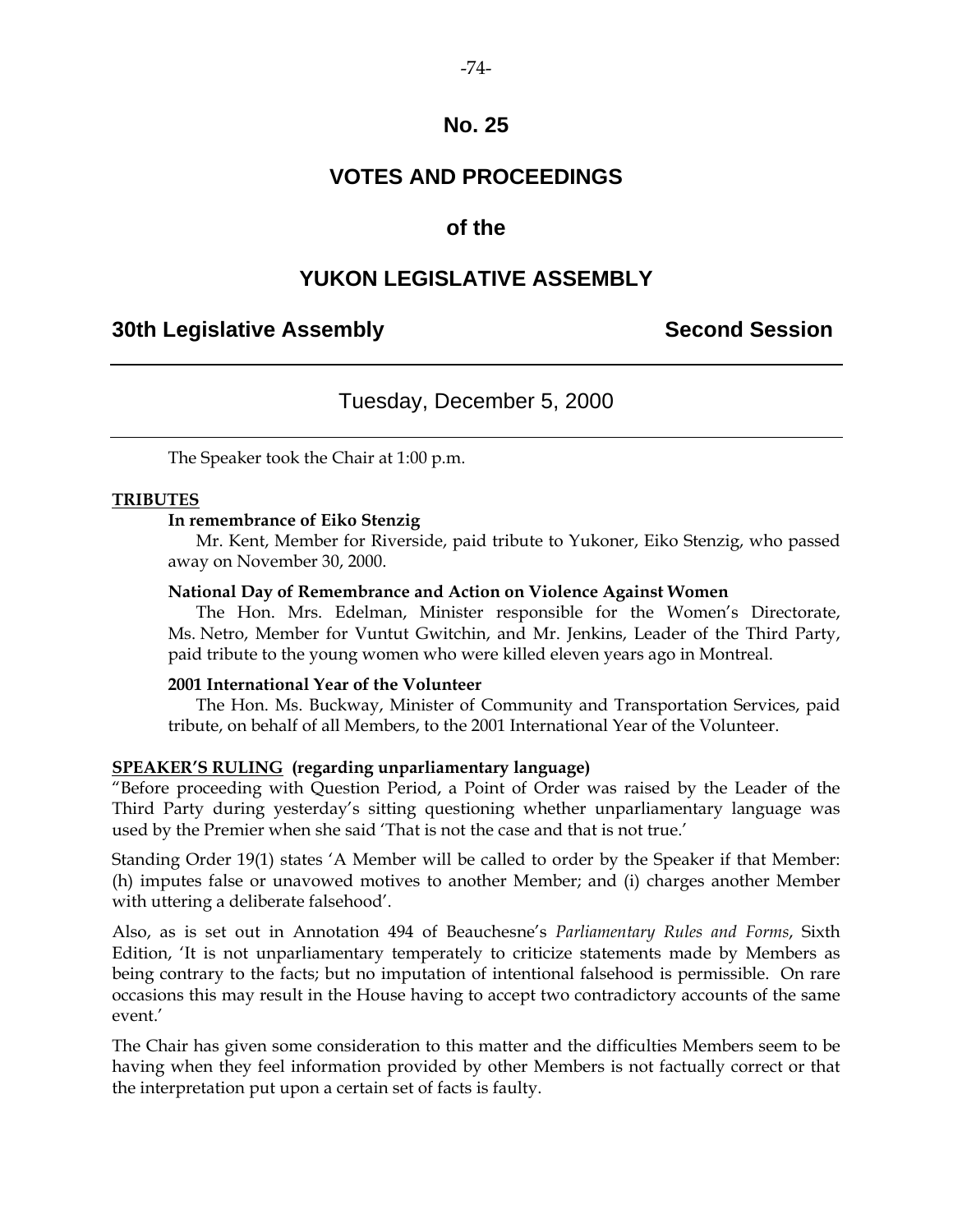Members must realize that it is not and cannot be the responsibility of the Chair to make determinations as to what information is correct nor upon someone's analysis of that information. It is firmly established that the Chair and, indeed, all Members, must accept that a Member speaking believes that what he or she is saying is accurate. The House can only function as an effective deliberative body if its members operate on the basis that no Member would ever deliberately mislead the House. It may well be that what a Member is saying may be considered wrong or misguided. It is, then, entirely permissible for other Members, when participating in debate, to provide what they feel is correct information and interpretation.

Members will recall that, on October 25, 2000, the Chair ruled out of order the expression '[T]he member knows that that's fundamentally untrue.' That was contrary to Standing Order 19 because it was a clear accusation of a deliberate falsehood.

Yesterday, the Premier said, 'That is not the case and that is not true.' If this had been said in the normal course of conversation, it would not necessarily be interpreted as an accusation of a deliberate falsehood. For the moment, the Chair is willing to provide the benefit of the doubt to the Premier and accept that she was not accusing the Leader of the Third Party of having intentionally misled the House.

However, the Chair understands that all Members have become very sensitive to any language which may imply, directly or indirectly, that another Member has deliberately misled the House. The Leader of the Third Party clearly demonstrated that sensitivity in yesterday's proceedings. It would, therefore, be very much in the interests of this House if all Members took extra care in what they say in debate when disagreeing with the facts or argument provided by other members. Not only should Members restrain themselves from using words like 'truth' and 'true' but they should also exercise caution when approaching those concepts. The parliamentary authorities are clear on the point that Members cannot say indirectly that which they are not permitted to say directly.

While considering this Point of Order, the Chair also reviewed the Point of Order raised by the Premier with respect to the Leader of the Third Party's use of the word 'collusion.' As stated at the outset of this ruling, Standing Order 19 prohibits imputing false or unavowed motives to another Member.

Again, upon review, it may be that the word 'collusion', used in some contexts, would not be unparliamentary. However, it is being used in the heat of debate and it has to be understood that hot words like this can lead to disorder.

The solution, of course, is for Members to use greater care in the choice of vocabulary and to be sensitive to the reaction their words may arouse in others.

The Chair is certain that all Members will be eager to cooperate with this appeal from the Chair and thanks them, in advance, for that cooperation.

We will now proceed with Question Period."

#### **COMMITTEE OF THE WHOLE**

According to Order, the Assembly resolved into Committee of the Whole.

Progress was reported on the following Bill:

Bill #3 - Third Appropriation Act, 2000-01 -Hon. Ms. Duncan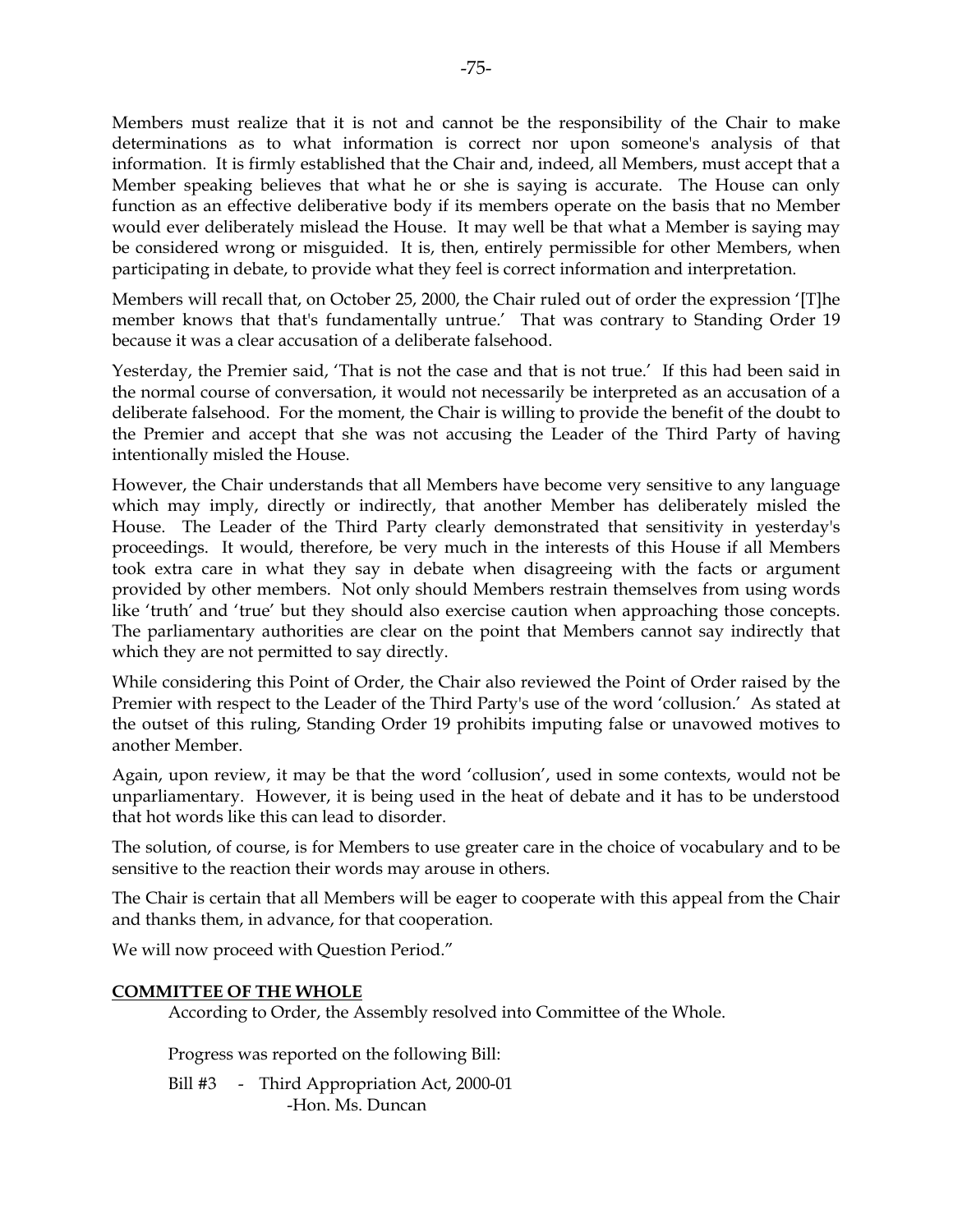The report of the Chair was adopted.

The Assembly adjourned at 5:56 p.m. until 1:00 p.m., Wednesday, December 6, 2000.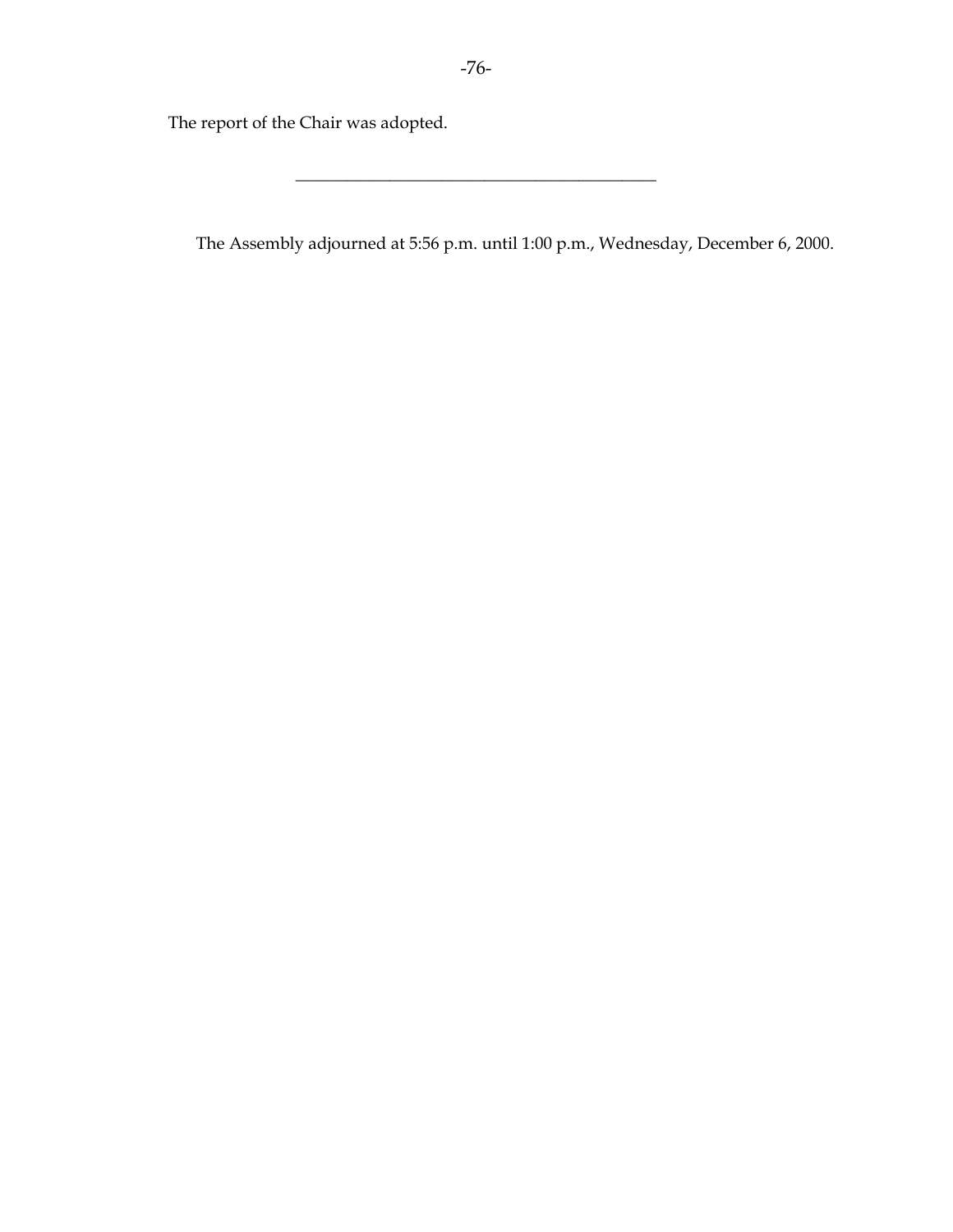## **VOTES AND PROCEEDINGS**

## **of the**

## **YUKON LEGISLATIVE ASSEMBLY**

## **30th Legislative Assembly Second Session**

## Wednesday, December 6, 2000

The Speaker took the Chair at 1:00 p.m.

#### **TRIBUTES**

#### **In remembrance of Amy Ursich**

 Mr. Kent, Member for Riverside, paid tribute to Yukoner, Amy Ursich, who passed away in a motor vehicle accident in Alberta, on November 27, 2000. Ms. Ursich was the daughter of former Sergeant-at-Arms, Frank Ursich.

#### **Mothers Against Drunk Driving and the project red ribbon campaign**

 The Hon. Mrs. Edelman, Minister responsible for the Yukon Liquor Corporation, Mr. Fentie, Member for Watson Lake, and Mr. Jenkins, Leader of the Third Party, paid tribute to Mothers Against Drunk Driving and the project red ribbon campaign.

#### **TABLING RETURNS AND DOCUMENTS**

Hon. Mrs. Edelman, Minister of Tourism

- Journal of Occurrences at the Forks of the Lewes and Pelly Rivers May 1848 to September 1852 **(Filed Document #9)**
- Dinosaur tracks at Whiskers Lake: letter (dated December 6, 2000) to Chief Norman Sterriah, Ross River Dena Council from the Hon. Mrs. Edelman, Minister of Tourism **(Filed Document #10)**

#### **GOVERNMENT MOTIONS**

 Unanimous consent was requested by Ms. Tucker, Government House Leader, to waive the provisions of the Standing Orders regarding motions and to deem Motion Nos. 3, 26, 27, 28 and 29, to have been called, voted on and carried. Unanimous consent was granted, and the Speaker declared the following Motions to have been called, voted on and carried:

THAT the following Address be presented to the Commissioner of the Yukon:

MAY IT PLEASE THE COMMISSIONER:

WHEREAS section 35 of the *Ombudsman Act* states: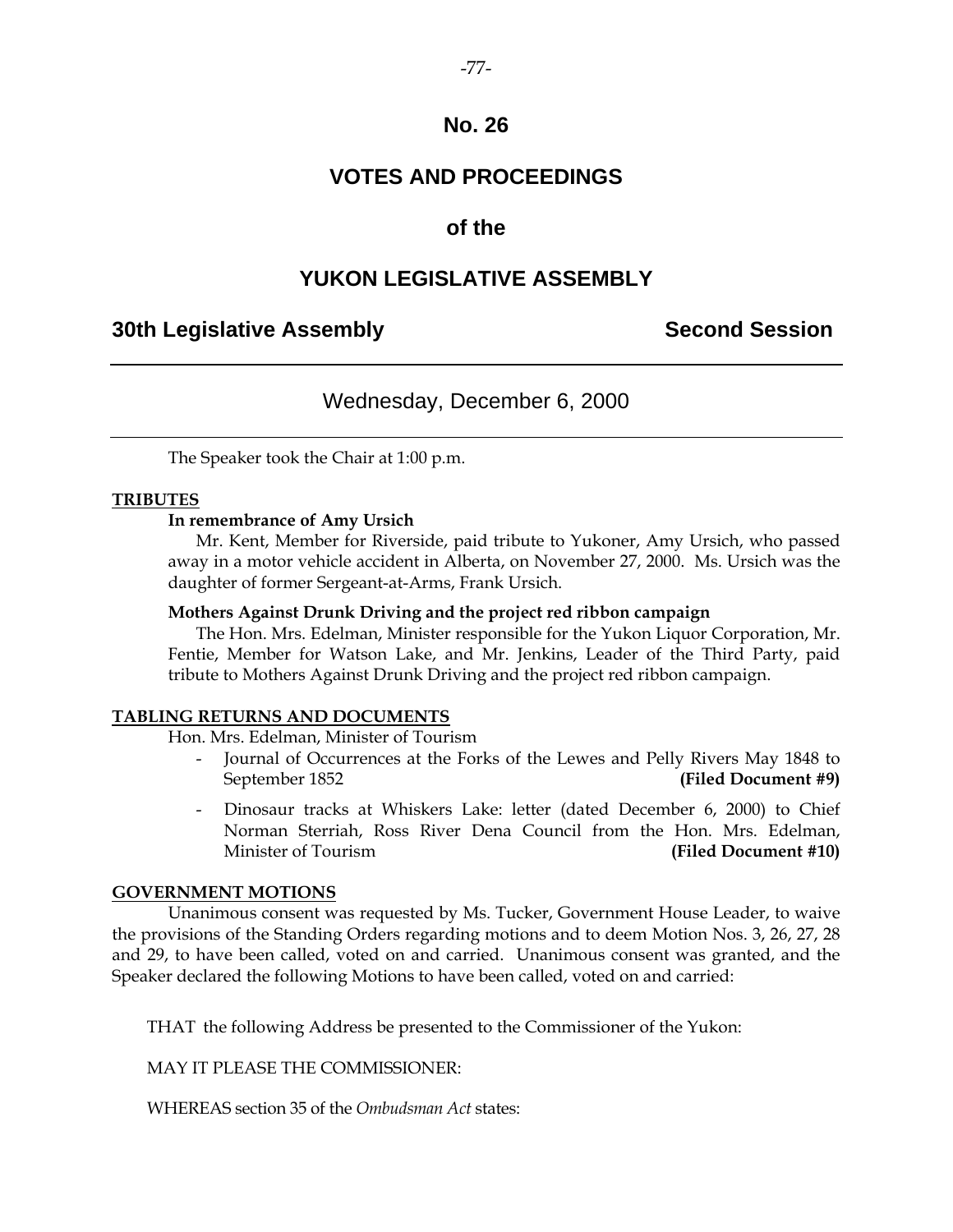- (2) If at any time while this Act is in force, an address is presented to the Commissioner by the Legislative Assembly praying that this Act should be continued in force for a further period, not in any case exceeding five years, from the time at which it would otherwise expire and the Commissioner in Executive Council so orders, this Act shall continue in force for that further period.
- (3) This Act comes into force on a date to be fixed by the Commissioner in Executive Council.;

AND WHEREAS the *Ombudsman Act* came into force on July 1, 1996;

 AND WHEREAS the Members of the Yukon Legislative Assembly believe it to be in the public interest to take action in a timely way respecting the continuance of the *Ombudsman Act*;

 NOW THEREFORE this Legislative Assembly prays that the *Ombudsman Act* should be continued in force for a further period, being from July 1, 2001 to June 30, 2006.

**(Motion #3)** 

 THAT the membership of the Members' Services Board, as established by Motion #19 of the First Session of the 30th Legislative Assembly, be amended by

- (1) rescinding the appointment of Trevor Harding, and
- (2) appointing Eric Fairclough to the Board. **(Motion #26)**

 THAT the membership of the Standing Committee on Public Accounts, as established by Motion #20 of the First Session of the 30th Legislative Assembly, be amended by

- (1) rescinding the appointment of Trevor Harding, and
- (2) appointing Dave Keenan to the Committee. **(Motion #27)**

 THAT the membership of the Standing Committee on Statutory Instruments, as established by Motion #21 of the First Session of the 30th Legislative Assembly, be amended by

- (1) rescinding the appointment of Trevor Harding, and
- (2) appointing Gary McRobb to the Committee. **(Motion #28)**

 THAT the membership of the Standing Committee on Rules, Elections and Privileges, as established by Motion #22 of the First Session of the  $30<sup>th</sup>$  Legislative Assembly, be amended by rescinding the appointments of Dennis Fentie, Peter Jenkins and Gary McRobb.

**(Motion #29)** 

#### **COMMITTEE OF THE WHOLE**

According to Order, the Assembly resolved into Committee of the Whole.

Progress was reported on the following Bill:

Bill #3 - Third Appropriation Act, 2000-01 -Hon. Ms. Duncan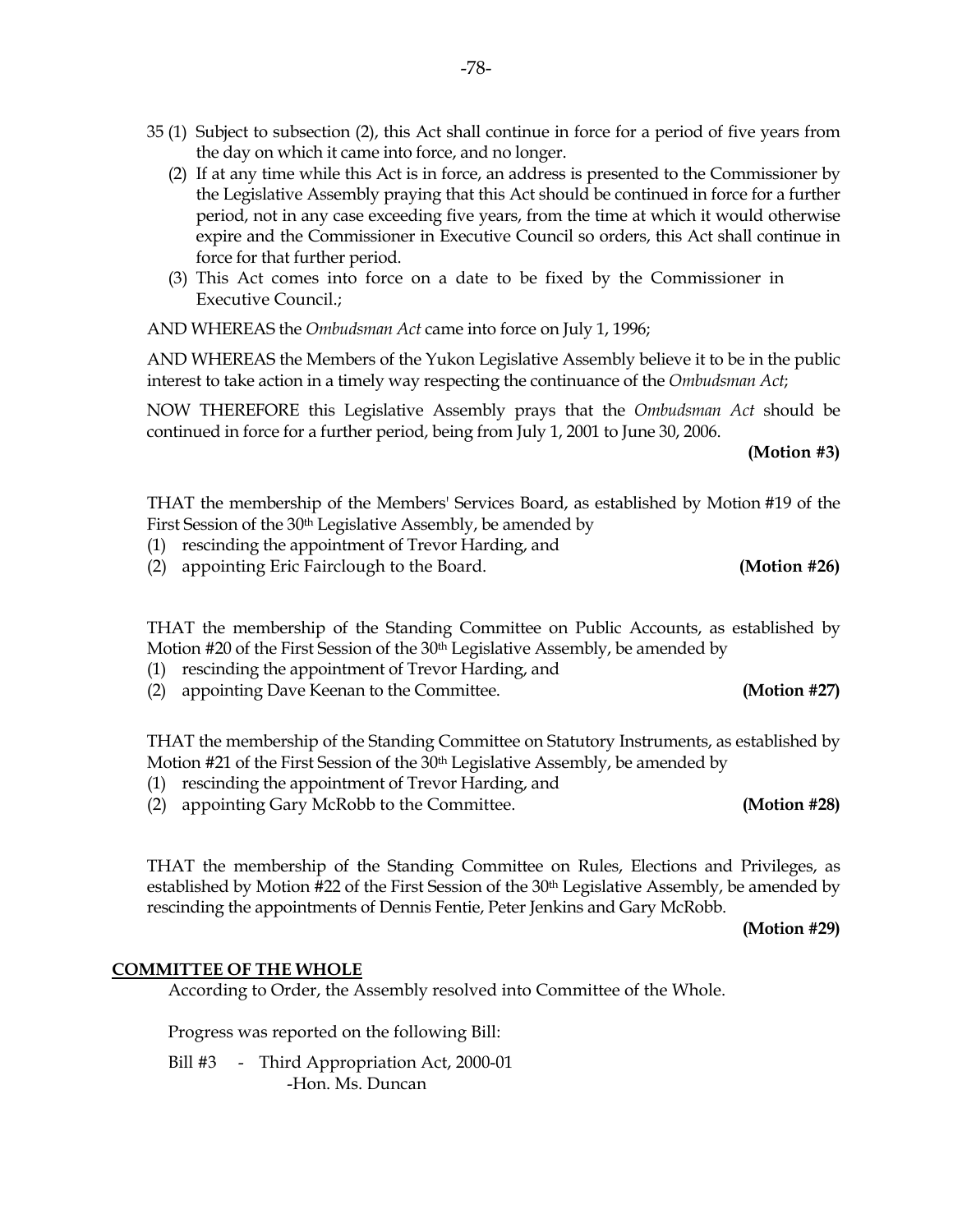The report of the Chair was adopted.

The Assembly adjourned at 5:56 p.m. until 1:00 p.m., Thursday, December 7, 2000.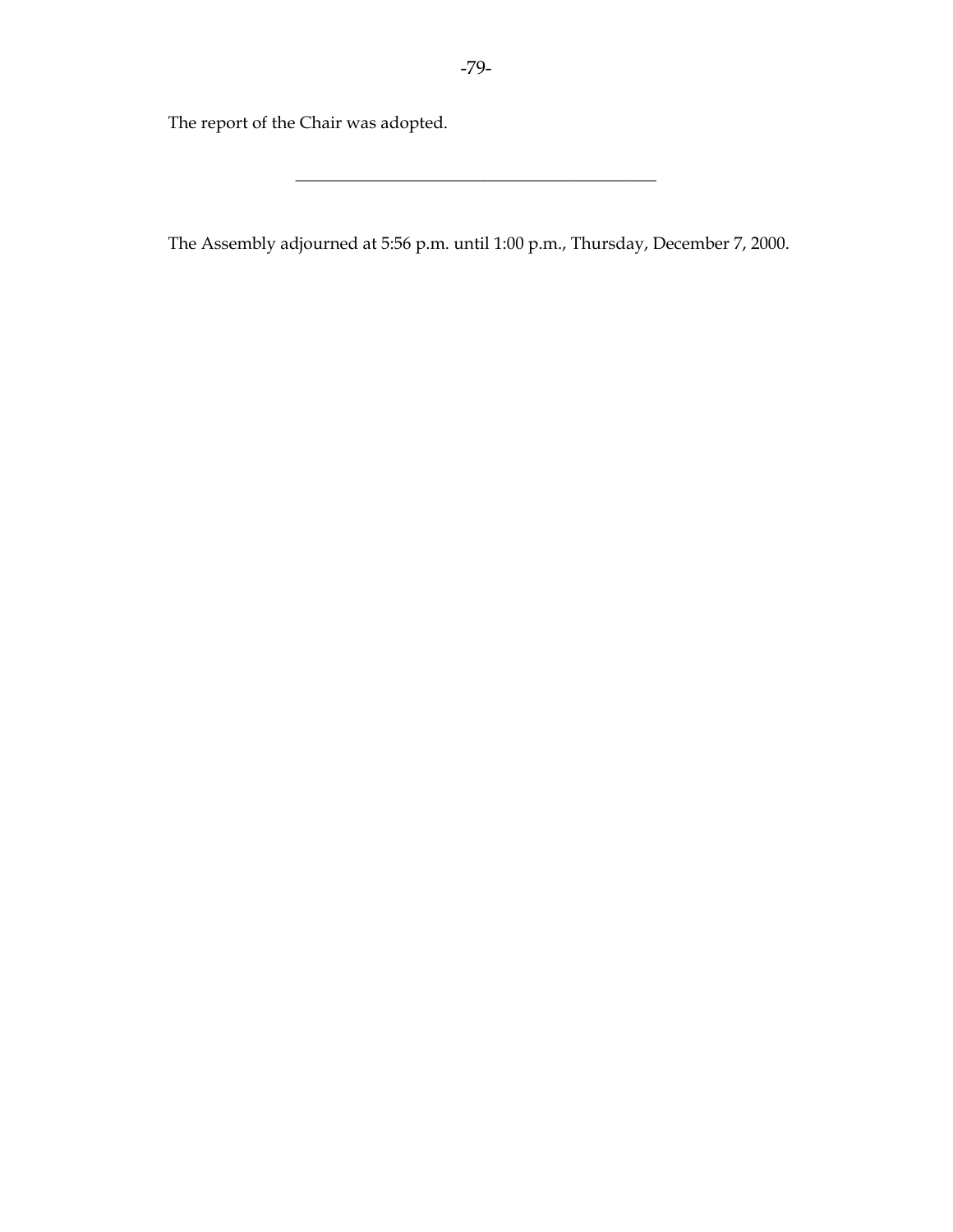## **VOTES AND PROCEEDINGS**

## **of the**

## **YUKON LEGISLATIVE ASSEMBLY**

## **30th Legislative Assembly Second Session**

## Thursday, December 7, 2000

The Speaker took the Chair at 1:00 p.m.

### **TABLING RETURNS AND DOCUMENTS**

Hon. Mrs. Edelman, Minister of Tourism

- Yukon Heritage Resources Board 1999/2000 Annual Report

**(Sessional Paper #54)** 

- Yukon Geographical Place Names Board 1998/99 Annual Report

**(Sessional Paper #55)** 

#### **COMMITTEE OF THE WHOLE**

According to Order, the Assembly resolved into Committee of the Whole.

The following Bill was reported without amendment:

 Bill #35 - An Act to Amend the Income Tax Act, No. 2 -Hon. Ms. Duncan

Progress was reported on the following Bill:

 Bill #3 - Third Appropriation Act, 2000-01 -Hon. Ms. Duncan

The report of the Chair was adopted.

The Assembly adjourned at 6:02 p.m. until 1:00 p.m., Monday, December 11, 2000.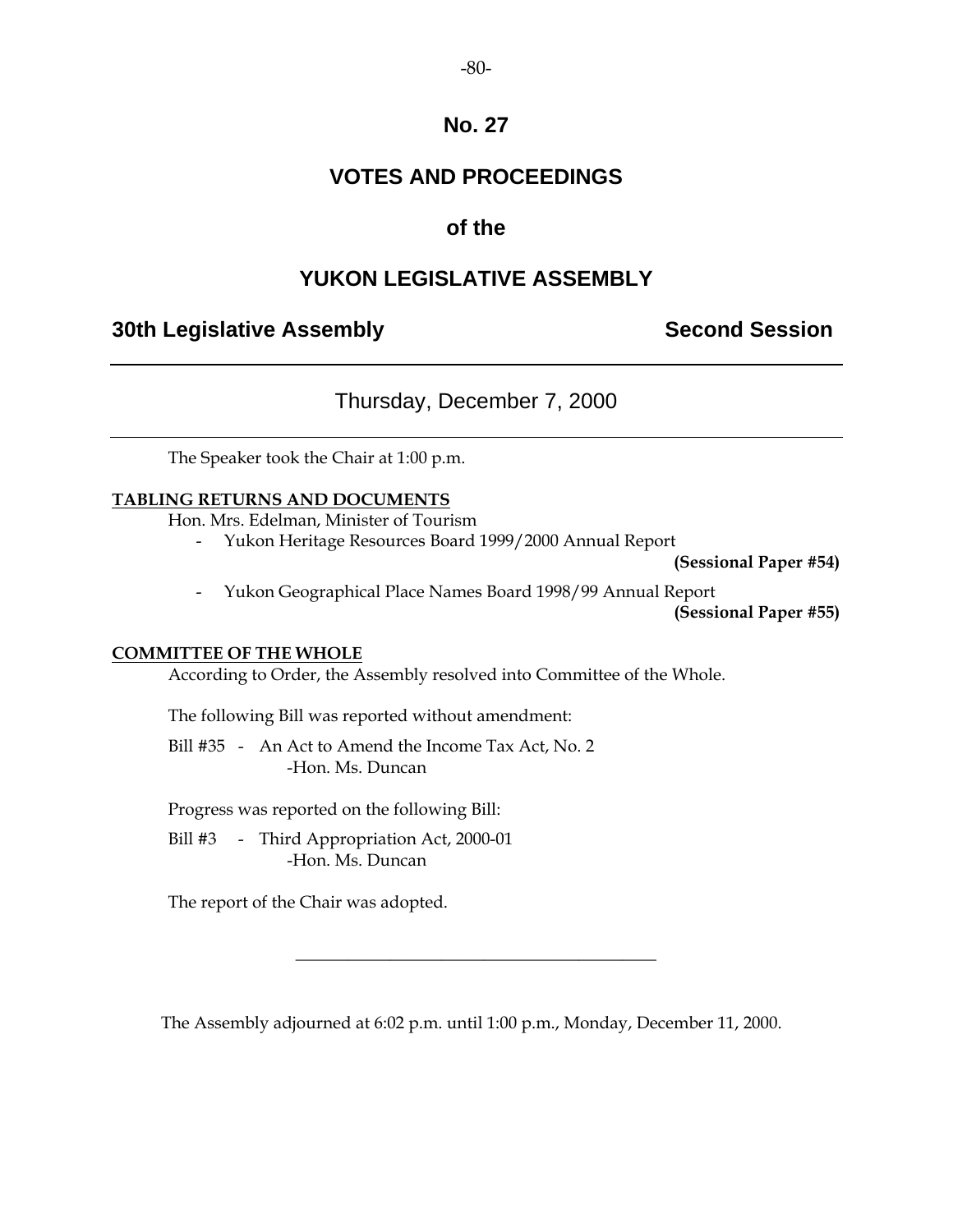## **VOTES AND PROCEEDINGS**

## **of the**

## **YUKON LEGISLATIVE ASSEMBLY**

## **30th Legislative Assembly Second Session**

## Monday, December 11, 2000

The Speaker took the Chair at 1:00 p.m.

#### **TRIBUTES**

#### **International Human Rights Day**

The Hon. Ms. Buckway, Minister of Justice, Ms. Netro, Member for Vuntut Gwitchin, and Mr. Jenkins, Leader of the Third Party, recognized December 10, 2000 as International Human Rights Day.

#### **Dave Calnan, recipient of Governor General's award for bravery**

 Mr. Jenkins, Leader of the Third Party, paid tribute to Dave Calnan who received the Governor General's award for bravery. Mr. Calnan risked his own life to save a young woman from a bear attack in west Dawson.

#### **TABLING RETURNS AND DOCUMENTS**

Hon. Mr. Eftoda, Minister of Education

Ross River School demolition and salvage: information pertaining to

**(Legislative Return #20)** 

#### **MINISTERIAL STATEMENTS**

Hon. Mr. Roberts, Minister of Health and Social Services

- Prairie Northern FAS Conference

#### **COMMITTEE OF THE WHOLE**

According to Order, the Assembly resolved into Committee of the Whole.

Progress was reported on the following Bill:

Bill #3 - Third Appropriation Act, 2000-01 -Hon. Ms. Duncan

The report of the Chair was adopted.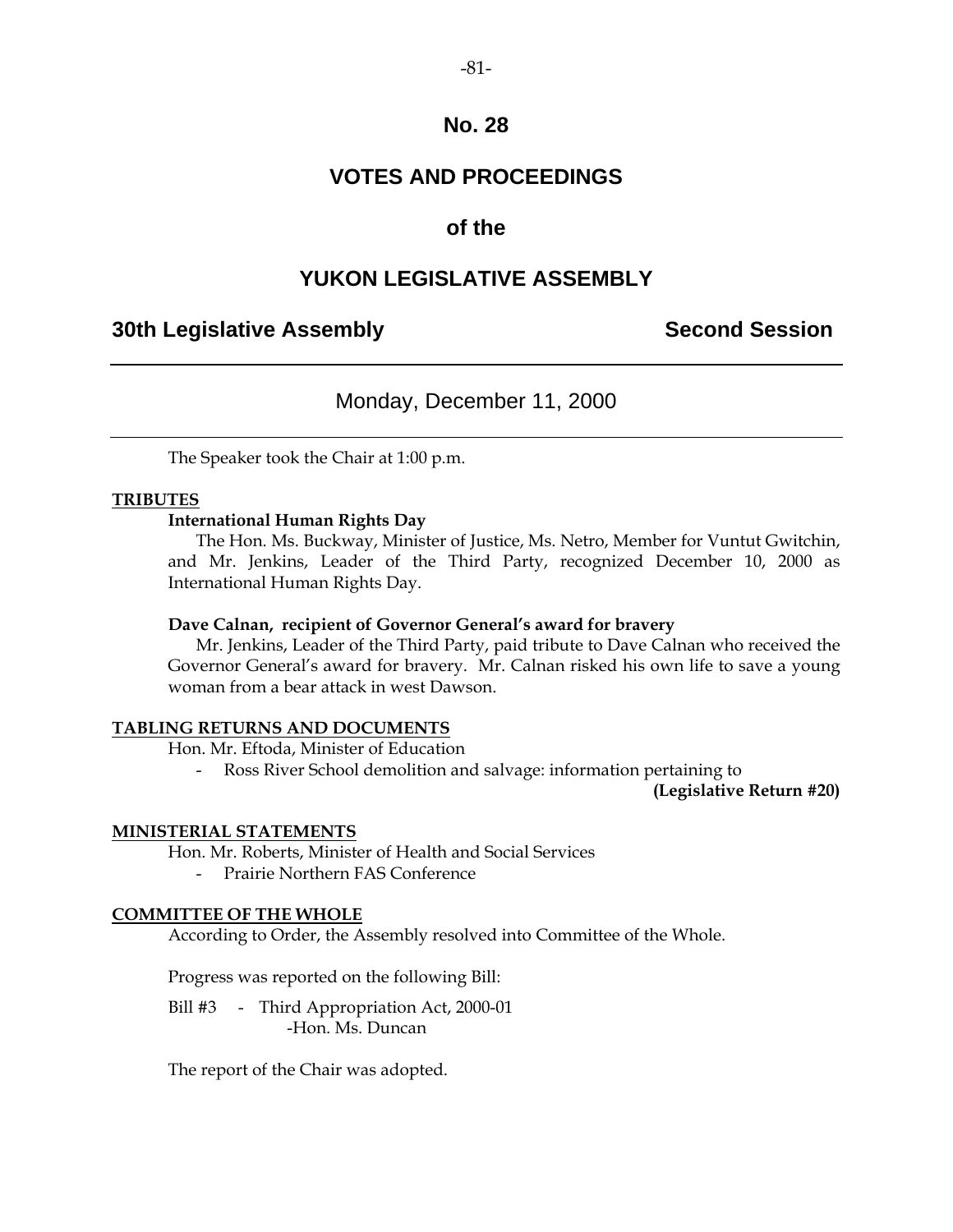The Assembly adjourned at 5:55 p.m. until 1:00 p.m., Tuesday, December 12, 2000.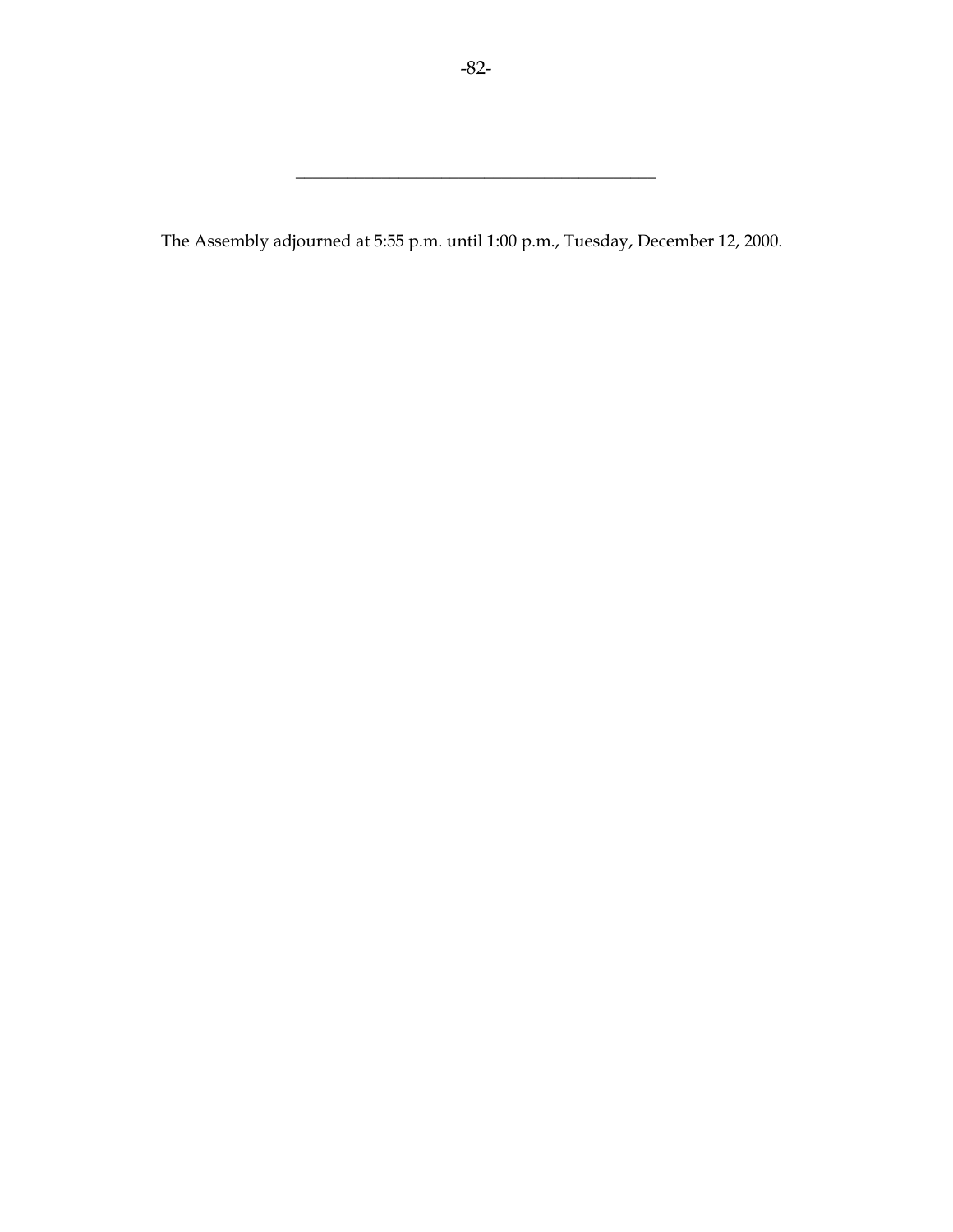## **VOTES AND PROCEEDINGS**

## **of the**

## **YUKON LEGISLATIVE ASSEMBLY**

## **30th Legislative Assembly Second Session**

## Tuesday, December 12, 2000

The Speaker took the Chair at 1:00 p.m.

#### **TABLING RETURNS AND DOCUMENTS**

Hon. Ms. Duncan, Premier

- Youth Directorate: status of 'Yukon Youth Directorate' **(Legislative Return #21)**
- Executive Council Office (Bureau of Statistics): response to questions asked during 2000-01 Supplementary Estimates re housing starts

**(Legislative Return #22)** 

- Travel costs to Old Crow (August 14, 2000) **(Legislative Return #23)**
- Public Communication Services program: transfer to Government Services

**(Legislative Return #24)** 

- Juneau office: contract to develop a paper to create **(Legislative Return #25)**

#### **COMMITTEE OF THE WHOLE**

According to Order, the Assembly resolved into Committee of the Whole.

Progress was reported on the following Bill:

Bill #3 - Third Appropriation Act, 2000-01 -Hon. Ms. Duncan

The report of the Chair was adopted.

The Assembly adjourned at 5:55 p.m. until 1:00 p.m., Wednesday, December 13, 2000.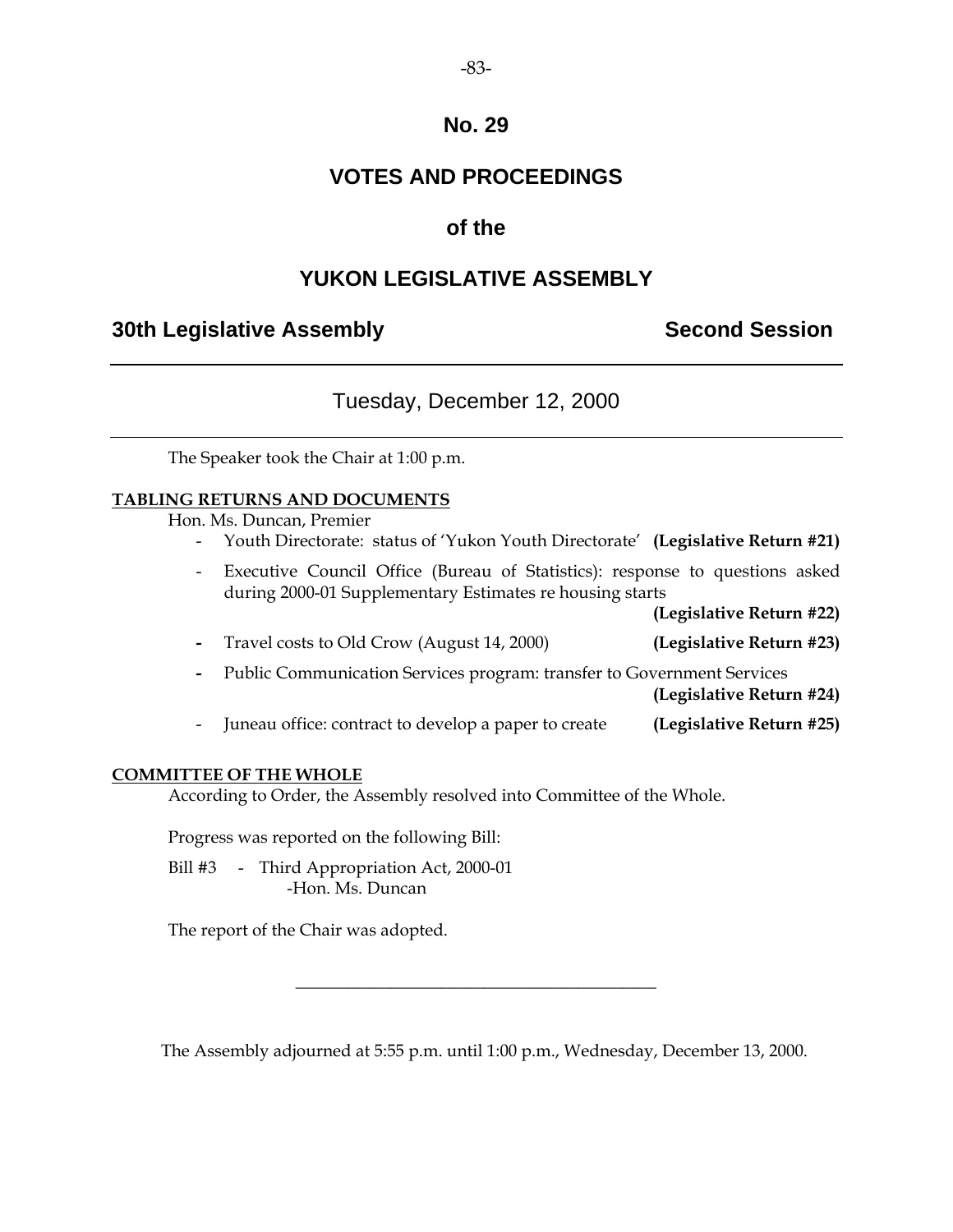## **VOTES AND PROCEEDINGS**

## **of the**

## **YUKON LEGISLATIVE ASSEMBLY**

## **30th Legislative Assembly Second Session**

## Wednesday, December 13, 2000

The Speaker took the Chair at 1:00 p.m.

#### **OPPOSITION PRIVATE MEMBERS' BUSINESS**

 Before the Speaker called Opposition Private Members' Business, Mr. Fentie, Official Opposition House Leader, and Mr. Jenkins, Leader of the Third Party, rose on Points of Order to seek unanimous consent not to proceed with Opposition Private Members' Business. Unanimous consent was granted.

#### **COMMITTEE OF THE WHOLE**

According to Order, the Assembly resolved into Committee of the Whole.

Progress was reported on the following Bill:

 Bill #3 - Third Appropriation Act, 2000-01 -Hon. Ms. Duncan

The report of the Chair was adopted.

The Assembly adjourned at 6:00 p.m. until 1:00 p.m., Thursday, December 14, 2000.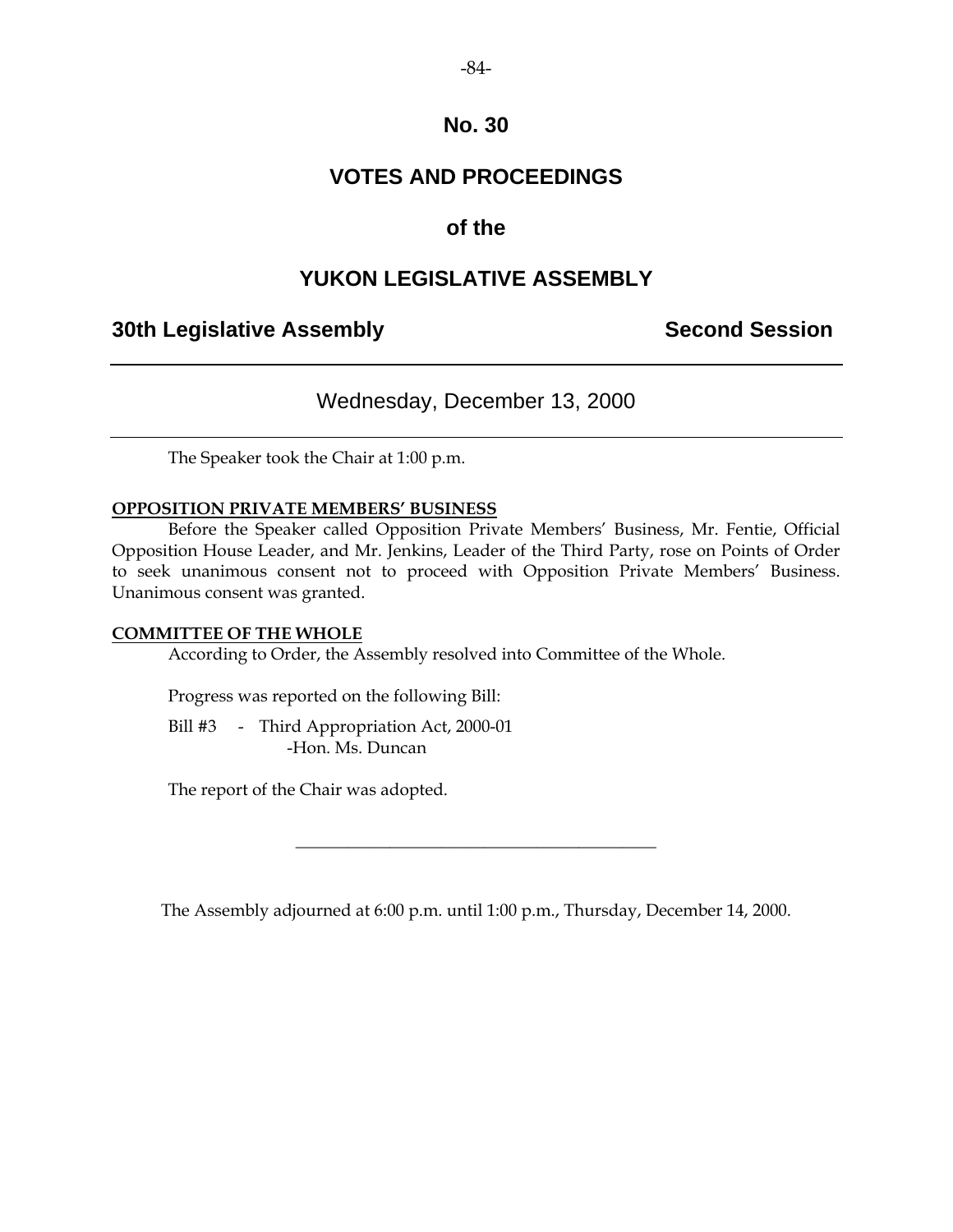## **VOTES AND PROCEEDINGS**

## **of the**

## **YUKON LEGISLATIVE ASSEMBLY**

## **30th Legislative Assembly Second Session**

## Thursday, December 14, 2000

The Speaker took the Chair at 1:00 p.m.

#### **TRIBUTES**

#### **In remembrance of Rev. Deacon Effie Mary Linklater**

 The Hon. Ms. Buckway, Minister of Community and Transportation Services, and Ms. Netro, Member for Vuntut Gwitchin, paid tribute to the Rev. Deacon Effie Mary Linklater, a much respected Vuntut Gwitchin elder, who passed away on November 24, 2000.

#### **TABLING RETURNS AND DOCUMENTS**

Hon. Mr. Roberts, Minister of Health and Social Services

Health and Social Services: response to questions asked on November 30, 2000 by the Member for Kluane, during debate on the 2000-01 Supplementary Estimates(Legislative Ret

Hon. Mr. Jim, Minister responsible for the Yukon Housing Corporation

- Yukon Housing Corporation 1999/2000 Annual Report **(Sessional Paper #56)** 

#### **MINISTERIAL STATEMENTS**

Hon. Mr. Eftoda, Minister of Renewable Resources

- B.C./Yukon reciprocal fishing agreement

#### **GOVERNMENT BILLS**

The following Bill was read a third time and passed:

 Bill #35 - An Act to Amend the Income Tax Act, No. 2 -Hon. Ms. Duncan

#### **COMMITTEE OF THE WHOLE**

According to Order, the Assembly resolved into Committee of the Whole.

Progress was reported on the following Bill: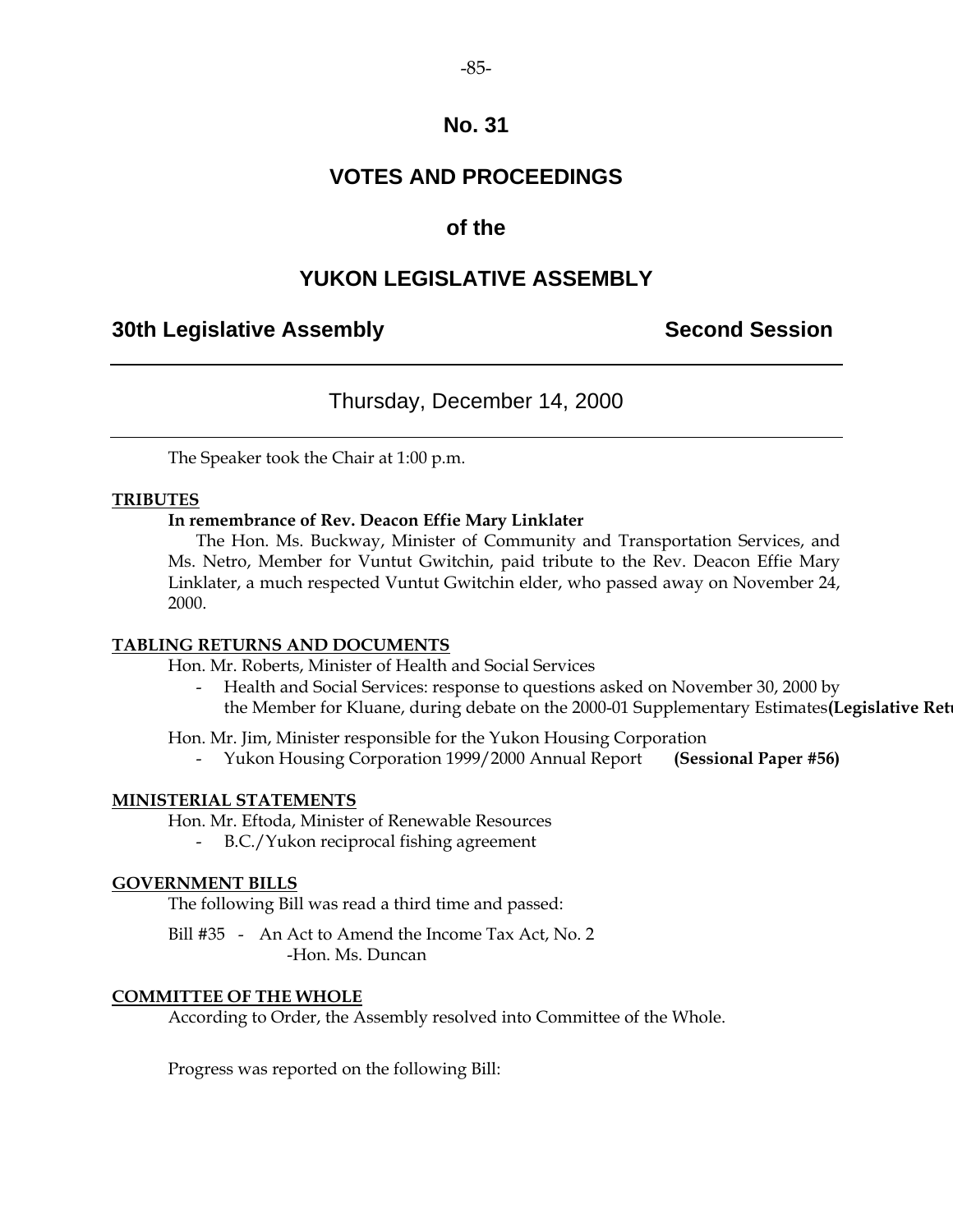Bill #3 - Third Appropriation Act, 2000-01 -Hon. Ms. Duncan

The report of the Chair was adopted.

#### **MOTION TO SIT BEYOND NORMAL HOUR OF ADJOURNMENT**

At 5:17 p.m., it was moved by Ms. Tucker, Government House Leader:

 THAT the Assembly be empowered to sit beyond 6:00 p.m. for the purpose of considering Bill #3, entitled *Third Appropriation Act, 2000-01*, and Bill #31, entitled *An Act to Amend the Motor Vehicles Act*, in Committee of the Whole; and for permitting the House to consider Third Reading of Bill #3 and Bill #31; and for receiving the Commissioner to give Assent to the Bills passed by the House.

#### **COMMITTEE OF THE WHOLE**

According to Order, the Assembly resolved into Committee of the Whole.

The following Bill was reported without amendment:

Bill #3 - Third Appropriation Act, 2000-01 -Hon. Ms. Duncan

The following Bill was reported with amendment:

 Bill #31 - An Act to Amend the Motor Vehicles Act -Hon. Ms. Buckway

#### **GOVERNMENT BILLS**

The following Bill was called for Third Reading:

Bill #3 - Third Appropriation Act, 2000-01 -Hon. Ms. Duncan

 The question being put on the motion for Third Reading, it was agreed to on the following recorded Division:

|                                    | YEA                          |                               |    |
|------------------------------------|------------------------------|-------------------------------|----|
| Duncan<br>Eftoda<br>Jim<br>Edelman | Roberts<br>Buckway<br>Tucker | McLarnon<br>Kent<br>McLachlan | 10 |
|                                    | <b>NAY</b>                   |                               |    |
| Fairclough<br>Fentie               | Keenan<br>McRobb             | Netro<br><b>Jenkins</b>       | 6  |

 Unanimous consent was requested by Ms. Tucker, Government House Leader, to waive the provisions of Standing Order 59(2) in order to give Third Reading to Bill #31, entitled *An Act to Amend the Motor Vehicles Act*, which had been reported earlier this day with amendment. Unanimous consent was granted.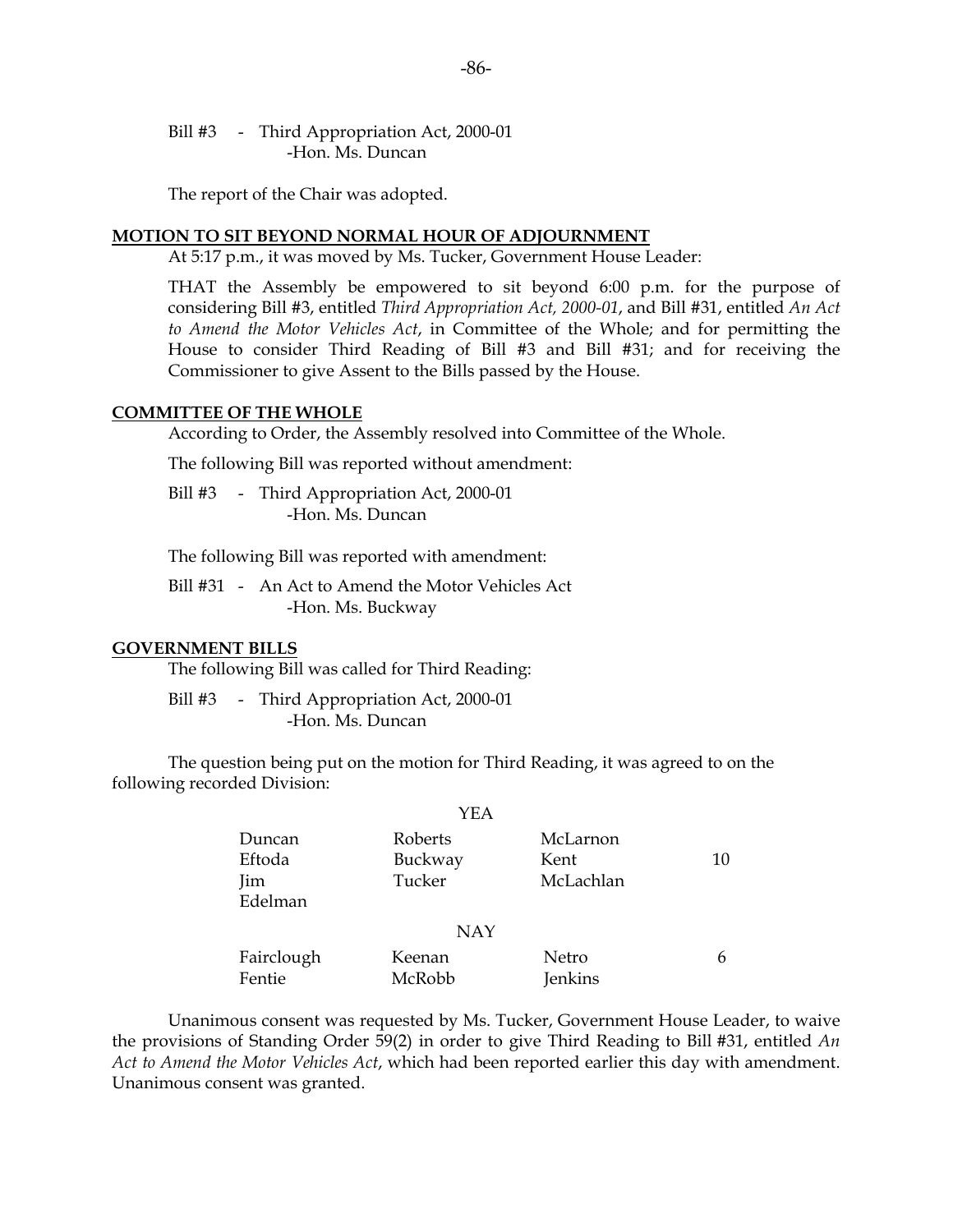The following Bill was read a third time and passed:

 Bill #31 - An Act to Amend the Motor Vehicles Act -Hon. Ms. Buckway

#### **ASSENT TO BILLS**

 The Assembly received the Commissioner, the Hon. Jack Cable, in his capacity as Lieutenant-Governor, to give Assent to certain Bills passed by the House.

The Commissioner, having entered the Chamber, took his seat in the Speaker's chair.

The Speaker, the Hon. Mr. Schneider, addressed the Commissioner:

 "Mr. Commissioner, the Assembly has, at its present Session, passed certain Bills to which, in the name and on behalf of the Assembly, I respectfully request your Assent."

 The Clerk of the Assembly, Patrick L. Michael, then read the titles of the Bills which had been passed severally as follows:

|                     | Bill #22 - An Act to Amend the Elections Act<br>-Hon. Ms. Duncan                   |
|---------------------|------------------------------------------------------------------------------------|
|                     | Bill #28 - An Act to Amend the Income Tax Act<br>-Hon. Ms. Duncan                  |
|                     | Bill #29 - Electronic Commerce Act<br>-Hon. Ms. Duncan                             |
|                     | Bill #30 - Electronic Evidence Act<br>-Hon. Ms. Duncan                             |
|                     | Bill #32 - Municipal Loans Act<br>-Hon. Ms. Duncan                                 |
| Bill #23 - Arts Act | -Hon. Mrs. Edelman                                                                 |
|                     | Bill #21 - Miscellaneous Statute Law Amendment Act (2000)<br>-Hon. Ms. Buckway     |
|                     | Bill #24 - Department of Justice Act<br>-Hon. Ms. Buckway                          |
|                     | Bill #25 - An Act to Amend the Interpretation Act<br>-Hon. Ms. Buckway             |
|                     | Bill #26 - Enforcement of Canadian Judgements and Decrees Act<br>-Hon. Ms. Buckway |
|                     | Bill #27 - Court Jurisdiction and Proceedings Transfer Act<br>-Hon. Ms. Buckway    |
| Bill #2             | - Fourth Appropriation Act, 1999-2000<br>-Hon. Ms. Duncan                          |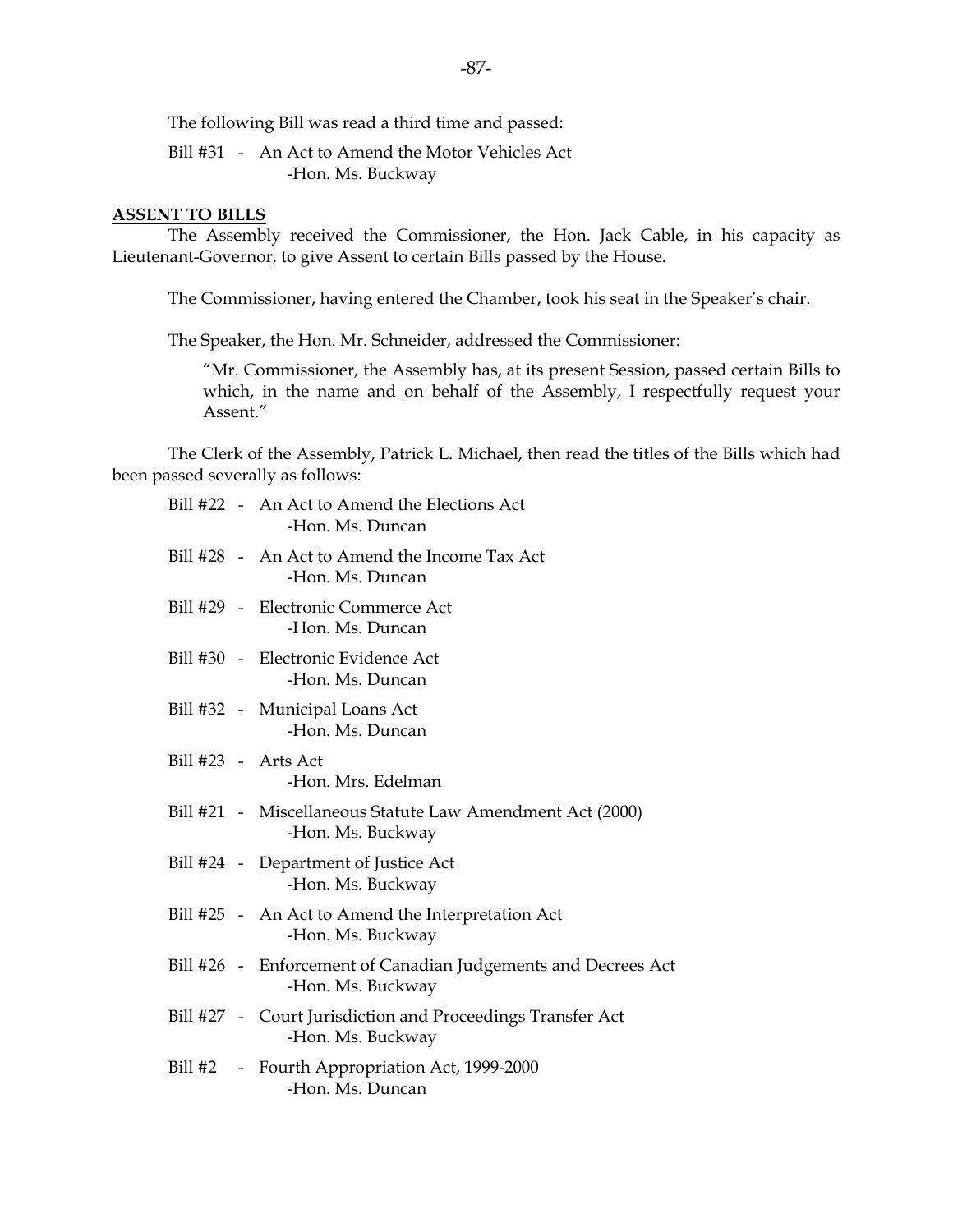|  | Bill #35 - An Act to Amend the Income Tax Act, No. 2<br>-Hon. Ms. Duncan |
|--|--------------------------------------------------------------------------|
|  | Bill #3 - Third Appropriation Act, 2000-01<br>-Hon. Ms. Duncan           |
|  | Bill #31 - An Act to Amend the Motor Vehicles Act<br>-Hon. Ms. Buckway   |

The Commissioner assented the Bills:

"I hereby give assent to the Bills as enumerated by the Clerk."

The Commissioner then retired from the Chamber.

#### **SPECIAL ADJOURNMENT MOTION**

Moved by Ms. Tucker, Government House Leader:

 THAT the House, at its rising, do stand adjourned until it appears to the satisfaction of the Speaker, after consultation with the Premier, that the public interest requires that the House shall meet;

 THAT the Speaker give notice that he is so satisfied, and thereupon the House shall meet at a time stated in such notice and shall transact its business as if it had been duly adjourned to that time; and

 THAT, if the Speaker is unable to act owing to illness or other causes, the Deputy Speaker shall act in his stead for the purpose of this Order.

The question being put on the special adjournment motion, it was agreed to.

#### **EXPRESSION OF APPRECIATION TO ACTING DEPUTY CLERK, DOUGLAS ARNOTT**

 The Speaker, on behalf of all Members, thanked Mr. Douglas Arnott, Acting Deputy Clerk for his service to the House during the 2000 fall sitting.

\_\_\_\_\_\_\_\_\_\_\_\_\_\_\_\_\_\_\_\_\_\_\_\_\_\_\_\_\_\_\_\_\_\_\_\_\_\_\_\_\_\_

The Assembly adjourned at 6:26 p.m.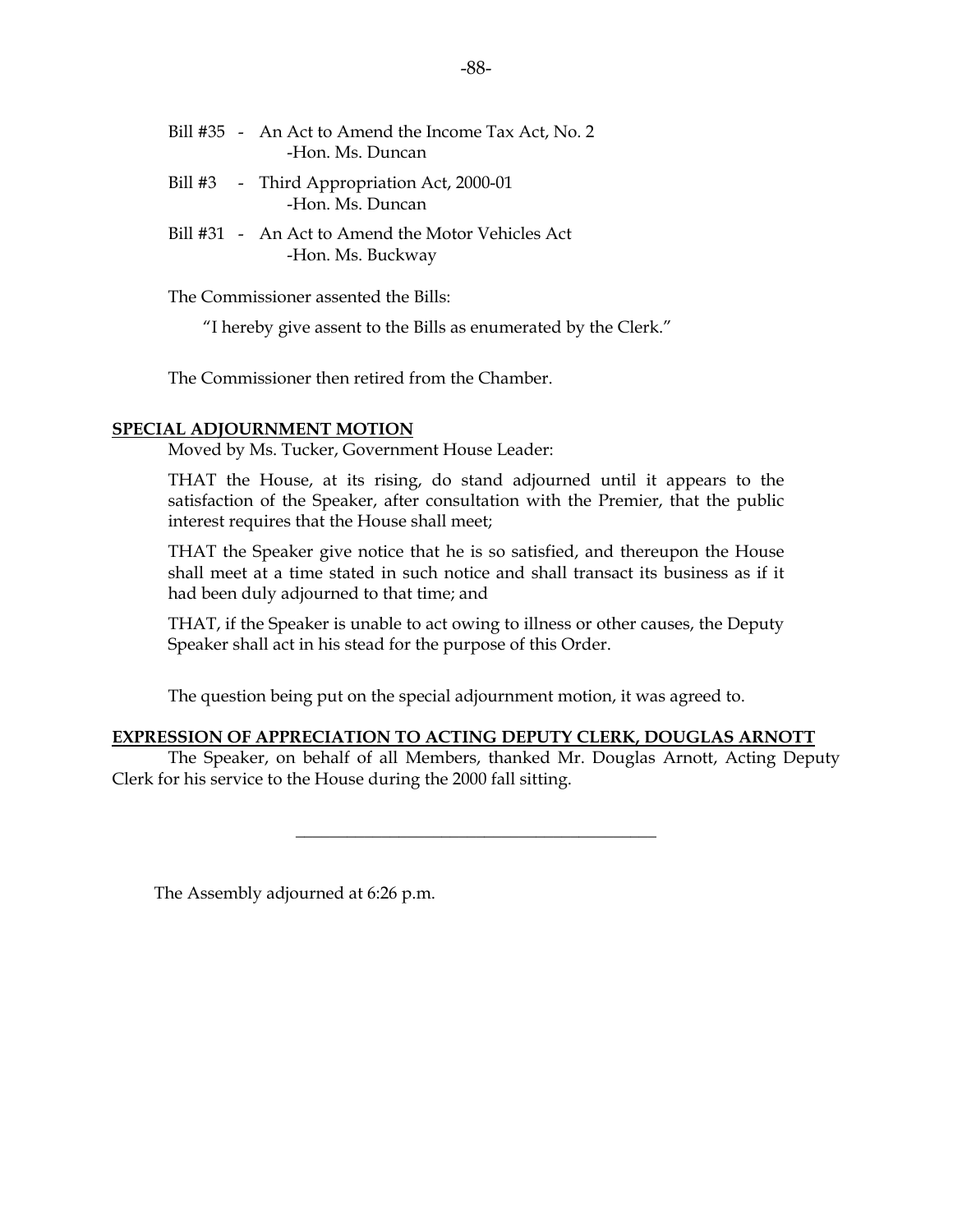## **INDEX TO JOURNALS**

## **Second Session Contract Contract Contract Contract Contract Contract Contract Contract Contract Contract Contract Contract Contract Contract Contract Contract Contract Contract Contract Contract Contract Contract Contract**

## **October 23, 2000 - December 14, 2000**

## **YUKON LEGISLATIVE ASSEMBLY**

## **A**

#### PAGE

| B |                                                                                                                                                                                             |
|---|---------------------------------------------------------------------------------------------------------------------------------------------------------------------------------------------|
|   |                                                                                                                                                                                             |
|   | <b>P</b> - Passed                                                                                                                                                                           |
|   | A - Assent                                                                                                                                                                                  |
|   | <b>ADJOURNMENT OF THE HOUSE</b> (See Motions, Procedural)<br>ADDRESS IN REPLY TO SPEECH FROM THE THRONE<br><b>Abbreviations</b><br><b>C/W</b> - (Reported out of)<br>Committee of the Whole |

#### **BILLS**

(For Progress of Bills chart see Appendix A)

#### **Bills, Government**

| Bill # | <b>Title</b>                                       | 1R         | 2R         | C/W<br>* with<br>amendment | <b>3R&amp;P</b> | A           |
|--------|----------------------------------------------------|------------|------------|----------------------------|-----------------|-------------|
| 23     | Arts Act                                           | $00-10-26$ | 00-10-31   | $00-11-06$                 | $00-11-27$      | $00-12-14$  |
| 27     | Court Jurisdiction and Proceedings<br>Transfer Act | $00-10-26$ | $00-10-31$ | $00-11-02$                 | $00-11-27$      | $00-12-14$  |
| 24     | Department of Justice Act                          | $00-10-26$ | $00-11-02$ | $00-11-02$                 | $00-11-27$      | $00-12-14$  |
| 22     | Elections Act, An Act to Amend the                 | 00-10-26   | 00-11-02   | $*$ 00-11-16               | $00-11-27$      | $00-12-14$  |
|        |                                                    |            |            |                            |                 | (continued) |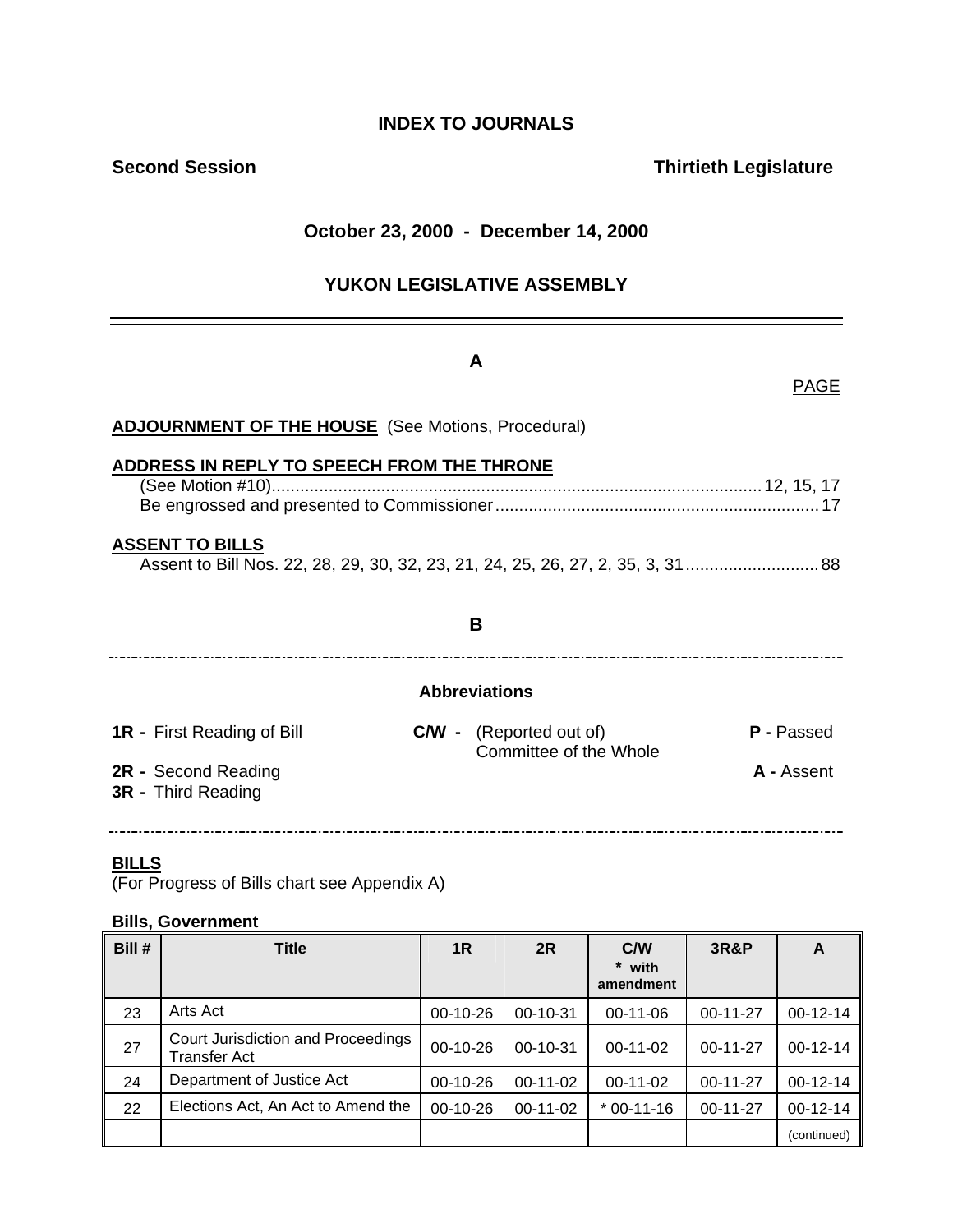## **Bills, Government (continued)**

| Bill # | <b>Title</b>                                          | 1R         | 2R         | C/W          | <b>3R&amp;P</b> | A          |
|--------|-------------------------------------------------------|------------|------------|--------------|-----------------|------------|
| 29     | Electronic Commerce Act                               | 00-10-26   | 00-11-02   | 00-11-07     | 00-11-27        | $00-12-14$ |
| 30     | Electronic Evidence Act                               | 00-10-26   | 00-11-02   | 00-11-07     | 00-11-27        | $00-12-14$ |
| 26     | Enforcement of Canadian<br>Judgements and Decrees Act | 00-10-26   | 00-10-31   | $00-11-02$   | $00-11-27$      | $00-12-14$ |
| 2      | Fourth Appropriation Act, 1999-<br>2000               | 00-10-30   | $00-11-14$ | $00-11-20$   | $00-11-27$      | $00-12-14$ |
| 28     | Income Tax Act, An Act to Amend<br>the                | 00-10-26   | $00-11-02$ | $00-11-06$   | $00-11-27$      | $00-12-14$ |
| 35     | Income Tax Act, No. 2, An Act to<br>Amend the         | $00-11-15$ | $00-12-04$ | $00-12-07$   | $00-12-14$      | $00-12-14$ |
| 25     | Interpretation Act, An Act to<br>Amend the            | 00-10-26   | 00-10-31   | $00-11-02$   | 00-11-27        | $00-12-14$ |
| 21     | Miscellaneous Statute Law<br>Amendment Act (2000)     | 00-10-26   | 00-10-31   | $00-11-02$   | 00-11-27        | $00-12-14$ |
| 31     | Motor Vehicles Act, An Act to<br>Amend the            | $00-11-06$ | $00-11-16$ | $*$ 00-12-14 | $00-12-14$      | $00-12-14$ |
| 32     | Municipal Loans Act                                   | 00-10-26   | 00-11-02   | 00-11-07     | 00-11-27        | $00-12-14$ |
| 33     | Perpetuities and Accumulations<br>Repeal Act          | $00-11-06$ |            |              |                 |            |
| 3      | Third Appropriation Act, 2000-01                      | 00-10-30   | $00-11-14$ | $00-12-14$   | $00-12-14$      | 00-12-14   |
| 34     | Trustee Act, An Act to Amend the                      | 00-11-06   |            |              |                 |            |

#### **Bills, Other Than Government**

| Bill # | Title                                   | 1R         | 2R                                                               | <b>C/W</b> | <b>3R&amp;P</b> |  |
|--------|-----------------------------------------|------------|------------------------------------------------------------------|------------|-----------------|--|
| 101    | Child, Youth and Family Advocacy<br>Act | $00-11-20$ |                                                                  |            |                 |  |
| 102    | Fifth Appropriation Act, 2000-01        | $00-11-22$ | Ruled out of Order and not to be placed on<br><b>Order Paper</b> |            |                 |  |

## **C**

## **CLERK OF THE LEGISLATIVE ASSEMBLY (Patrick L. Michael)**

## **COMMISSIONER (Hon. Jack Cable)**

#### **COMMITTEES, STANDING** Public Accounts

| <b>PUDIIC ACCOUTILS</b>                                              |             |
|----------------------------------------------------------------------|-------------|
| Rescind appointment of Trevor Harding and appoint Gary McRobb        | - 78        |
| Rules, Elections and Privileges                                      |             |
| Rescind appointments of Dennis Fentie, Peter Jenkins and Gary McRobb |             |
|                                                                      | (continued) |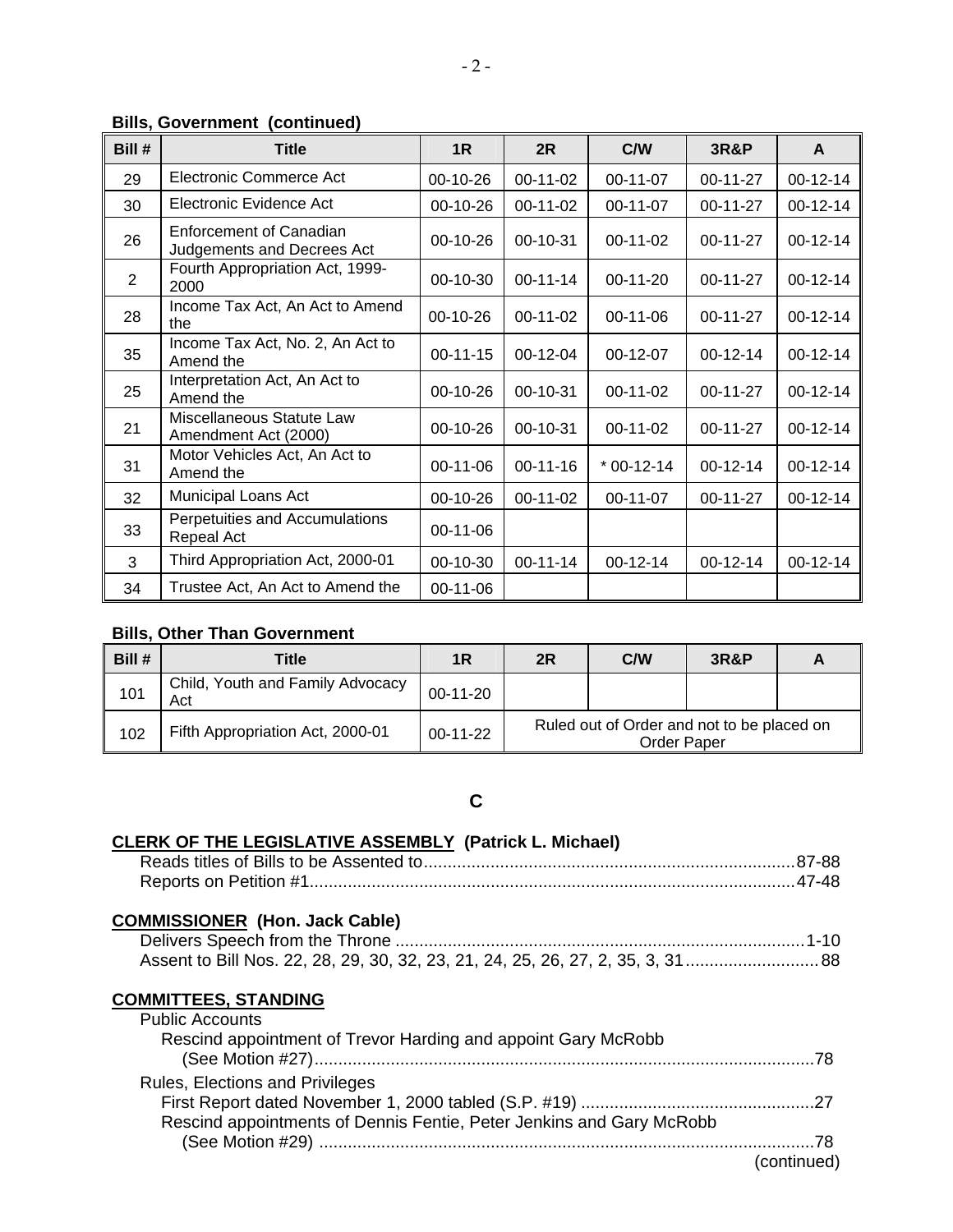# **COMMITTEES, STANDING (continued)**<br>Statutory Instruments

| Statutory Instruments                                         |
|---------------------------------------------------------------|
| Rescind appointment of Trevor Harding and appoint Gary McRobb |
|                                                               |

## $\mathbf D$

# DEBATE<br>Adjourned:

| Aujourrieu.                                                                 |  |
|-----------------------------------------------------------------------------|--|
|                                                                             |  |
|                                                                             |  |
| Motion #6. sub-amendment and amendment - pursuant to Standing Order 2(2) 46 |  |
|                                                                             |  |
|                                                                             |  |
|                                                                             |  |
|                                                                             |  |

## DEPUTY CLERK - ACTING (Douglas Arnott)

## **DIVISION**

#### $\overline{F}$

#### **FILED DOCUMENTS**

|             | Arts Funding Program Redesign/Expansion: discussion paper on       |
|-------------|--------------------------------------------------------------------|
|             | Arts Funding Program: terms of reference for sectoral consultation |
| (continued) |                                                                    |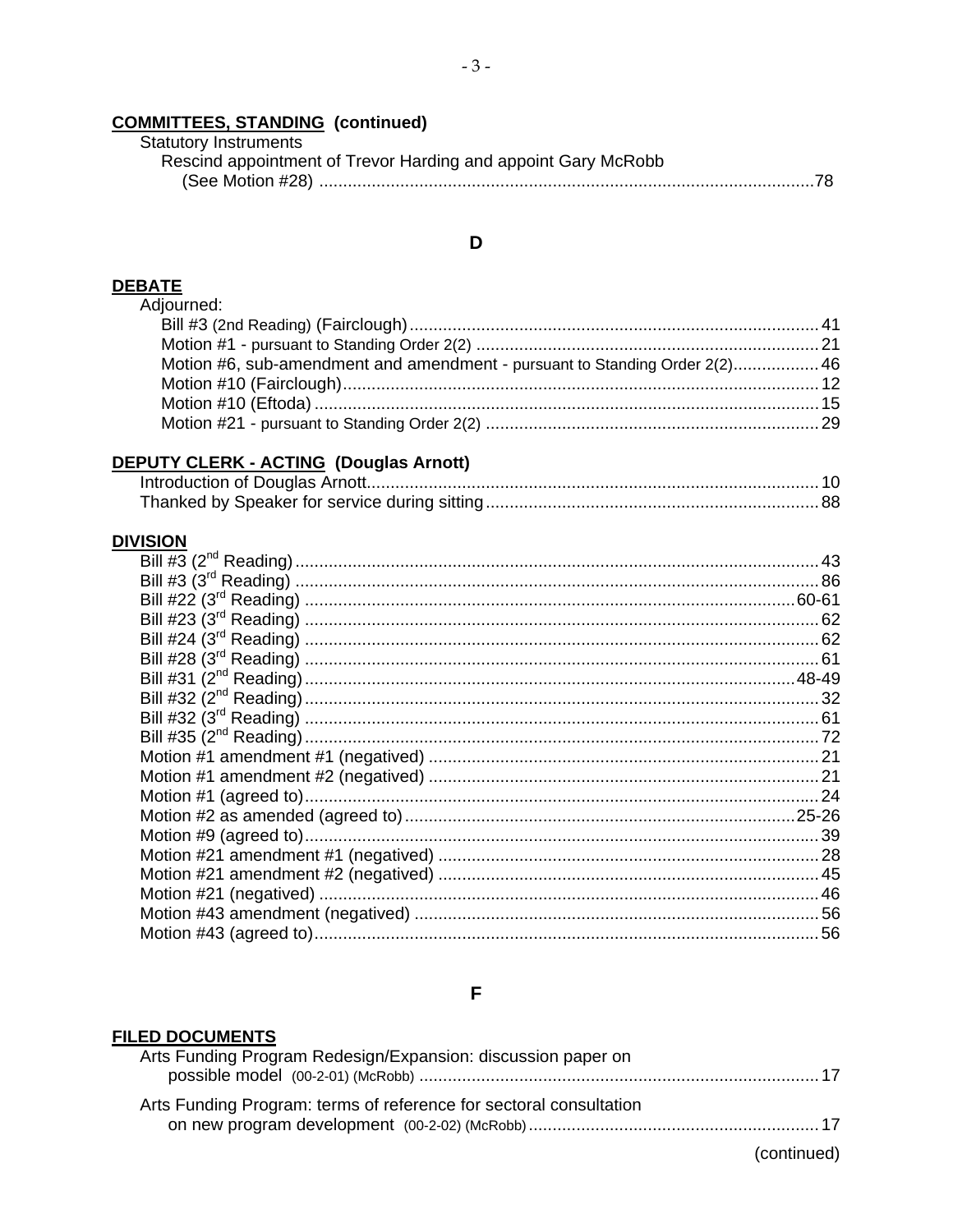#### **FILED DOCUMENTS (continued)**

| Connect Yukon - rural telecommunications and telephone service:<br>copy of a Ministerial Statement (dated November 10, 1999) given<br>by the former Minister of Government Services (00-2-03) (McRobb)  44 |    |
|------------------------------------------------------------------------------------------------------------------------------------------------------------------------------------------------------------|----|
| Connect Yukon: copy of a letter to the Editor, Yukon News from Dave                                                                                                                                        |    |
| Dinosaur tracks at Whiskers Lake: letter (dated December 6, 2000) to<br>Chief Norman Sterriah, Ross River Dena Council from Mrs. Edelman,                                                                  |    |
| Journal of Occurrences at the Forks of the Lewes and Pelly Rivers May 1848                                                                                                                                 |    |
| Outside travel for the Cabinet Offices (April 1, 1999 – March 31, 2000)                                                                                                                                    |    |
| Sole-source contracts by Executive Council Office for the years 1999/2000:                                                                                                                                 |    |
| Sole-source contracts for the years 1999/2000 by Economic Development:                                                                                                                                     |    |
| Sole-source contracts (Oct. 1, 1996 – March 31, 1997) by Executive Council<br>Office relating to Government transition: contract summary sheets                                                            | 69 |
|                                                                                                                                                                                                            |    |

#### **I**

#### **INTRODUCTIONS**

| Leader of the Official Opposition in Alberta Legislative Assembly, Nancy MacBeth 13 |  |
|-------------------------------------------------------------------------------------|--|
|                                                                                     |  |
|                                                                                     |  |

#### **L**

### **LEGISLATIVE ASSEMBLY**

**Sessional Summary** Divisions - 20 Filed Documents - 10 Government Bills Introduced - 17 Government Bills Passed - 15 Legislative Returns – 26 Motions Passed, Government - 2 Motions Debated, Other than Government - 11 Motions Passed, Other than Government - 8 Petitions - 1 Sessional Papers - 56 Sitting Days - 31 Written Questions - 0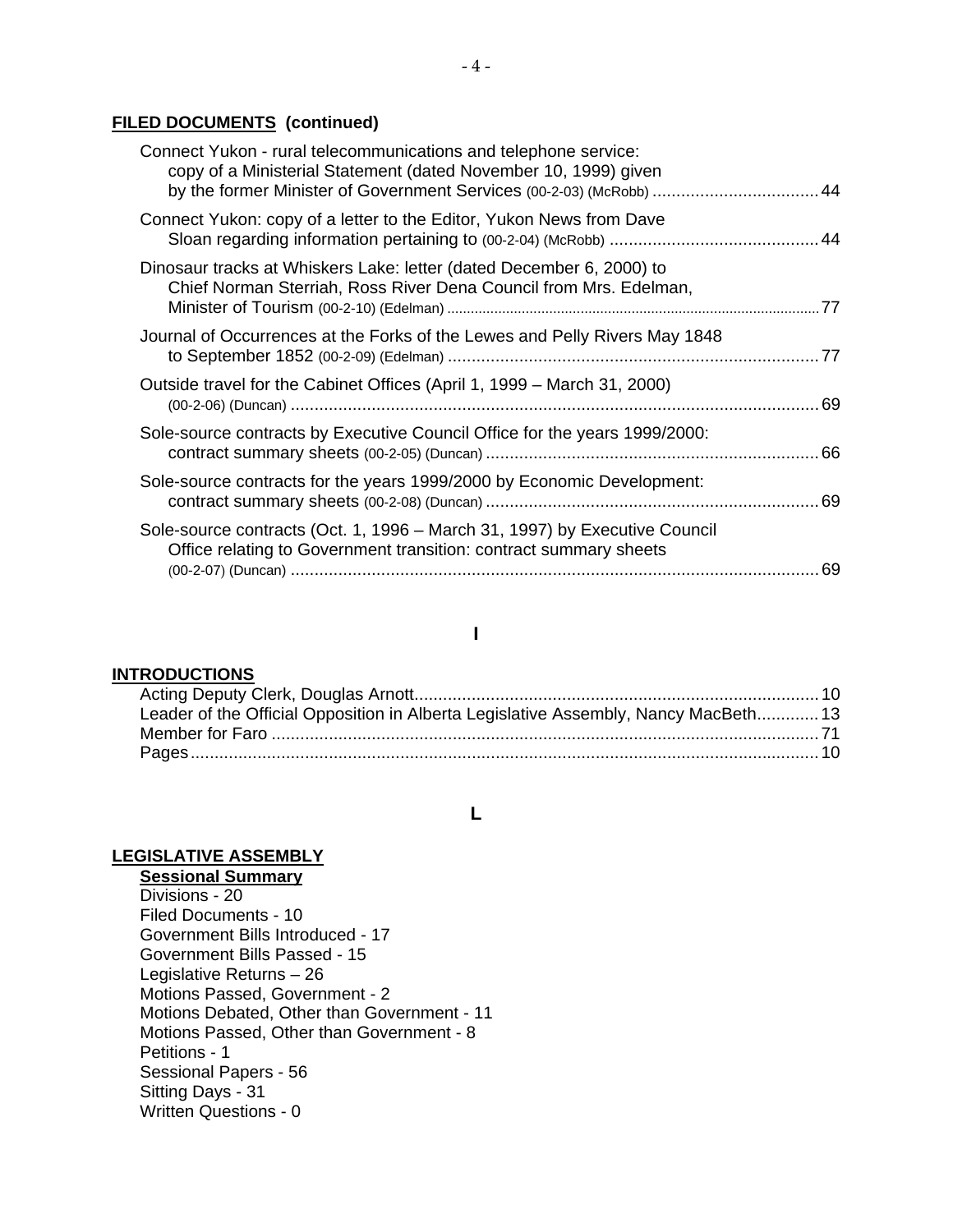## **LEGISLATIVE RETURNS**

| Air Access relating to international charters: responses to questions<br>raised by the Leader of the Third Party, after Ministerial Statement<br>was given; Request for Proposals for Yukon Air Access Study                                                                                 |             |
|----------------------------------------------------------------------------------------------------------------------------------------------------------------------------------------------------------------------------------------------------------------------------------------------|-------------|
| Air Access Study: responses to questions raised by the Member for Kluane,                                                                                                                                                                                                                    |             |
| Beringia Interpretive Centre Gift Shop: letter (dated November 6, 2000)<br>to Mr. McRobb, Member for Kluane, from the Hon. Mrs. Edelman,                                                                                                                                                     |             |
| Beringia Interpretive Centre Gift Shop: letter (dated November 9, 2000)<br>to Mr. McRobb, Member for Kluane, from the Hon. Mrs. Edelman,<br>Minister of Tourism re questions asked on November 6, November 7,                                                                                |             |
| Beringia Interpretive Centre Gift Shop: letter (dated November 10, 2000) to<br>Mr. Fairclough, Member for Mayo-Tatchun, from the Hon. Mrs. Edelman,<br>Minister of Tourism re role of the Executive Council Office (00-2-12) (Edelman) 42                                                    |             |
| Beringia Interpretive Centre Gift Shop: inventory list (00-2-13) (Edelman) 42                                                                                                                                                                                                                |             |
| Community Development Fund: 2000/01 Fund Summary; list of projects<br>approved for 2000/01 before 2000/01; list of carry over projects to<br>2000/01; list of applications and approved amounts 2000/01; applications<br>and approved amounts, breakdown of rural, Whitehorse and Yukon wide |             |
| Connect Yukon - 19596 Yukon Inc.: information pertaining to Yukon                                                                                                                                                                                                                            |             |
|                                                                                                                                                                                                                                                                                              |             |
| Executive Council Office (Bureau of Statistics): response to questions asked<br>during 2000-01 Supplementary Estimates re housing starts (00-2-22) (Duncan) 83                                                                                                                               |             |
| Hamilton Boulevard contract: explanation of supplementary budget provisions                                                                                                                                                                                                                  |             |
| Health and Social Services: response to questions asked on November 30,<br>2000 by the Member for Kluane, during debate on the 2000-01                                                                                                                                                       |             |
|                                                                                                                                                                                                                                                                                              |             |
| Income Tax Act, An Act to Amend (Yukon): taxation year (00-2-09) (Duncan)  42                                                                                                                                                                                                                |             |
| Income Tax Act (Federal): reason for an amendment (00-2-08) (Duncan)  42<br>Interpretation Act changes: regarding the definition of "bank" and federal                                                                                                                                       |             |
| James E. Almstrom Contracts: copies of 3 contracts dated from April 18, 2000                                                                                                                                                                                                                 |             |
|                                                                                                                                                                                                                                                                                              |             |
| Outfitting industry (Yukon): steps being taken by Government to save                                                                                                                                                                                                                         |             |
| Public Communication Services program: transfer to Government Services                                                                                                                                                                                                                       |             |
|                                                                                                                                                                                                                                                                                              | (continued) |
|                                                                                                                                                                                                                                                                                              |             |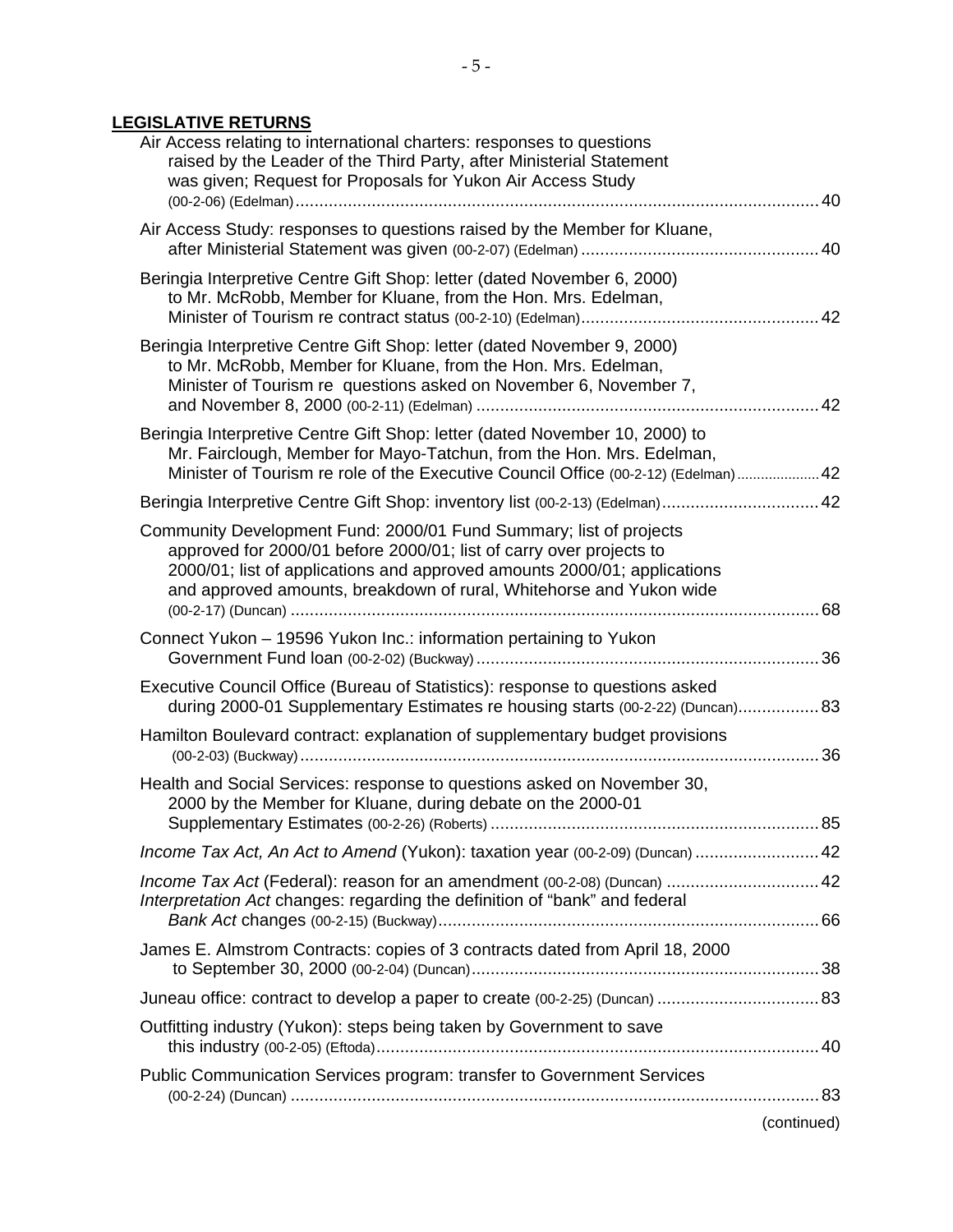## **LEGISLATIVE RETURNS (continued)**

| Restructuring of the Public Communications Services, Executive Council                                                                       |  |
|----------------------------------------------------------------------------------------------------------------------------------------------|--|
| Ross River School demolition and salvage: information pertaining to                                                                          |  |
|                                                                                                                                              |  |
| Street lighting: status of requests near the Takhini River subdivision,<br>Tagish and Chootla subdivisions, and Upper Liard and Albert Creek |  |
| Tourism Marketing Fund: list of recommended projects; list of approved                                                                       |  |
| Trade and Investment Fund: 2000/01 Fund Summary; list of projects<br>approved prior to 2000/01; applications and approved projects 2000/01   |  |
|                                                                                                                                              |  |
| Youth Directorate: status of 'Yukon Youth Directorate' (00-2-21) (Duncan) 83                                                                 |  |

## **M**

#### **MEMBERS' SERVICES BOARD**

| Members' Services Board |                                                                   |
|-------------------------|-------------------------------------------------------------------|
|                         | Rescind appointment of Trevor Harding and appoint Eric Fairclough |
|                         |                                                                   |

## **MINISTERIAL STATEMENTS**

| <b>Buckway</b><br>(Community and Transportation Services)                |    |
|--------------------------------------------------------------------------|----|
| Emergency situations in Watson Lake: fire burns principal grocery store; |    |
| (Justice)                                                                | 12 |
| Duncan<br>(Premier)                                                      |    |
|                                                                          |    |
|                                                                          |    |
|                                                                          |    |
|                                                                          |    |
|                                                                          |    |
|                                                                          |    |
| <b>Edelman</b><br>(Tourism)                                              | 23 |
|                                                                          |    |
| (Liquor Corporation)<br>(continued)                                      |    |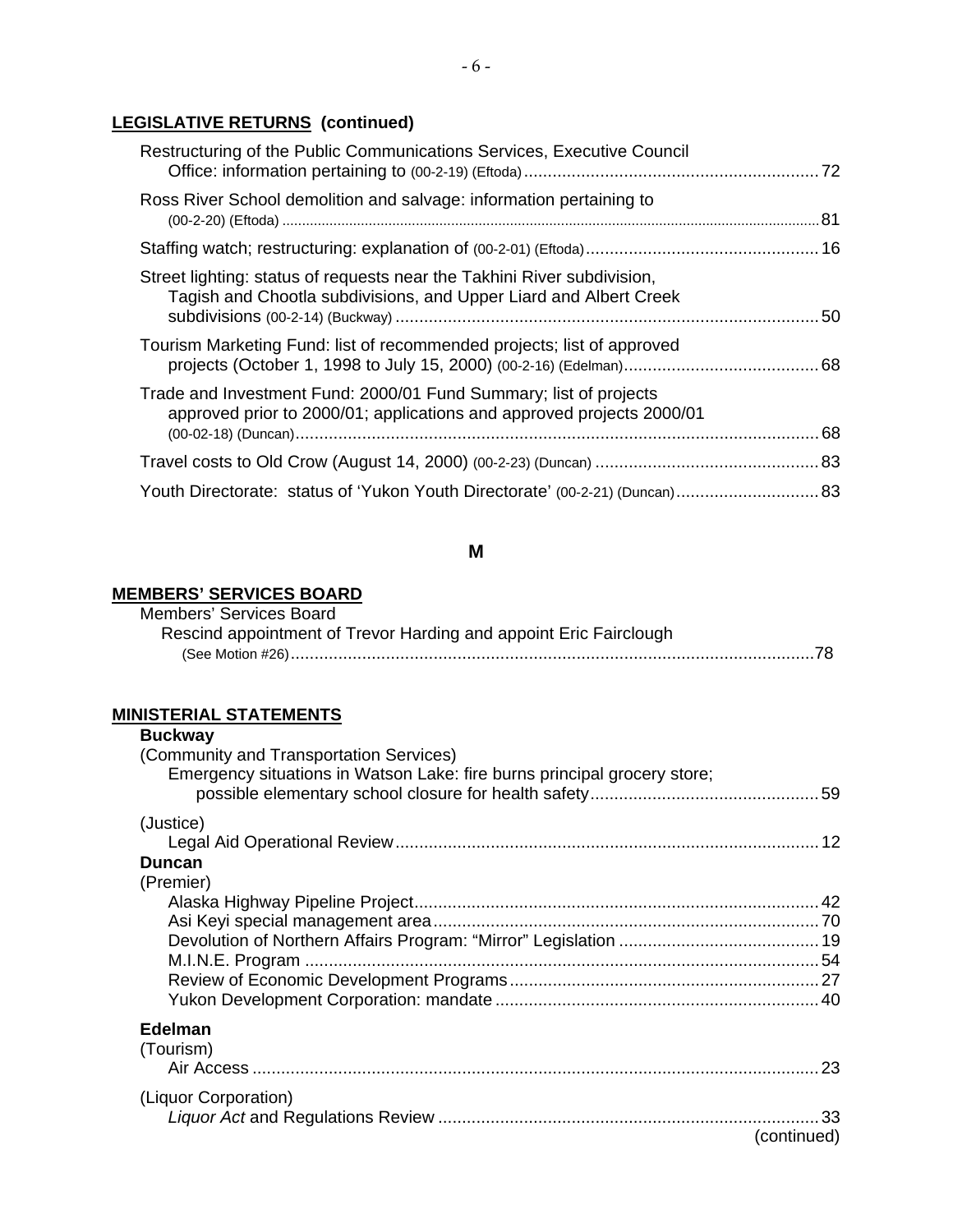## **MINISTERIAL STATEMENTS (continued)**

| <b>Eftoda</b>                |      |
|------------------------------|------|
| (Renewable Resources)        |      |
|                              |      |
|                              |      |
|                              |      |
|                              |      |
| (Education)                  |      |
|                              |      |
| Jim                          |      |
| (Government Services)        |      |
|                              |      |
|                              |      |
| (Yukon Housing Corporation)  |      |
|                              |      |
| <b>Roberts</b>               |      |
| (Health and Social Services) |      |
|                              |      |
|                              |      |
|                              | . 69 |
|                              |      |

#### **MONEY MESSAGE**

| mpanied Bill<br>' Nos. |  |  |
|------------------------|--|--|
|------------------------|--|--|

| <b>MOTIONS - COMMITTEE OF THE WHOLE</b>                                                                                                                                  | <b>Member</b>  | Page             | <b>Amendment</b>          | <b>Disposition</b>    |
|--------------------------------------------------------------------------------------------------------------------------------------------------------------------------|----------------|------------------|---------------------------|-----------------------|
| Chair and President of the Yukon<br>Development Corporation to appear as<br>witnesses from $4:00$ p.m. to $6:00$ p.m. on<br>November 9, 2000 (C/W #1)                    | Tucker         | 39               |                           | Carried               |
| President and Chair of the Yukon Workers'<br>Compensation Health and Safety Board to<br>appear as witnesses from 4:00 p.m. to 6:00<br>p.m. on November 28, 2000 (C/W #2) | Tucker         | 65               |                           | Carried               |
| <b>MOTIONS - GOVERNMENT</b>                                                                                                                                              | <b>Member</b>  | Page             | <b>Amendment</b>          | <b>Disposition</b>    |
| Standing Orders to be amended to include:<br>Standing Committee on Appointments (#2)                                                                                     | Roberts        | $24 - 26$        | 25                        | Carried as<br>amended |
| Standing Orders of the Yukon Legislative<br>Assembly to be amended regarding sitting<br>hours of the Legislature (#1)                                                    | Roberts        | $20 - 21.$<br>24 | 21<br>Negatived           | Carried               |
| <b>MOTIONS - OTHER THAN GOVERNMENT</b>                                                                                                                                   | <b>Member</b>  | Page             | <b>Amendment</b>          | <b>Disposition</b>    |
| Address in Reply to Speech from the Throne<br>$(\#10)$                                                                                                                   | McLarnon       | 12, 15,<br>17    |                           | Carried               |
| First Nations retaining a more equitable<br>portion of their Land Claims settlement<br>nackaga (#11)                                                                     | <b>Jenkins</b> | 66-67            | 67<br>Adjourned<br>debate | Adjourned<br>debate   |

package (#41)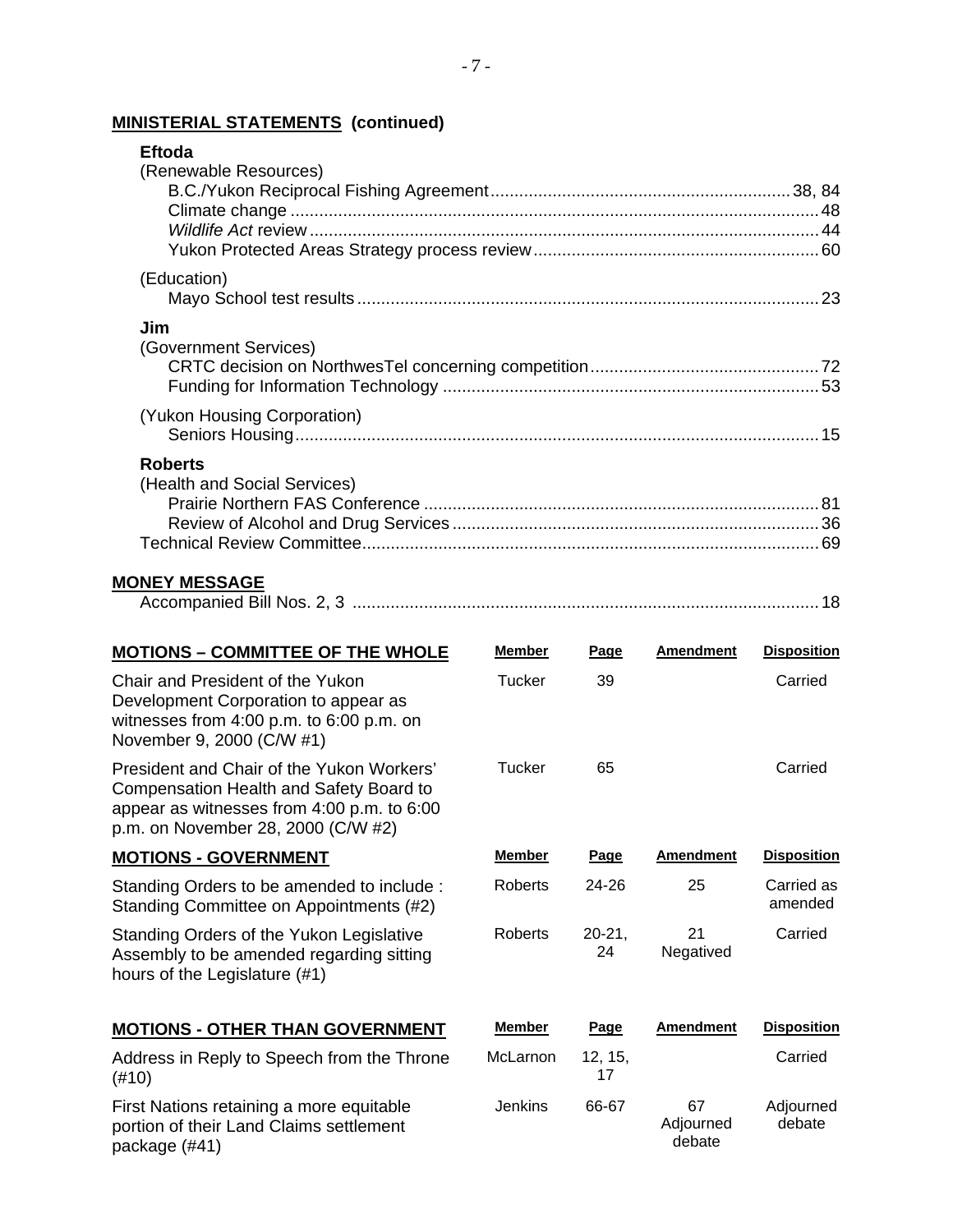| <b>MOTIONS - OTHER THAN GOVERNMENT</b>                                                                                                                       | <b>Member</b> | <b>Page</b>    | <b>Amendment</b>                                     | <b>Disposition</b>                                       |
|--------------------------------------------------------------------------------------------------------------------------------------------------------------|---------------|----------------|------------------------------------------------------|----------------------------------------------------------|
| Formation of an all-Party Committee to<br>examine options for winter employment (#21)                                                                        | Fentie        | $28-29,$<br>45 | #1 28<br>Negatived<br>#2 45<br>Negatived             | Negatived                                                |
| Members' Services Board: membership be<br>amended by rescinding appointment of Trevor<br>Harding and appointing Eric Fairclough (#26)                        | <b>Tucker</b> | 78             |                                                      | Carried                                                  |
| Ombudsman Act to continue to be in force<br>until June 20, 2006 (#3)                                                                                         | <b>Tucker</b> | 77-78          |                                                      | Carried                                                  |
| Postage stamp commemorating Royal<br>Canadian Army Service Corp. (#9)                                                                                        | Kent          | 38-39          |                                                      | Carried                                                  |
| Public Accounts, Standing Committee on: be<br>amended by rescinding appointment of Trevor<br>Harding and appointing Dave Keenan (#27)                        | Tucker        | 78             |                                                      | Carried                                                  |
| Rules, Elections and Privileges, Standing<br>Committee on: be amended by rescinding<br>appointments of Dennis Fentie, Peter Jenkins<br>and Gary McRobb (#29) | <b>Tucker</b> | 78             |                                                      | Carried                                                  |
| Statutory Instruments, Standing Committee on:<br>be amended by rescinding appointment of<br>Trevor Harding and appointing Gary McRobb<br>(#28)               | Tucker        | 78             |                                                      | Carried                                                  |
| Urge Government of Canada to eliminate GST<br>on heating fuels and electricity (#6)                                                                          | Jenkins       | 46             | 46<br>Sub-<br>amendment<br>46<br>Adjourned<br>debate | Adjourned<br>debate                                      |
| Yukon Income Tax reduction (#43)                                                                                                                             | Kent          | 55-56          | 56<br>Negatived                                      | Carried                                                  |
| <b>MOTIONS - PROCEDURAL</b><br>[See also "Sit Beyond Normal Hour of                                                                                          | <b>Member</b> | Page           | <b>Amendment</b>                                     | <b>Disposition</b>                                       |
| Adjournment"]<br>Address in Reply to Speech from the Throne<br>be engrossed and presented to Commissioner                                                    | <b>Tucker</b> | 17             |                                                      | Carried                                                  |
| Special adjournment motion                                                                                                                                   | <b>Tucker</b> | 88             |                                                      | Carried                                                  |
| <b>MOTIONS – URGENT AND PRESSING</b><br><b>NECESSITY (Under Standing Order 28)</b>                                                                           | <u>Member</u> | Page           | <b>Amendment</b>                                     |                                                          |
| Debate the Fifth Appropriation Act, 2000-01<br>prepared by the Official Opposition                                                                           | Fentie        | 54-55          |                                                      | Unanimous<br>consent<br>denied; not<br>proceeded<br>with |

(continued)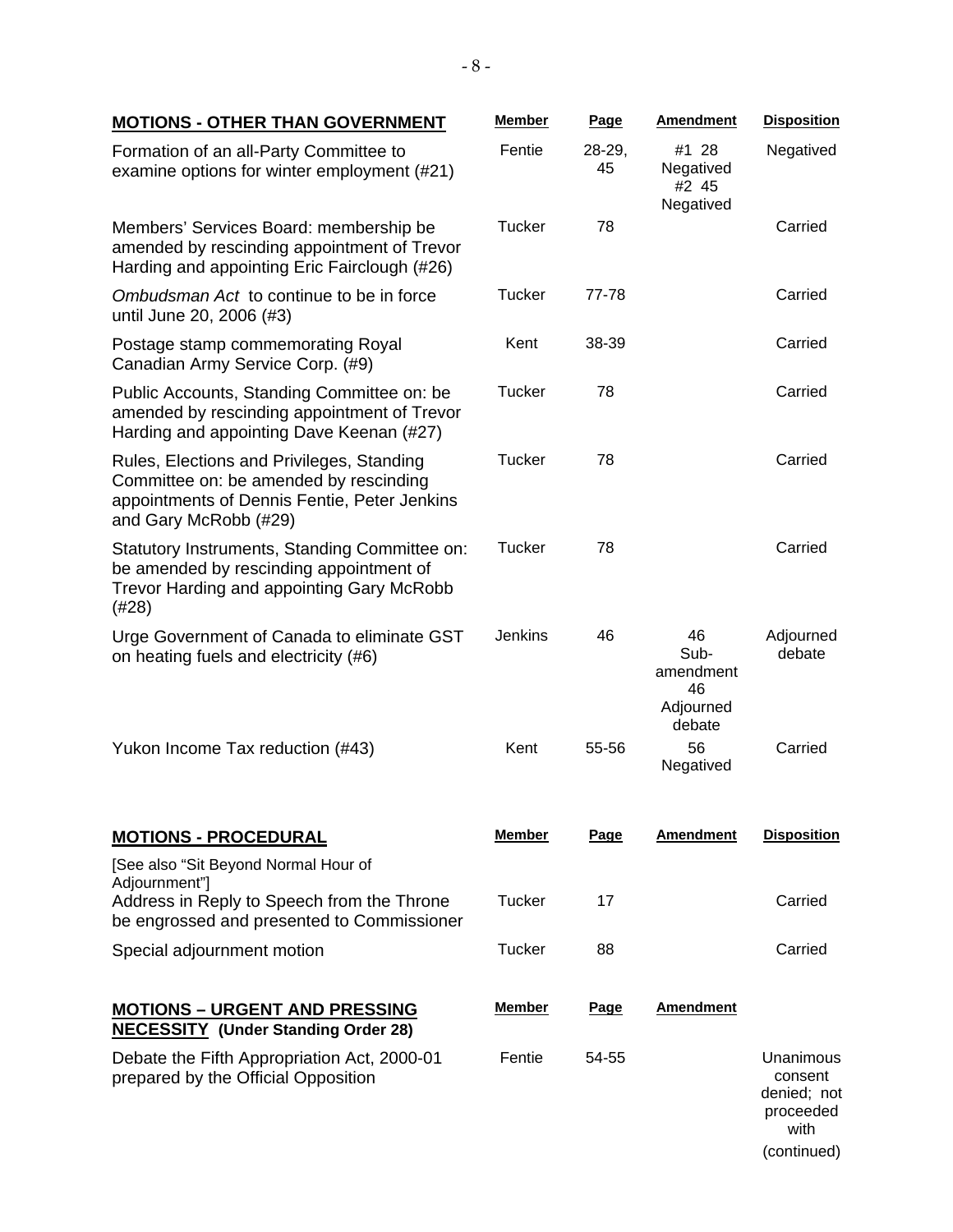| <b>MOTIONS - URGENT AND PRESSING</b>                                                 | <b>Member</b>  | Page | <b>Amendment</b> |                                                          |
|--------------------------------------------------------------------------------------|----------------|------|------------------|----------------------------------------------------------|
| <b>NECESSITY</b> (Under Standing Order 28)                                           |                |      |                  |                                                          |
| Public inquiry into Government and private<br>sector group homes                     | <b>Jenkins</b> | 23   |                  | Unanimous<br>consent<br>denied; not<br>proceeded<br>with |
| Revocation of Orders-in-Council establishing<br>Asi Keyi Natural Environment Park    | <b>Jenkins</b> | 69   |                  | Unanimous<br>consent<br>denied; not<br>proceeded<br>with |
|                                                                                      | N              |      |                  |                                                          |
| <b>NEW MEMBER - FARO</b>                                                             |                |      |                  |                                                          |
|                                                                                      |                |      |                  |                                                          |
|                                                                                      |                |      |                  |                                                          |
|                                                                                      |                |      |                  |                                                          |
|                                                                                      | P              |      |                  |                                                          |
| <b>PAGES</b>                                                                         |                |      |                  |                                                          |
| <b>PETITIONS</b>                                                                     |                |      |                  |                                                          |
| Mount Logan: renaming (#1)                                                           |                |      |                  |                                                          |
|                                                                                      |                |      |                  |                                                          |
|                                                                                      |                |      |                  |                                                          |
|                                                                                      |                |      |                  |                                                          |
| <b>POINT OF ORDER</b>                                                                |                |      |                  |                                                          |
| Re Rules regarding Ministerial Statements (Fentie) (taken under advisement)  12      |                |      |                  |                                                          |
|                                                                                      |                |      |                  |                                                          |
|                                                                                      |                |      |                  |                                                          |
|                                                                                      |                |      |                  |                                                          |
|                                                                                      |                |      |                  |                                                          |
|                                                                                      |                |      |                  |                                                          |
|                                                                                      |                |      |                  |                                                          |
|                                                                                      |                |      |                  |                                                          |
|                                                                                      |                |      |                  |                                                          |
|                                                                                      |                |      |                  |                                                          |
|                                                                                      |                |      |                  |                                                          |
|                                                                                      |                |      |                  |                                                          |
| <b>PRIVILEGE, QUESTION OF</b>                                                        |                |      |                  |                                                          |
|                                                                                      |                |      |                  |                                                          |
| Re remarks made by Minister of Education (Fairclough) (taken under advisement) 27-28 |                |      |                  |                                                          |
|                                                                                      |                |      |                  |                                                          |
|                                                                                      |                |      |                  | (continued)                                              |
|                                                                                      |                |      |                  |                                                          |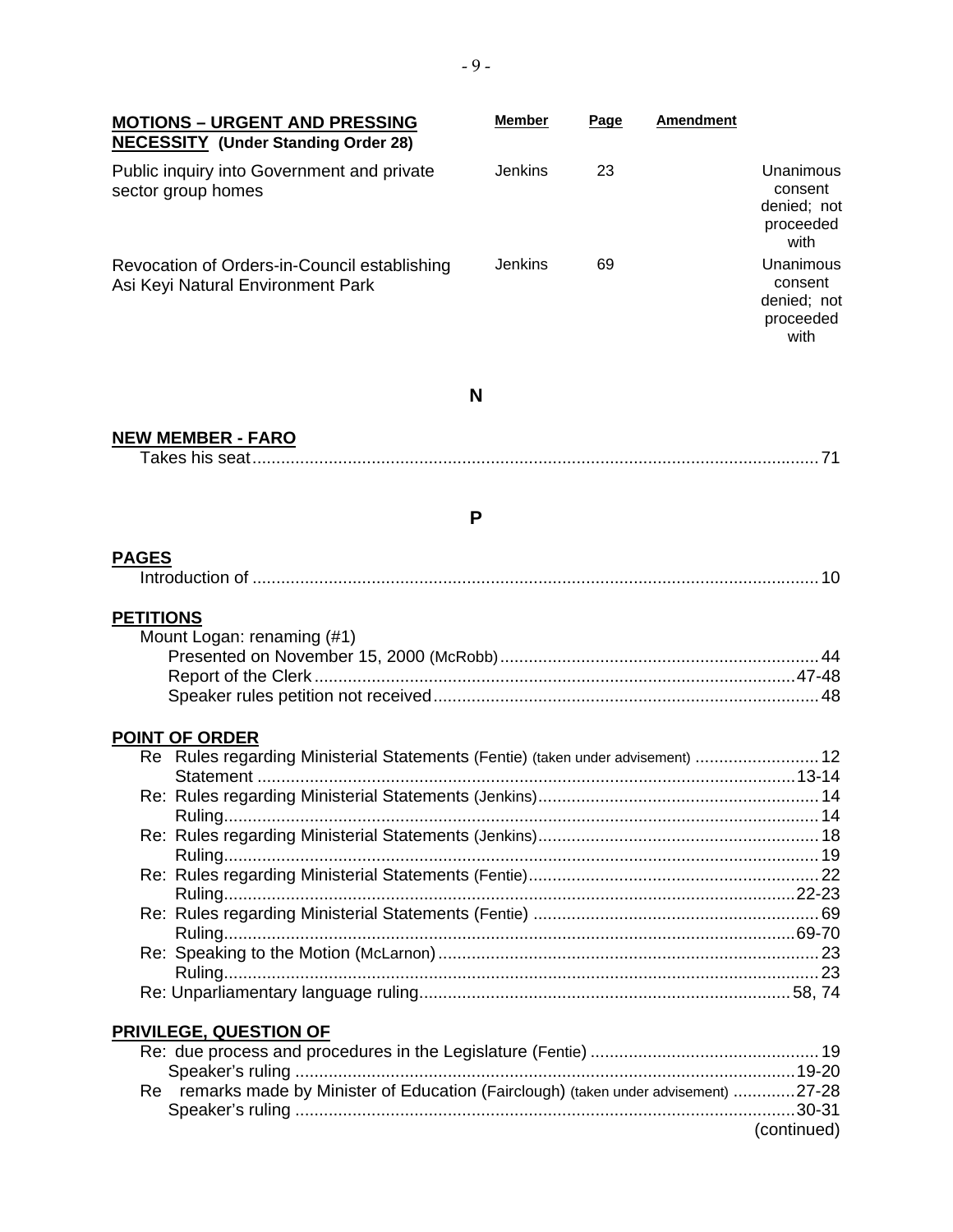## **PRIVILEGE, QUESTION OF (continued)**

| Re: remarks made on November 1, 2000 by the Member for Kluane (McLarnon) |  |
|--------------------------------------------------------------------------|--|
|                                                                          |  |
|                                                                          |  |
| <b>PRO FORMA BILL</b>                                                    |  |

### **Q**

#### **QUORUM COUNT**

|--|--|

### **R**

## **RECESS**

| Unanimous consent granted so that the Premier, the Leader of the    |  |
|---------------------------------------------------------------------|--|
| Official Opposition and the Leader of the Third Party could consult |  |
|                                                                     |  |

## **RULES, ELECTIONS and PRIVILEGES, STANDING COMMITTEE ON**

|--|--|--|

## **S**

## **SESSIONAL PAPERS**

|             | Aishihik Lake property/Cabinet Commissioner on Energy (McRobb): information<br>package relating to; comprised of Yukon NDP Caucus Press Release<br>(dated August 29, 1997); CKRW news transcript (dated April 25, 1997);  |
|-------------|---------------------------------------------------------------------------------------------------------------------------------------------------------------------------------------------------------------------------|
| 36          | Alaska Highway Pipeline Project: fact sheet; list of meetings since July 2000;<br>Alcohol and Drug Services (Yukon) Review: Final Report (dated September 18,                                                             |
|             | Assessment subject to taxes or grant-in-lieu for Dawson; YTG municipal<br>loans and related matters: letter (dated November 8, 2000) to Member<br>for Klondike from Pat Duncan, Minister of Finance (00-2-26) (Duncan) 38 |
|             | Aeromax Loadstar: letter (dated May 17, 2000) to President and CEO,<br>Aeromax Loadstar, from Pat Duncan, Premier, regarding consideration<br>of Whitehorse as a site for an aircraft/aerospace manufacturing plant       |
| 22          | Auditor General: Report on the Consolidated Financial Statements of the<br>Government of the Yukon Territory for the year ended March 31, 2000                                                                            |
| (continued) | Beringia Contract – final payment (dated November 21, 2000) (00-2-34) (Edelman)52                                                                                                                                         |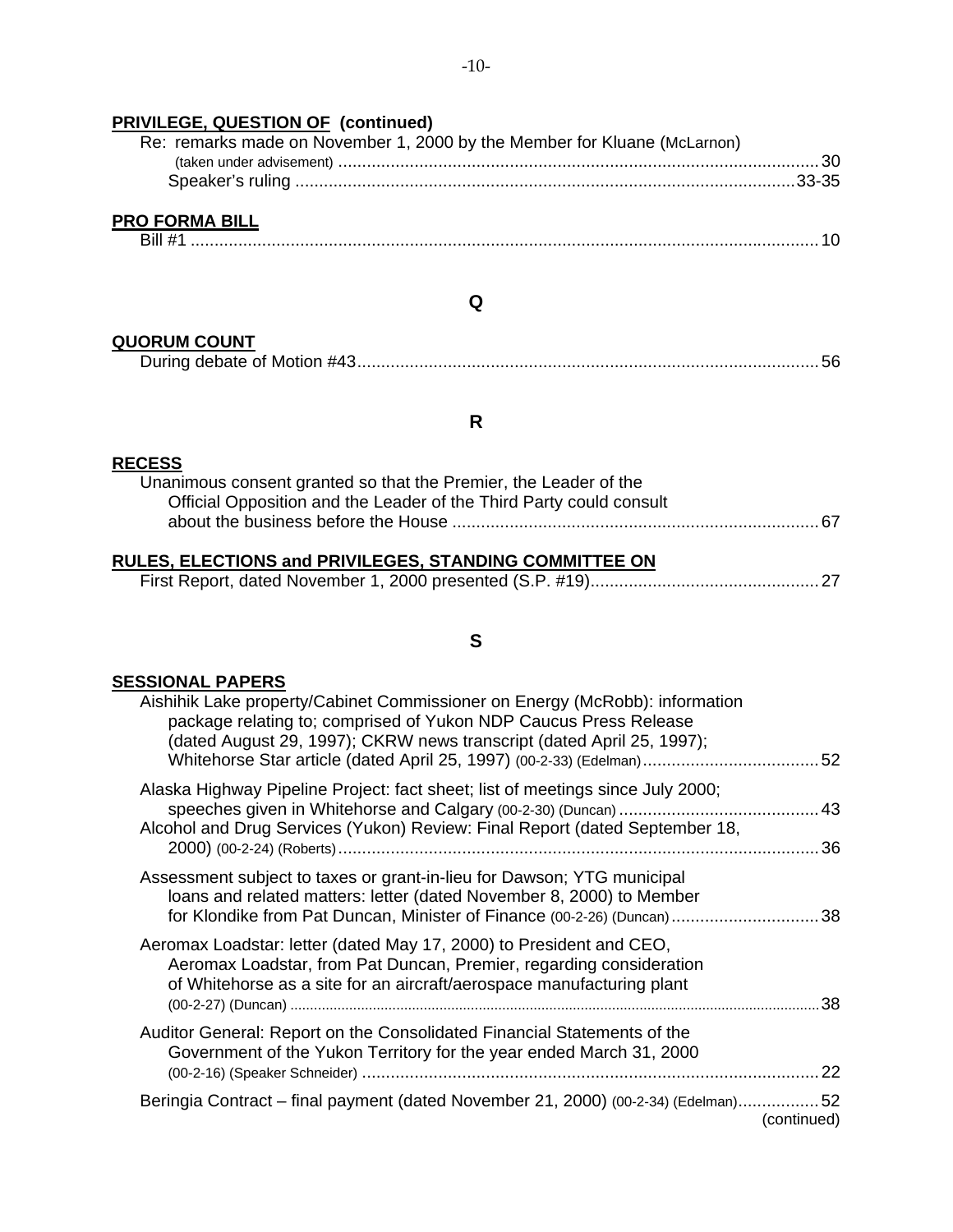## **SESSIONAL PAPERS (continued)**

| Conflict of Interest Commission (Yukon): correspondence regarding Beringia<br>Interpretive Centre Gift Shop - letter (dated November 14, 2000) from<br>Mr. McRobb, Member for Kluane, to Mr. McLarnon, Member for<br>Whitehorse Centre; letter (dated November 15, 2000 from Mr. McLarnon,<br>to Mr. Hughes, Conflicts Commissioner; letter (dated November 16, 2000) |             |
|-----------------------------------------------------------------------------------------------------------------------------------------------------------------------------------------------------------------------------------------------------------------------------------------------------------------------------------------------------------------------|-------------|
| Conflict of Interest Commission (Yukon): letter from Mr. McLarnon, Member<br>for Whitehorse Centre (dated November 2, 2000) requesting Conflict of<br>Interest Commissioner's advice on whether Member for Whitehorse Centre<br>was in breach of Conflict of Interest (Members and Ministers) Act                                                                     |             |
| Conflict of Interest Commission (Yukon): letter from Mr. McLarnon,<br>Member for Whitehorse Centre, to Mr. Hughes, Conflicts Commissioner,                                                                                                                                                                                                                            |             |
| Conflict of Interest Commission (Yukon): letter from Mr. McRobb, Member<br>for Kluane (dated November 9, 2000) requesting broadened scope of<br>inquiry re purchase of materials from Mike's North Communications by                                                                                                                                                  |             |
| Conflict of Interest Commission (Yukon): letter from Mr. McRobb, Member<br>for Kluane (dated November 23, 2000) to Mr. McLarnon, Member for<br>Whitehorse Centre, re expanding the scope of the investigation                                                                                                                                                         |             |
| Connect Yukon: Letter of Intent re the communities not included in Connect<br>Yukon (dated March 31, 2000); Contribution Agreement for one Marsh Lake<br>Infrastructure Build (dated April 12, 2000); Service Management Agreement                                                                                                                                    |             |
| Deductions from the indemnities of Members of the Legislative Assembly made<br>pursuant to subsection 39(6) of the Legislative Assembly Act. Report of the<br>Clerk of the Yukon Legislative Assembly (dated October 23, 2000) (00-2-07)                                                                                                                              |             |
| Election of James R. McLachlan as Member for Faro, letter dated<br>December 4, 2000 from Chief Electoral Officer to Speaker                                                                                                                                                                                                                                           |             |
|                                                                                                                                                                                                                                                                                                                                                                       |             |
|                                                                                                                                                                                                                                                                                                                                                                       |             |
| "Goodwill": academic paper, "Accounting for Goodwill" (dated 1995), by                                                                                                                                                                                                                                                                                                |             |
| "Goodwill": definition and accounting approaches, from "Accounting<br>Recommendations" (dated March, 1999), The Canadian Institute                                                                                                                                                                                                                                    |             |
| Government contract (Executive Council Office): Alastair Campbell (Ottawa)<br>for research and advice on the Alaska Pipeline Project, Yukon Act                                                                                                                                                                                                                       |             |
| Government contract (Executive Council Office): Jayme Aylward Consulting                                                                                                                                                                                                                                                                                              | (continued) |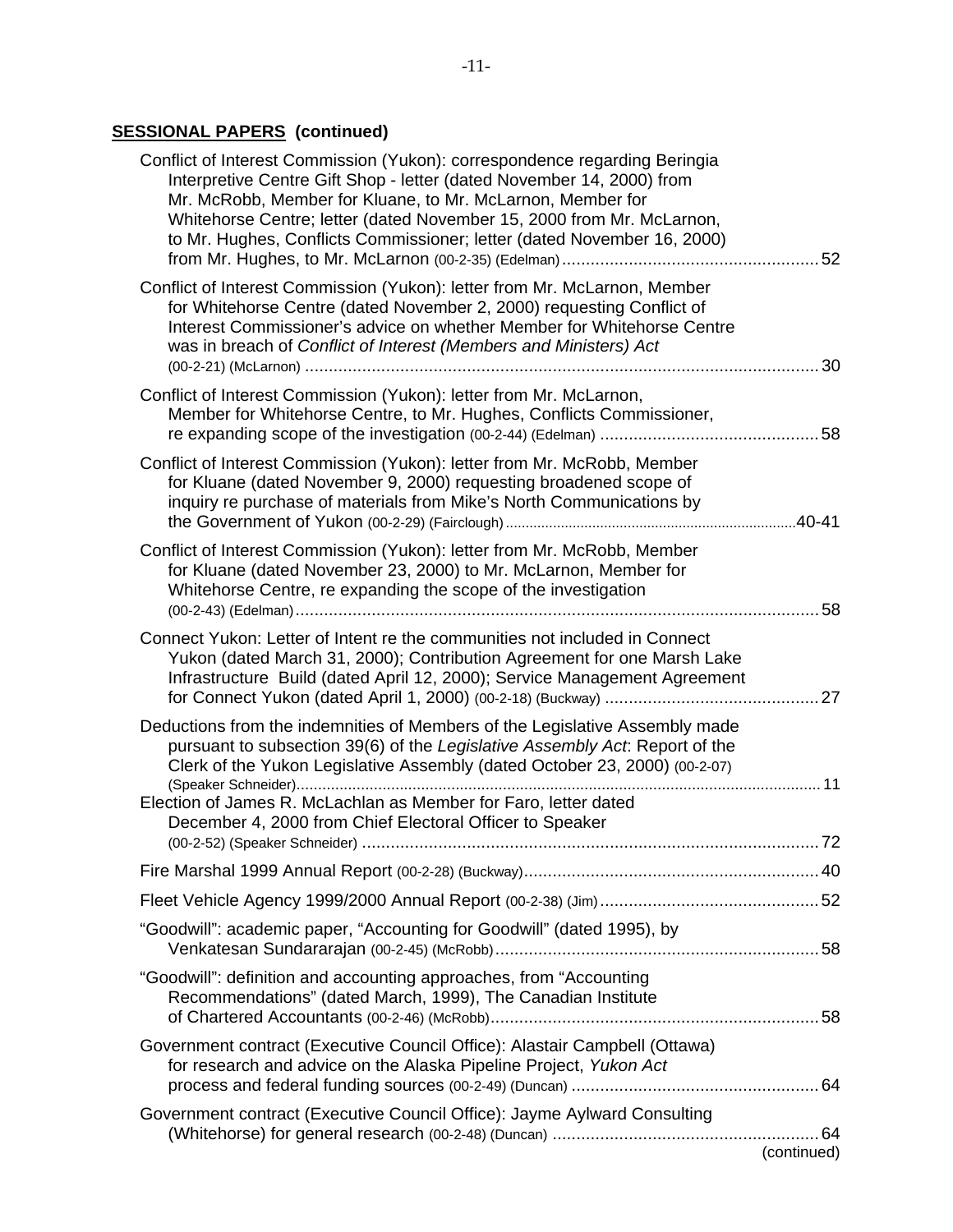## **SESSIONAL PAPERS (continued)**

| Government Contracting Summary Report by Department (April 1, 2000 -                                                                                                                                                                                                                                            |  |
|-----------------------------------------------------------------------------------------------------------------------------------------------------------------------------------------------------------------------------------------------------------------------------------------------------------------|--|
| Government of Yukon Projections: 1999-00 Actual to 2003-04 Projected                                                                                                                                                                                                                                            |  |
| Health Care Insurance Programs, Health Services Branch: Statement of<br>Revenue and Expenditures for the years 1997 to 2000 (00-2-47) (Roberts) 60                                                                                                                                                              |  |
| Intergovernmental Relations Accord between the Tr'ondëk Hwëch'in<br>Government and the Government of Yukon (signed September 19, 2000)                                                                                                                                                                          |  |
| "Mirror" Legislation (August 31, 2000 Draft): Territorial Lands (Yukon) Act;<br>Waters Act; Placer Mining Act; Quartz Mining Act; Environmental                                                                                                                                                                 |  |
|                                                                                                                                                                                                                                                                                                                 |  |
| Motor Vehicle Act amendments: letter (dated November 21, 2000)<br>to the President, Yukon Transportation Association from the<br>Minister of Community and Transportation Services re consultation                                                                                                              |  |
| Ombudsman and Information and Privacy Commissioner 1999 Annual                                                                                                                                                                                                                                                  |  |
|                                                                                                                                                                                                                                                                                                                 |  |
| Property Management Agency 1999/2000 Annual Report (00-2-36) (Jim) 52                                                                                                                                                                                                                                           |  |
| Public Accounts of the Government of the Yukon Territory for the year                                                                                                                                                                                                                                           |  |
| Public Service group insurance benefit plan statement of accounts for<br>1998-1999 and 1999-2000 policy years from Aon Consulting (dated                                                                                                                                                                        |  |
| Report of the Chief Electoral Officer of the Yukon on the 2000 General                                                                                                                                                                                                                                          |  |
| Resignation notice (dated October 21, 2000) as MLA from Trevor Harding,                                                                                                                                                                                                                                         |  |
|                                                                                                                                                                                                                                                                                                                 |  |
| Standing Committee on Rules, Elections and Privileges, 30th Legislative<br>Assembly: Minutes of Meeting #1 (September 27, 2000) (00-2-10) (Fentie) 13                                                                                                                                                           |  |
| Standing Committee on Rules, Elections and Privileges: First Report                                                                                                                                                                                                                                             |  |
| Travel: letter (dated Oct. 5, 2000) to Premier Duncan from the Leader<br>of the Official Opposition asking for details regarding travel by Ministers,<br>political staff and private MLAs on behalf of government for the period of<br>May 6 to October 6, 2000; request for Ministerial travel budget balances |  |
|                                                                                                                                                                                                                                                                                                                 |  |

(continued)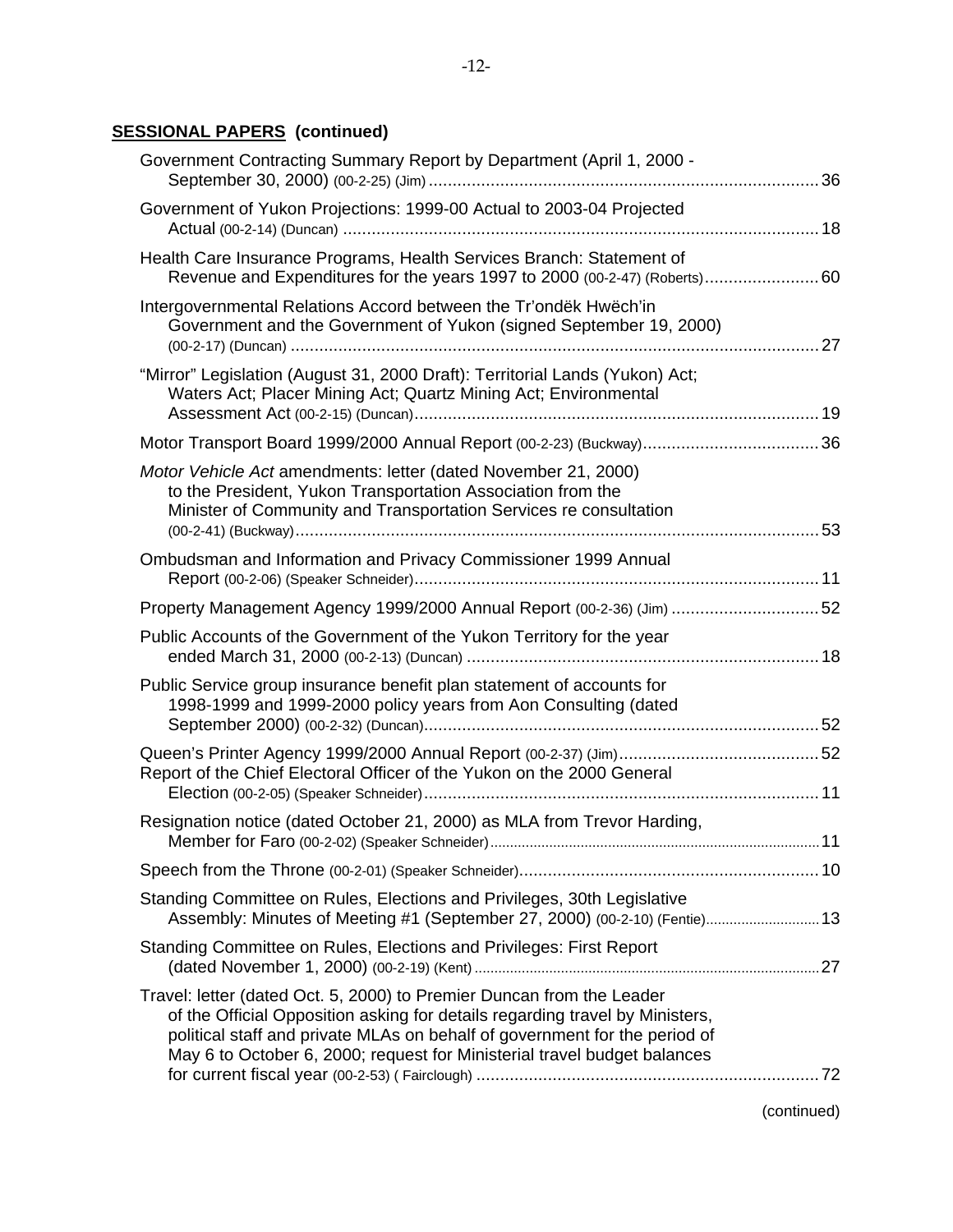## **SESSIONAL PAPERS (continued)**

| Vacancy in Electoral District of Faro: copy of letter dated October 23, 2000<br>from the Clerk of the Legislative Assembly to Commissioner Cable                                                              |    |
|---------------------------------------------------------------------------------------------------------------------------------------------------------------------------------------------------------------|----|
| Warrant dated October 23, 2000, regarding vacancy in Faro due to<br>resignation of Trevor Harding issued by Speaker Schneider                                                                                 |    |
| Winter Tourism Development Study (Tourism Yukon): phase one (dated                                                                                                                                            |    |
| Yukon Advisory Council on Women's Issues 1999/2000Annual Report                                                                                                                                               |    |
| Yukon Arts Centre 1999/2000 Annual Report and Financial Statements                                                                                                                                            |    |
|                                                                                                                                                                                                               |    |
| Yukon Development Corporation/Yukon Energy Corporation 1999 Annual                                                                                                                                            |    |
| Yukon Geographical Place Names Board 1998/99 Annual Report                                                                                                                                                    |    |
| Yukon Health and Social Services Council 1998/1999 Annual Report                                                                                                                                              |    |
| Yukon Heritage Resources Board 1999/2000 Annual Report (00-2-54) (Edelman) 80                                                                                                                                 |    |
| Yukon Hospital Corporation Financial Statements for the year ended                                                                                                                                            |    |
|                                                                                                                                                                                                               |    |
| Yukon Legal Services Society, Operational Review of the: Final Report<br>submitted by Bonnie R. Durnford (dated September, 2000)                                                                              |    |
|                                                                                                                                                                                                               |    |
| Yukon Public Service Staff Relations Board 1999/2000 Annual Report                                                                                                                                            | 16 |
| Yukon Sustainable Progress Indicators: framework, indicators and<br>implementation approach for reviewing the Yukon Economic Strategy<br>(dated March 31, 2000) prepared for the Yukon Council on the Economy |    |
| Yukon Teachers' Staff Relations Board 1999/2000 Annual Report (00-2-12) (Eftoda) 16                                                                                                                           |    |
|                                                                                                                                                                                                               |    |
|                                                                                                                                                                                                               |    |
| <b>SPEAKER (Hon. Dennis Schneider)</b>                                                                                                                                                                        |    |
|                                                                                                                                                                                                               |    |
| (continued)                                                                                                                                                                                                   |    |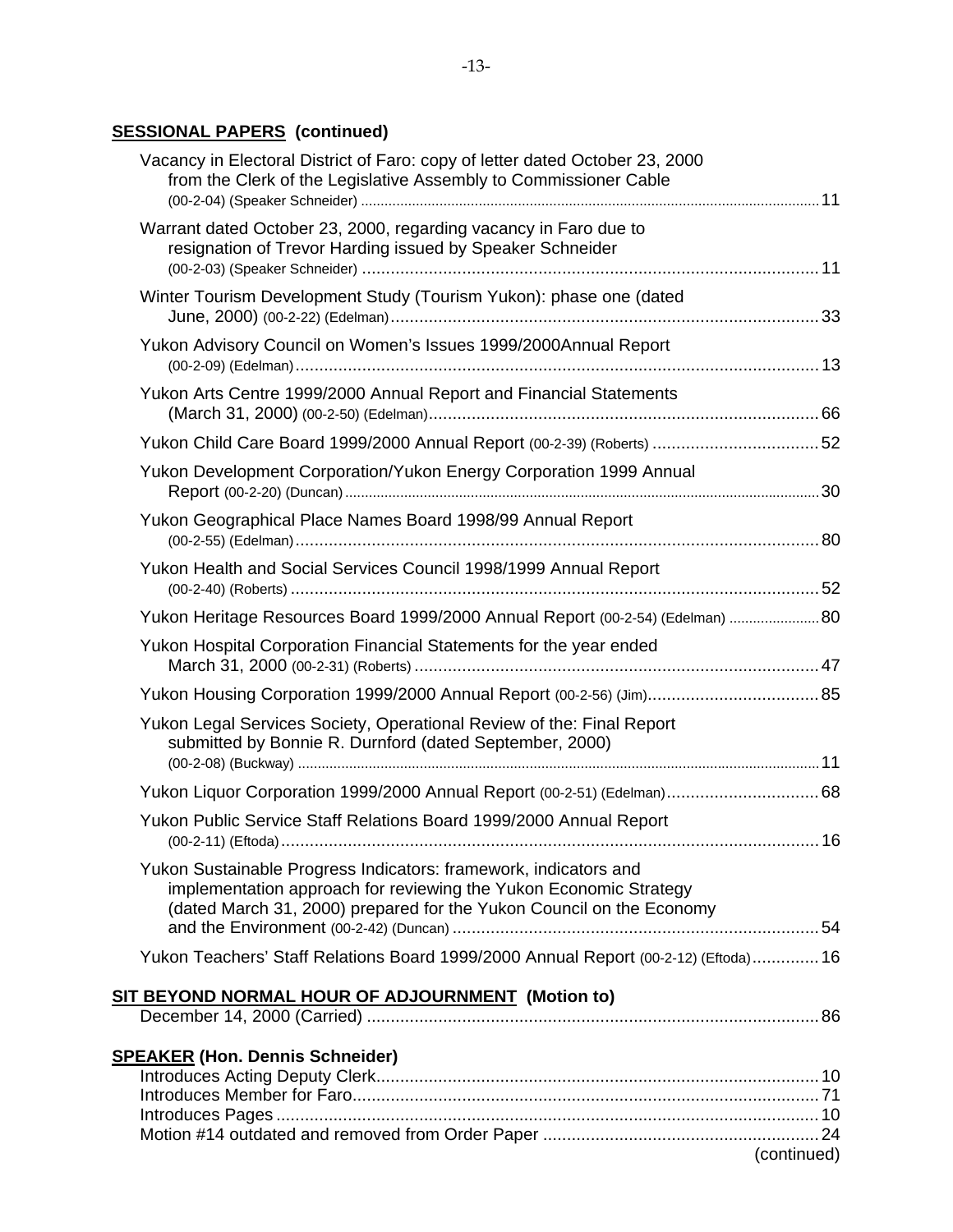## **SPEAKER (Hon. Dennis Schneider) (continued)**

| Reads letter from the Chief Electoral Officer re by-election result in Faro           |  |
|---------------------------------------------------------------------------------------|--|
|                                                                                       |  |
| Rulings:                                                                              |  |
| Appropriation Bill with no Money Message not to be placed on Order Paper55            |  |
|                                                                                       |  |
| Question of Privilege regarding due process and procedures                            |  |
|                                                                                       |  |
| Question of Privilege regarding comments made by Member for Kluane                    |  |
|                                                                                       |  |
|                                                                                       |  |
| Statements:                                                                           |  |
|                                                                                       |  |
|                                                                                       |  |
|                                                                                       |  |
|                                                                                       |  |
|                                                                                       |  |
|                                                                                       |  |
|                                                                                       |  |
| Thanks to Acting Deputy Clerk, Douglas Arnott, for his service during the sitting  88 |  |

## **SPECIAL ADJOURNMENT MOTION**

(See Motions, Procedural)

## **SPEECH FROM THE THRONE**

#### **T**

#### **TRIBUTES**

|  | (continued) |
|--|-------------|
|  |             |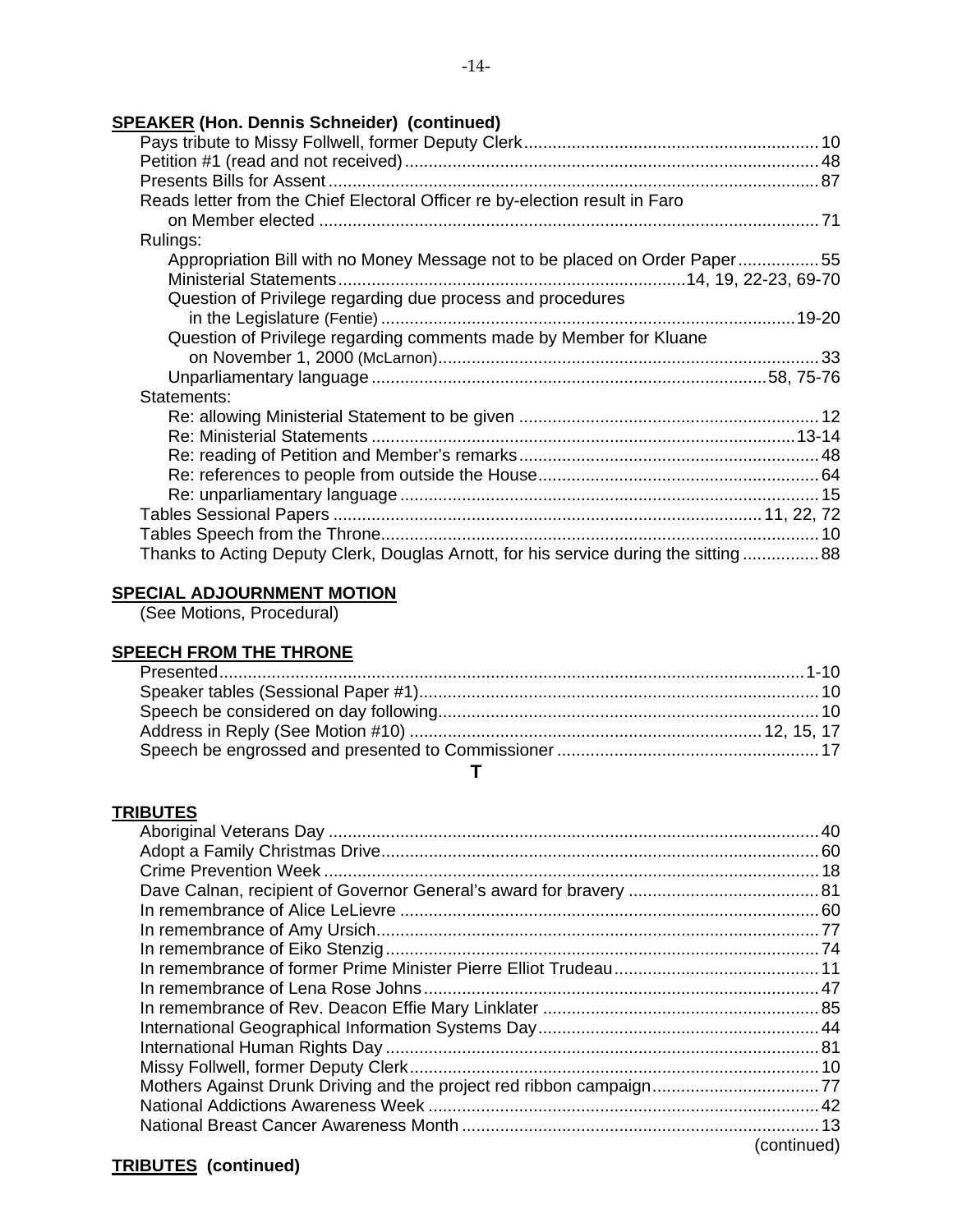| National Day of Remembrance and Action on Violence Against Women74 |  |
|--------------------------------------------------------------------|--|
|                                                                    |  |
|                                                                    |  |
|                                                                    |  |
|                                                                    |  |
|                                                                    |  |
|                                                                    |  |
|                                                                    |  |
|                                                                    |  |
|                                                                    |  |
|                                                                    |  |

## **U**

#### **UNANIMOUS CONSENT**

| Pursuant to Standing Order 28 to proceed with a motion regarding the               |    |
|------------------------------------------------------------------------------------|----|
| quality of care being provided to high-risk youth in government and                |    |
|                                                                                    |    |
| Pursuant to Standing Order 28 to stand down the business of the day                |    |
| in order to debate the Fifth Appropriation Act, 2000-01 (Fentie) (denied) 54       |    |
| Pursuant to Standing Order 28 to proceed with a motion regarding lands             |    |
| proposed for Asi Keyi Natural Environment Park (Jenkins) (denied)  69              |    |
| To recess so that the Premier, the Leader of the Official Opposition, and          |    |
| the Leader of the Third Party could consult re business before the                 |    |
|                                                                                    |    |
|                                                                                    |    |
|                                                                                    |    |
| Not to proceed with Opposition Private Members' Business                           |    |
|                                                                                    |    |
| To waive provisions of Standing Orders regarding motions and to deem               |    |
| Motion Nos. 3, 26, 27, 28, and 29 to have been called, voted on                    |    |
|                                                                                    | 77 |
| To waive provisions of Standing Order 59(2) in order to give Third Reading         |    |
| to Bill #31, entitled An Act to Amend the Motor Vehicles Act (Tucker) (granted) 86 |    |
|                                                                                    |    |

## **URGENT AND PRESSING NECESSITY, MOTIONS (pursuant to Standing Order 28)**

(See Motions, Urgent and Pressing Necessity)

#### **W**

#### **WITHDRAWAL OF MOTIONS**

| Speaker informs Assembly that Motion #14 standing in the name of |  |
|------------------------------------------------------------------|--|
| the Leader of the Third Party was outdated and dropped from the  |  |
|                                                                  |  |
| <b>WITNESSES</b>                                                 |  |
|                                                                  |  |
| Yukon Development Corporation to appear before Committee of      |  |

#### the Whole (C/W Motion #1).............................................................................................39 (continued)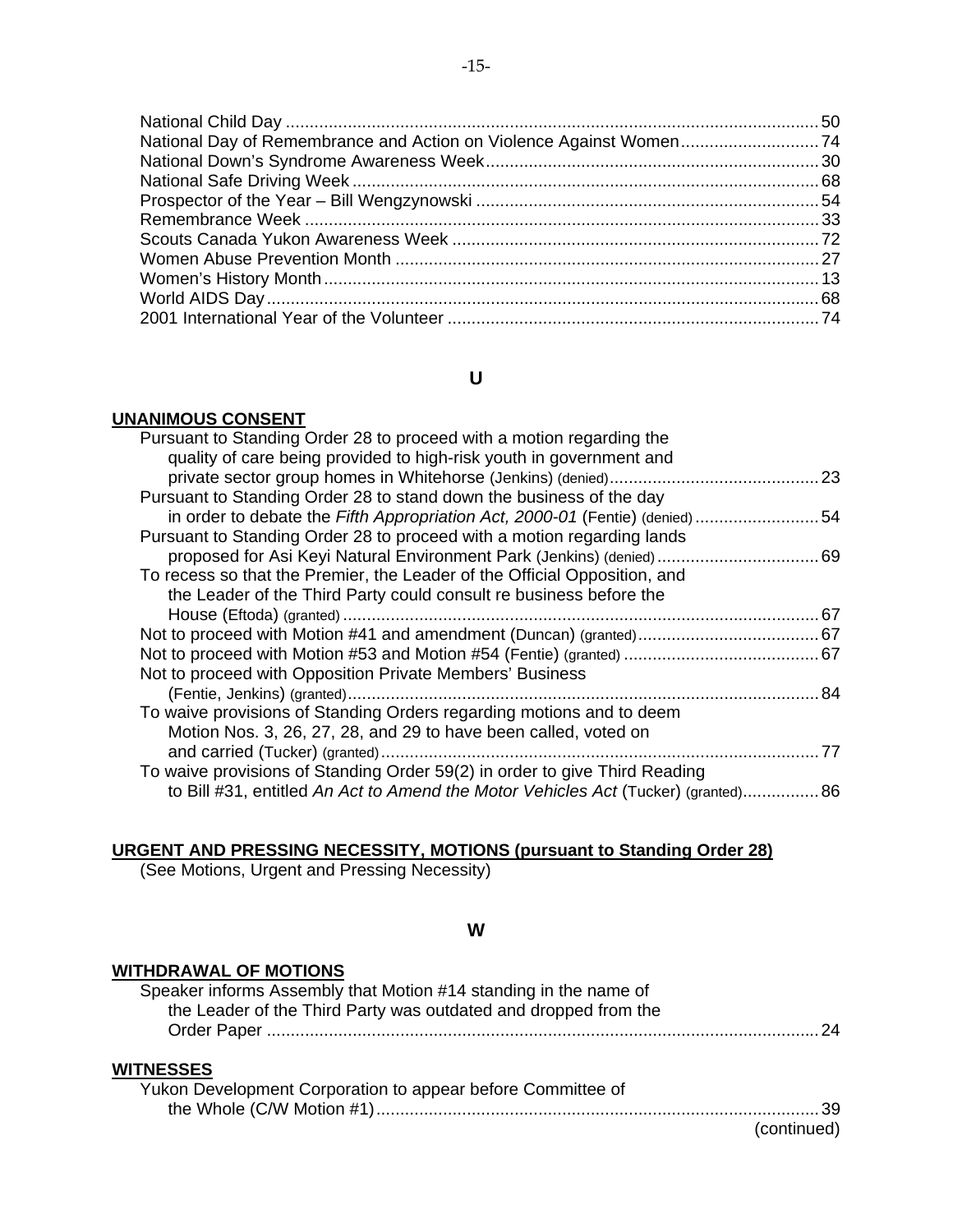## **WITNESSES (continued)**

| Yukon Development Corporation witnesses appear before Committee      |  |
|----------------------------------------------------------------------|--|
|                                                                      |  |
| Yukon Workers' Compensation Health and Safety Board to appear before |  |
|                                                                      |  |
| Yukon Workers' Compensation Health and Safety Board appear before    |  |
|                                                                      |  |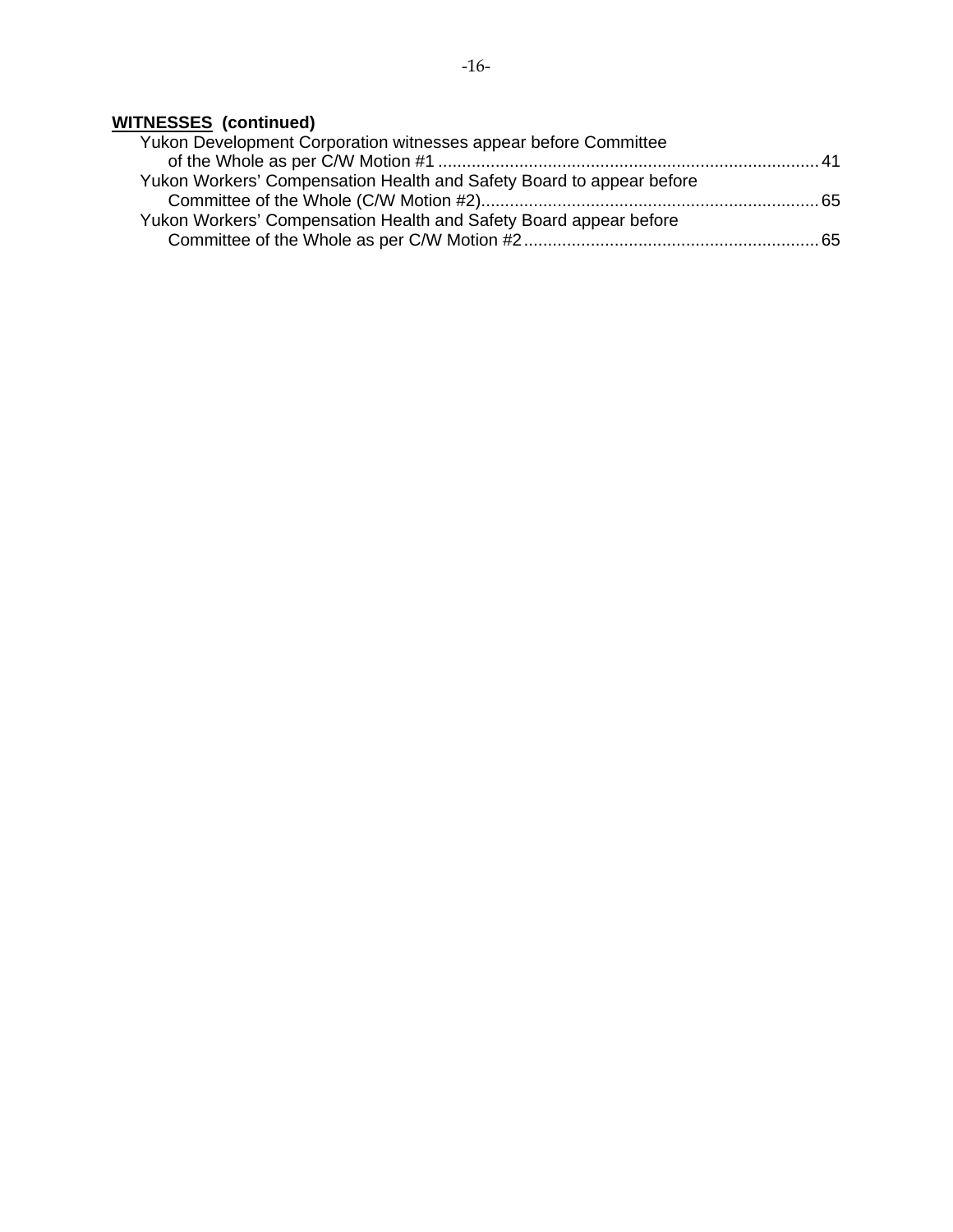## **YUKON LEGISLATIVE ASSEMBLY**

Motions adopted during the Second Session of the 30th Legislative Assembly

October 23, 2000 – December 14, 2000

 Note: The following is an unofficial consolidation of the substantive motions adopted during the time period noted above. If motions were amended before adoption, the amendment is incorporated in the text and a notation made that the motion was amended.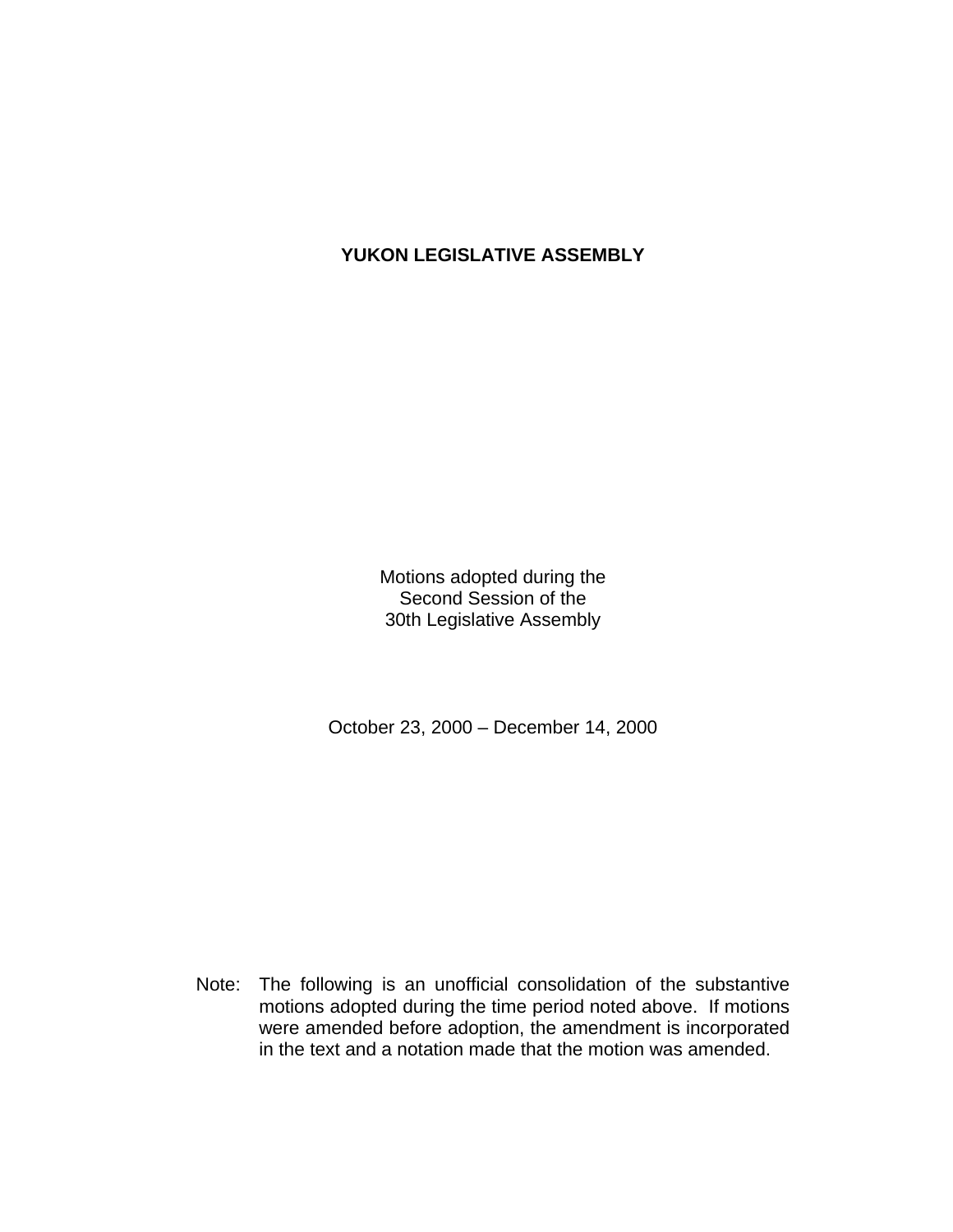#### **Consolidation of Motions adopted during the Second Session of the 30th Legislative Assembly**

October 23, 2000 – December 14, 2000

## **INDEX**

| <b>SUBSTANTIVE MOTIONS (listed in chronological order)</b>                              | Page |
|-----------------------------------------------------------------------------------------|------|
| <b>Subject Matter</b>                                                                   |      |
| 1. Address in Reply to Speech from the Throne (#10)                                     |      |
| 2. Members' Services Board: changes to appointments (#26)                               |      |
| 3. Standing Committee on Public Accounts: changes to appointments (#27)                 |      |
| 4. Standing Committee on Statutory Instruments: changes to appointments (#28)           |      |
| 5. Standing Committee on Rules, Elections and Privileges: changes to appointments (#29) | 2    |
| 6. Ombudsman Act to continue to be in force until June 20, 2006 (#3)                    |      |
| 7. Yukon Income Tax reduction (#43)                                                     | 2    |

## **COMMITTEE OF THE WHOLE MOTIONS**

| 1. Witnesses – Yukon Development Corporation (C/W #1)              |  |
|--------------------------------------------------------------------|--|
| 2. Witnesses – Yukon Workers' Compensation Health and Safety Board |  |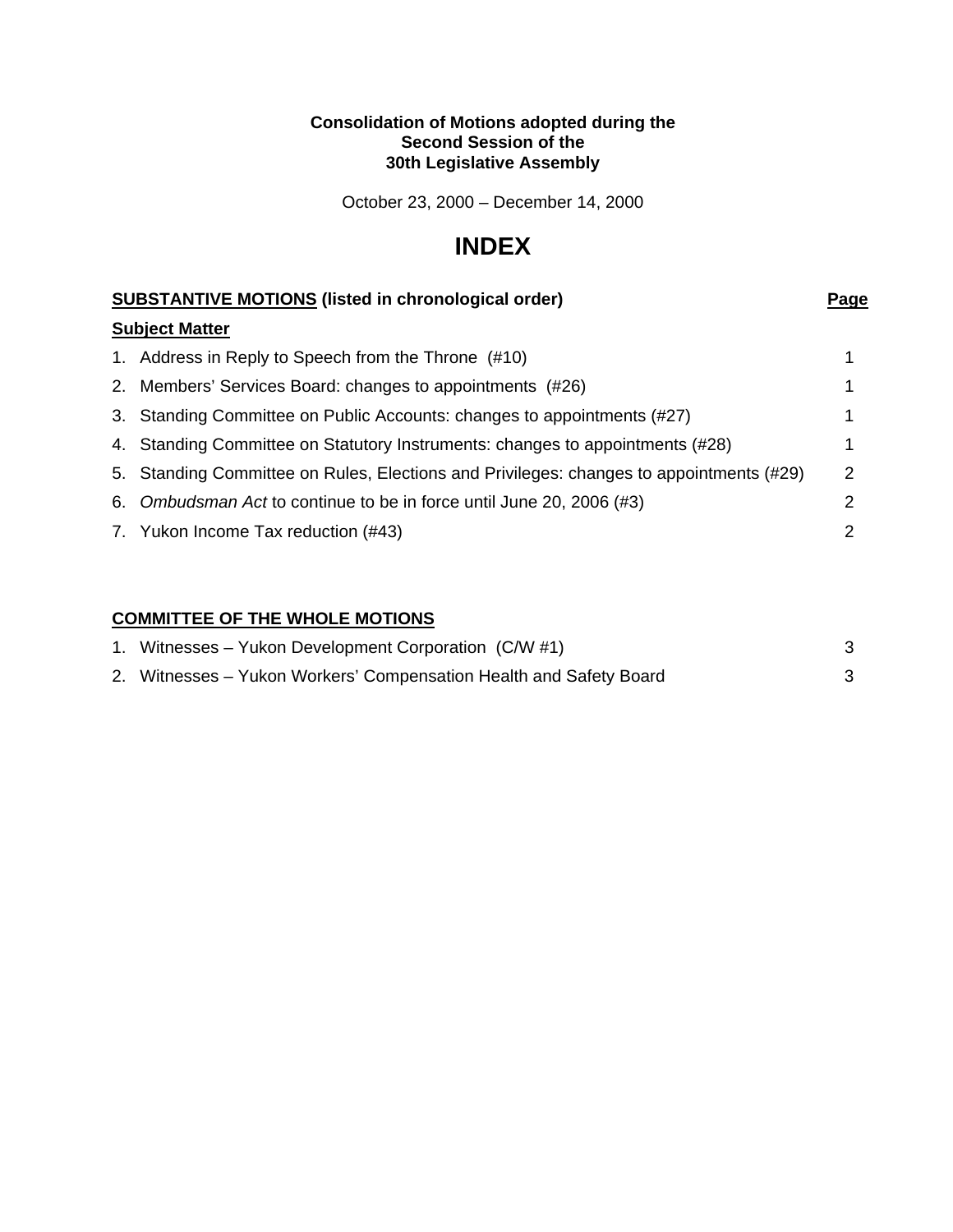#### **YUKON LEGISLATIVE ASSEMBLY**

Motions adopted during the Second Session of the 30th Legislative Assembly

October 23, 2000 – December 14, 2000

#### **Substantive Motions**

1. Motion #10 – Mr. McLarnon, Member for Whitehorse Centre Debated October 24, 25, & 26, 2000 Carried October 26, 2000

THAT the following address be presented to the Commissioner of the Yukon:

 MAY IT PLEASE THE COMMISSIONER: We, the Members of the Yukon Legislative Assembly, beg leave to offer our humble thanks for the gracious speech which you have addressed to the House.

2. Motion #26 – Ms. Tucker, Government House Leader Debated December 6, 2000 Carried December 6, 2000

> THAT the membership of the Members' Services Board, as established by Motion #19 of the First Session of the  $30<sup>th</sup>$  Legislative Assembly, be amended by:

- (1) rescinding the appointment of Trevor Harding, and
- (2) appointing Eric Fairclough to the Board.
- 3. Motion #27 Ms. Tucker, Government House Leader Debated December 6, 2000 Carried December 6, 2000

 THAT the membership of the Standing Committee on Public Accounts, as established by Motion #20 of the First Session of the  $30<sup>th</sup>$  Legislative Assembly, be amended by

- (1) rescinding the appointment of Trevor Harding, and
- (2) appointing Dave Keenan to the Committee.
- 4. Motion #28 Ms. Tucker, Government House Leader Debated December 6, 2000 Carried December 6, 2000

 THAT the membership of the Standing Committee on Statutory Instruments, as established by Motion #21 of the First Session of the 30<sup>th</sup> Legislative Assembly, be amended by

- (1) rescinding the appointment of Trevor Harding, and
- (2) appointing Gary McRobb to the Committee.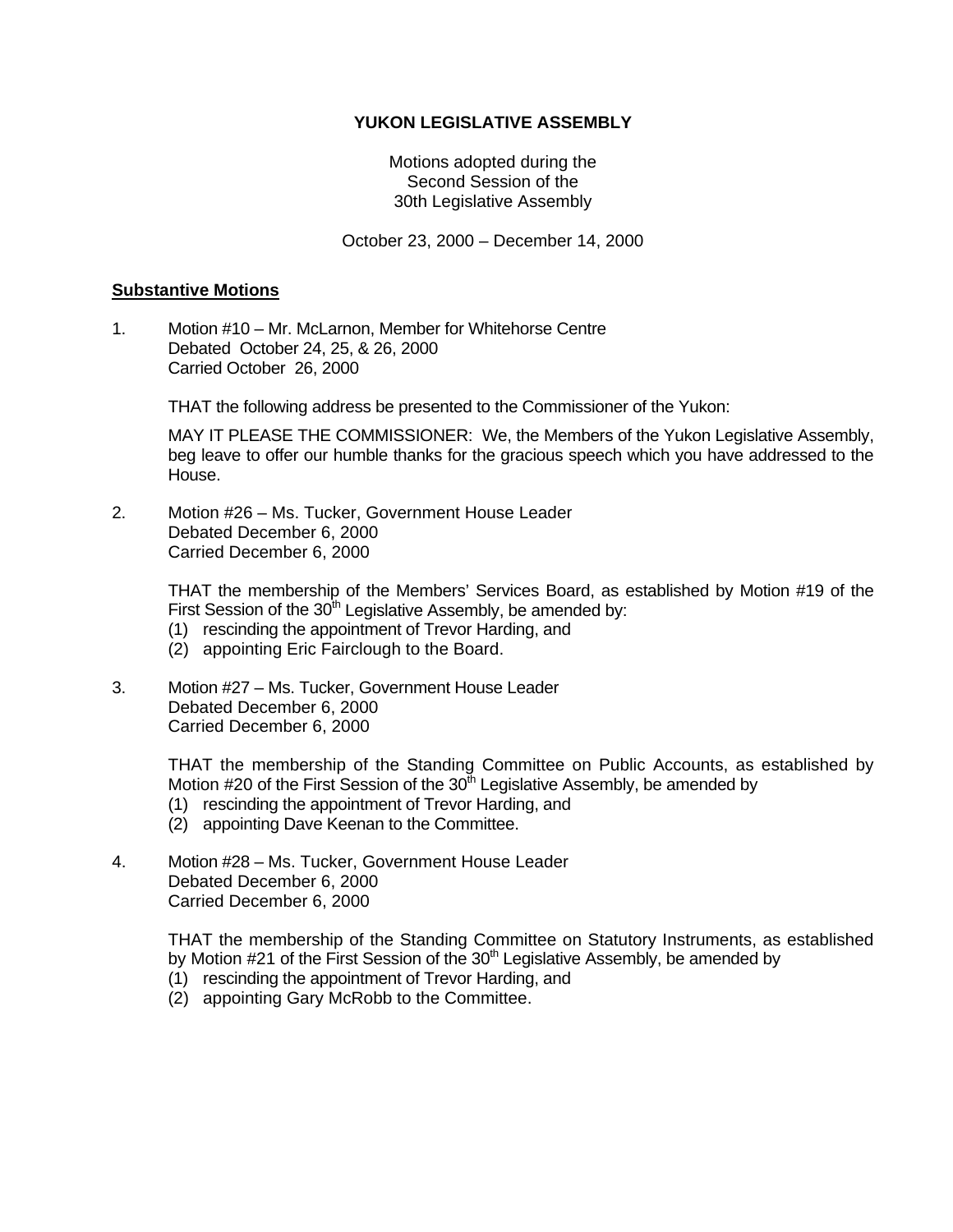5. Motion #29 – Ms. Tucker, Government House Leader Debated December 6, 2000 Carried December 6, 2000

> THAT the membership of the Standing Committee on Rules, Elections and Privileges, as established by Motion  $#22$  of the First Session of the  $30<sup>th</sup>$  Legislative Assembly, be amended by rescinding the appointments of Dennis Fentie, Peter Jenkins and Gary McRobb.

6. Motion #3 – Ms. Tucker, Government House Leader Debated December 6, 2000 Carried December 6, 2000

THAT the following Address be presented to the Commissioner of the Yukon:

MAY IT PLEASE THE COMMISSIONER:

WHEREAS section 35 of the *Ombudsman Act* states:

- 35 (1) Subject to subsection (2), this Act shall continue in force for a period of five years from the day on which it came into force, and no longer.
	- (2) If at any time while this Act is in force, an address is presented to the Commissioner by the Legislative Assembly praying that this Act should be continued in force for a further period, not in any case exceeding five years, from the time at which it would otherwise expire and the Commissioner in Executive Council so orders, this Act shall continue in force for that further period.
	- (3) This Act comes into force on a date to be fixed by the Commissioner in Executive Council.;

AND WHEREAS the *Ombudsman Act* came into force on July 1, 1996;

 AND WHEREAS the Members of the Yukon Legislative Assembly believe it to be in the public interest to take action in a timely way respecting the continuance of the *Ombudsman Act*;

 NOW THEREFORE this Legislative Assembly prays that the *Ombudsman Act* should be continued in force for a further period, being from July 1, 2001 to June 30, 2006.

7. Motion #43 – Mr. Kent, Member for Riverside Debated November 22, 2000 Carried November 22, 2000

THAT this House recognizes that:

- (1) the Liberal Government has followed through on its commitment to reduce Yukoners' personal income taxes by pledging to reduce the tax rate by January 1, 2002, to 44 per cent of the basic federal income tax,
- (2) the rate, effective January 1, 2002, means the Yukon tax rate will be lower than both the Northwest Territories and Nunavut, and
- (3) the previous NDP government made zero personal income tax rate cuts during its four years in office; and

THAT this House supports these tax cuts, which benefit all Yukoners.